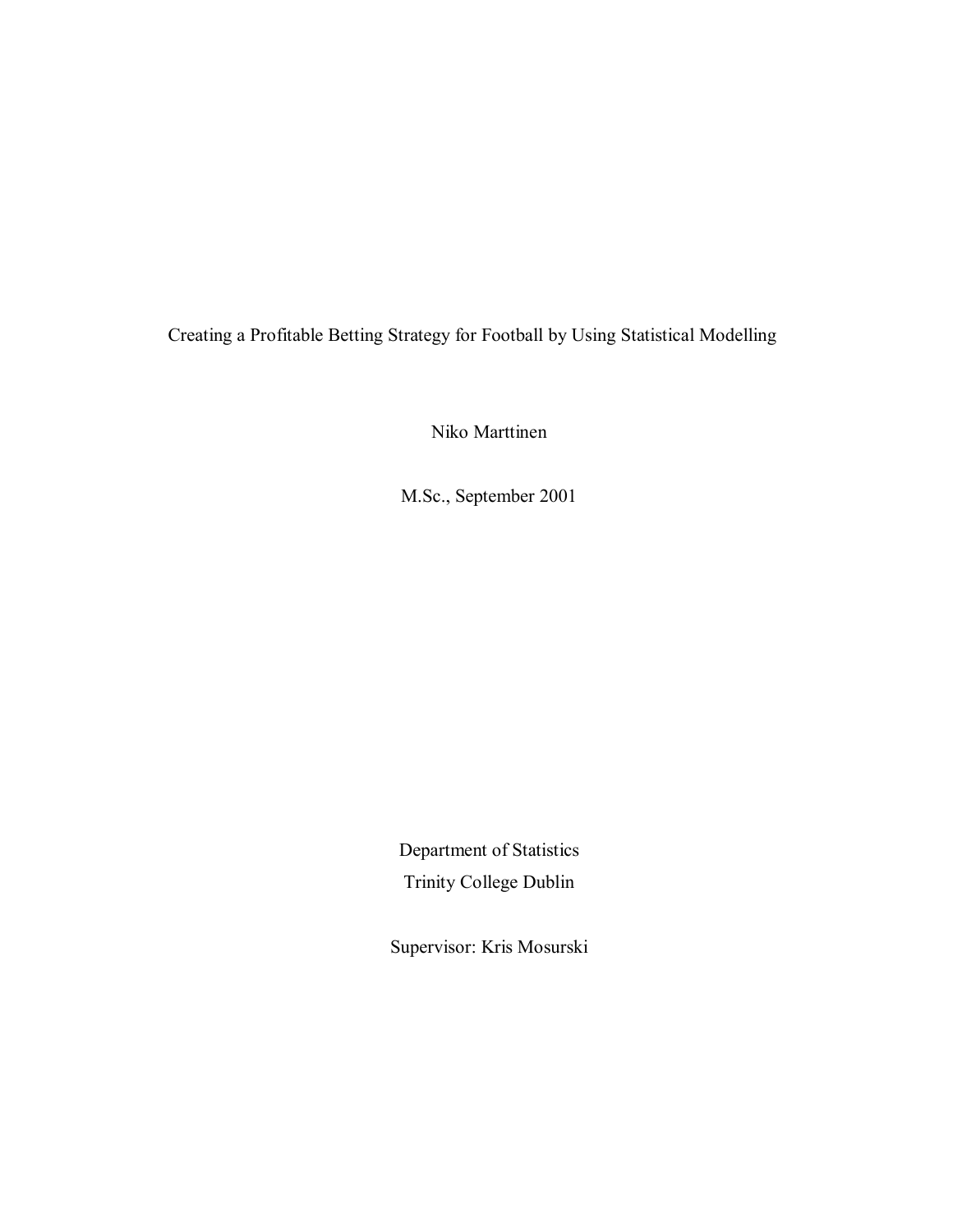#### **Abstract**

Our goal was to investigate the possibility of creating a profitable betting strategy for league football. We built the Poisson model for this purpose and examined its usefulness in the betting market. We also compared the Poisson model against other most commonly used prediction methods, such as Elo ratings and multinomial ordered probit model. In the thesis, we characterized most of the betting types but were mainly focused on fixed odds betting. The efficiency of using the model in more exotic forms of betting, such as Asian handicap and spread betting, was also briefly discussed.

According to market research studies, sports betting will have an increasing entertainment value in the future with the penetration of new technology. When majority of government-licensed bookmakers are making their transition from online terminals into the Internet, the competition will increase and bring more emphasis on risk management. In this thesis, we investigated the benefits of using a statistically acceptable model as a support of one's decisions both from bookmaker's and punter's point of views and concluded that it would have potential to improve their performance.

The model proposed here was proven to be useful for football betting purposes. The validation indicated that it quite effectively captured many aspects of the game and finally enabled us to finish the season with positive return.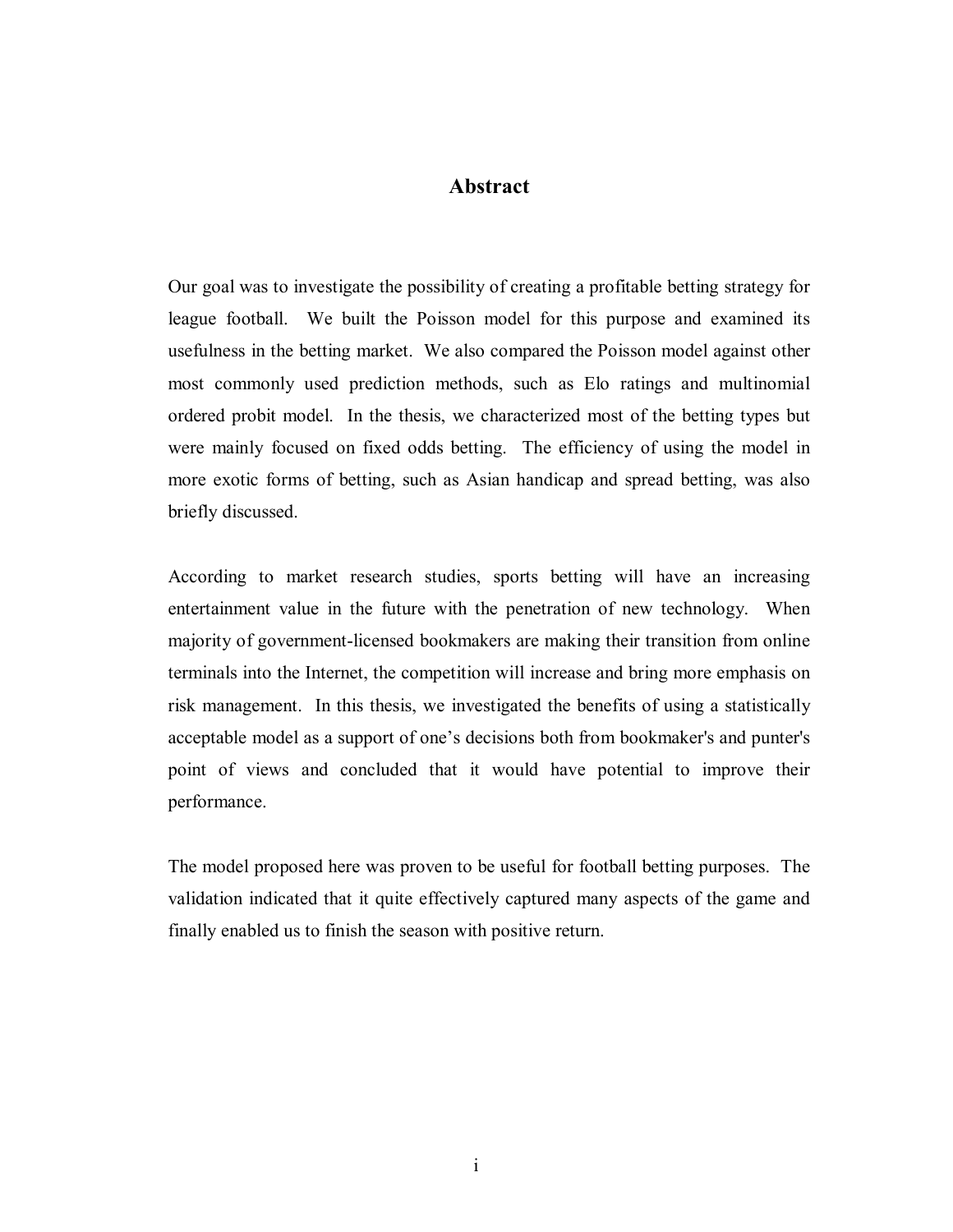| $\mathbf{1}$ |                                                                     |  |  |  |  |  |
|--------------|---------------------------------------------------------------------|--|--|--|--|--|
|              | 1.1                                                                 |  |  |  |  |  |
|              | 1.2                                                                 |  |  |  |  |  |
|              | 1.2.1                                                               |  |  |  |  |  |
|              | 1.2.2                                                               |  |  |  |  |  |
|              | 1.2.3                                                               |  |  |  |  |  |
|              | 1.2.4                                                               |  |  |  |  |  |
|              | 1.2.5                                                               |  |  |  |  |  |
|              | 1.2.6                                                               |  |  |  |  |  |
|              | 1.3                                                                 |  |  |  |  |  |
|              | 1.4                                                                 |  |  |  |  |  |
|              | 1.5                                                                 |  |  |  |  |  |
|              | 1.6                                                                 |  |  |  |  |  |
|              | 1.7                                                                 |  |  |  |  |  |
|              | $\overline{2}$                                                      |  |  |  |  |  |
|              | 2.1                                                                 |  |  |  |  |  |
|              | 2.2                                                                 |  |  |  |  |  |
|              | 2.2.1                                                               |  |  |  |  |  |
|              | 2.2.2                                                               |  |  |  |  |  |
|              | 2.3                                                                 |  |  |  |  |  |
|              | Unconstrained Optimal Betting for Single Biased Coin  32<br>2.3.1   |  |  |  |  |  |
|              | Unconstrained Optimal Betting for Multiple Biased Coins 34<br>2.3.2 |  |  |  |  |  |
|              | 2.3.3                                                               |  |  |  |  |  |
| 3            |                                                                     |  |  |  |  |  |
|              | 3.1                                                                 |  |  |  |  |  |
|              | 3.2                                                                 |  |  |  |  |  |
|              | 3.2.1                                                               |  |  |  |  |  |
|              | 3.2.2                                                               |  |  |  |  |  |
|              | 3.2.3                                                               |  |  |  |  |  |
|              | 3.2.4                                                               |  |  |  |  |  |
|              | Comparison among Poisson Models with Full Season Data  50<br>3.2.5  |  |  |  |  |  |
|              | 3.2.6                                                               |  |  |  |  |  |
|              | 3.2.7                                                               |  |  |  |  |  |
|              | 3.2.8                                                               |  |  |  |  |  |
|              | 3.3                                                                 |  |  |  |  |  |
|              | 3.4                                                                 |  |  |  |  |  |
|              | 3.5                                                                 |  |  |  |  |  |
|              | 3.6                                                                 |  |  |  |  |  |
| 4            |                                                                     |  |  |  |  |  |
|              | 4.1                                                                 |  |  |  |  |  |
|              | 4.2                                                                 |  |  |  |  |  |
|              | 4.3                                                                 |  |  |  |  |  |
|              | 4.4                                                                 |  |  |  |  |  |
|              | 5 <sup>5</sup>                                                      |  |  |  |  |  |
|              | 5.1                                                                 |  |  |  |  |  |
|              | 5.2                                                                 |  |  |  |  |  |
|              |                                                                     |  |  |  |  |  |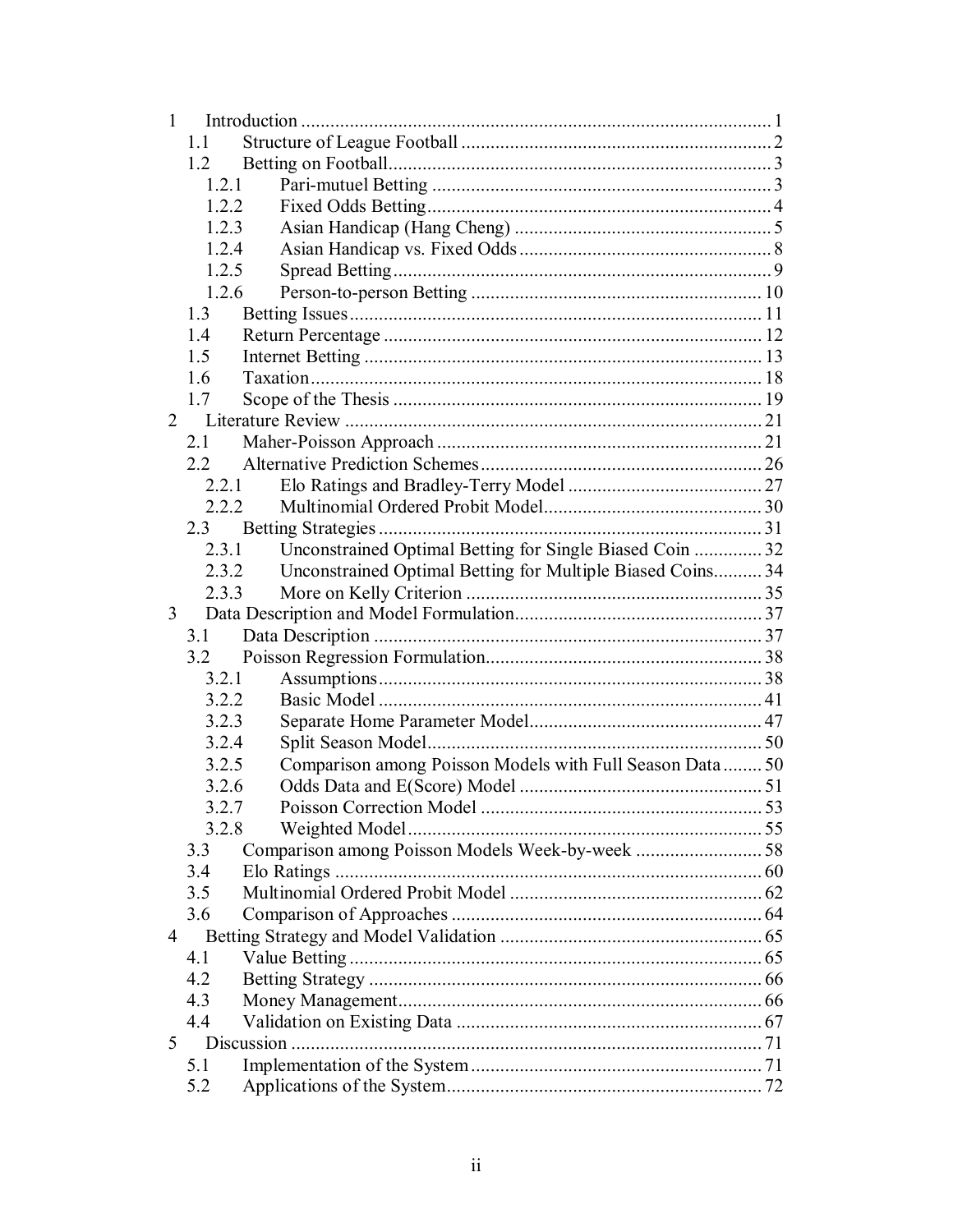| 521   |  | 73  |  |  |  |
|-------|--|-----|--|--|--|
| 5.2.2 |  | -73 |  |  |  |
| 6     |  | 75  |  |  |  |
| 6.1   |  | 75  |  |  |  |
| 62    |  | -75 |  |  |  |
| 621   |  |     |  |  |  |
| 6.2.2 |  |     |  |  |  |
| 6.2.3 |  | -79 |  |  |  |
|       |  |     |  |  |  |
|       |  |     |  |  |  |
|       |  |     |  |  |  |
|       |  |     |  |  |  |
|       |  |     |  |  |  |
| 88    |  |     |  |  |  |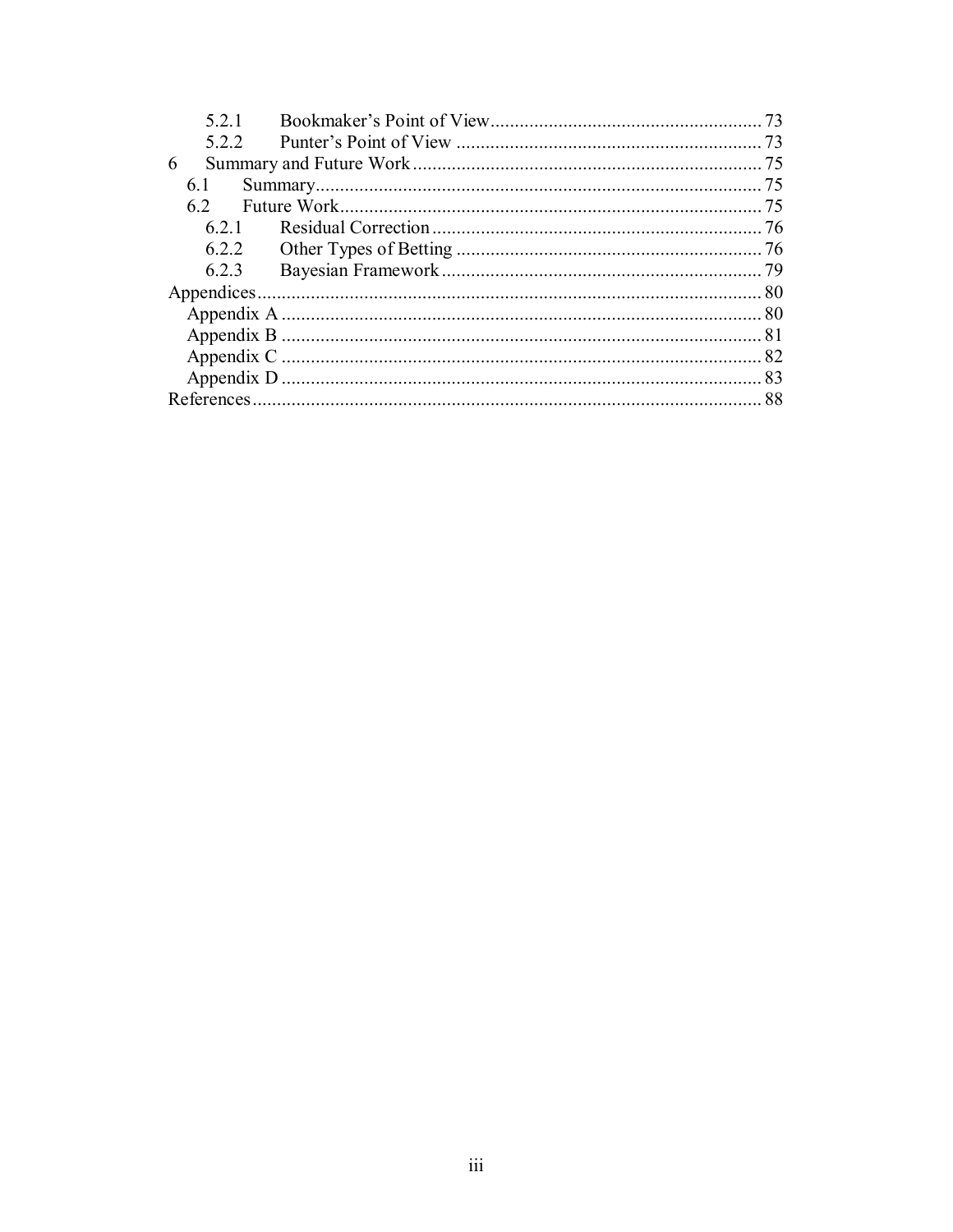## **Chapter 1**

#### **1 Introduction**

Independent forecasters predict an explosive growth in global online betting. Ernst & Young (2000) claim in their market research paper that the driving force of Internet and digital technology will open up mass-market sports betting by delivering live entertainment, news and information to Internet linked PC's, mobile phones and interactive television. More and more people have access to the Internet, which has evolved the sports betting business among other ecommerce businesses. It is inevitable that this change will bring new forms of betting into the picture. For example, so far the only live action betting has been spread betting. The spread betting firms accept the bets made "in running", which means that the bets can also be placed while the event is going on. If the player notices that one has few bets going against him/her, those bets can be sold in order to minimize the losses. The only reason why spread betting has not fully taken off is its complexity. In order to attract casual punters, the game format needs to be quite simple. Balancing between simplicity and people's interest requires a lot of creativity. Recently introduced person-to-person betting has effectively captured both these criteria. Punters can take each other on in several different topics and the gaming operator monitors and settles all the bets. Whether it is fixed odds, tote, spread or person-to-person betting, wagering will be much faster in the future and the requirements for the system operating this increase accordingly.

Security, speed and pricing are the most crucial issues that will distinguish the profitable Internet sports books from the failing ones. Technology providers are responsible for the first two, but odds compilers mostly cover the pricing issues.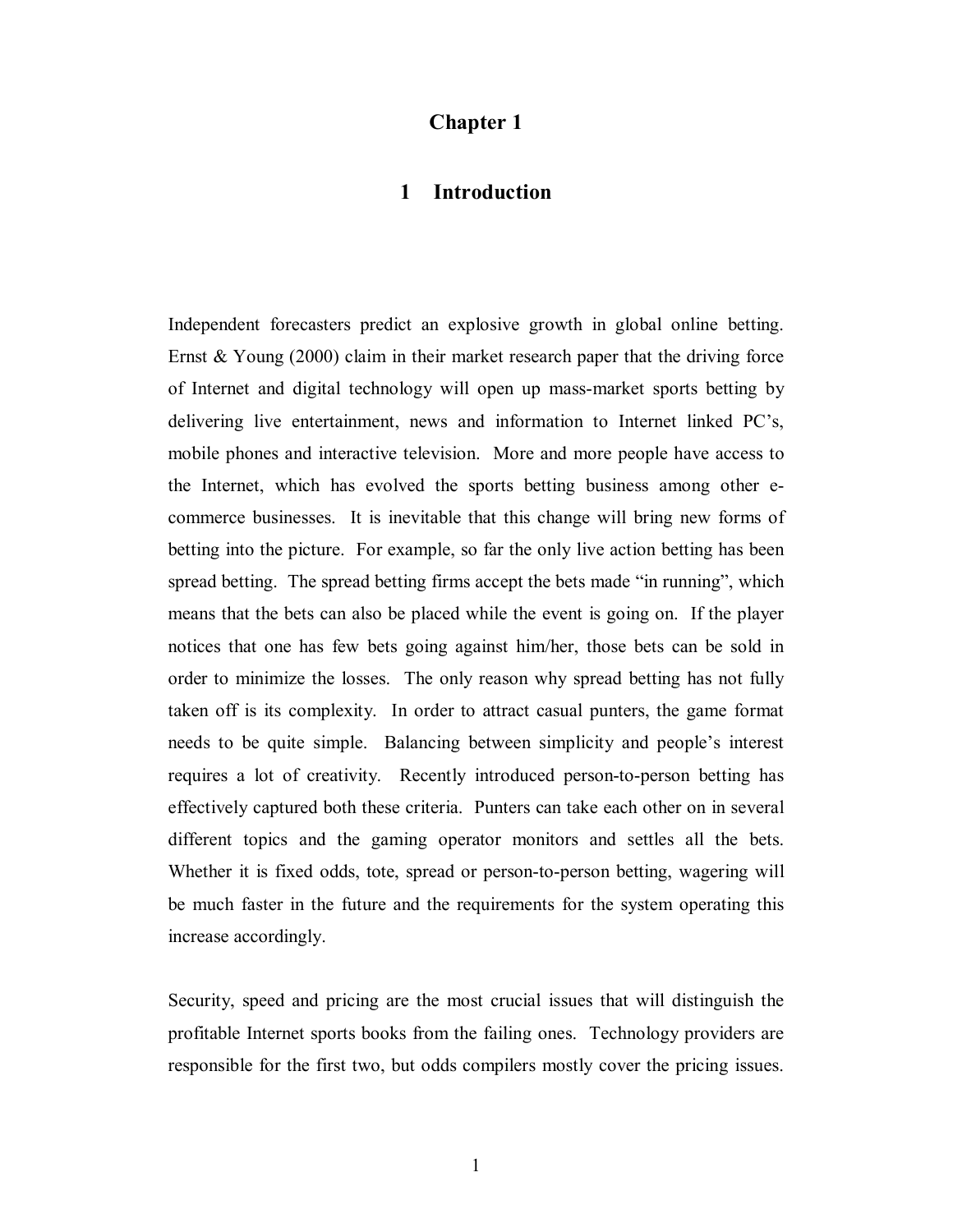Currently, the odds compilers work in teams of three or four experts, with one head odds compiler making the final decision about what prices to release to punters. The alternative is to buy the odds from a consultant. Usually, odds compilers use several ad hoc techniques and their expert opinion in compiling final prices. In order to manage risks while competing with better prices in the market, a proper statistical tool should be developed for gaming operators. The purpose of this thesis is to create a model that is capable of predicting results of football matches with reasonable accuracy and to compare it to other forecasting techniques and the odds collected from a bookmaker. We investigate whether it is possible to create a profitable betting strategy by using statistical modelling. The pricing issues are thus examined both from the punter's and the bookmaker's point of views.

In order to create a profitable betting strategy, one must be capable of estimating the probability of each outcome accurately enough. How accurately, depends on the level of the opposition. The opposition could be either a bookmaker or other punters. The goal of our study has been to establish a proper method for this estimation. The focus is in the football betting market. In this chapter, we first take a brief look at the structure of league football and the betting market.

## **1.1 Structure of League Football**

The reason for our focus on league football is because of its simplicity and data availability. Cup matches and international tournaments create problems due to the variability of participants and lack of consistent data. The most common format in the league football is a double round robin tournament, where each team plays against each other twice, once at home and once away. This way it is possible to eliminate the bias of a home advantage. Most of the major leagues in Europe are played in this format. Different variations are used in some countries, such as round robin and playoff combination or single/triple round robin, but we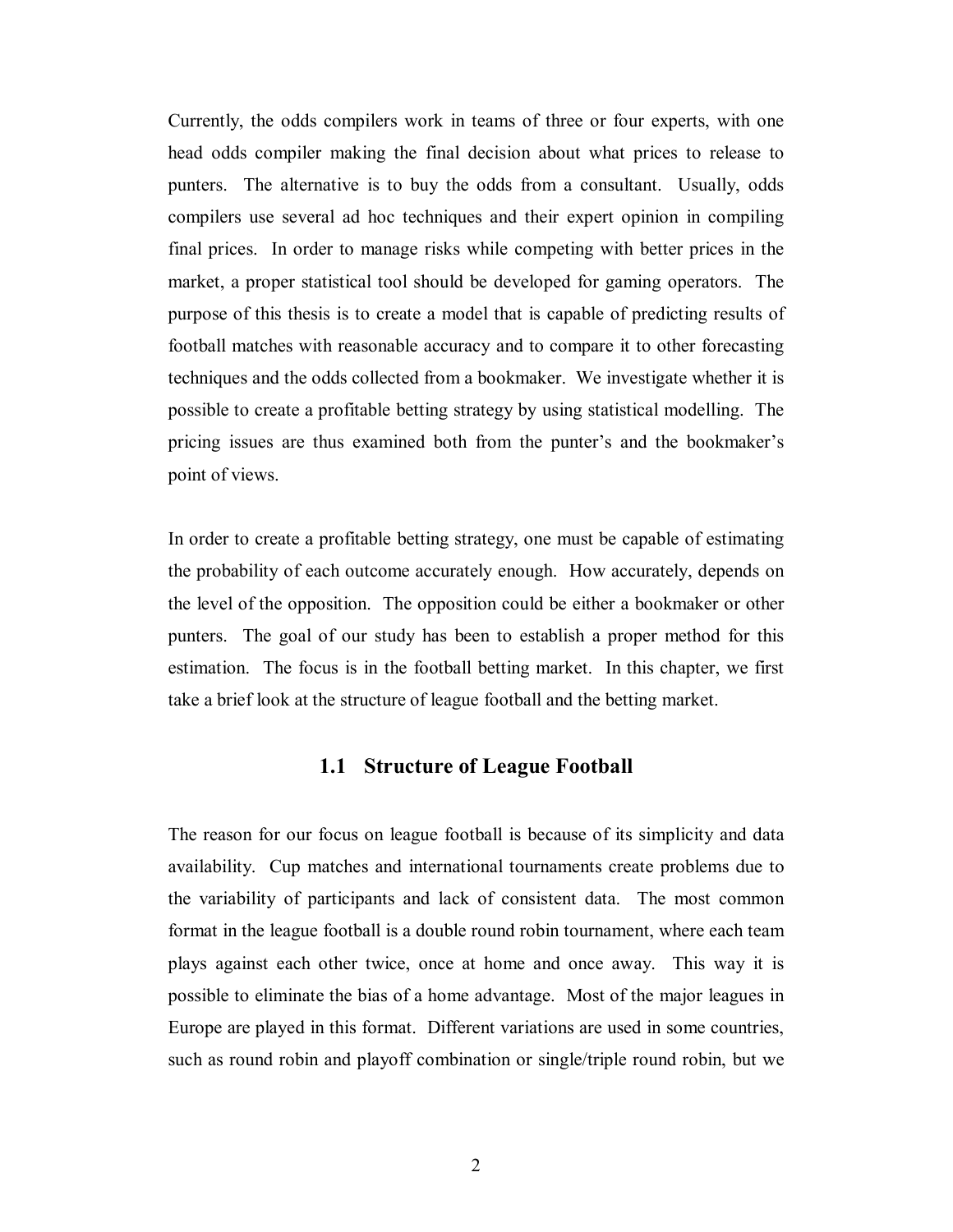restrict our attention solely to double round robin tournament because of its simplicity and popularity. A match outcome, in a round robin tournament, is converted to points that reflect the value attached to each outcome (3 points for a win, 1 for a draw and 0 for a loss). These points accumulate during a season and the team with the highest number of points wins the league.

The teams' ability changes over the course of a season due to things such as injuries, transfers, suspensions, motivation, etc. Therefore, determining the probabilities for each outcome in a particular match is not that straightforward. Lots of things need to be taken into consideration before the final conclusions can be made. Many of these things are hard to quantify and difficult to use in a numerical analysis.

#### **1.2 Betting on Football**

Football is the most popular sport in the world, and also the most popular sport in betting. The most traditional bet is to place money on the outcome of a match. Whether the match will end to a home win, a draw, or an away win. Also, correct score, halftime/fulltime, handicap, total goals and future outright bets (f. ex. betting on the winner of the championship) are popular. In addition, there are nowadays numerous exotic variations of football betting, especially in spread betting where punters can bet on bookings, shirt numbers, corner kicks, etc. during a match. We take a look at the different types of betting in the following sections.

### **1.2.1 Pari-mutuel Betting**

In pari-mutuel betting the bookmakers take their money off the top, and the rest is distributed equally among the winners. A punter is competing against other punters in this type of betting. The more familiar name for this betting type is the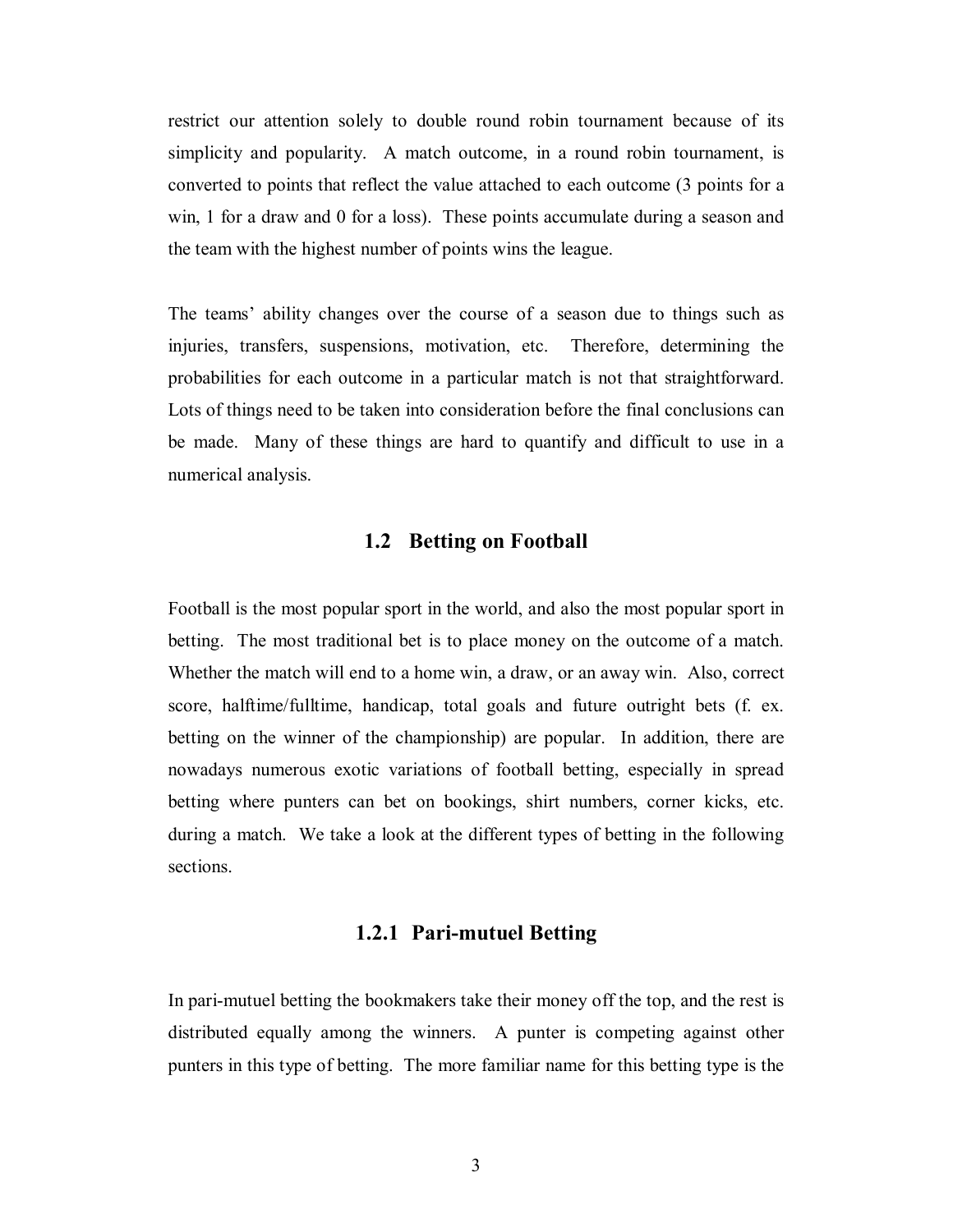Tote. The odds are purely a function of betting volume's reaction, so the bookmaker is playing safe in pari-mutuel betting. This is very common in horse racing, but also football pools work in this way. Out of certain number of matches the punter is required to pick one or more choices for each match. Very often, the home win is denoted as 1, the draw as X, and the away win as 2, and hence football pool is synonymous to 1X2-betting. On the coupon of twelve matches, the punter usually needs to predict ten or more outcomes correctly in order to receive any payoff. This is probably the most traditional football betting type. For a professional punter, though, it is not as exciting as other types listed below, because of the low return percentage. Some of the correct score and future outright bets are also based on pari-mutuel structure.

## **1.2.2 Fixed Odds Betting**

Fixed odds betting has increased its popularity very rapidly. There are more chances for profitable betting because the return percentage is greater than in football pools (sometimes even as high as 95 %). The bookmaker offers odds for each possible outcome in a match and the punter will determine which ones are worth betting on. For example, in a match Liverpool against Chelsea the bookmaker offers the following odds:

| Home team Away team Odds home Odds draw Odds away |      |      |      |
|---------------------------------------------------|------|------|------|
| Liverpool Chelsea                                 | 2.00 | 2.60 | 3.00 |

If the punter has chosen to back Liverpool with £10 and Liverpool wins the match, the punter will get his/her stake multiplied by the odds for Liverpool's victory. In this case the punter's gross win would be  $£20$  and the net win £10. If on the other hand the match had ended to a draw or Chelsea's victory, the punter would have lost his/her stake.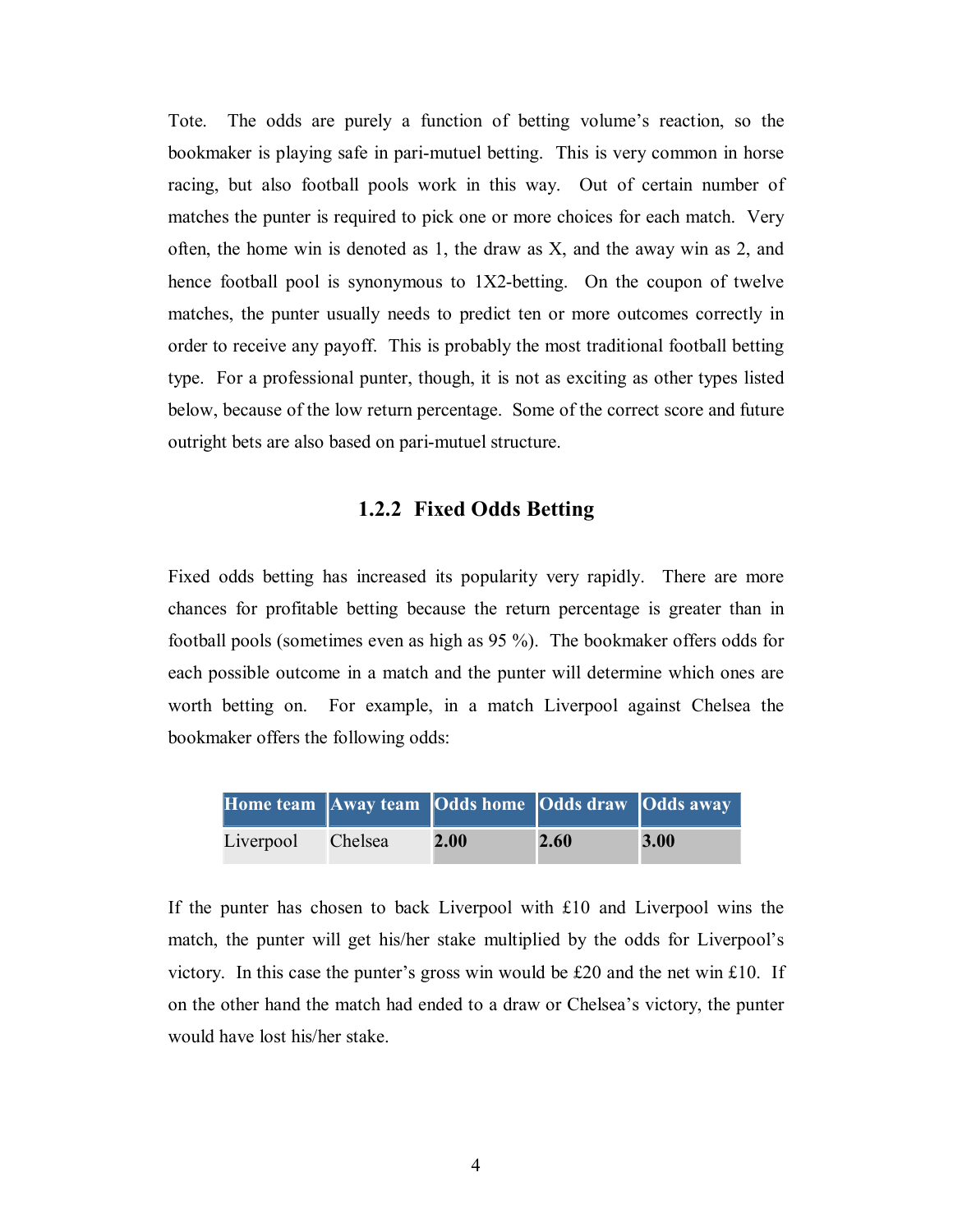In Great Britain and Ireland, the odds are the form  $x/y$  (say  $1/2$ , where you need to bet 2 units to win 1 unit). On mainland Europe, the more common way to present odds is the inverse of a probability, called a dividend as in the example above. The traditional odds are converted to dividend odds by dividing x by y and adding one. Thus, 1/2 means 1.50 in European scale. The table of conversions is presented in Appendix A.

Some bookmakers do not accept bets on a single match. Instead a punter needs to pick two, three or more matches on the same coupon. The matches are independent events, so this way the bookmaker decreases the return percentage to the punters. For example, if the bookmaker returns 80 % of the total money wagered and requires punters to pick at least three matches, the theoretical return percentage diminishes to  $0.8^3 = 51.2$  %. Fortunately from the punter's point of view, increasing competition in the betting market forces bookmakers to offer better odds and ability to bet on single events or they go out of business. We take a closer look at the return percentage later on in this chapter.

In fixed odds betting, the odds are generally published a few days before the event. Internet bookmakers can change their odds many times before the match takes place responding to the betting volume's reactions. Their job is to keep the money flow in balance and thus guarantee the "fixed" revenue for the gaming operator. For the traditional High Street bookmaker altering odds on a coupon requires enormous reprinting efforts, whereas for the Internet bookmaker it happens just by clicking a mouse. Other popular fixed odds bets are correct score, first goal scorer, halftime/fulltime and future outright bets.

## **1.2.3 Asian Handicap (Hang Cheng)**

In Far East, handicap betting is more popular than traditional fixed odds betting. The approach, derived from the Las Vegas sports books, has expanded its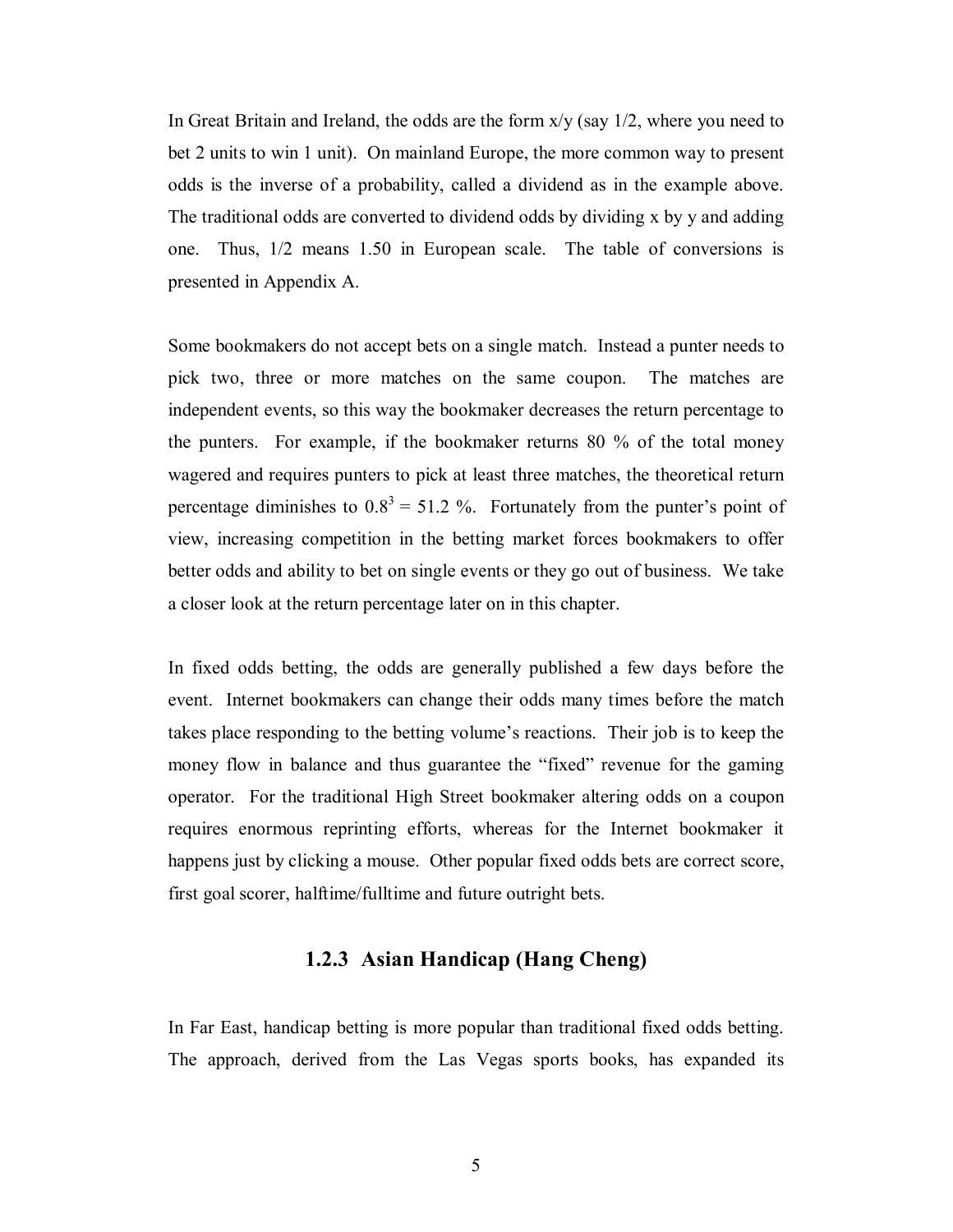popularity to Europe as well. In Asian handicap, the bookmaker determines a predicted superiority (a difference between home goals and away goals). One team gets, let's say, 1/2 goal ahead before the start of a match. Thus the draw is normally eliminated in Asian handicap and the odds are set for two outcomes. The fundamental idea is to create even odds in a match by means of a handicap. With Asian Handicap, there is a much better chance of profit, due to the fact that a punter may get his/her stake back (or at least parts of it, depending on the handicap). In fixed odds betting, one would lose money if wagered on something else than the correct outcome. You can bet on teams which you really do not believe will win the match, but due to the handicap, your team may still provide you a value opportunity. Asian Handicap betting also provides much more excitement, as one single goal in a match counts much more than in fixed odds betting. The worst thing in Asian Handicap, in our opinion, is a rather complex way of figuring out the return. You will also need an account with companies offering Asian Handicap, as not all bookmakers offer it.

Below, we offer few examples of Asian handicap bets.

Example 1: Milan-Juventus The handicap is:

| Home team Away team Odds home Handicap Odds away |          |      |                  |      |
|--------------------------------------------------|----------|------|------------------|------|
| Milan                                            | Juventus | 2.00 | $0: \frac{1}{2}$ | 1.85 |

Bet on Milan:

• If Milan wins the match you will win stake x 2.00, otherwise you will lose

Bet on Juventus:

• If the match ends in a draw or Juventus wins you will win stake x 1.85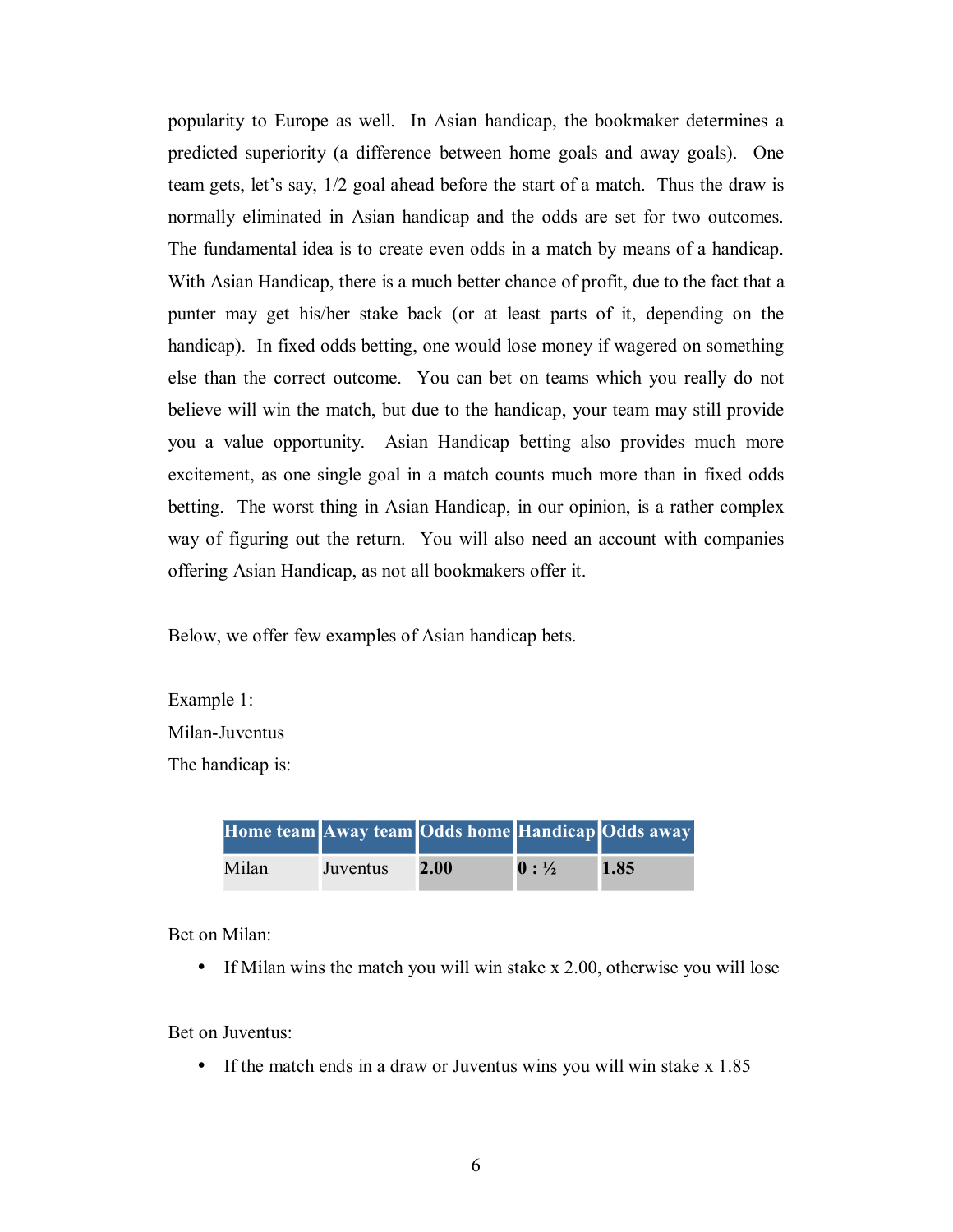Example 2: Arsenal-Leeds The handicap is:

| Home team Away team Odds home Handicap Odds away |       |       |                  |       |
|--------------------------------------------------|-------|-------|------------------|-------|
| Arsenal                                          | Leeds | 1.925 | $0: \frac{1}{2}$ | 1.975 |

Bet on Arsenal:

- If Arsenal wins the match by two goals or more you will win stake x 1.925
- If Arsenal wins the match by one goal you will win:  $1.925 \times 0.5 \times$  stake + stake

Bet on Leeds:

- If the match ends in a draw or Leeds wins you will win stake x 1.975
- If Arsenal wins the match by one goal you will win stake x 0.5

Example 3: Barcelona-Real Madrid

The handicap is:

|           | Home team Away team Odds home Handicap Odds away |     |       |
|-----------|--------------------------------------------------|-----|-------|
| Barcelona | Real Madrid 1.925                                | 0:1 | 1.975 |

Bet on Barcelona:

- If Barcelona wins the match by two goals or more you will win stake x 1.925
- If Barcelona wins the match by one goal you will get your stake back

Bet on Real Madrid: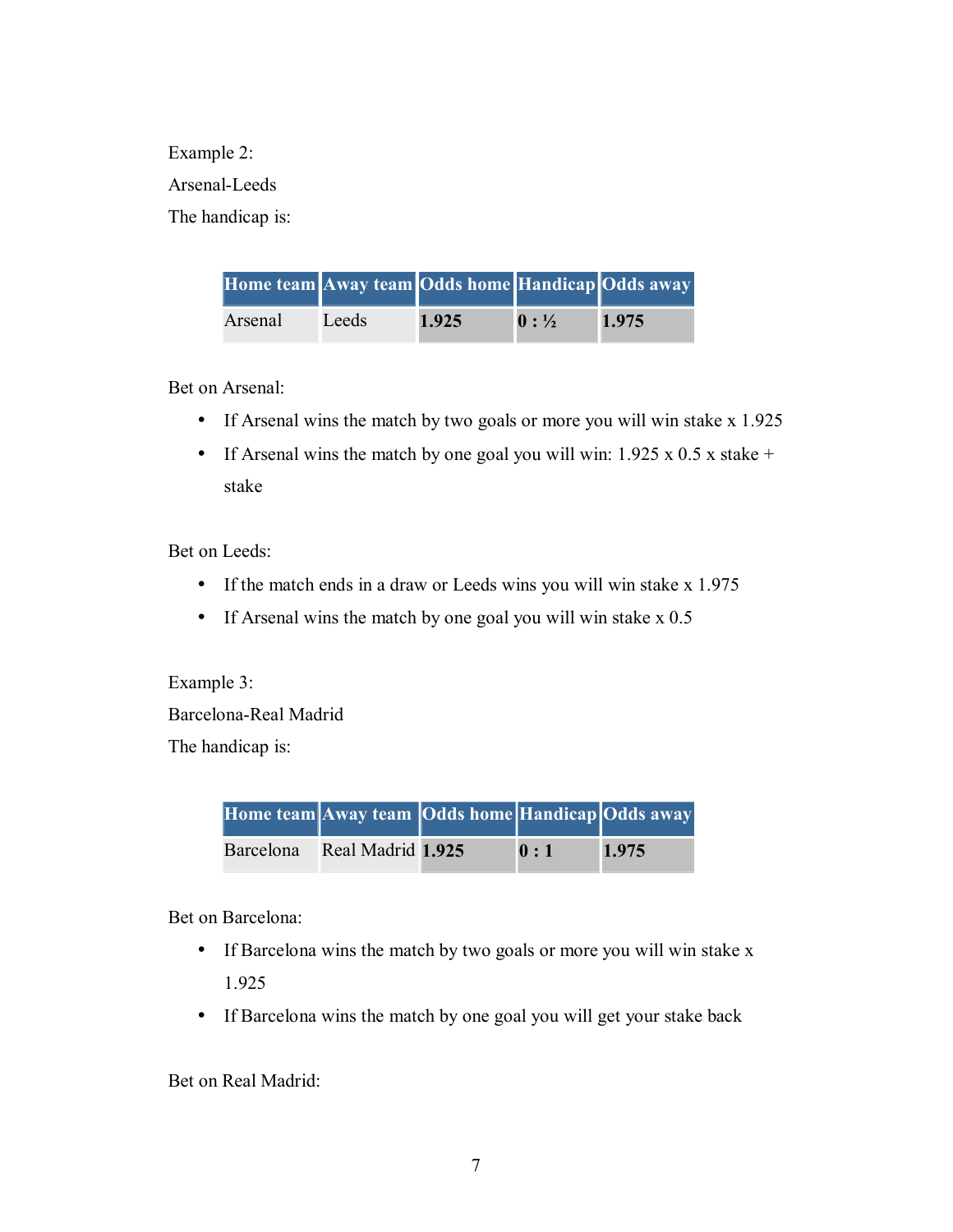- If the match ends in a draw or Real Madrid wins you will win stake x 1.975
- If Barcelona wins the match by one goal you will get your stake back

# **1.2.4 Asian Handicap vs. Fixed Odds**

The advantages of two different ways to bet on a football match:

#### Asian Handicap

- Normally eliminates the possibility of a draw
- If a quarter handicap match ends in a draw, you only lose 50% of your stake
- Entertaining when following a match live one single goal is likely to change everything
- When playing multiple matches, the number of outcomes compared to 1X2-betting is reduced from 27  $(3x3x3)$  to only 8  $(2x2x2)$

### Fixed Odds

- A very wide range of bookmakers to choose from
- It is possible to bet on "secure" matches, which might be suitable for accumulator bets
- Much easier to find value bets. You only need home-draw-away estimations, in Asian Handicap it is required that you are able to predict goals scored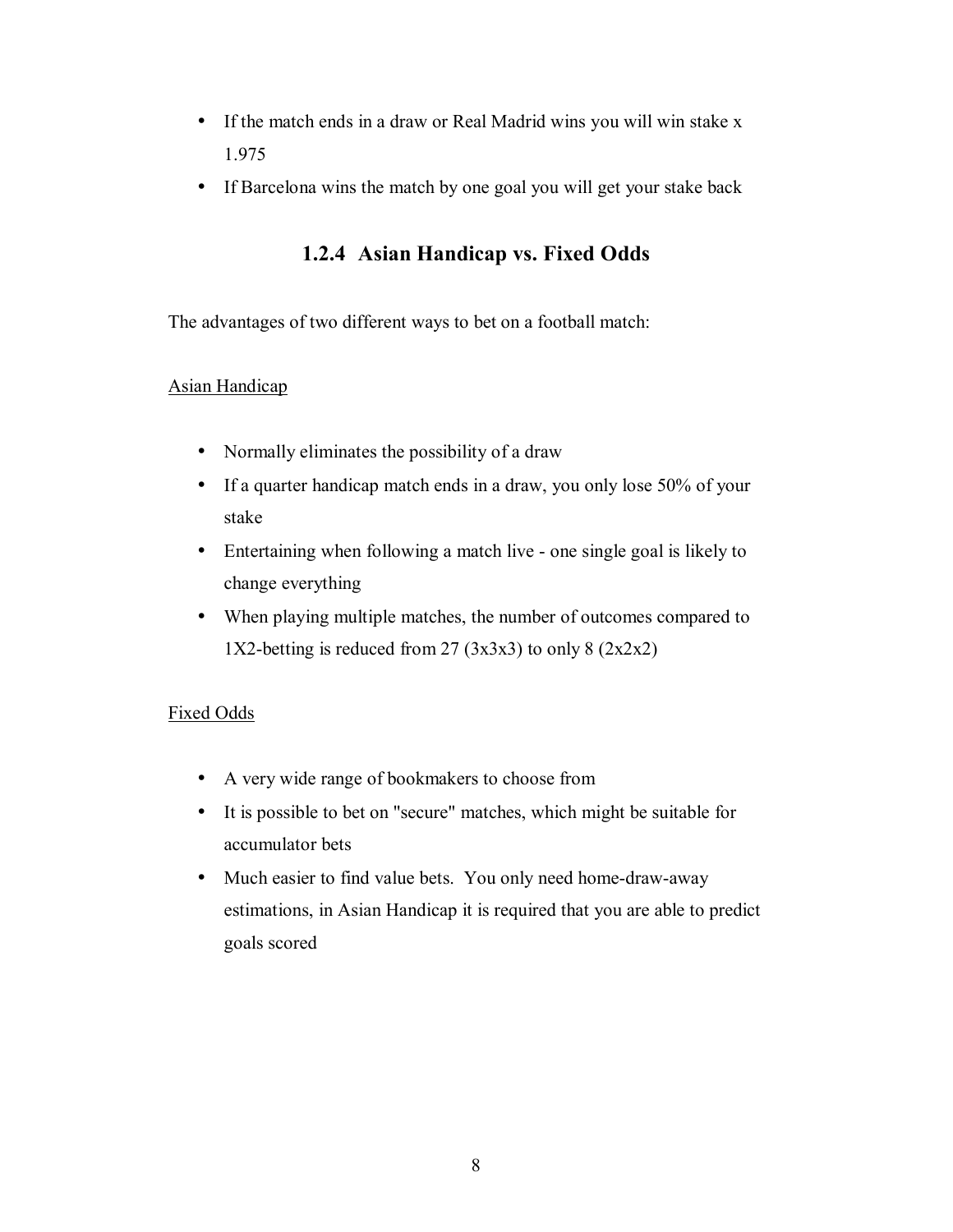## **1.2.5 Spread Betting**

Harvey (1998) and Burke (1998) both conclude in their books that in spread betting there is a great volatility, which provides excitement but exposes the punter to risks of substantial losses, as well as rewards. It is one of the fastest growing areas of gaming. It all started in early 1980's when two founder members of City Index began betting on the winning race card numbers at the Arch de Triumph race meeting when they could not make a bet because the queues were too long at the French Tote betting windows. The fundamental idea is that the more you are right the more you win, and vice versa.

You can bet money on a variety of events such as the number of corner kicks, bookings, total goals, etc. The way the spread betting works is that the spread betting company determines the spread for a certain event. For example, in Arsenal-Manchester United match at Highbury the spread betting agency has determined the spread for total goals as 2.1-2.4. The punter can either buy this commodity from them at 2.4 or sell to them at 2.1. Let the final score be 1-1. If a punter had sold the commodity at 2.1 with the stake of £10 per tenth of a goal, he would have made a £10 profit. If on the other hand, he had bought that at 2.4 with the same stake, he would have lost £40. It is important to grasp the concept that you always buy at the top of the spread and sell at the bottom of the spread. There are many similarities between stock market and spread betting. Most of the spread betting companies primary interest is actually the financial spread betting. The punter's aim is to predict the movement, for example, in the  $FTSE^{TM}100$ index in a similar way. Financial spread betting is a tax-free alternative to traditional trading in stock market. It covers variety of currency, commodity and bond futures markets. An interesting aspect in spread betting is that you can place a bet "in running", which means that while the event is going on, you can get rid off your losing bets or buy more profitable ones. One major setback in spread betting is rather big deposit and the complex registration procedure, which are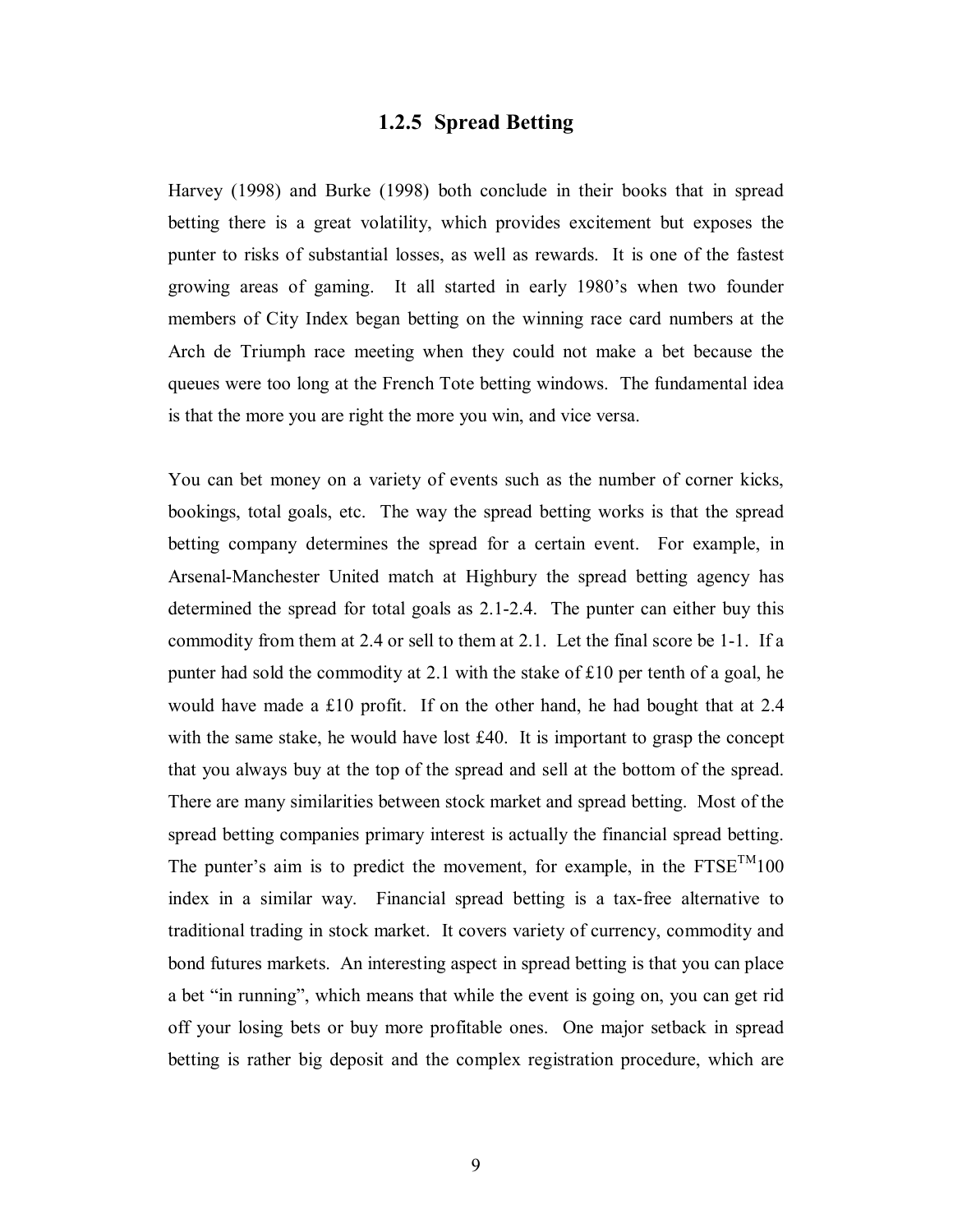required by spread betting companies due to the fact that they are governed by the Financial Services Act (FSA). Therefore it is not meant for casual punters. It can be very risky as losses are potentially unlimited. It needs a thorough understanding of the system, before one should start betting. The biggest companies offering spread betting are City Index, IG Index, and Sporting Index.

## **1.2.6 Person-to-person Betting**

It is surprising, how new thing person-to-person betting is considering its simplicity. For the operator, it is completely risk free. Therefore, we believe that it will become popular among sports books as a subsidiary form of betting. The idea of person-to-person betting is characterized below:

- Punters set their own odds and others can decide whether or not to take them on. The website acts like a clearing house, monitoring and settling all the bets
- Two punters are thus involved in one bet
- Not betting against faceless corporation but other punters
- More realistic and adventurous odds than offered by the bookmaker
- Concept incorporates some of the elements of spread betting in that punters can be very specific with their bets
- The companies make money by taking 5% from each bet, 2.5% from each punter compared to regular betting offices who normally charge 6.75% tax plus commission
- Aim is to attract casual punters, not hardcore gamblers. Normally bets are around £5-£15
- Expected to be popular among sports fans and members of financial institutions as a good speculation forum
- It is estimated that more than £55 billion changed hands in the unofficial person-to-person betting market worldwide in 1999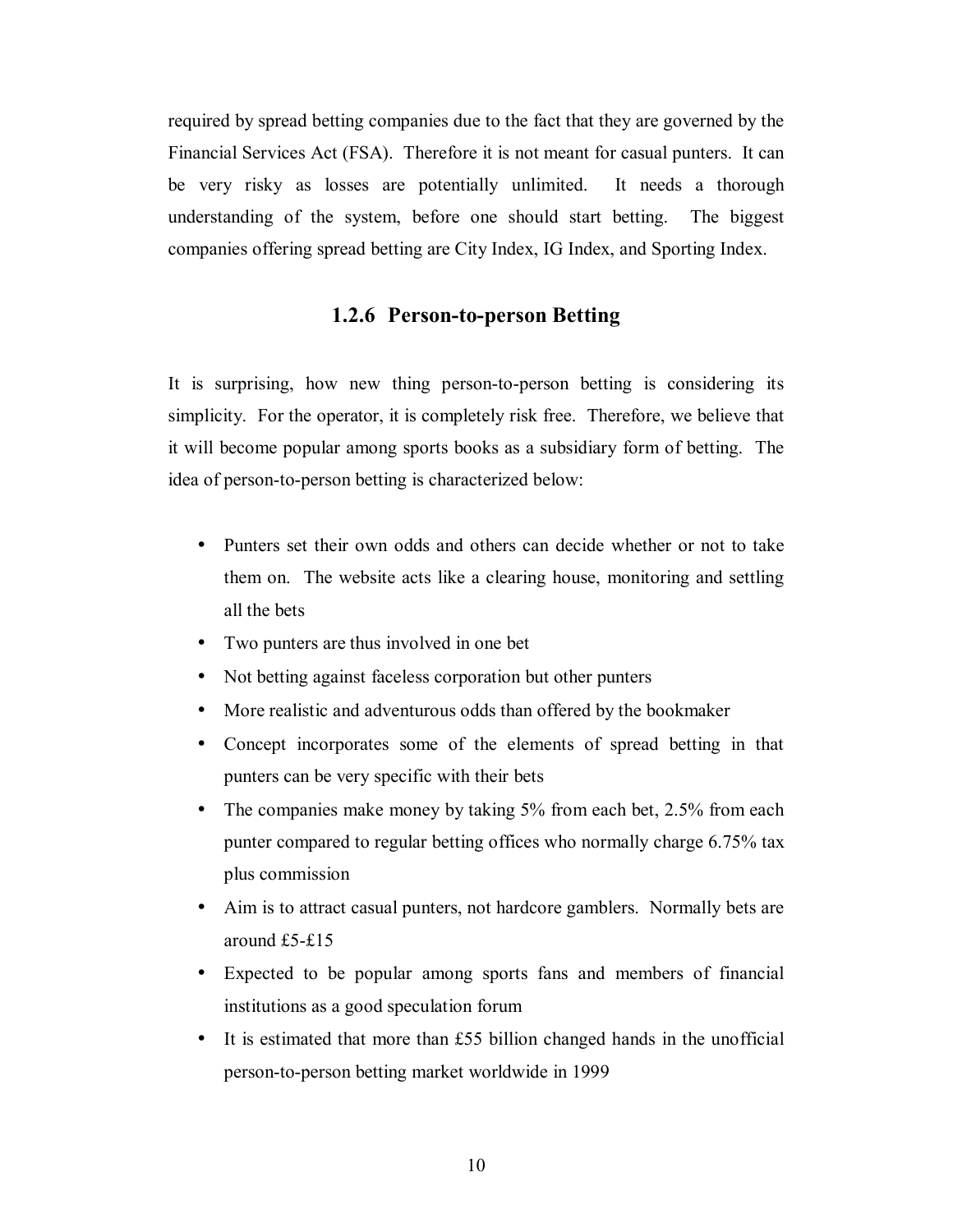#### **1.3 Betting Issues**

Sports betting is an area of gaming in which the player is not in direct competition with the house. In most of casino games (such as craps, keno, slot machines, baccarat, black jack and roulette), the house has a statistical advantage. In sports betting, however, players can gain an advantage on the house when they can identify the events where the offered odds do not accurately reflect the true odds for the events' outcome. The punter needs to realize that the offered odds are not an odds compiler's prediction of event's outcome. Rather, the odds are designed so that equal money would be bet among all outcomes.

Bookmakers make their money at the expense of the people who bet impulsively. For most punters, the main thing about betting is to add little extra excitement to the sporting event. Therefore, it is vital for a bookmaker to create odds such that the distribution of betting volume is in balance. Probably the most famous among the current handicappers in Las Vegas, Michael "Roxy" Roxborough, has been quoted: "I am not in the business to predict the outcomes, I am in the business to divide the public opinion about these outcomes" (1999). If the betting volume is evenly distributed, the bookmakers will always get their in-built percentage. Thus, the odds are not always the appropriate measures of the teams' relative strengths. If a punter is capable of predicting the outcome correctly, there are chances for profitable betting. The main rule for the punter is to be selective. Only bet if the odds are on your side. If Brazil is expected to beat Poland 19 times out of 20, then the odds 1/9 (which says that Brazil wins 18 times out of 20) are a good value. This strategy is called value betting. The punter needs to look for the best values from the coupon and decide how much he/she is willing to invest in them. We will take a closer look at value betting in Chapter 4.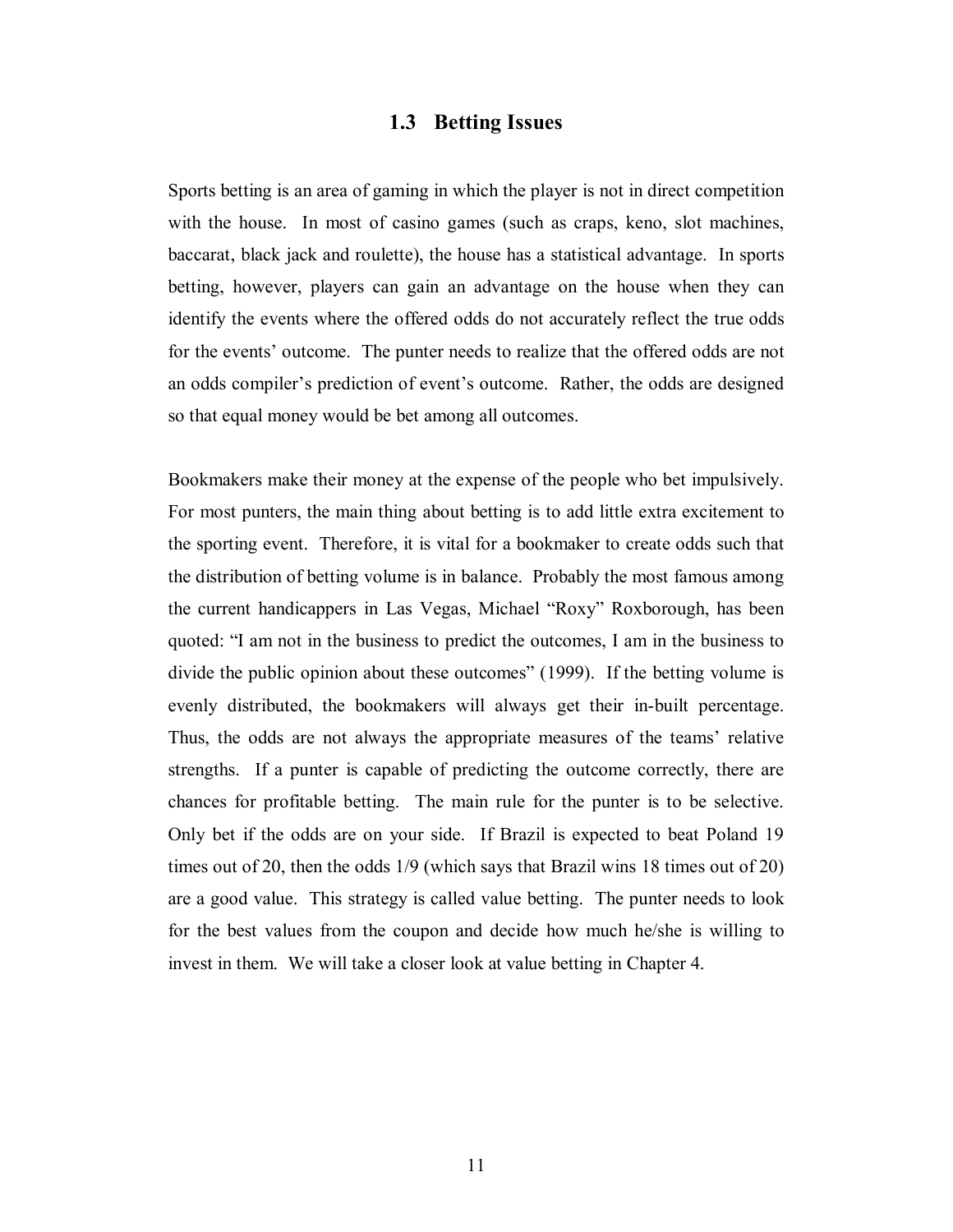### **1.4 Return Percentage**

The website best-bets.com has a concept called QI. Standing for "Quoten Intelligenz" in German, translated "odds intelligence". The similarity to the IQ – the intelligence quotient- is deliberate. The QI tells the punter how smart one has to be in order to beat the bookmaker.

$$
QI = \frac{1}{Odds(Homewin)} + \frac{1}{Odds(Draw)} + \frac{1}{Odds(Awaywin)}
$$
 Eq. 1.1

In words, QI is the sum of the reciprocal values of all odds attributable to the outcomes of an event. The QI for the match Liverpool against Chelsea with odds 2.00/2.60/3.00 is

$$
QI = \frac{1}{2.00} + \frac{1}{2.60} + \frac{1}{3.00} = 1.21796
$$

The bookmaker's take is 22 %, thus any client of this particular bookmaker has to know at least 22% more about the possible outcomes of this match than the bookmaker himself, otherwise the punter will not be able to break even in the long run.

$$
RETURNPERCENTAGE = \frac{1}{QI}
$$
 Eq. 1.2

The theoretical return percentage of our soccer match is 0.82, meaning you can expect to get 82 pence on every pound you bet on a match with this odds structure if the bookmaker is able to receive the bets in the right proportions. The same result is achieved when betting on each possible outcome in the match.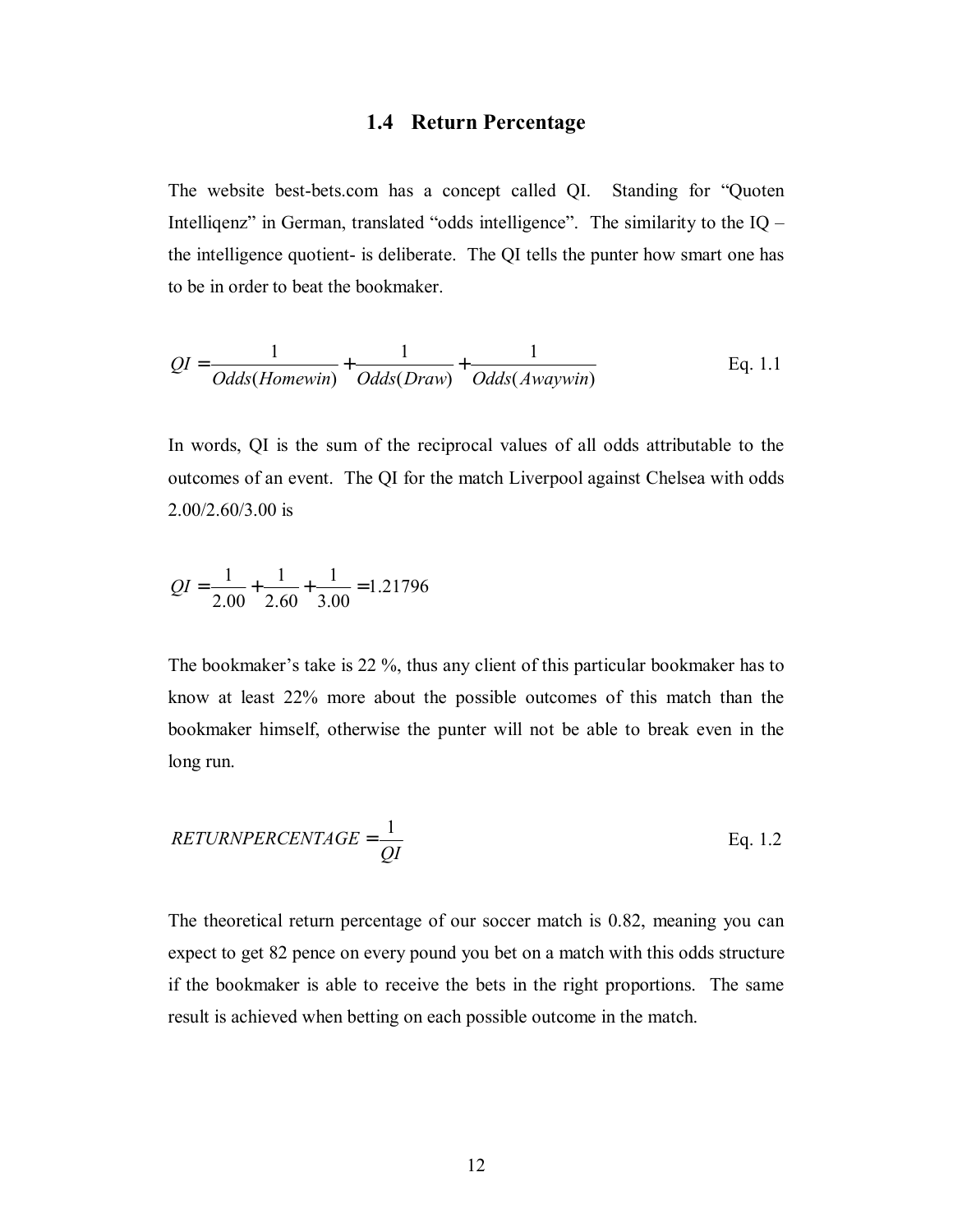The best-bets.com concludes that QI is the most important key figure in betting business, the lower it is, the fairer the bet. As a single bookmaker calculates the odds in order to make a profit, the QI for the bets will be always be above 1.

On the Internet there are a number of sites (oddscomparison.com, zazewe.com, crastinum.com and betbrain.com), which collect odds from several bookmakers. The punter can pick the best offers among them. The competition among bookmakers is severe, so there are often opportunities for profitable bets. Sometimes there are even so called arbitrage opportunities, where the punter will get a guaranteed profit by betting on all possible outcomes. The punter needs to select the right bookmakers and to determine the stakes in an appropriate way in order to maximize the profit when these sorts of situations occur.

## **1.5 Internet Betting**

Internet betting has gained a lot of popularity. The main companies such as Ladbrokes, William Hill and Coral-Eurobet, have web sites, as do new entrants to the market like Blue Square, Sports Internet Group and Sporting bet. The sites usually offer links to offshore tax-free betting and provide the opportunity to bet on most major sporting events, as well as horses and dogs. However, they do not really provide anything more than an online alternative to telephone betting and High Street bookmaker. Most of them have limited entertainment value and are primarily information driven, but as customer expectations grow this will probably change.

Despite its current popularity, Internet betting still has a huge future ahead. With the development of new distribution channels, like digital television and mobile phones, it will become even easier and more exciting.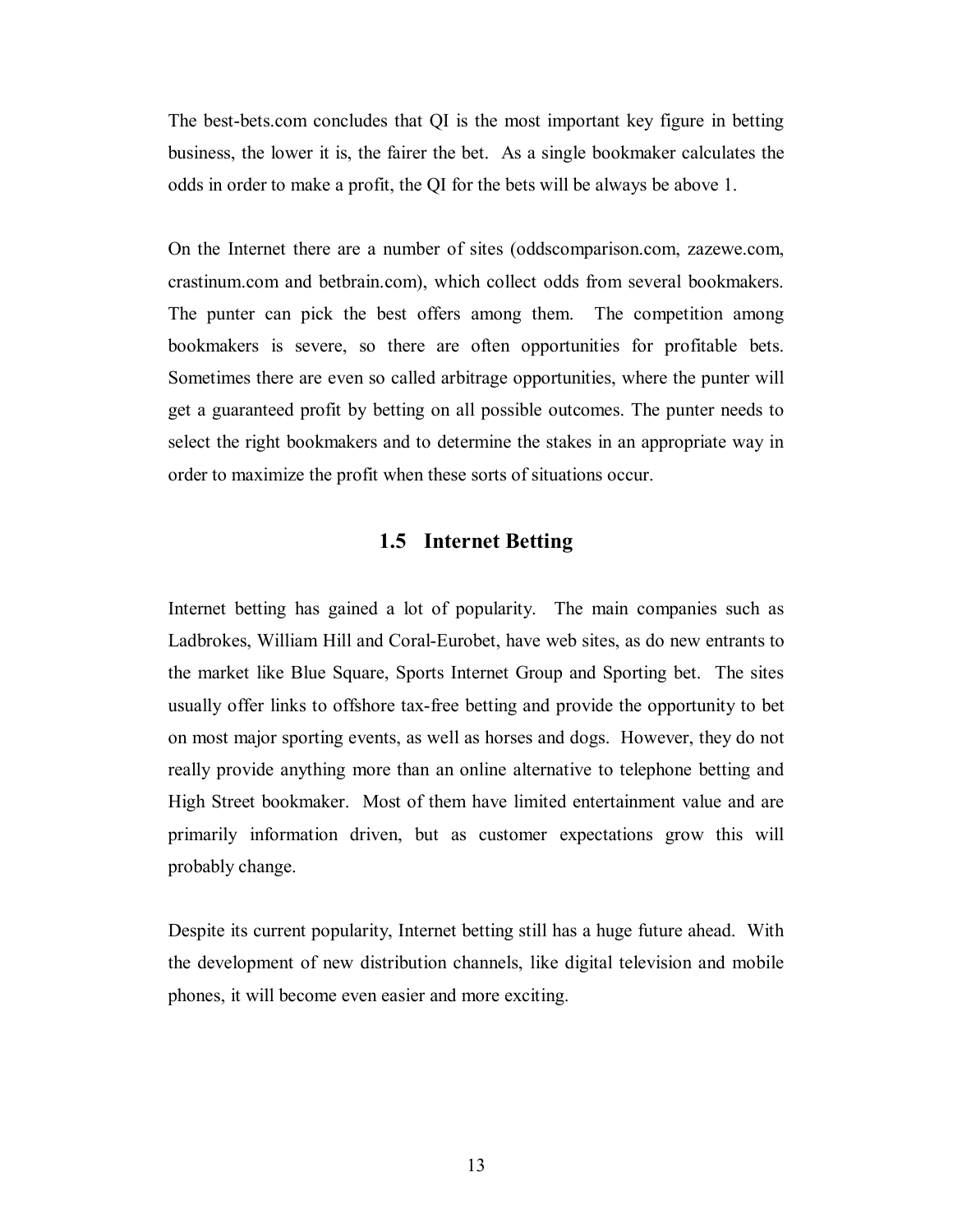Only thing holding back Internet betting are the legal issues. The US has recently rejected the Kyl Bill that would have largely prohibited online gaming throughout United States, making it a federal crime for US citizens. Many individual states, including Nevada and New York have already chosen to take a hard line on online gaming. This approach has led to the development of online gaming offshore, mainly in the Caribbean, which has now become a major center directing operations at North America. Even so, offshore relocation has not stopped some US authorities challenging the new operations.

Until recently the Australian government tried to regulate online gaming by allowing individual states to grant licenses to operators. However, they have now announced a moratorium on the granting of licenses and the eventual outcome of their review is far from clear.

In the UK it is legal to place and receive bets over the telephone or via the Internet. However, advertising offshore gaming  $-$  telephone or Internet  $-$  is illegal. According to Ernst  $& Young survey$ , several UK bookmakers circumvent this contradiction by including a link (not an advert) in their websites to offshore operations – a .co.uk site links through to a .com site. The sites look similar but they are registered in different locations.

On mainland Europe there is very little legislation and few restrictions on gaming or betting over the Internet. Certain countries in Asia (Singapore for example) ban online gaming, but most legislation is aimed at prohibiting any direct advertising and restricting the supply of gaming licenses.

Another concern with Internet betting at the moment is the security. The punter needs to do the research in order to find out which bookmakers run the creditable business and who is trustworthy. Otherwise the punter might face the problem not getting his/her money back. Ernst  $\&$  Young research shows that the main inhibitor for potential customers spending on the Internet is the fear of credit or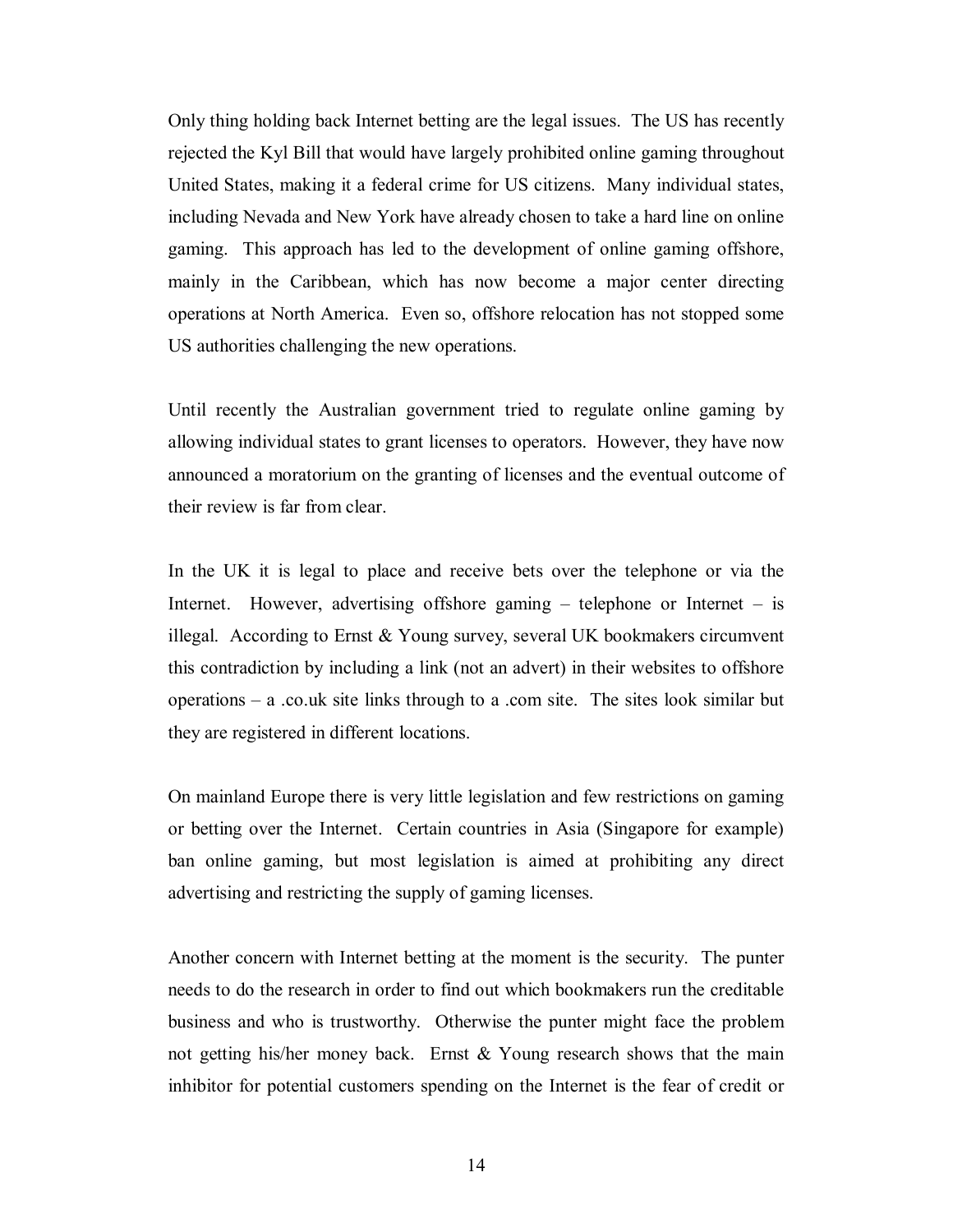debit card fraud. There are already over 650 Internet betting and gaming sites, and the number is still growing. So while the barriers to entry for Internet betting and gaming businesses are low, simply setting up a site is no guarantee of success. Businesses must put customer trust high on their agenda, because purely electronic transactions completely redefine the relationship between punters and bookmakers.

This is especially important for online betting where the average stake is higher than in High Street bookmakers and where the bookmaker holds a customer's credit card details or customer has to pay up-front into an account. On William Hill's site for example, they refer to themselves as "The most respected name in British bookmaking". Fair odds and timely payout will influence repeat business and customer loyalty to a favored site.

The Figure 1.1 characterizes the rapid growth of the market. In the year 2002, according to the survey made by the River City Group (2000), estimated Internet gaming expenditure will exceed 3 billion USD. The other survey made by Datamonitor (1999) forecasts similar results.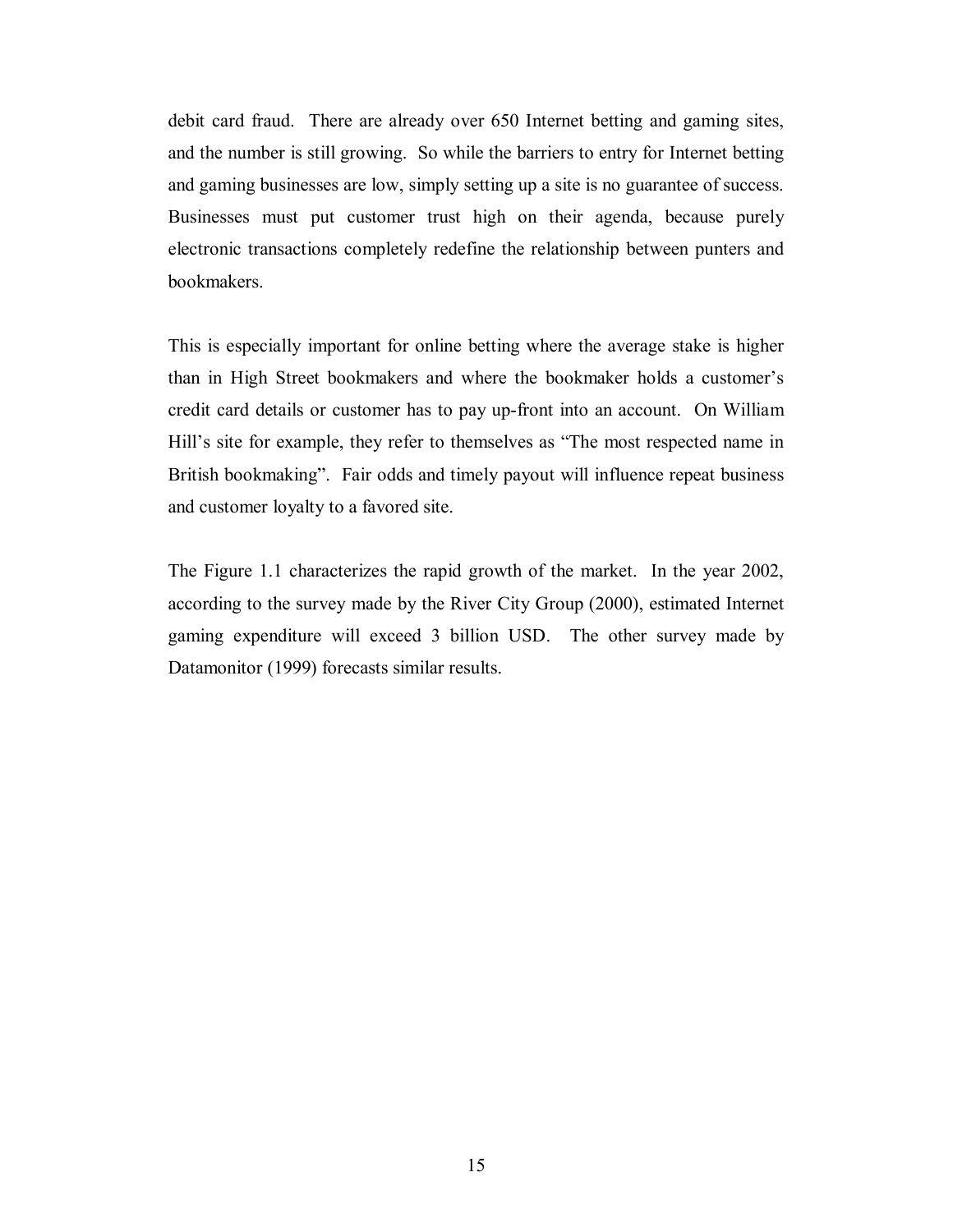



**Figure 1.1** Estimated worldwide Internet gaming expenditure (Milj\$). Source: River City Group



**Figure 1.2** The online gaming market divided into regions (Milj. \$). Source: Datamonitor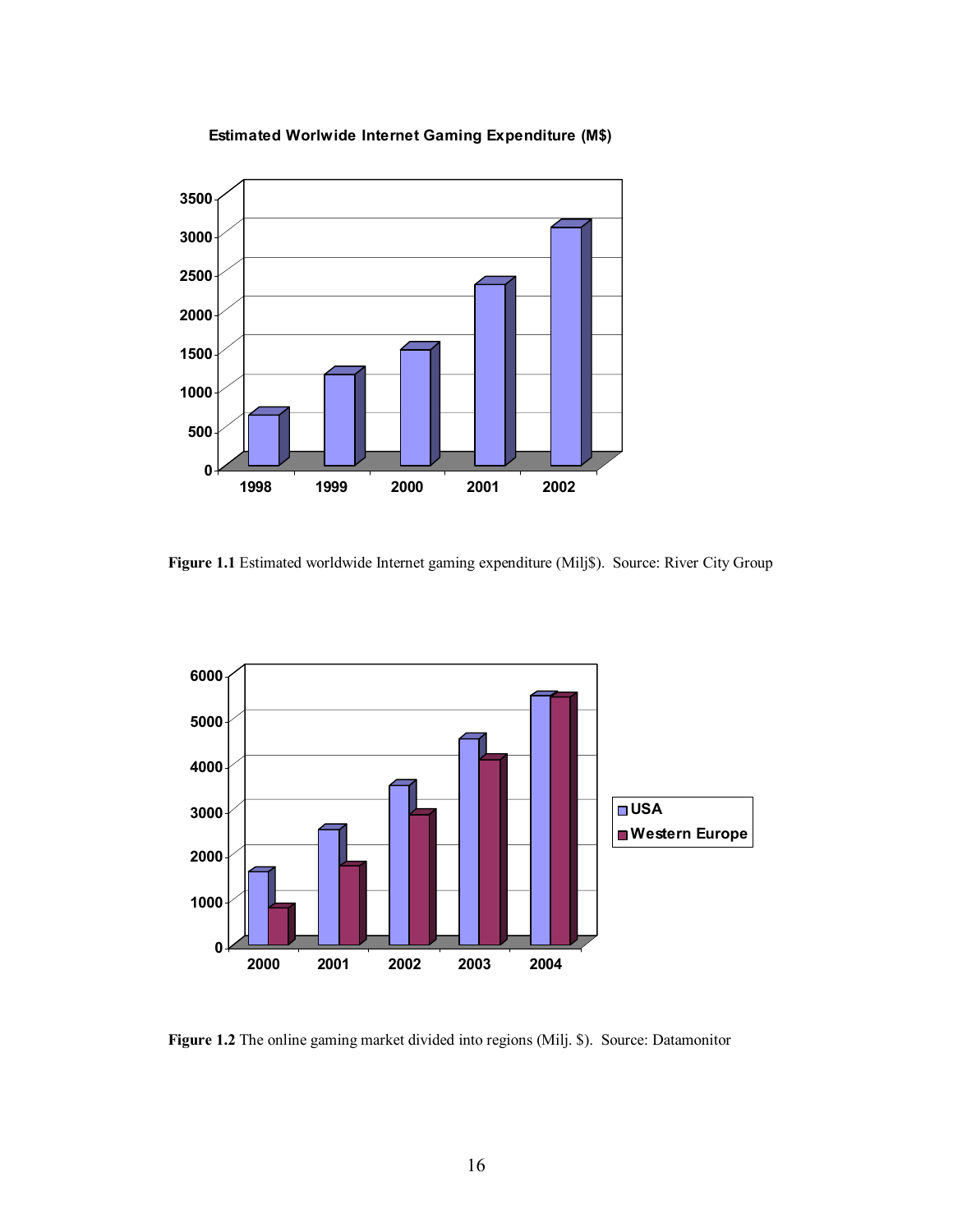From Figure 1.2 it is predicted that Europe will reach America by the year 2004 in the popularity of online gaming. Datamonitor emphasizes in their research report that "by 2004, online games and gaming revenues will reach \$16bn."



**Figure 1.3** The online gaming market divided into products (Milj. \$). Source: Datamonitor

Figure 1.3 presents the product comparison among casinos, lotteries and sports/event betting. It is predicted that lotteries and sports books are gaining customers at faster rate compared to casinos.



Figure 1.4 Number of customers by sex. Source: Svenska Spel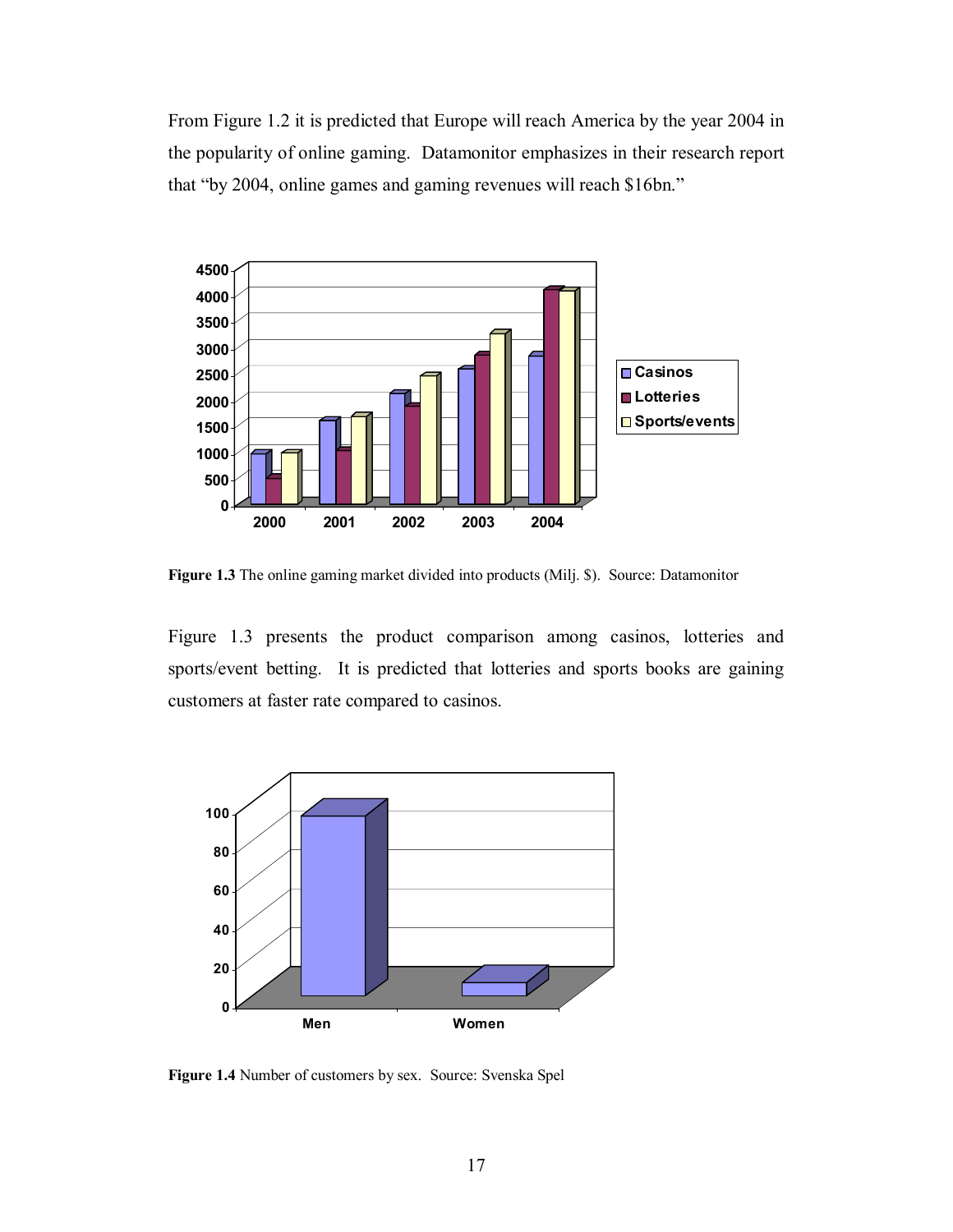Traditionally men are more eager to gaming than women are. Figure 1.4 describes that it follows the same pattern in online gaming as well. Especially, sports betting has been male dominant, but event betting has gained a lot of female attention according to Paddy Power, the Irish bookmaker.



**Figure 1.5** The number of customers by age. Source: Svenska Spel

Age distribution in Figure 1.5 does not provide any surprising results of the market. The target group is the people between 25-54 years of age.

#### **1.6 Taxation**

For existing bookmakers or new entrants going online, ongoing legal situation raises the question of where to locate their business as mentioned in Section 1.5. Sites currently operating under British jurisdiction, for example in Gibraltar, are held in high regard internationally because they operate to UK regulatory standards. Good regulation and the careful granting of licenses breeds confidence for both operators and their customers.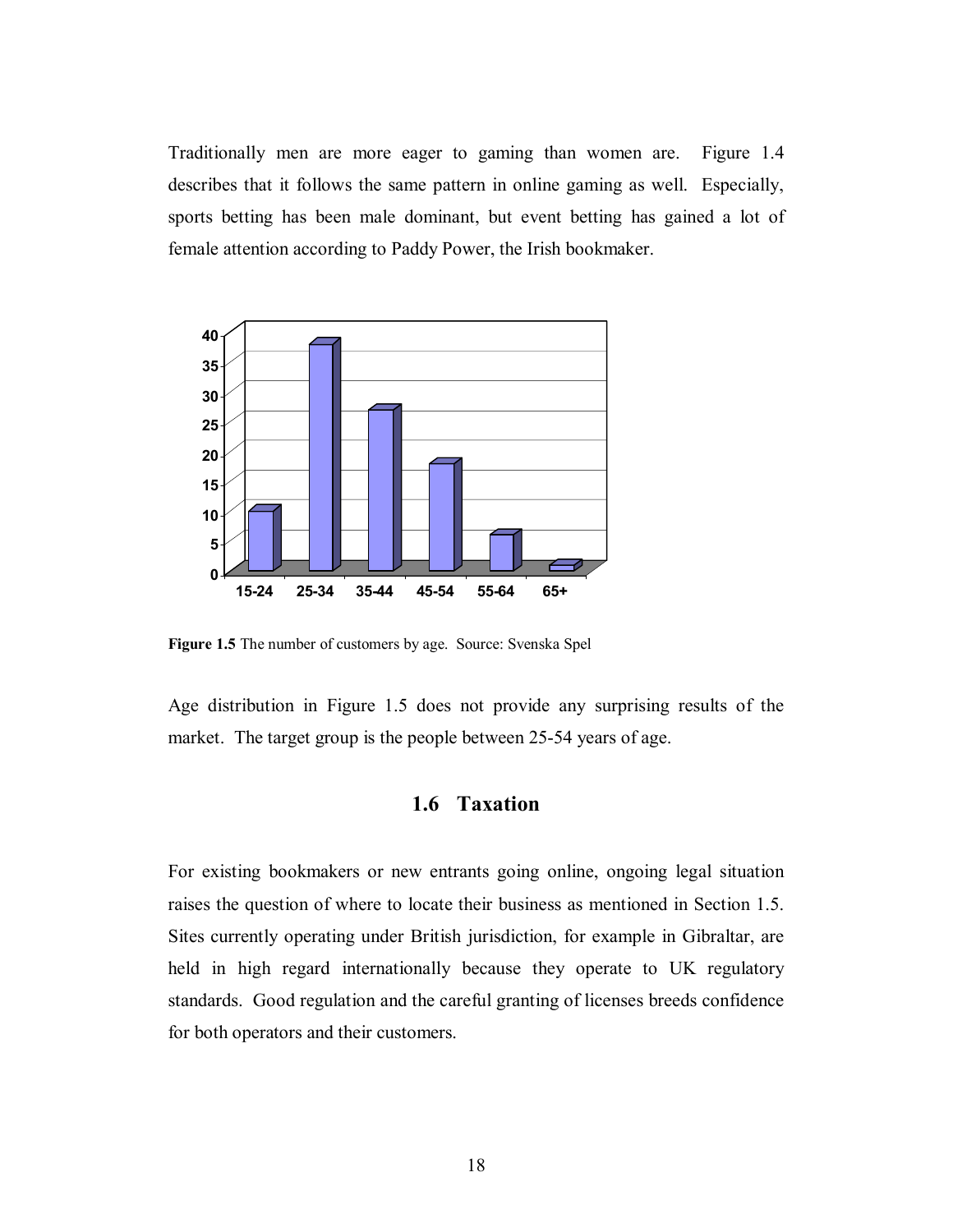The best onshore gaming and bookmaking businesses already welcome regulation. They recognize that it benefits their business, it reassures customers and it provides the necessary controls to run a clean operation.

Onshore betting in the UK attracts a 9% tax whilst offshore there is 3% administration cost. Duty in Ireland was reduced from 10% to 5% in 1998 making it a more attractive location for bookmakers. Inevitably, mainstream bookmakers have followed Victor Chandler and set up offshore operations. All of which favours the punter and offshore bookmaker but not the government.

The most governments are faced with a decision. If they want a slice of the global gaming market, they will have to reduce onshore tax levels. It might even increase their total tax-take by having a lower tax rate for a much larger market. If they do not reduce tax, bookmakers will set up their international online businesses in a more favourable tax climate. Even the Tote, which still is government owned, has set up an offshore branch of its Total-bet.com site in Malta.

## **1.7 Scope of the Thesis**

Our goal is to study the possibility of creating a profitable betting strategy for league football. Our main focus is in the English Premier League. In order to do this, we need to predict the outcomes with reasonable accuracy. We build the appropriate model for this purpose and examine its usage in the betting market. We also compare the model against other most commonly used prediction methods. We mainly consider the benefits of using the model in fixed odds betting. Also, its efficiency in more exotic handicap and spread betting is discussed in Chapter 6. Chapter 2 covers the literature relating to the subject so far. Chapter 3 explains the model and makes comparisons against other most common prediction methods. The betting strategy and the model validation is the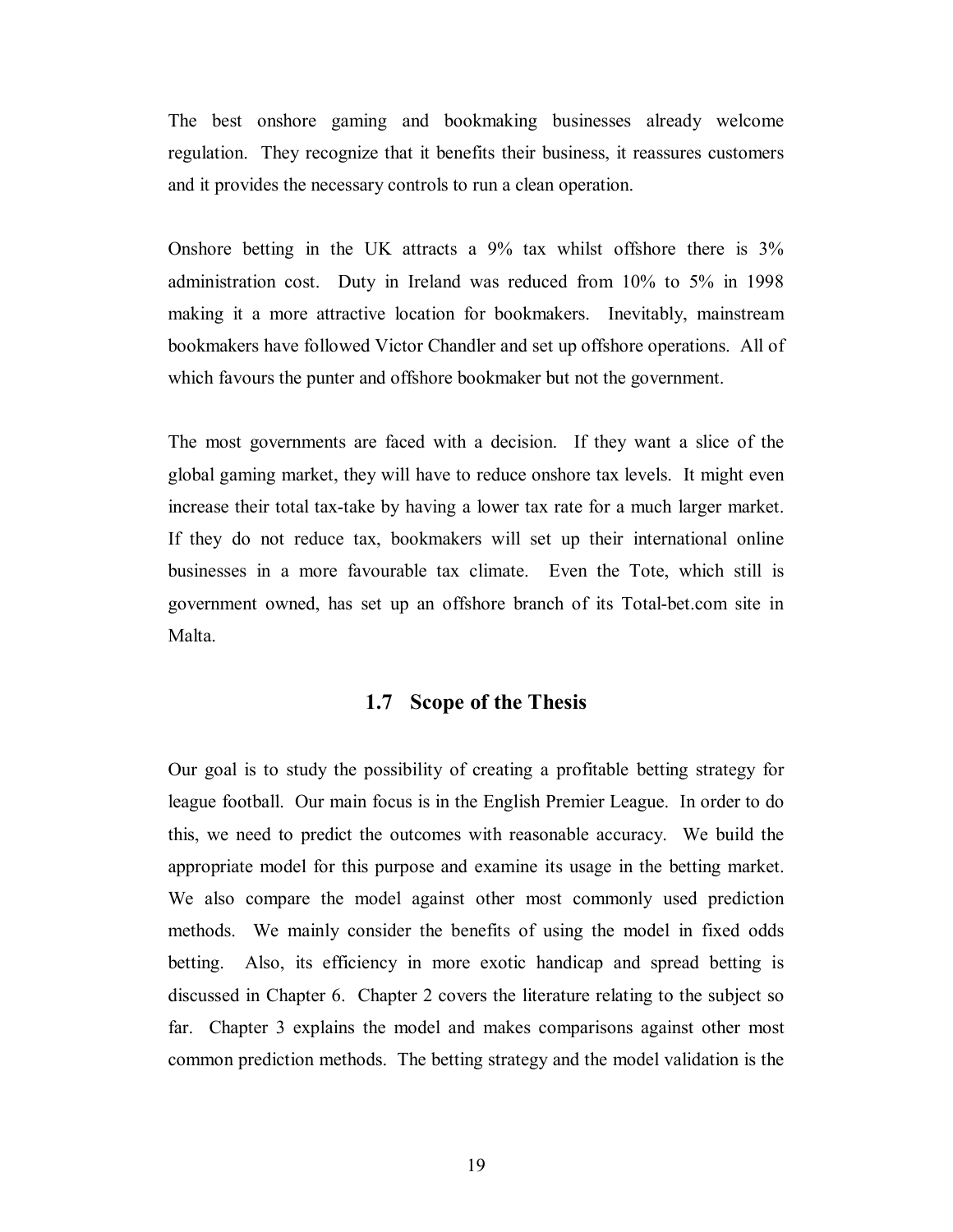basis of Chapter 4. Chapter 5 covers the implementation of the system and discusses the benefits of using it from both punter's and bookmaker's point of views. In Chapter 6 we summarize the research and make a few suggestions for future work.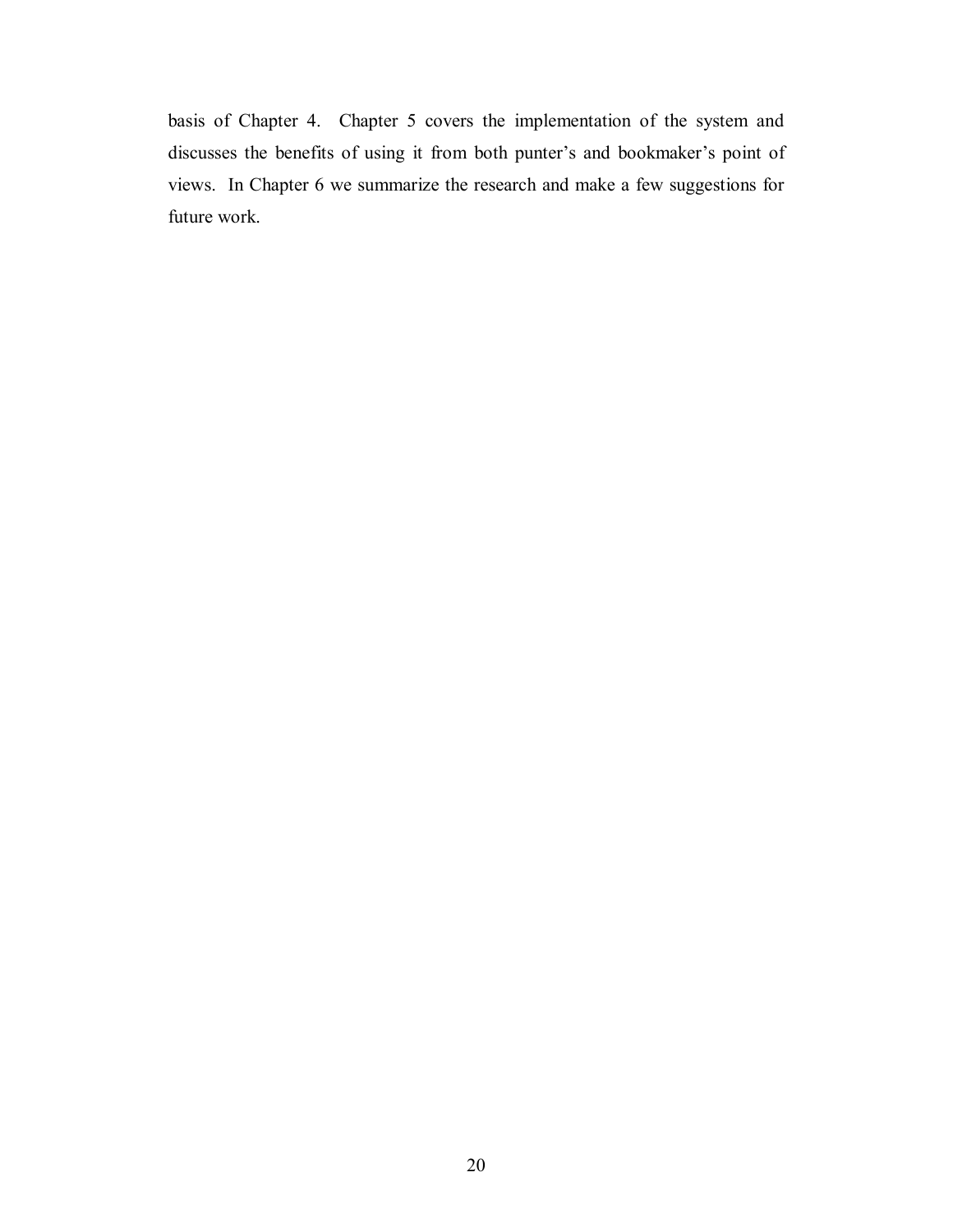### **Chapter 2**

### **2 Literature Review**

An individual football match is a random process, where all the outcomes are possible. Reep and Benjamin (1968) came to the conclusion that "chance does dominate the game". Even stronger opinion came from Hennessy (1969) who stated that only chance was involved. Hill (1973) argued that anyone who had ever watched a football match could reach the conclusion that the game was either all skill or all chance. He justified his opinion by calculating the correlation between the expert opinions and the final league tables, finding that even though chance was involved, there was also a significant amount of talent affecting to the final outcome of the match.

Modelling football results has not gained too much attention in a scientific community. Most of the models punters and operators tend to use are very ad hoc. They are not statistically justified, even though these might be useful in betting. Most of the literature, up to date, is divided into two different schools, either modelling the results/scores directly or observing the estimated strength differences between teams.

#### **2.1 Maher-Poisson Approach**

Statistically, a football match can be seen as a random event, where three outcomes are possible: a home win, a draw, and an away win. Each of them has their own probability and the probabilities sum up to 1. Our task is to determine these probabilities as accurately as possible. The focus is in modelling the scores, because we believe that the scores contain more information of the teams'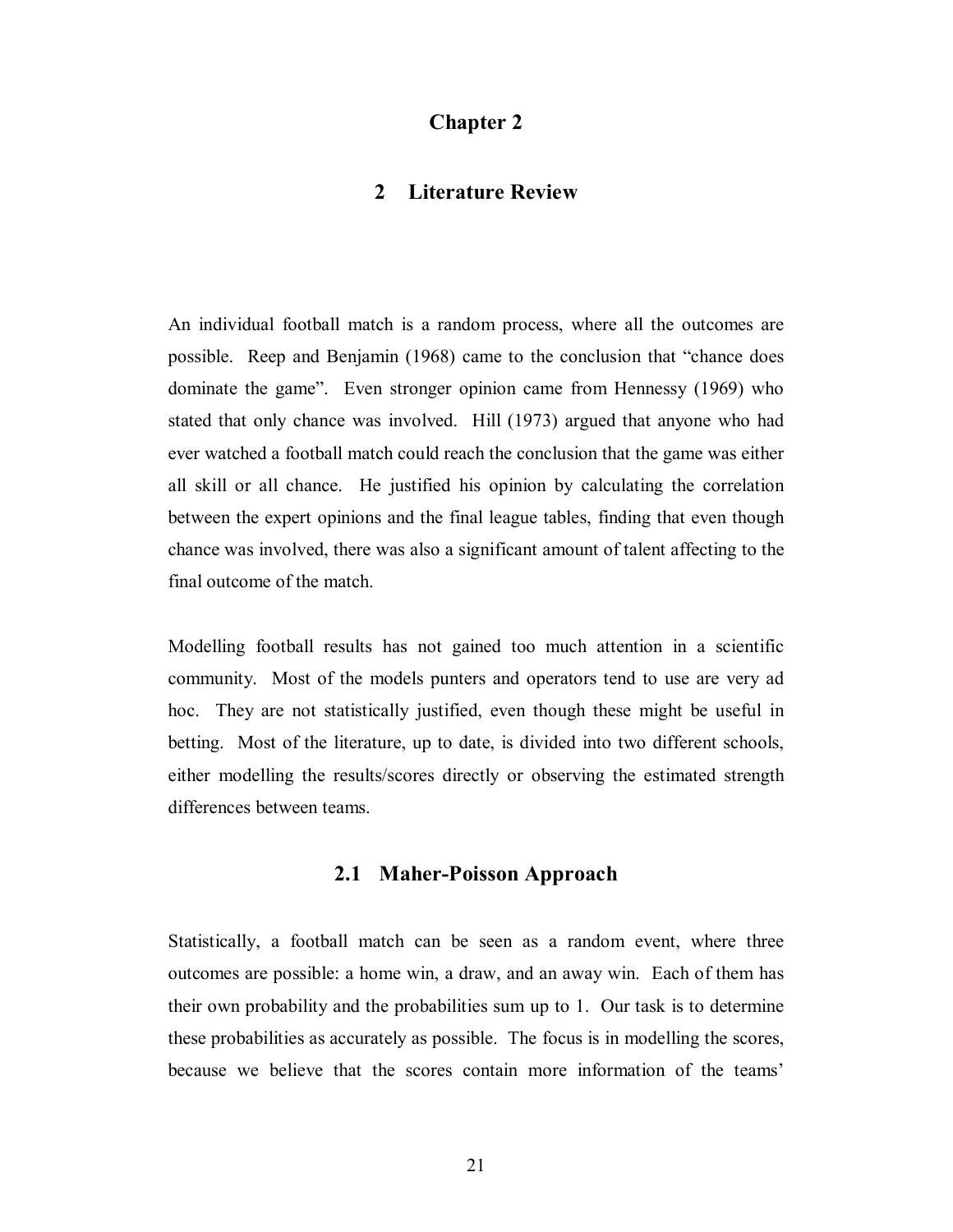abilities than do pure outcomes (win, draw or loss). This sort of approach is called the Maher-Poisson approach, due to the first paper published by Maher (1982), where he assumed that the number of goals scored by team A and team B in a particular match had independent Poisson distributions with means,  $\lambda_A$  and  $\lambda_{\text{B}}$ . His article has been the basis of few others. Lee (1997) studied whether Manchester United deserved to win the league title in 1995/1996 season. He used Maher's simplified model to derive the probabilities for each match and simulated the season 1,000 times. Then he calculated the points awarded for each team and determined the proportions of times each team topped the table. Another important article written by Dixon and Coles (1997) investigated the inefficiencies in the UK betting market. They used Maher's model with few adjustments in order to get the better fit. Dixon and Coles emphasized in their article that in order to create a profitable betting strategy, one must consider several aspects of the game. For example:

- The model should take into account different abilities of both teams in a match
- History has proved that the team which plays at home has a home advantage that needs to be included to our model
- The estimate of the team's current form is most likely to be related to its performance in the most recent matches
- In all simplicity, football as a game is about scoring goals and conceding goals. Therefore, we use the separate measures of teams' abilities to attack and to defend
- In summarizing a team's performance by recent results, account should be taken of the ability of the teams they have played against

It is not practical to estimate these aspects separately. Instead, we need to find the statistical way to incorporate these features. In Maher's model, he suggested that the team i, playing at home against team j, in which the score is  $(x_{ij}, y_{ij})$ , and  $X_{ij}$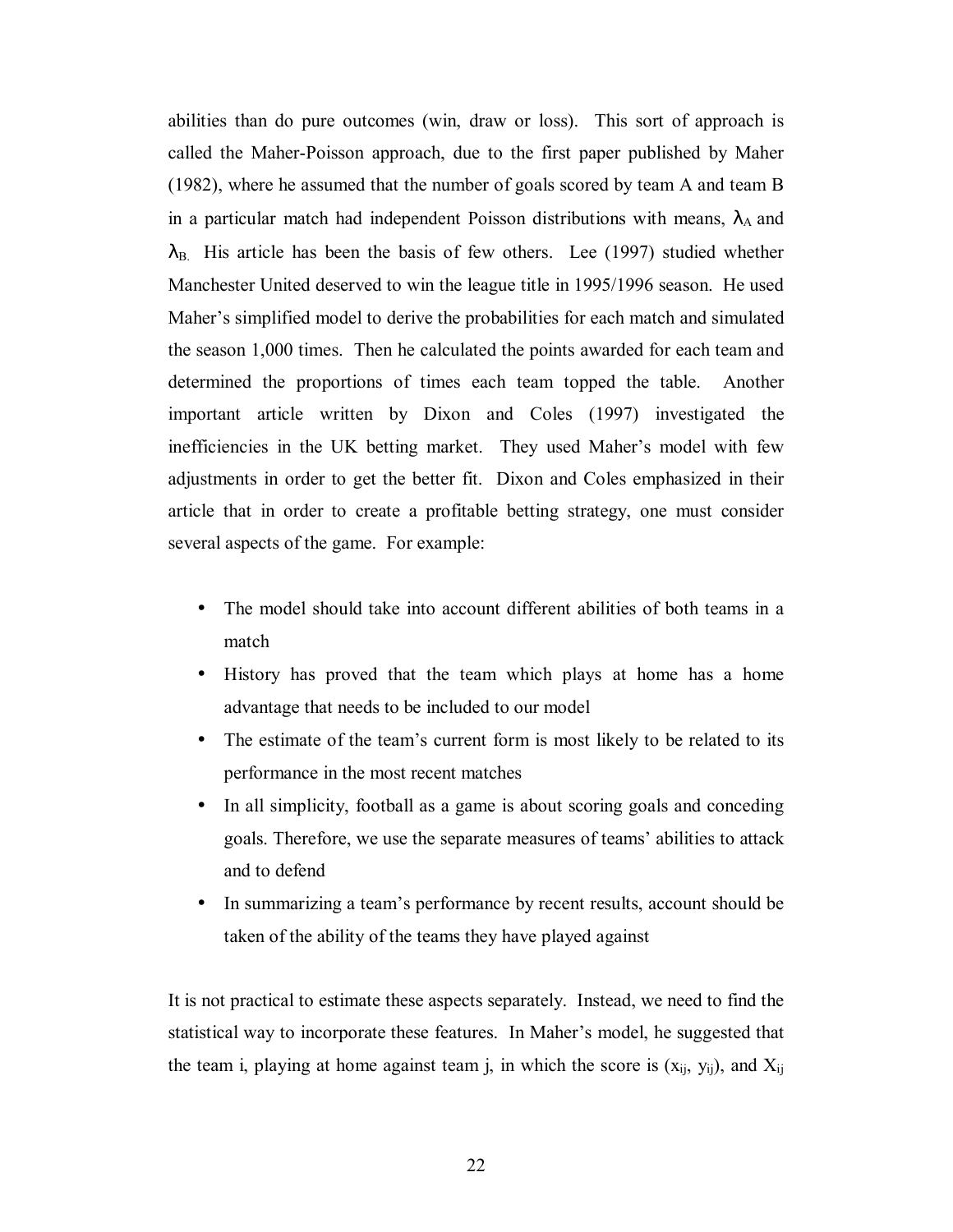and Y<sub>ij</sub> are independent Poisson random variables with means  $\alpha\beta$  and  $\delta\gamma$ respectively. The parameters represent the strength of the home team's attack (α), the weakness of the away team's defence  $(β)$ , the strength of the away team's attack  $(\delta)$ , and the weakness of the home team's defence  $(\gamma)$ . He finds that a reduced model with  $\delta_i = k\alpha_i$ ,  $\gamma_i = k\beta_i$  for all i is the most appropriate of several models he investigates. Thus, the quality of a team's attack and a team's defence depends on whether it is playing at home or away. Home ground advantage  $(1/k)$ applies with equal effect to all teams.

English Premier league consists of 20 teams. The three lowest placed teams will be relegated to Division 1 and three top teams will be promoted to the league from Division 1 after each season. Dixon and Coles applied Maher's model in their article where they used all four divisions in the model. They also included cup matches in the analysis and thus obtained a measurement for the difference in relative strengths between divisions. We ignore cup matches in our study. Dixon and Coles had 185 identifiable parameters, because of the number of divisions they dealt with. In our basic model, we use only 41 parameters. Attack and defence parameter for each team, and a common home advantage parameter. We set Arsenal's attack parameter to zero as our base parameter.

For clarity, we use slightly different notation than in Maher's paper. We assume that the number of goals scored by the home team has a Poisson distribution with mean  $\lambda_{\text{HOME}}$  and the number of goals scored by the away team has a Poisson distribution  $\lambda_{AWAY}$ . One match is seen as a bivariate Poisson random variable where the goals are events, which occur during this 90-minute time interval. The mean  $\lambda_{\text{HOME}}$  reflects to the quality of the home attack, the quality of the away defence, and the home advantage. The mean  $\lambda_{AWN}$  reflects the quality of the away attack, and the quality of the home defence. These are specific to each team's past performance. The mean of the Poisson distribution has to be positive, so we say that the logarithm of the mean is a linear combination of its factors.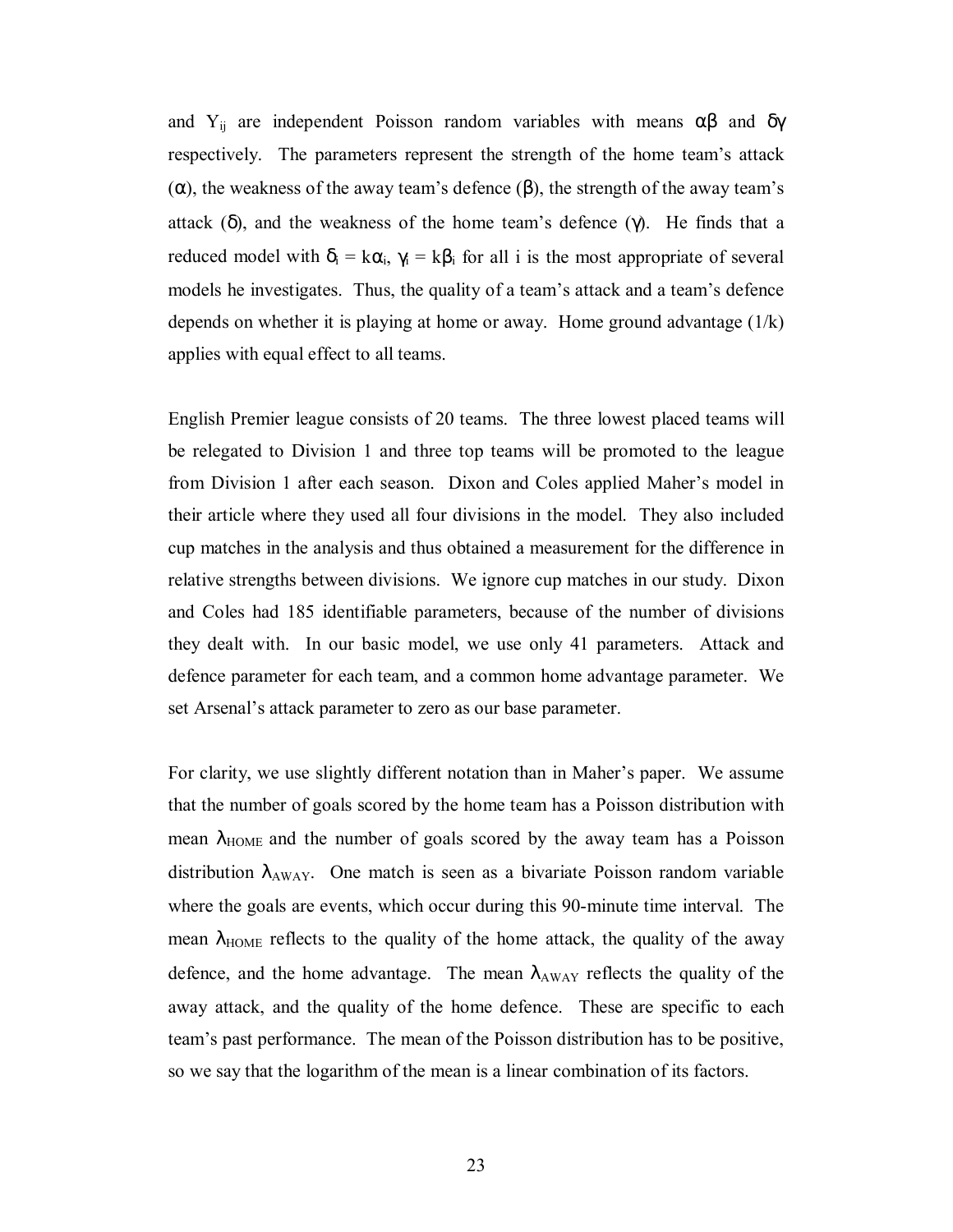$$
Log (\lambda_{HOME}) = \beta_{HOME} * z_1 + \beta_{HOMEATTACK} * z_2 + \beta_{AWAYDEFENCE} * z_3
$$
  

$$
Log (\lambda_{AWAY}) = \beta_{AWAYATTACK} * z_4 + \beta_{HOMEDEFENCE} * z_5
$$
 Eq. 2.1

Log  $(E(Y)) = \beta_{HOME} * z_1 + \beta_{HOMEATTACK} * z_2 + \beta_{AWAYDEFENCE} * z_3 + \beta_{AWAYATTACK} * z_4$  $+$   $\beta$ <sub>HOMEDEFENCE</sub>\*z<sub>5</sub> Eq. 2.2

where

 $z_1$ = 1 if Y refers to goals scored by home team  $= 0$  if Y refers to goals scored by away team;  $z_2$ = 1 if Y refers to goals scored by home team  $= 0$  if Y refers to goals scored by away team;  $z_3$ = 1 if Y refers to goals scored by home team  $= 0$  if Y refers to goals scored by away team;  $z_4$ = 0 if Y refers to goals scored by home team = 1 if Y refers to goals scored by away team;  $z_5$ = 0 if Y refers to goals scored by home team = 1 if Y refers to goals scored by away team.

This is a simplified equation because in reality there would be team specific attack and defence parameters, so in the English Premier League where 20 teams are competing the amount of  $z_i$ 's would be 41. This is an example of a log-linear model, which is the special case of the generalized linear models. The theory of generalized linear models was obtained from the books by McCullach and Nelder (1983), and by Dobson (1990). We can estimate the values of the parameters above by the method of maximum likelihood assuming independent Poisson distribution for Y. For now on, we refer to this whole process as Poisson regression.

Eq. 2.2 gives us the expected number of goals scored for both teams in a particular match. Using these values in our bivariate Poisson distribution, we can obtain the probabilities for home win, draw and away win in the following way: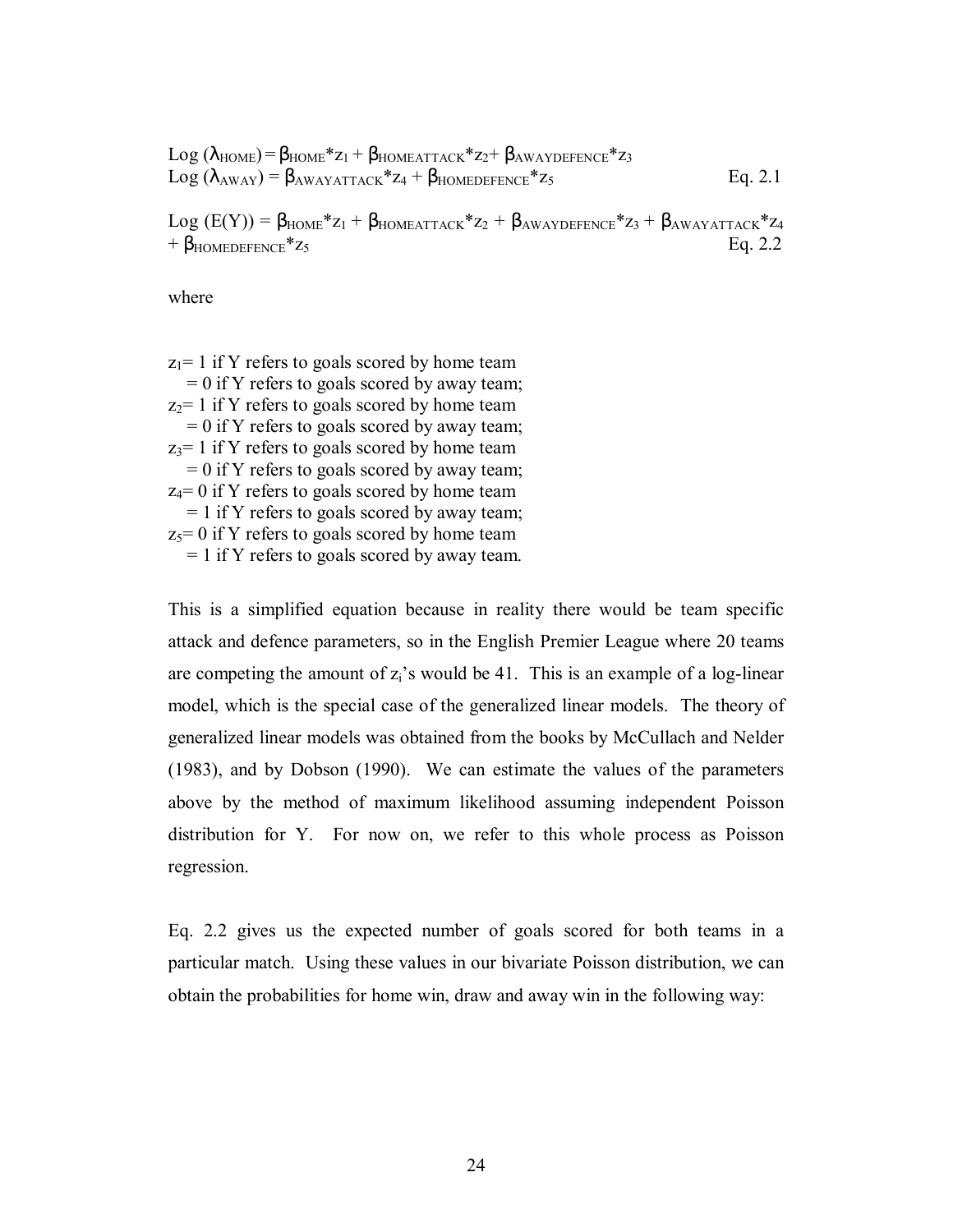$$
P(h,a) = \frac{e^{-\lambda_{HOME}} \lambda_{HOME}}{h!} * \frac{e^{-\lambda_{AWAY}} \lambda_{AWAY}}{a!}
$$
 Eq. 2.3

 $h = home score$  $a =$  away score  $h, a \sim Poisson(\lambda_{HOME}, \lambda_{AWAY})$ 

 $P(Home win) = total the combination of score probabilities where h>a$  $P(Draw) = total the combination of score probabilities where h = a$  $P(Away win) = total the combination of score probabilities where  $h \le a$$ 

Table 2.1 shows how these probabilities are derived in a match Arsenal against Liverpool at Highbury.

| Probabilities for Liverpool with $\lambda = 0.95$ |                |       |                |       |                |       |                |       |       |                |       |
|---------------------------------------------------|----------------|-------|----------------|-------|----------------|-------|----------------|-------|-------|----------------|-------|
|                                                   |                |       | $\overline{0}$ | 1     | $\overline{2}$ | 3     | $\overline{4}$ | 5     | 6     | $\overline{7}$ | 8     |
| r.<br>$\overline{\phantom{0}}$                    |                |       | 0.387          | 0.367 | 0.175          | 0.055 | 0.013          | 0.002 | 0.000 | 0.000          | 0.000 |
| $\sf II$<br>$\prec$                               | $\theta$       | 0.223 | 0.086          | 0.082 | 0.039          | 0.012 | 0.003          | 0.001 | 0.000 | 0.000          | 0.000 |
| with                                              | 1              | 0.335 | 0.129          | 0.123 | 0.058          | 0.018 | 0.004          | 0.001 | 0.000 | 0.000          | 0.000 |
| Arsenal                                           | $\overline{2}$ | 0.251 | 0.097          | 0.092 | 0.044          | 0.014 | 0.003          | 0.001 | 0.000 | 0.000          | 0.000 |
|                                                   | 3              | 0.126 | 0.049          | 0.046 | 0.022          | 0.007 | 0.000          | 0.000 | 0.000 | 0.000          | 0.000 |
|                                                   | $\overline{4}$ | 0.047 | 0.018          | 0.017 | 0.008          | 0.003 | 0.001          | 0.000 | 0.000 | 0.000          | 0.000 |
| Probabilities for                                 | 5              | 0.014 | 0.005          | 0.005 | 0.002          | 0.001 | 0.000          | 0.000 | 0.000 | 0.000          | 0.000 |
|                                                   | 6              | 0.004 | 0.001          | 0.001 | 0.001          | 0.000 | 0.000          | 0.000 | 0.000 | 0.000          | 0.000 |
|                                                   | $\overline{7}$ | 0.000 | 0.000          | 0.000 | 0.000          | 0.000 | 0.000          | 0.000 | 0.000 | 0.000          | 0.000 |
|                                                   | 8              | 0.000 | 0.000          | 0.000 | 0.000          | 0.000 | 0.000          | 0.000 | 0.000 | 0.000          | 0.000 |

**Table 2.1** Joint and marginal Poisson probabilities for all score combinations in a match Arsenal versus Liverpool at Highbury with  $\lambda_{ARSENAL} = 1.5$  and  $\lambda_{LIVERPOOL} = 0.95$ .

 $P($ Arsenal win $) = 0.497$  $P(Draw) = 0.261$  $P(Liverpool) = 0.236$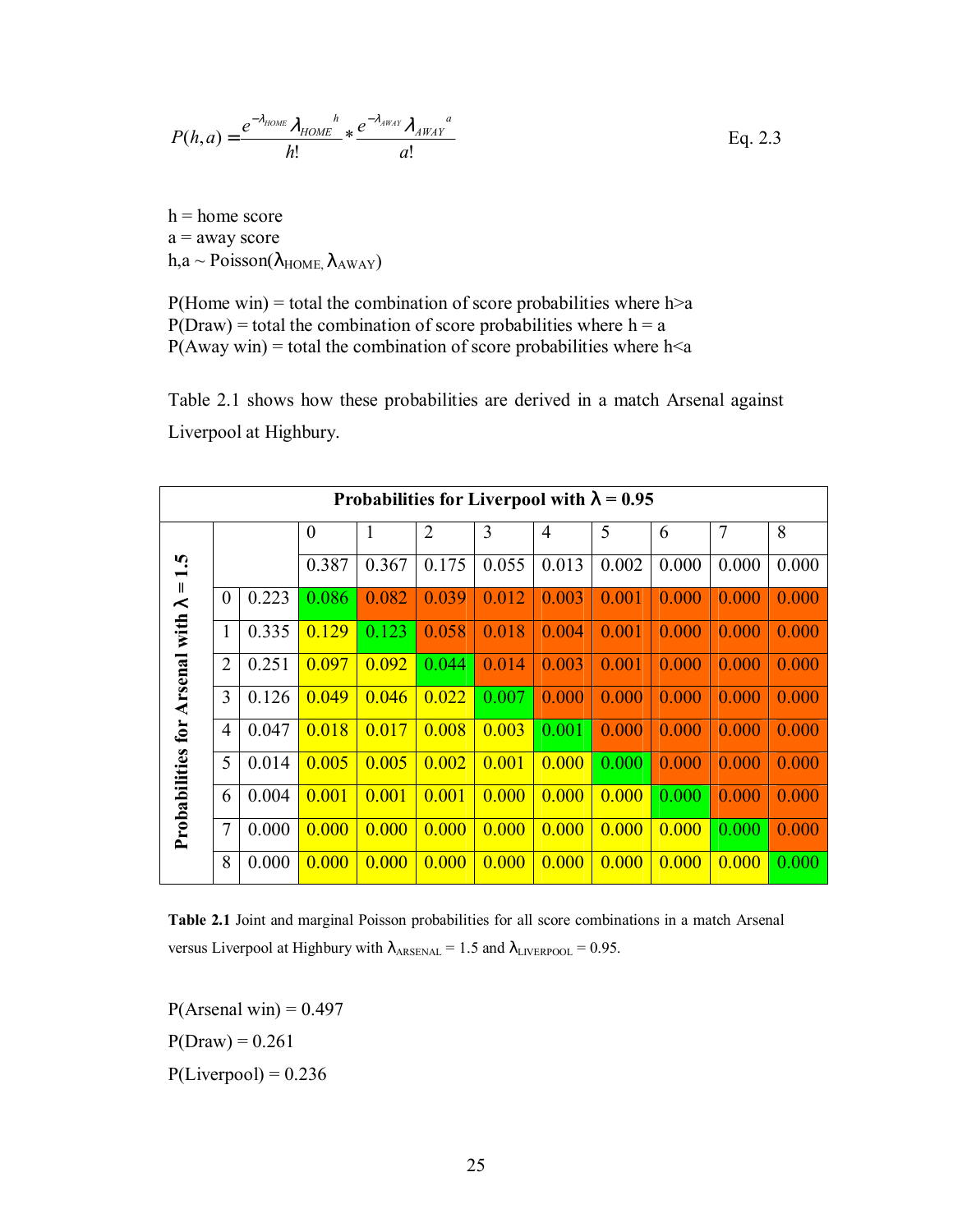Dixon and Coles reported that the model they were using enabled them to establish a profitable betting strategy. In the other article "A birth process model for association football matches" (1998), Dixon together with Robinson focused on the spread betting market where the bets made "in running" were possible. They observed that the rate of scoring goals varies over the course of a match and concluded that inaccuracies exist in the spread betting market as well. Rue and Salvesen (1997) continued Dixon's footsteps by introducing the Poisson approach in the Bayesian content. They applied Markov Chain Monte Carlo in order to estimate the skills of all teams simultaneously. Application of the Poisson distribution is also mentioned in Jackson's (1994) article where he investigates the similarities between the stock market and spread betting.

### **2.2 Alternative Prediction Schemes**

Several team ratings have been proposed for different sports. In tennis, we are familiar with ATP rankings, which measure the level of each player based on their performances in the past. The betting line in American football is derived by handicappers, who use power ratings as their basic tool. The basis of most of these rating schemes is the least squares-Gaussian approach. Harville (1980) and Stefani (1980) have published several articles on this subject. The main idea is to predict the win margin in a match between two teams based on these previously defined ratings. In Stefani's article in Statistics in Sport journal (1998), he proposes a least squares-Gaussian prediction system. He points out three steps in his approach:

- A rating is found for each team using win margin (score difference) corrected for home advantage
- The win margin is predicted for the next match using rating difference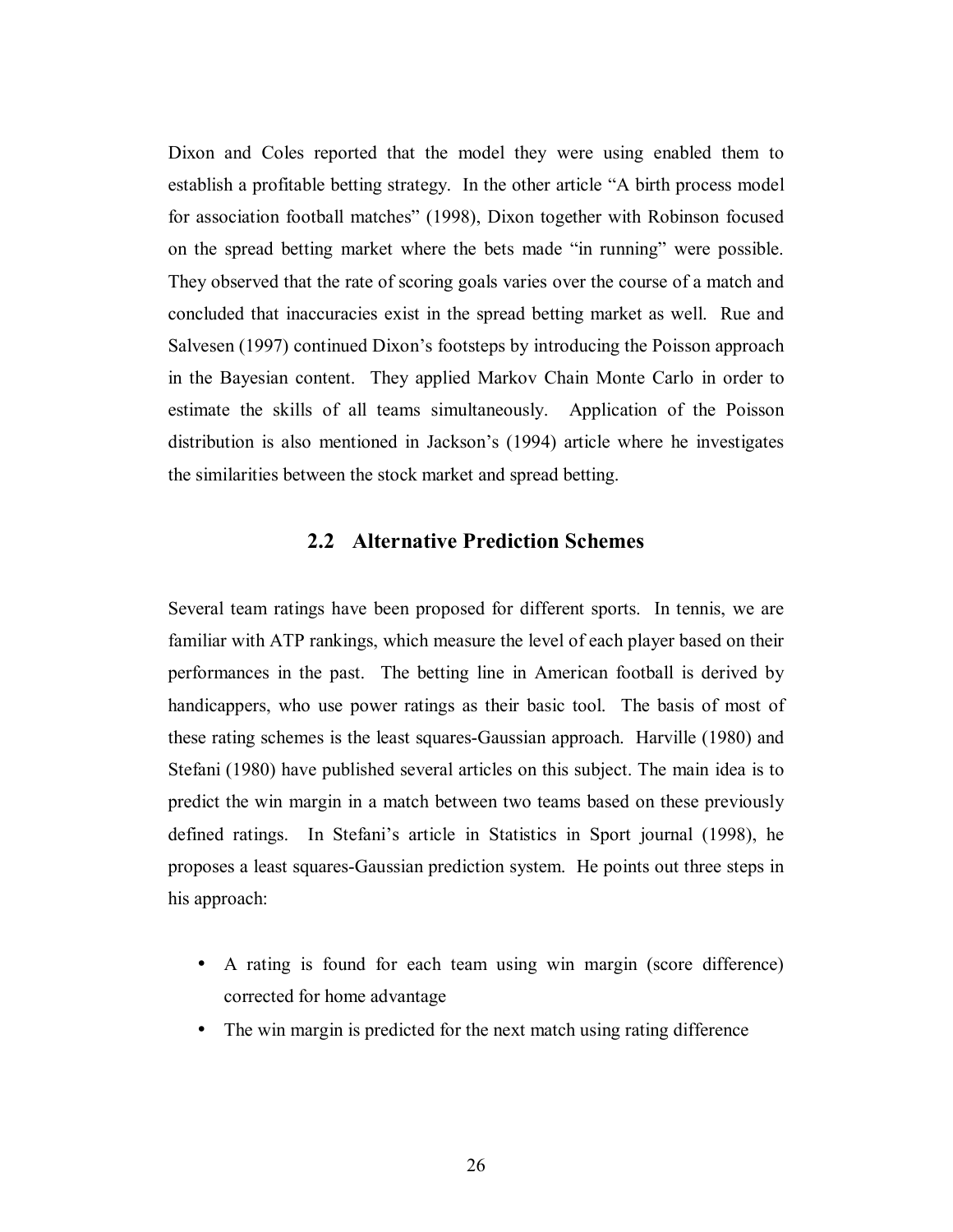• The predicted win margin is used to estimate the probability of a home win, draw and away win using the Gaussian distribution

The model has the following form:

$$
z_i = r_i - r_j + h + e_i \tag{Eq. 2.4}
$$

where  $z_i$  represents the win margin for home team i in a match, h is an estimate of the home advantage (one value for all teams),  $r_i$  is the estimated rating for team i,  $r_i$  is the estimated rating for team j, and  $e_i$  is a zero-mean random error due to errors in estimating the ratings and home advantage plus random variation.

In order to estimate the probabilities of a home win, draw and away win, thresholds  $t_1$  and  $-t_2$  are used where

$$
P(Homewin) = P(z_i > t_1)
$$
  
\n
$$
P(Draw) = P(-t_2 < z_i < t_1)
$$
  
\n
$$
P(Awaywin) = P(z_i < -t_2)
$$
  
\nEq. 2.5

The major difference between Maher-Poisson and least squares-Gaussian approaches is that MP uses a discrete random variable, whereas LSG uses continuous random variable.

#### **2.2.1 Elo Ratings and Bradley-Terry Model**

In chess, the most popular rating method is called Elo rating, named after the inventor Arpad Elo (1978). The Elo rating system calculates a numerical rating for every player based on performances in competitive chess. A rating is a number normally between 0 and 3000 that changes over time depending on the outcomes of tournament matches. When two players compete, the rating system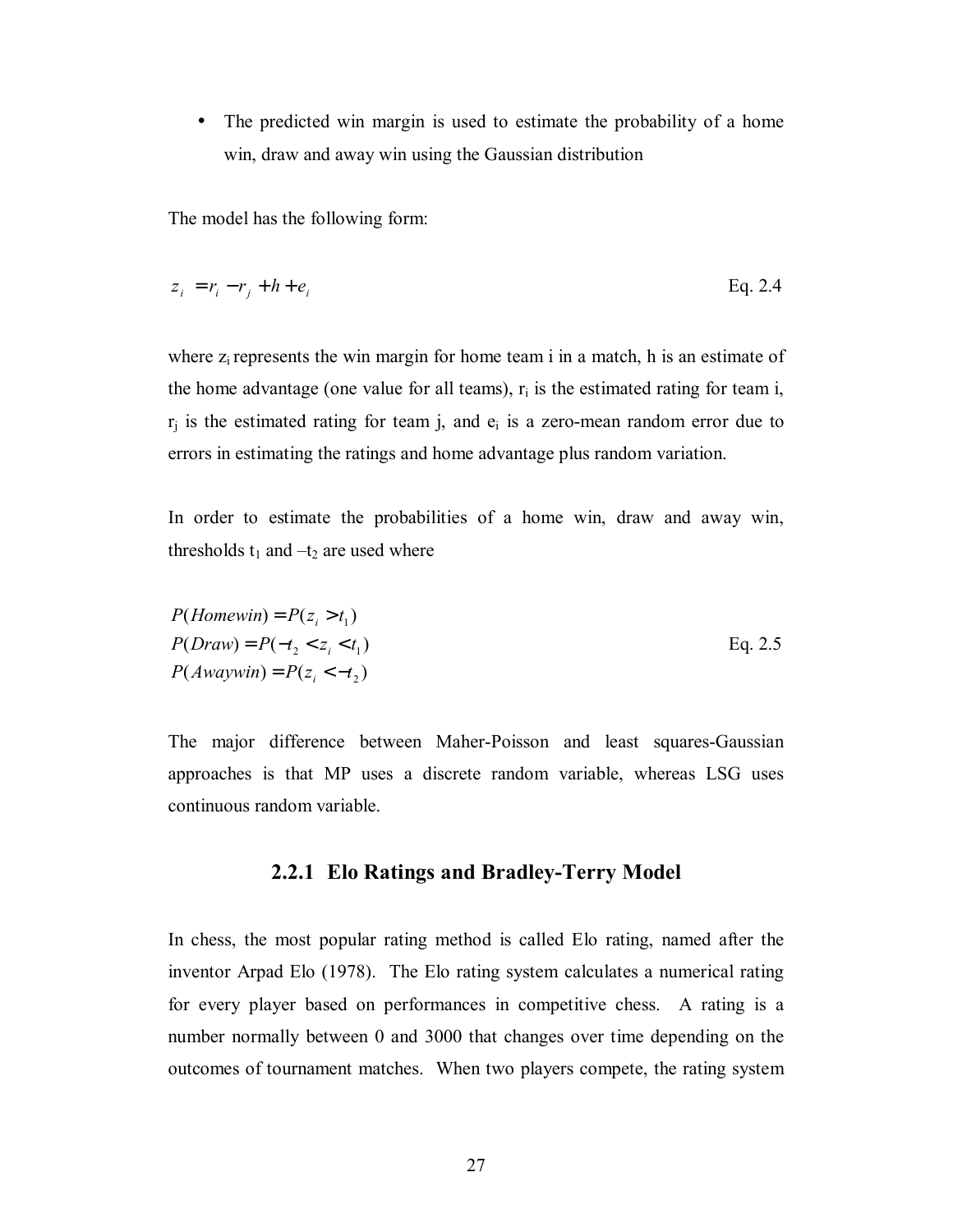predicts the one with the higher rating to win more often. The more marked the difference in ratings, the greater the probability that the higher rated player will win according to Glickman and Jones (1999).

These Elo ratings can be applied to football as well. The probabilities for home win, draw and away win are derived based on the difference in ratings. These rating differences need to be stored over several years in order to examine how often the match ends to a home win, a draw and an away win with various rating differences. The ratings are updated by the following formula:

$$
r_n = r_o + K^*(w - w_e) \tag{Eq. 2.6}
$$

where  $r_n$  is the new rating,  $r_0$  is the old (pre-match rating), K is the weight constant depending on the league, normally 30. w is the result of the match (1 for a win, 0.5 for a draw and 0 for a loss).  $w_e$  is the expected result of the match (win expectancy), either from the chart or from the following formula.

$$
w_e = \frac{1}{10^{\frac{dr}{400}+1}}
$$
 Eq. 2.7

dr equals the difference in ratings plus 100 points for a team playing at home. Initial ratings in Elo system are obtained by using a different set of formulas. The resulting estimates are called "provisional ratings". They do not carry a great amount of confidence because they are based on a very small number of match outcomes.

When a player has competed in fewer than 20 tournaments games, the posttournament rating is calculated based on all previous games, not just the ones in a current tournament. The formula is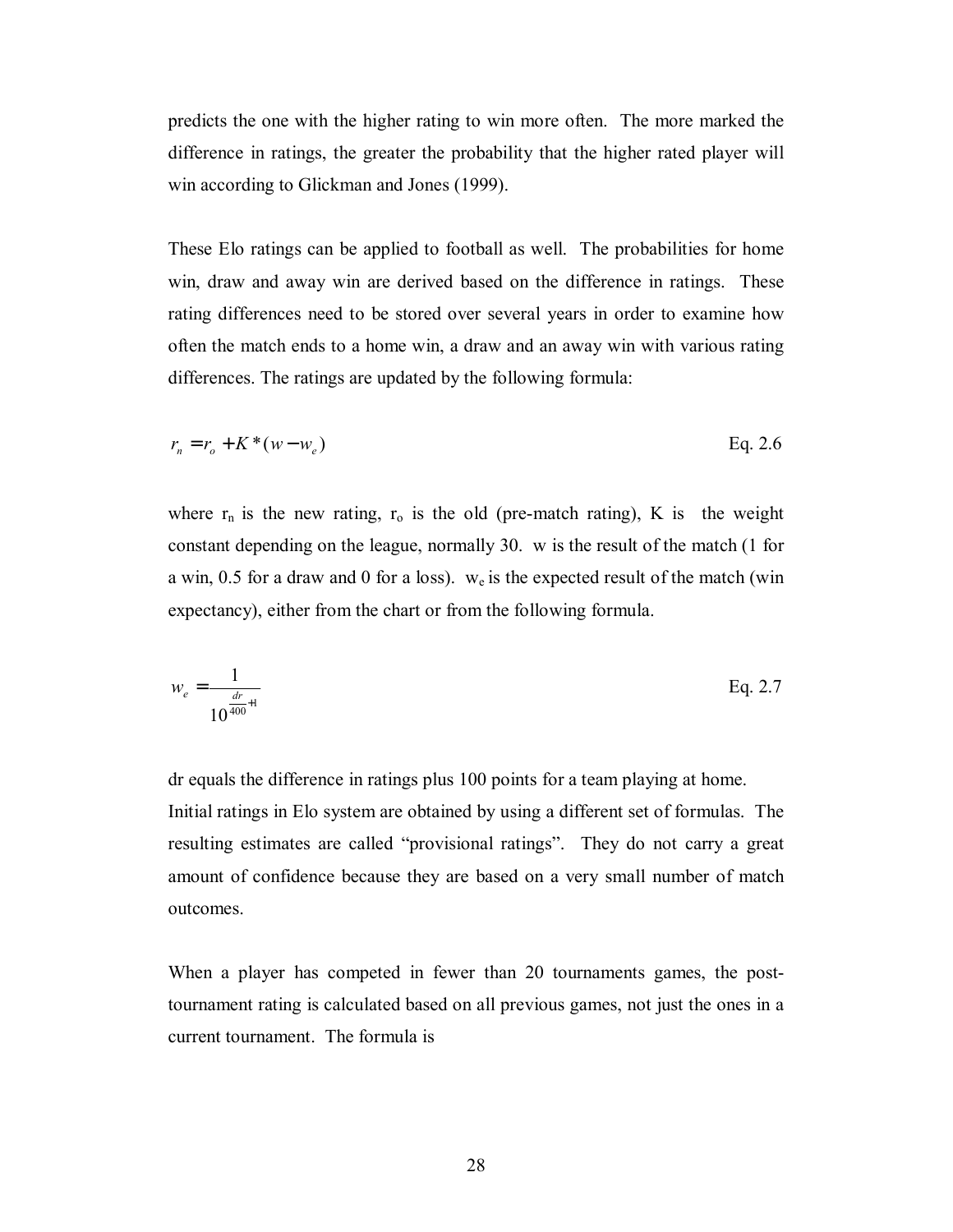$$
r_n = r_o + \frac{400*(W - L)}{N}
$$
 Eq. 2.8

where  $r_n$  is the player's post-tournament rating,  $r_o$  is the average opponents' ratings, W is the number of wins, L is the number of losses, and N is the total number of games.

Glickman and Jones studied whether the winning expectancy formula could be used to predict game outcomes between pairs of established players. Their main conclusion was that there is a fair amount of variability in rating estimates. They also discuss similar topics that arise in football including the time variation and the problem of grouping.

In the US college soccer, the team rankings are created by Bradley-Terry model (1952). Albyn Jones (1996) has an article about these on Internet. It follows closely the Elo rating procedure. The Bradley-Terry model can be applied when the response variable is binomial. The formula relating ratings to winning probabilities is

$$
P = \frac{\exp(\alpha + \beta(R_h - R_a))}{1 + \exp(\alpha + \beta(R_h - R_a))}
$$
 Eq. 2.9

where *P* is the probability that the home team wins,  $\alpha$  is a parameter representing the home field advantage (specifically, it is the log odds for a home team victory when the two teams are evenly matched), and  $\beta$  is a scale parameter chosen so that a rating difference of 100 points corresponds to a probability of 2/3 of victory for the higher rated team at a neutral site, ie.

$$
\beta = \frac{\ln 2}{100} \approx 0.00693
$$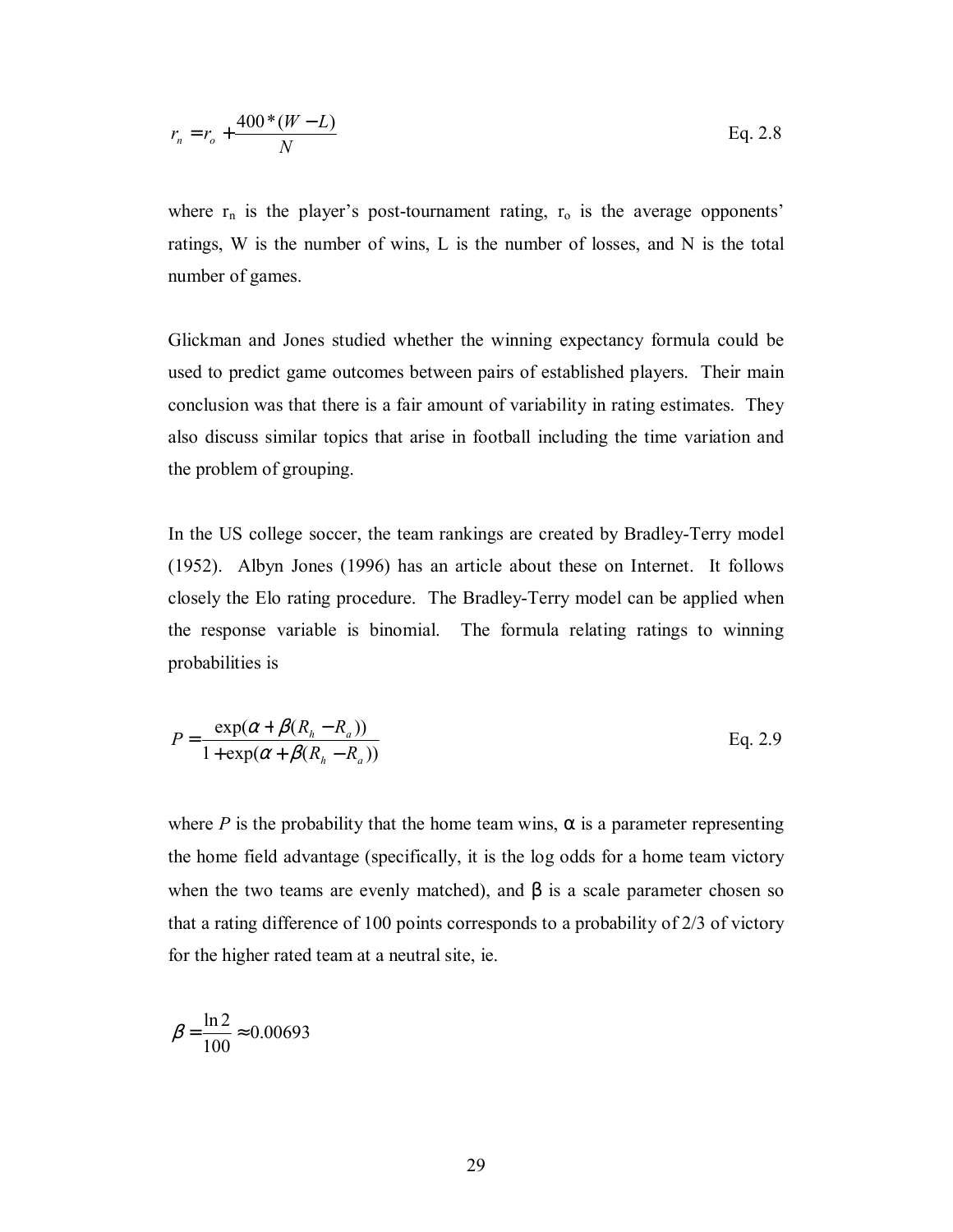$R_h$  and  $R_a$  are the home team rating and the away team rating, respectively. For the 1995 NCAA men's and women's Division I teams, the home team wins about 60% of the time, which corresponds to  $\alpha$  = 0.405.

#### **2.2.2 Multinomial Ordered Probit Model**

Another LSG related method and more statistically acceptable than Elo ratings is multinomial ordered logit/probit analysis. An article about ordered logit model by Forrest and Simmons (2000) was used as a reference in our model comparison in Chapter 3. Also, more theoretical articles by McCullach (1980) and Anderson (1984) were applied.

Probit regression is an alternative log-linear approach in handling categorical dependent variables. The outcome of a match, Win (2), Draw (1) or Loss (0) is considered as a categorization of a continuous variable Z.

$$
P(Homewin) = P(Z > t2)
$$
  
\n
$$
P(Draw) = P(t1 < Z < t2)
$$
  
\n
$$
P(Awaywin) = P(Z < t1)
$$
  
\nEq. 2.10

Our probit model has the Normal Distribution with mean beta and variance 1. Z is a normal random variable (ordered probit). The likelihood of the data is calculated from P(Away win) = P(t<sub>2</sub>- $\beta$ ), where  $\beta$  = home team rating – away team rating, and similarly for a draw and a home win. The cutpoints  $t_1$  and  $t_2$  are estimated by maximizing the likelihood. The home effect is absorbed into the estimates of  $t_1$  and  $t_2$ . If we had two equal strength teams  $r_i = r_i$  and the home effect = 0, then we would have  $t_1 = -t_2$ . The estimate for the home effect would be  $\frac{1}{2}$ <sup>\*</sup>(t<sub>1</sub>+t<sub>2</sub>). The probit version is thus very similar to the ratings, but parameters and cutpoints are chosen in a statistical manner by the method of maximum likelihood.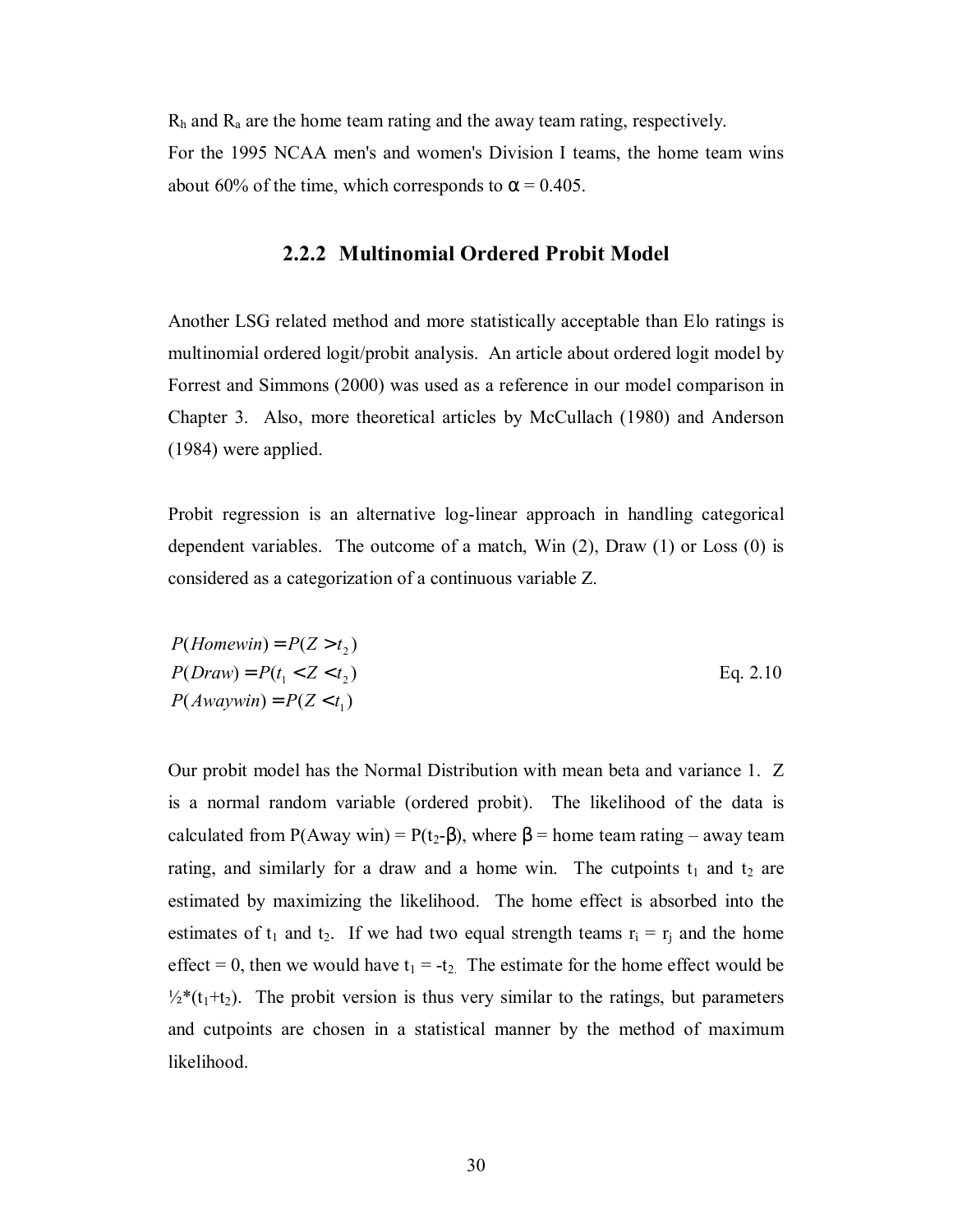## **2.3 Betting Strategies**

The best and the most successful punters are money managers looking for ideal situations, which are defined as matches with only high percentage of return. In individual situations luck will play into the outcome of an event, which no amount of odds compiling can overcome, but in the long run a disciplined punter will win more of those lucky games than lose.

To achieve the level of profitable betting, one must develop a correct money management procedure. The aim for a punter is to maximize the winnings and minimize the losses. If the punter is capable of predicting accurate probabilities for each match, the Kelly criterion has proven to work effectively in betting. It was named after an American economist John L. Kelly (1956) and originally designed for information transmission. The Kelly criterion is described below:

$$
S = \frac{(p^*o - 1)}{(o - 1)}
$$
 Eq. 2.11

where S = the stake expressed as a fraction of one's total bankroll,  $p =$  probability of an event to take place,  $o =$  odds for an event offered by the bookmaker. Three important properties, mentioned by Hausch, Lo, and Ziemba (1994), arise when using this criterion to determine a proper stake for each bet:

- It maximizes the asymptotic growth rate of capital
- Asymptotically, it minimizes the expected time to reach a specified goal
- It outperforms in the long run any other essentially different strategy almost surely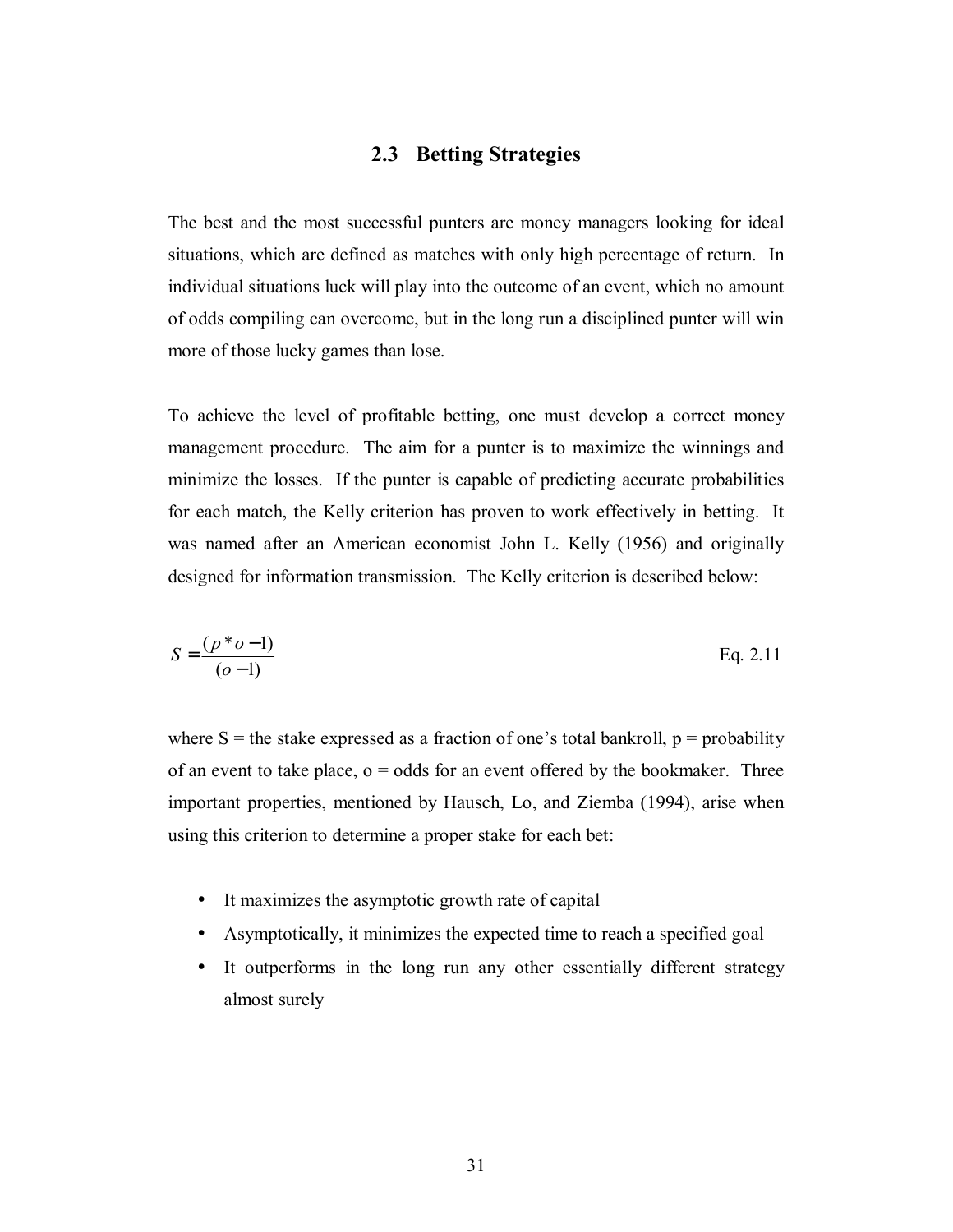The criterion is known to economists and financial theorists by names such as the geometric mean maximizing portfolio strategy, the growth-optimal strategy, the capital growth criterion, etc. We will now show that Kelly betting will maximize the expected log utility for a game, which uses biased coins.

### **2.3.1 Unconstrained Optimal Betting for Single Biased Coin**

This section was derived based Thorp's (1997) in-depth analysis about applying the Kelly criterion in blackjack, sports betting and the stock market and Steve Jacobs' (1999) article about optimal betting. Consider an even money bet that is placed on a biased coin which has a probability (p) of coming up heads and a probability  $(1 - p)$  of coming up tails. If  $(p)$  is greater than 0.5, then a bet on heads will be favorable for the player, and the player edge will be edge  $= P(winning) P(\text{losing}) = p - (1 - p) = 2p - 1.$ 

If a fraction (f) of the current bankroll is wagered that the next flip of this coin will come up heads, then the bankroll will increase by a factor of  $(1 + f)$  if the bet is won, and the bankroll will shrink by a factor of  $(1 - f)$  if the bet is lost. If the bankroll before the bet is B and  $log(B)$  is used as a utility function, then the expected utility at the conclusion of this bet will be:

$$
EU(f) = p * log(B * (1 + f)) + (1 - p) * log(B * (1 - f))
$$
 Eq. 2.12

To find the optimal bet size for this coin toss, we must find the bet fraction, which gives the maximum value for EU(f). We can find this value by solving:

$$
\frac{dU(f)}{df} = 0
$$
 Eq. 2.13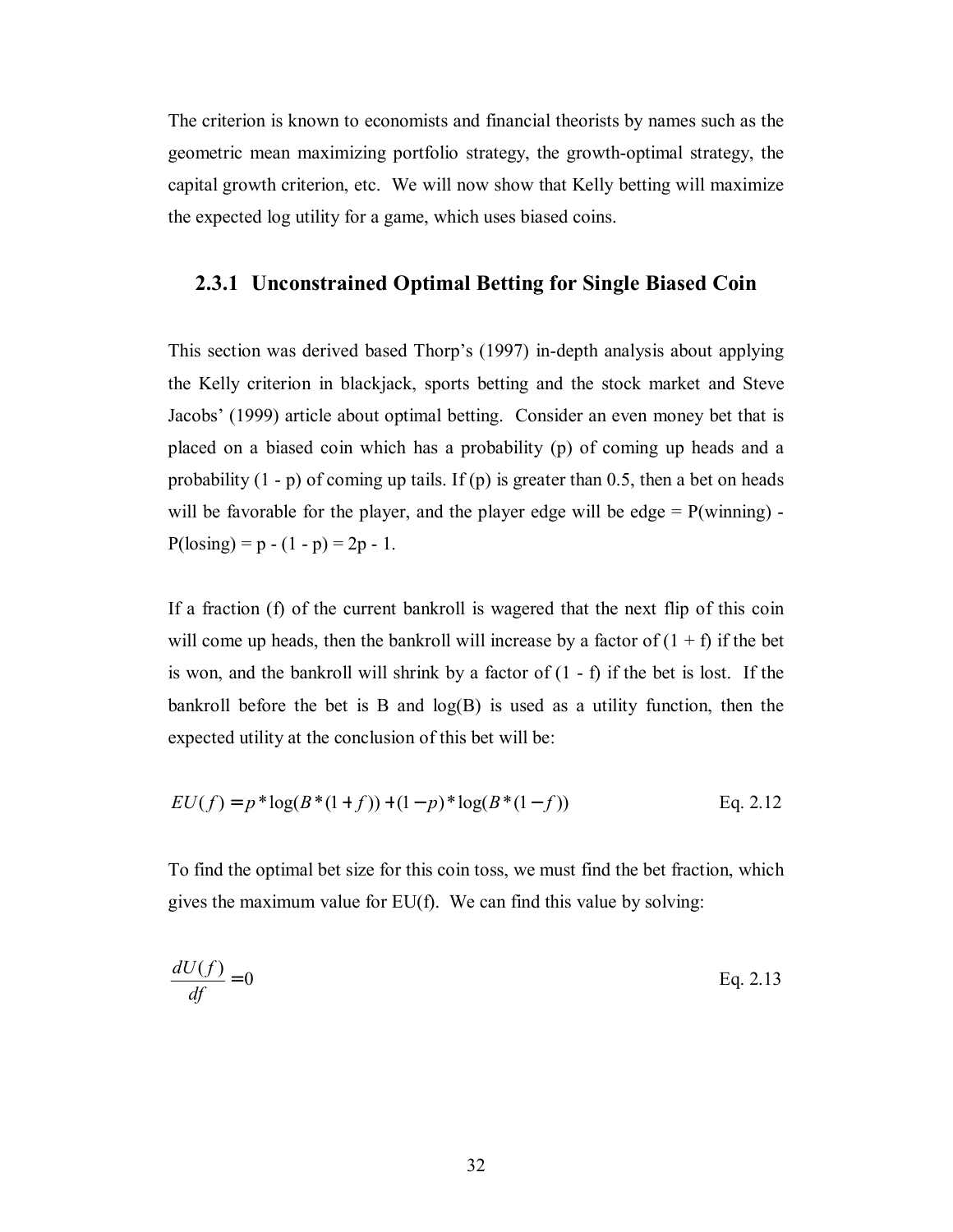$$
\Rightarrow \frac{p*B}{B*(1+f)} - \frac{(1-p)*B}{B*(1-f)} = 0
$$

Note that the absolute bankroll size B divides out and completely disappears from the equation to give:

$$
\Rightarrow \frac{p}{(1+f)} - \frac{(1-p)}{(1-f)} = 0
$$
  

$$
\Rightarrow \frac{p}{(1+f)} = \frac{(1-p)}{(1-f)}
$$
  

$$
\Rightarrow p(1-f) = (1-p)(1+f)
$$
  

$$
\Rightarrow p - pf = 1 - p + f - pf
$$
  

$$
\Rightarrow p = 1 - p + f
$$
  

$$
\Rightarrow f = 2p - 1
$$

Assuming ( $p > 0.5$ ) so that betting on heads is a favorable bet, then ( $2p - 1$ ) is equal to the player edge for this coin flip. So, for a biased coin, one should bet a fraction of bankroll that is equal to the advantage in order to maximize this utility function. Notice that absolute bankroll size is unimportant.

One feature of sports betting which is of interest to Kelly users is the prospect of betting on several games at once.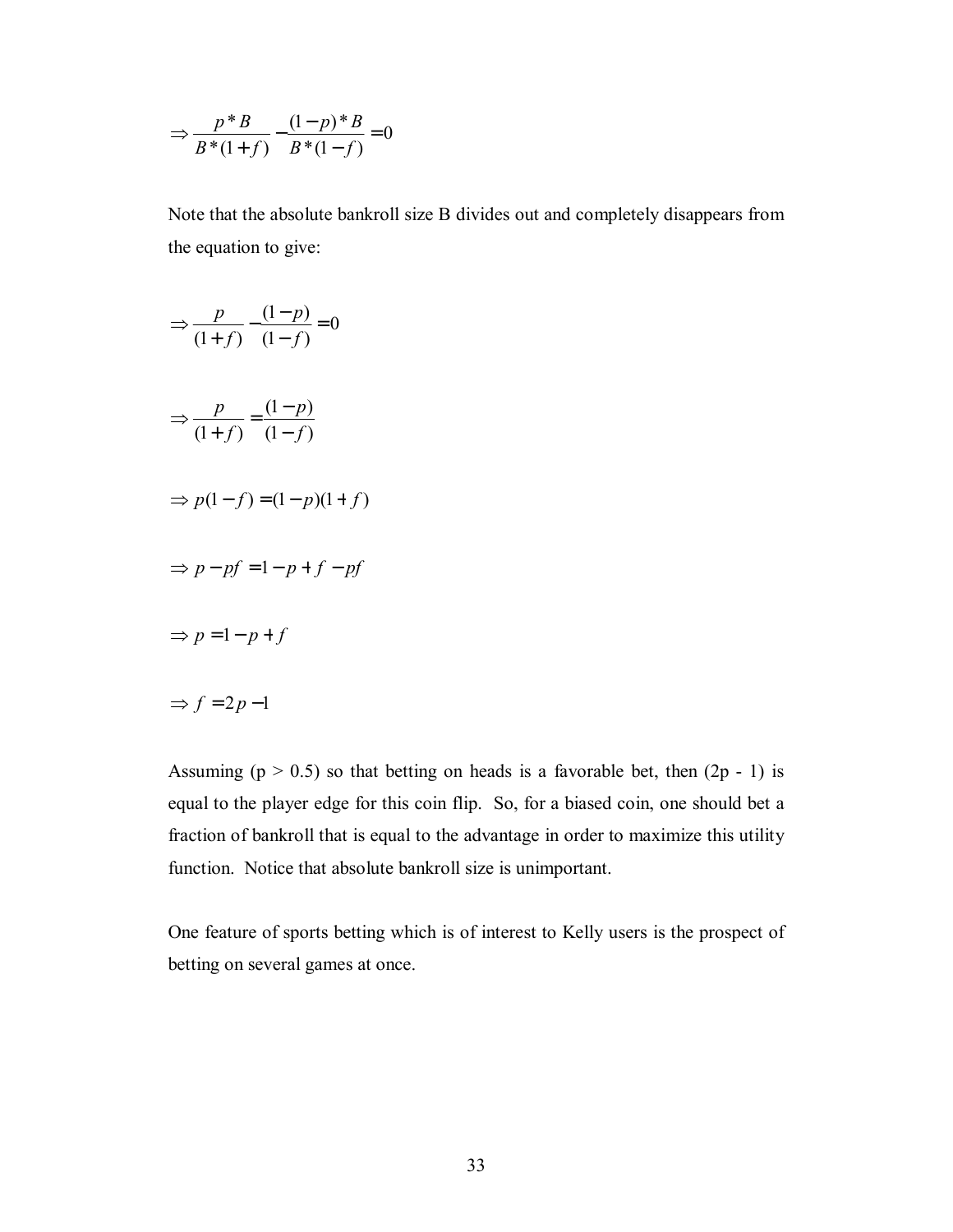## **2.3.2 Unconstrained Optimal Betting for Multiple Biased Coins**

Now suppose one is playing a game where there are 4 different coins (A, B, C, D). The probabilities of these coins being played are (pA, pB, pC, pD), and the probability of these coins coming up heads are (hA, hB, hC, hD). Before any game is played, the player is shown which coin is to be flipped so that he/she can choose a different bet size for different coins. Again, one wants to find a betting strategy (fA, fB, fC, fD) which will maximize the expected utility, using log(bankroll) as a utility function.

The overall utility (OU) function for this game is simply a weighted sum of the utility functions for each of the individual coins. Each coin contributes an amount to the overall utility, which is proportional to the probability of that coin being played. So,

$$
OU(fA, fB, fC, fD) = pA*EU(fA) + pB*EU(fB) + pC*EU(fC) + pD*EU(fD)
$$
  
Eq. 2.14

$$
\Rightarrow pA^*(hA^* \log(1 + fA) + (1 - hA)^* \log(1 - fA))
$$
  
+ 
$$
pB^*(hB^* \log(1 + fB) + (1 - hB)^* \log(1 - fB))
$$
  
+ 
$$
pC^*(hC^* \log(1 + fC) + (1 - hC)^* \log(1 - fC))
$$
  
+ 
$$
pD^*(hD^* \log(1 + fD) + (1 - hD)^* \log(1 - fD))
$$

Maximizing the OU for one of the bet sizes fa gives

$$
\frac{d(OU(fA))}{dfA} = 0
$$
 Eq. 2.15

$$
\Rightarrow \frac{pA * d(EU(fA))}{dfA} = 0
$$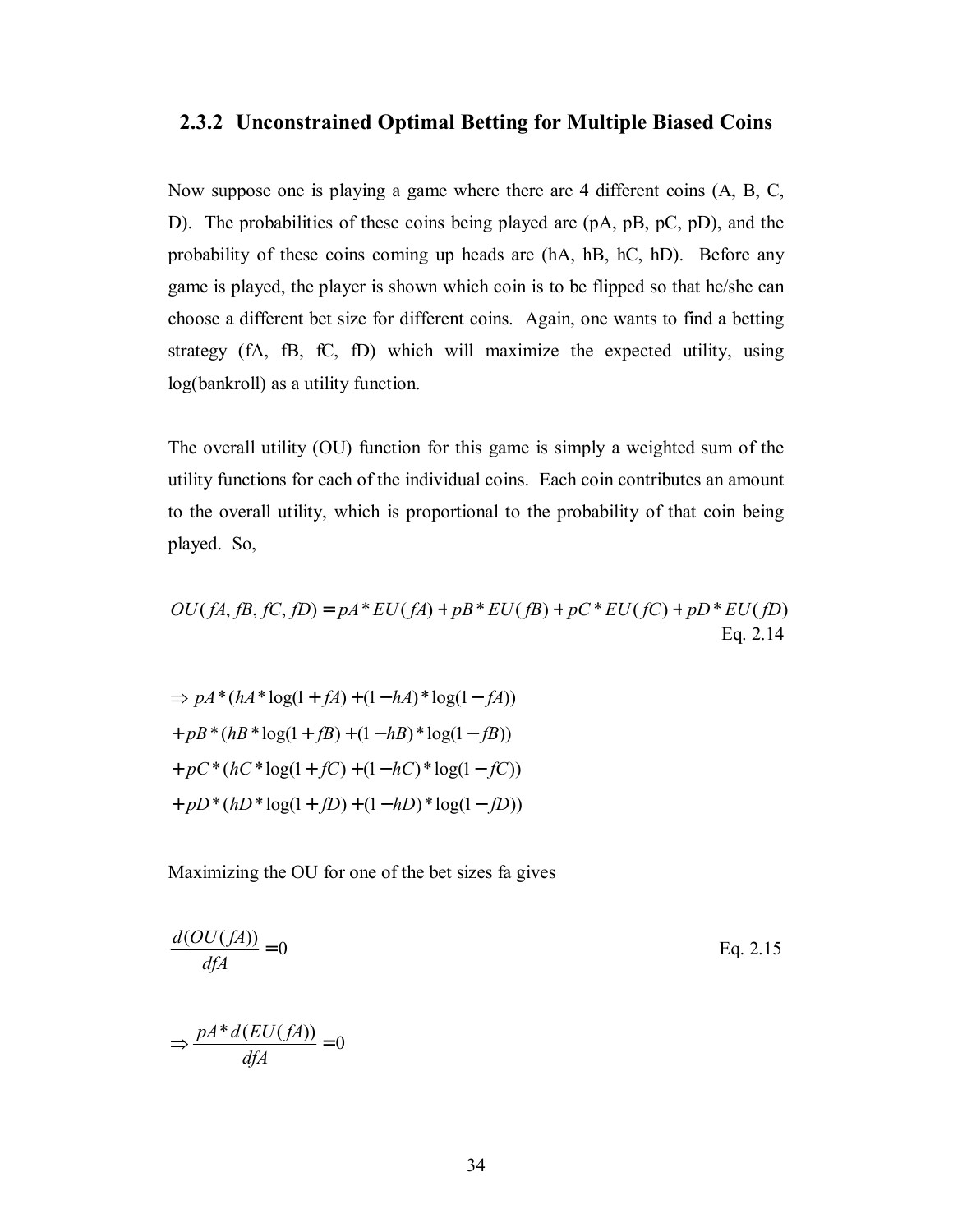which holds when

$$
\Rightarrow \frac{d(EU(fA))}{dfA} = 0
$$

This is the same equation used to optimize a single coin toss. The important thing to notice here is that the optimum bet size for fA does not depend on pA, so it does not matter how often coin A is played. So, when playing coin A, one simply should play as if that was the only coin in the game, and one should choose the correct bet size for that coin.

## **2.3.3 More on Kelly Criterion**

The problem of using this Kelly criterion is that generally only estimates of the true probabilities are available, whereas Kelly criterion assumes that the true probabilities are known. Instead of maximizing the capital growth, strategies can be developed based on maximum security. For instance, probability of ruin can be minimized subject to making a positive return, or confidence levels can be computed of increasing initial fortune to a given final wealth goal. To combine the goals of capital growth and security, an alternative is a fractional Kelly criterion, i.e. compute the optimal Kelly investment but invest only a fixed fraction of that amount. Thus security can be gained at the price of growth by reducing the investment fraction.

How does Kelly criterion compare with other strategies over a time period? Hausch, Lo and Ziemba conducted a study of 1000 trials, or horse racing seasons, each of 700 races, assuming the initial wealth of \$1000. The Kelly criterion is compared to the fractional Kelly criterion with the fraction ½. Also, in consideration are 1) "fixed" bet strategies that establish a fixed bet regardless of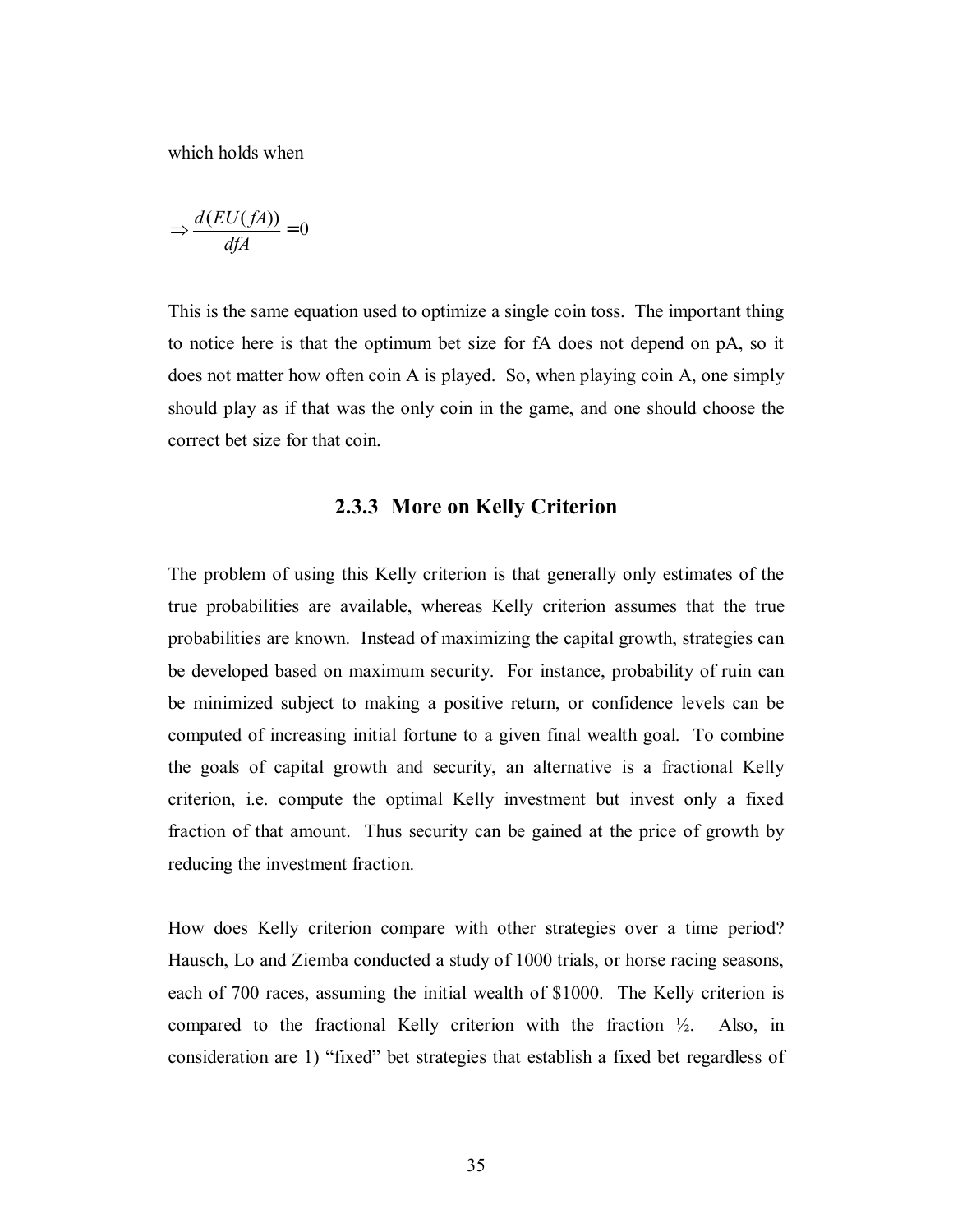the probability of winning, the bet's expected return, or current wealth; and 2) "proportional" bet strategies that establish a proportion of current wealth to bet regardless of the circumstances of the wager. The results are presented in Appendix C.

The simulation provides support for Kelly system, even over a horizon as short as one racing season. Some punters may find the distributions of final wealth from other systems may be more appealing for this period, e.g. a fractional Kelly system for a more conservative punter. In this thesis, we compare fixed stake, full Kelly, ½ Kelly and ¼ Kelly.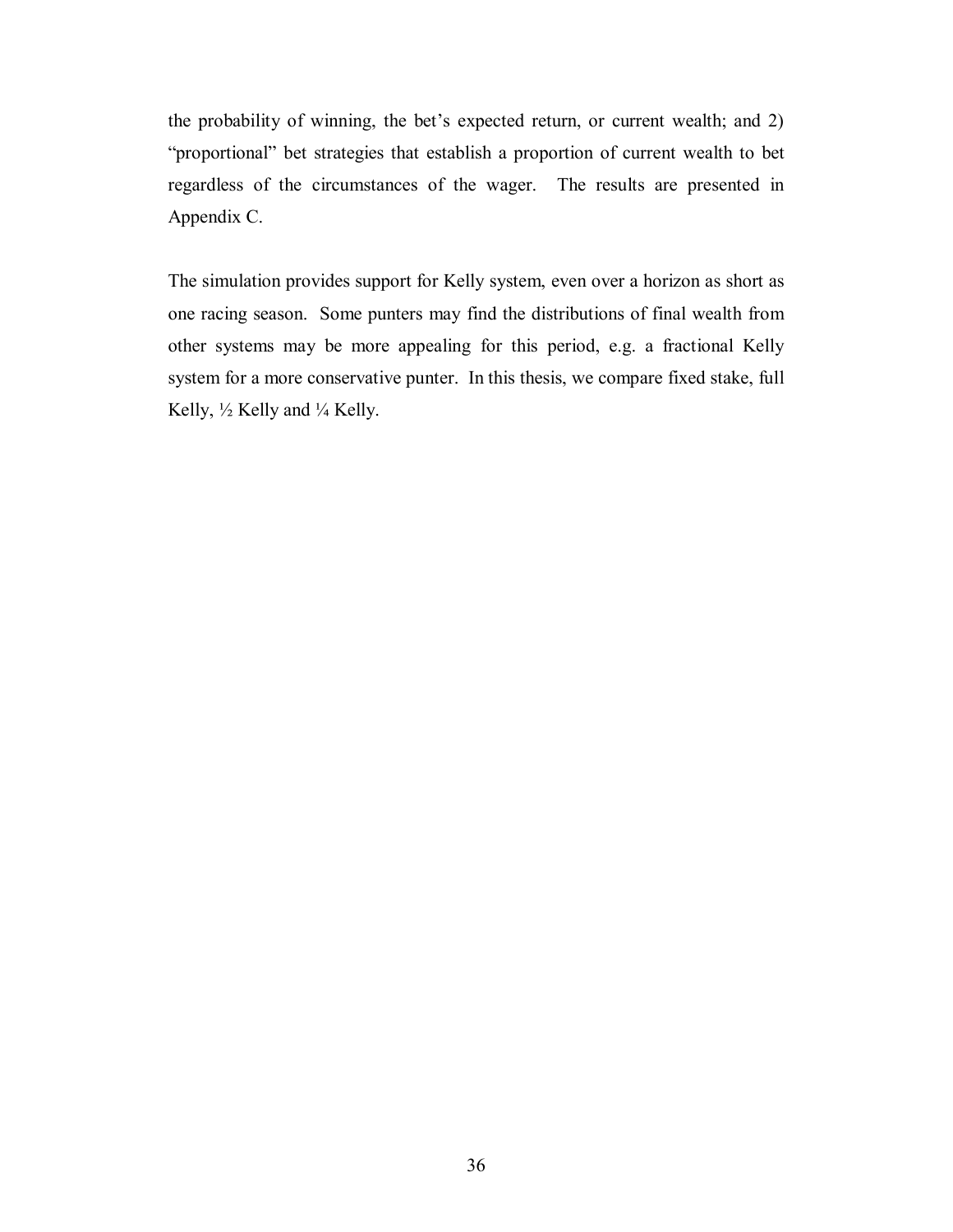## **Chapter 3**

## **3 Data Description and Model Formulation**

#### **3.1 Data Description**

Data has been collected over the last four seasons in the English Premier League. These include 1997-1998, 1998-1999, 1999-2000 and 2000-2001 seasons. We have also collected the season 2000-2001 data from the main European football betting leagues, such as English Division 1, Division 2 Division 3, Italian Serie A, German Bundesliga and Spanish Primera Liga. The data source was the website sunsite.tut.fi/rec/riku/soccer2.html. This website records only dates, matches and results. A large amount of extra information of league football like goal scorers, times when the goals were scored, line-ups, attendances is available in other portals, but we are not using these in our study. In practice, it would be difficult to use more general information in a numerical format. Therefore, in the basic model our input is each team's history of match scores (following Maher and Dixon). We also include dates in our analysis to examine the hypotheses that more recent results are better indicator of teams' current form. Later, we also make an extension to apply the odds data in our analysis. Bookmaker's odds were obtained from the website oddscomparison.com.

Due to the relegations and promotions, teams change from season to season. Each year, there are three new teams in the league replacing the last year's bottom three. We used the data from the seasons 1997-2000 to test the validity of Poisson and independence assumptions. Three seasons of data means 1140 fulltime match scores. In building the betting strategy and testing the model's efficiency, we focus on the most recent season, which is 2000-2001. We use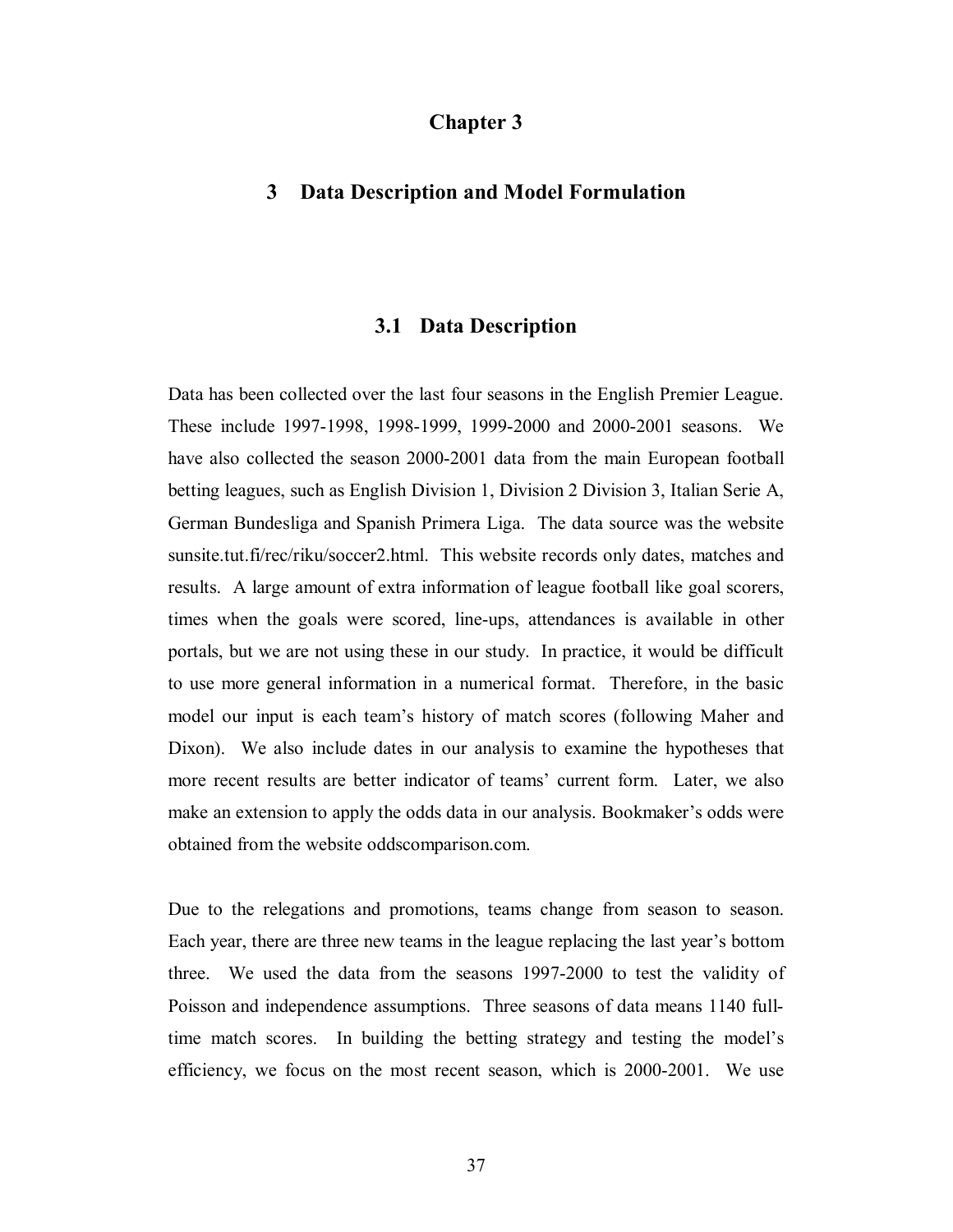bookmakers' odds from the 2000-2001 season as our validation sample, to investigate the possibility of a profitable betting strategy.

## **3.2 Poisson Regression Formulation**

## **3.2.1 Assumptions**

As the lambdas vary from match to match, there is no direct way to test he validity of the Poisson assumption (no replicates). However, we can assess whether the assumption holds in an average sense. Below, we have summary statistics and histograms to demonstrate the distribution of home and away goals in the Premier League 1997-2000.

| ***      | Summary Statistics | *** |                       |
|----------|--------------------|-----|-----------------------|
|          |                    |     | Home.goals Away.goals |
| Min:     |                    |     |                       |
| Mean:    | 1.56               |     | 1.10                  |
| Median:  |                    |     |                       |
| Max:     | 8                  |     | 8                     |
| Total N: | 1140               |     | 1140                  |
| Std Dev: | 1.35               |     | 1.16                  |

**Table 3.1** Summary statistics of home and away goals in 1140 matches in the English Premier League 1997-2000.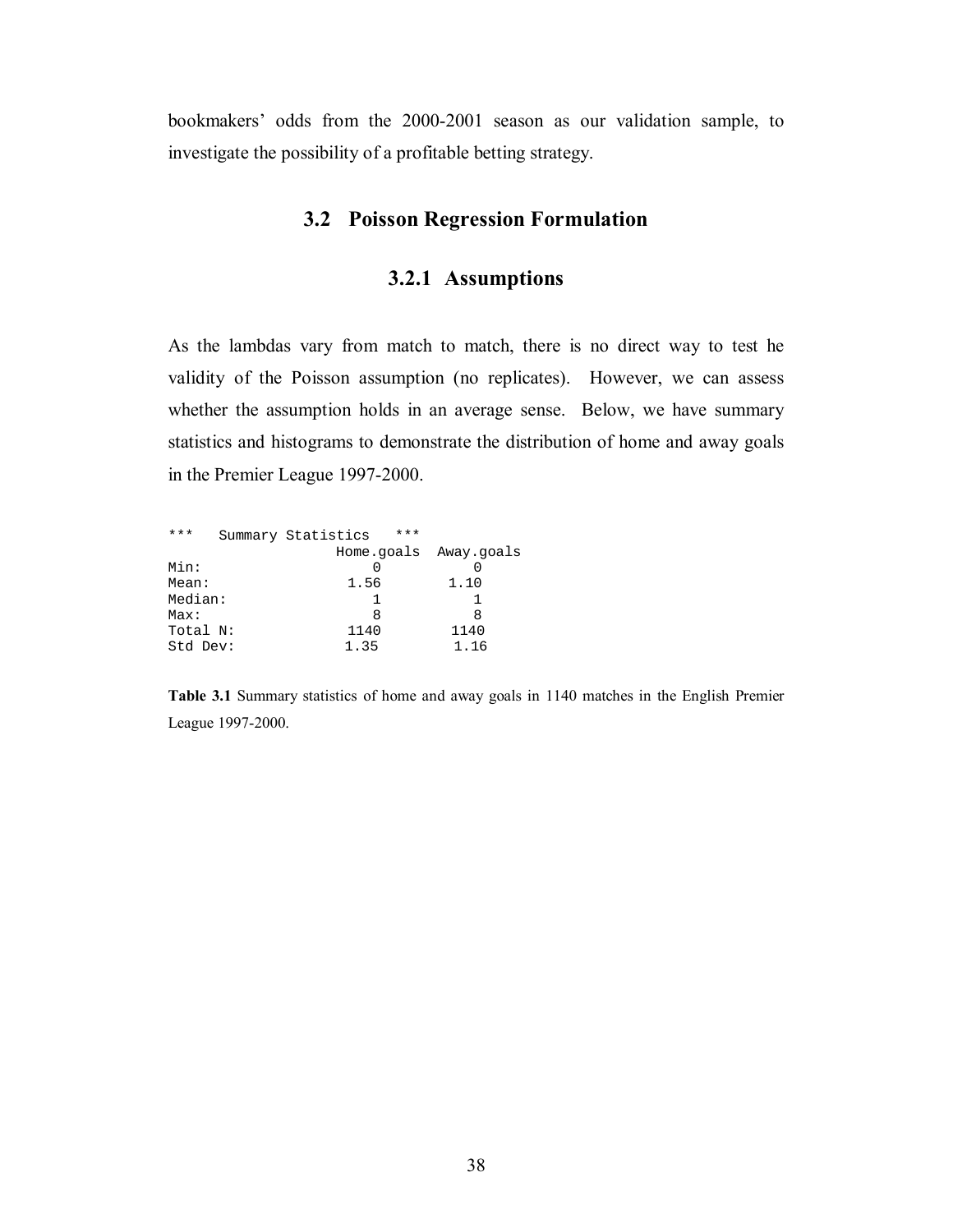

#### **Histogram of home goals**

**Figure 3.1** Histogram of the number of home goals in 1140 matches in the English Premier League 1997-2000 vs. Poisson approximations with  $\lambda_{\text{HOME}} = 1.56$  and  $\lambda_{\text{AWAY}} = 1.10$ .



#### **Histogram of away goals**

**Figure 3.2** Histogram of the number of away goals in 1140 matches in the English Premier League 1997-2000 vs. Poisson approximations with  $\lambda_{\text{HOME}} = 1.56$  and  $\lambda_{\text{AWAY}} = 1.10$ .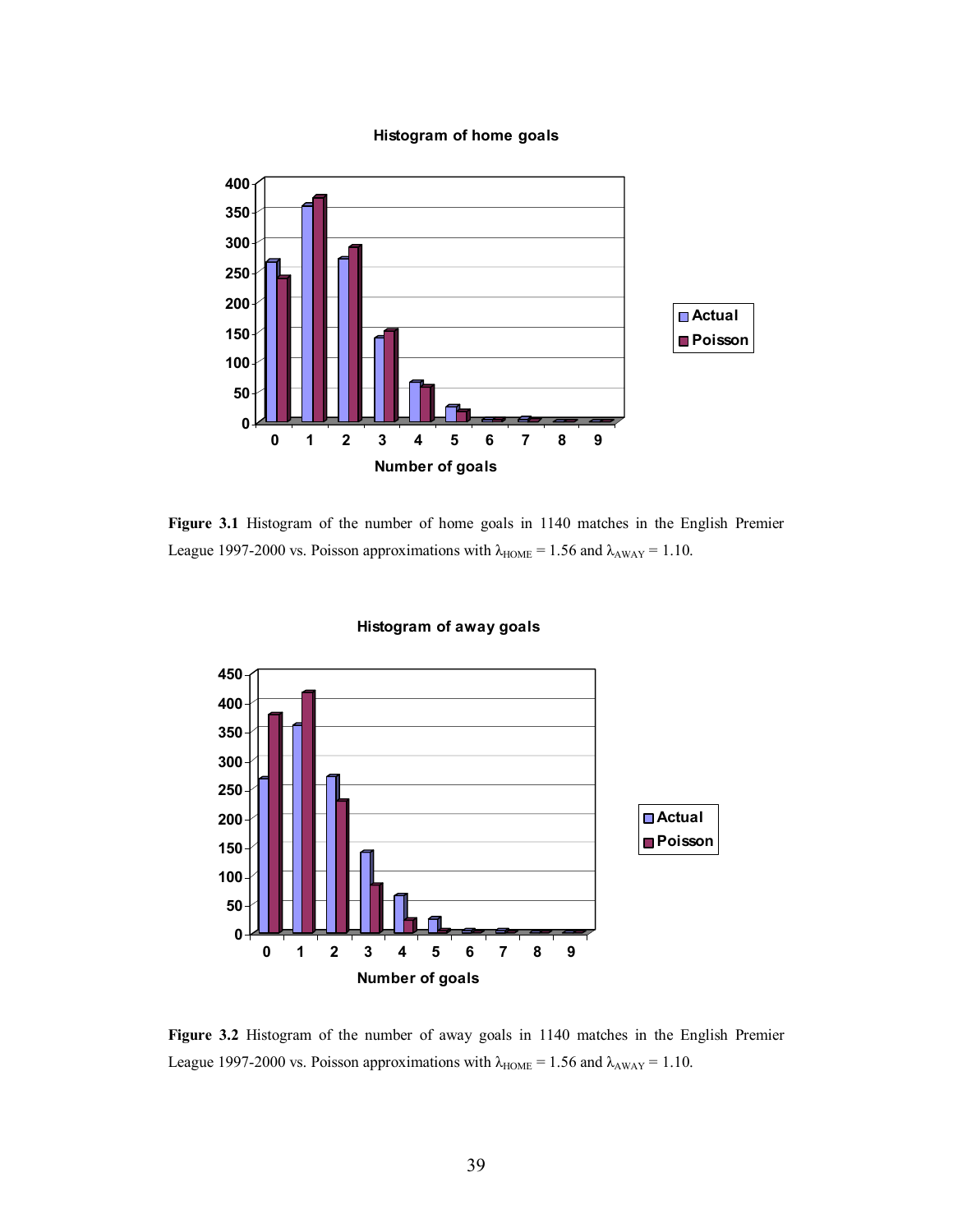Dixon and Coles concluded from their dataset, which included the seasons 1993- 1995 that Poisson assumption had a nearly perfect fit except for the scores 0-0, 1- 0, 0-1 and 1-1. They made an adjustment in their likelihood function, where they included a coefficient allow for the departure from the independence assumption. It interferes the traditional likelihood function procedure, and thus they are forced to use a so-called "pseudo-likelihood". We are not considering this slight departure from the independence any further in a proper statistical manner due to its complexity in calculations. Instead we suggest an ad hoc approach later in this chapter.

Test statistic for the standard chi-squared test is calculated in the following way:

$$
\chi^2 = \sum_{i=1}^m \sum_{j=1}^n \frac{(O_{ij} - E_{ij})^2}{E_{ij}}
$$
 Eq. 3.1

| Away goals |                |                  |                |                |                  |                  |                  |                  |                |  |
|------------|----------------|------------------|----------------|----------------|------------------|------------------|------------------|------------------|----------------|--|
|            |                | $\boldsymbol{0}$ | $\mathbf{1}$   | $\overline{2}$ | 3                | 4                | 5                | 6                | 8              |  |
|            | $\theta$       | 7.38             | 0.06           | 1.40           | 0.61             | 3.51             | 0.80             | $\overline{0}$   | $\theta$       |  |
|            | $\mathbf{1}$   | 0.17             | 0.45           | 3.09           | 0.09             | 0.76             | 1.06             | $\boldsymbol{0}$ | $\overline{0}$ |  |
| goals      | $\overline{2}$ | 0.84             | 0.02           | 1.29           | 0.95             | 0.14             | 0.37             | $\boldsymbol{0}$ | $\overline{0}$ |  |
|            | 3              | 1.77             | 1.62           | 0.07           | 3.01             | 4.99             | $\overline{0}$   | $\overline{0}$   | $\theta$       |  |
| Home       | $\overline{4}$ | 4.41             | 0.08           | 1.28           | 0.03             | 0.53             | $\boldsymbol{0}$ | $\boldsymbol{0}$ | $\overline{0}$ |  |
|            | 5              | 7.66             | 0.23           | 0.79           | 0.09             | $\overline{0}$   | $\overline{0}$   | $\overline{0}$   | $\theta$       |  |
|            | 6              | 0.10             | 0.32           | $\overline{0}$ | $\overline{0}$   | $\theta$         | $\overline{0}$   | $\overline{0}$   | $\theta$       |  |
|            | $\overline{7}$ | $\boldsymbol{0}$ | $\overline{0}$ | $\overline{0}$ | $\boldsymbol{0}$ | $\boldsymbol{0}$ | $\overline{0}$   | $\boldsymbol{0}$ | $\theta$       |  |

**Table 3.2** Chi-square table where the cells whose expected count is less than 1 are deleted.

If we sum up all the cells our test statistic will be 50.08. We have here 34 valid cells ( $>1$ ), so our degrees of freedom will be 34-2 = 32. Corresponding p-value is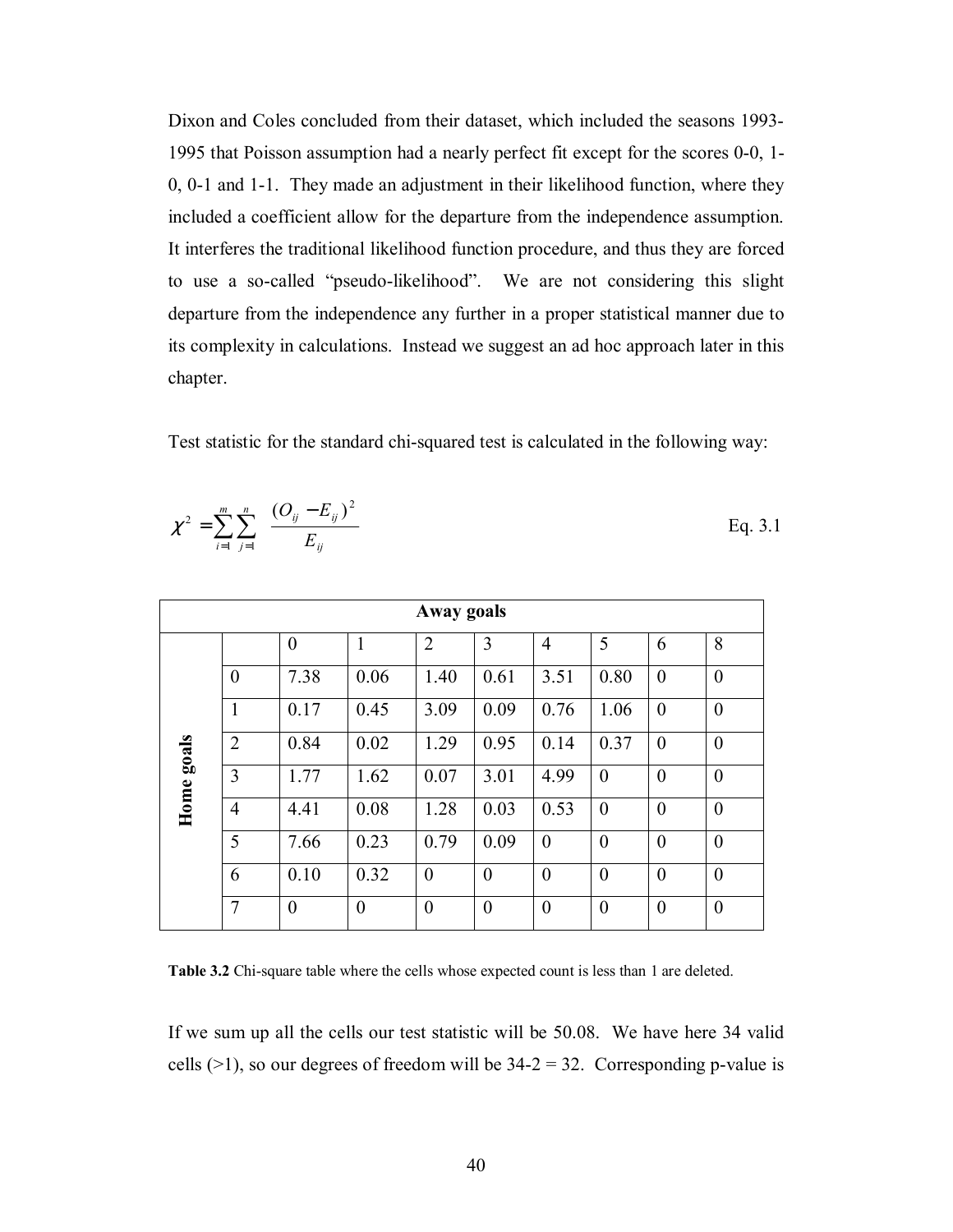2.2%, which denotes that it is significant. Therefore, we reject our null hypothesis and conclude that scores are not Poisson. Despite this, we adopt to use the Poisson assumption in our model. The big chi-square values for certain combination of scores (0-0, 4-0, 5-0) affect the test statistic quite heavily. These departures probably arise from non-independence. In a low-scoring match (0-0) both teams normally will focus on defence in the latter stages of the match, and thus the probability of a 0-0 result increases. Runaway victories (4-0, 0-5) take place when the losing team gives up (or the winning team has a psychological advantage). Hence the probability of heavy defeats is higher than would be expected under the Poisson model. The closer comparison of empirical and model probabilities over three seasons of English Premier League is presented in Tables 3.9 and 3.10.

## **3.2.2 Basic Model**

With the basic model we want to establish the validity of the model. The reason for using Poisson regression is because we are modelling goals scored, which is discrete data. The S-Plus output of the regression is provided below. The data for this particular regression covers the whole season 1999-2000.

```
 *** Generalized Linear Model *** 
Coefficients: 
Arsenal.att=0 
                         Value Std. Error t value
              home 0.401535082 0.06263281 6.410938645 
   aston.villa.att -0.470757637 0.18837348 -2.499065305 
      bradford.att -0.629751325 0.20015584 -3.146305011 
       chelsea.att -0.329852673 0.18063382 -1.826084764 
      coventry.att -0.430567731 0.18714373 -2.300732931 
         derby.att -0.493712494 0.19094065 -2.585685575 
       everton.att -0.207546257 0.17526624 -1.184177037 
         leeds.att -0.230658918 0.17608878 -1.309901296 
     leicester.att -0.271955423 0.17876504 -1.521300938 
     liverpool.att -0.372273136 0.18262428 -2.038464623 
  manchester.u.att 0.287397732 0.15522209 1.851525926 
middlesbrough.att -0.454107452 0.18842902 -2.409965634 
     newcastle.att -0.136720214 0.17220709 -0.793929084 
   sheffield.w.att -0.627736511 0.19987443 -3.140654422
```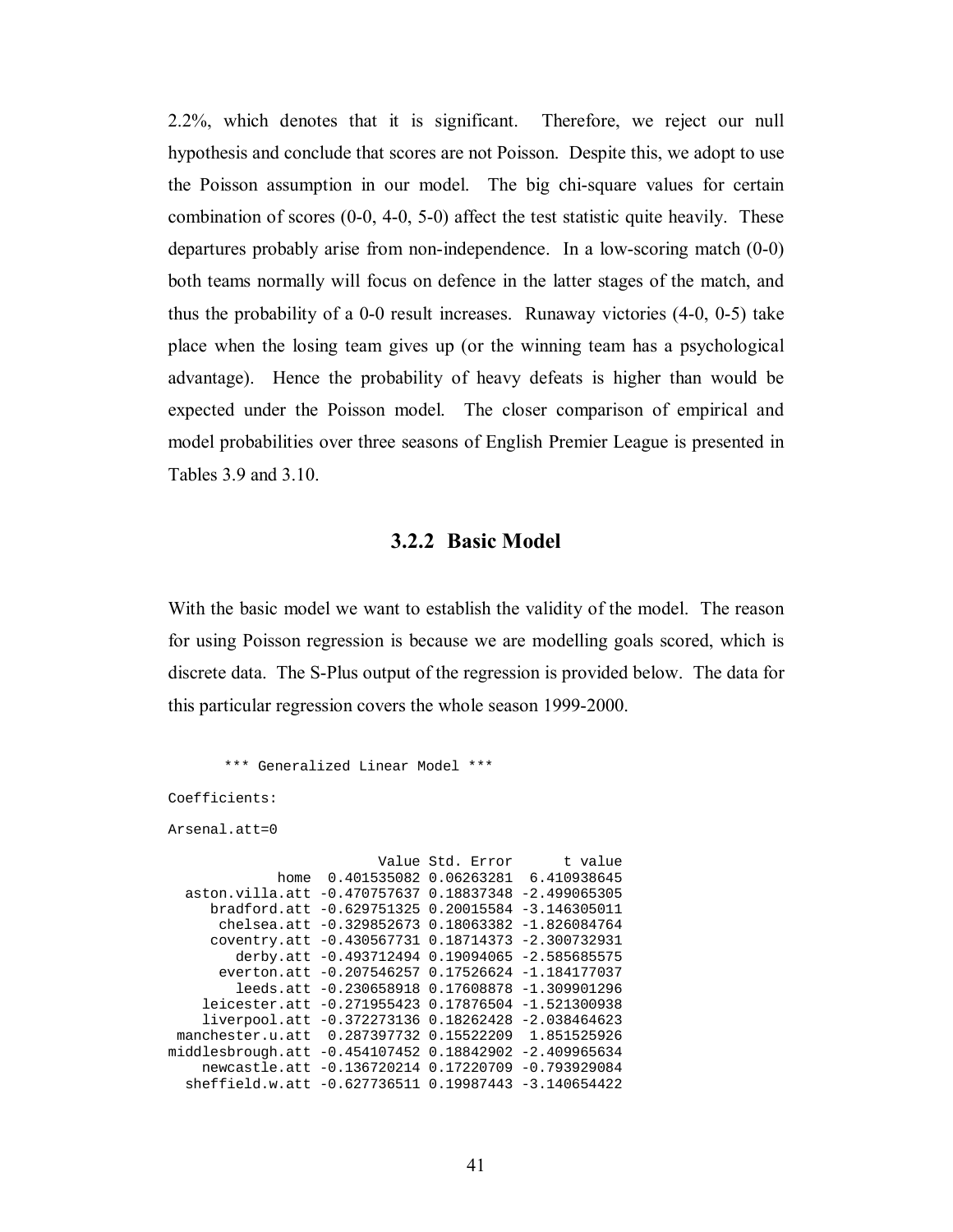| southampton.att                                         | $-0.466210345$ | 0.18975938 | $-2.456850029$                     |
|---------------------------------------------------------|----------------|------------|------------------------------------|
| sunderland.att                                          | $-0.235122947$ | 0.17699582 | $-1.328409612$                     |
| tottenham.att                                           | $-0.242130272$ | 0.17698025 | $-1.368120318$                     |
| watford.att                                             | $-0.703210028$ | 0.20582698 | $-3.416510423$                     |
| west.ham.att                                            | $-0.330203468$ | 0.18165843 | $-1.817716171$                     |
| wimbledon.att                                           | $-0.432099261$ | 0.18851518 | $-2.292119171$                     |
| arsenal.def                                             | 0.234691351    | 0.19847950 | 1.182446307                        |
| aston.villa.def                                         | 0.001673309    | 0.20664415 | 0.008097541                        |
| bradford.def                                            | 0.659300496    | 0.16991936 | 3.880078724                        |
| chelsea.def                                             | $-0.020542641$ | 0.20854554 | $-0.098504341$                     |
| coventry.def                                            | 0.437138168    | 0.18076508 | 2.418266687                        |
| derby.def                                               | 0.488365345    | 0.17801844 | 2.743341402                        |
| everton.def                                             | 0.351658946    | 0.18584990 | 1.892166421                        |
| leeds.def                                               | 0.219696626    | 0.19334585 | 1.136288304                        |
| leicester.def                                           | 0.463510484    | 0.17981968 | 2.577640421                        |
| liverpool.def                                           | $-0.147852987$ | 0.21783909 | $-0.678725683$                     |
| manchester.u.def                                        | 0.304878683    | 0.19053565 | 1.600113608                        |
| middlesbrough.def                                       | 0.398317734    | 0.18268388 | 2.180366065                        |
| newcastle.def                                           | 0.453146988    | 0.18068667 | 2.507916054                        |
| sheffield.w.def                                         | 0.688363506    | 0.16868874 | 4.080672640                        |
| southampton.def                                         | 0.573662574    | 0.17401039 | 3.296714565                        |
| sunderland.def                                          | 0.483591947    | 0.17889362 | 2.703237456                        |
| tottenham.def                                           | 0.349661870    | 0.18588592 | 1.881056234                        |
| watford.def                                             | 0.780925968    | 0.16480591 | 4.738458411                        |
| west.ham.def                                            | 0.423367627    | 0.18166460 | 2.330490561                        |
| wimbledon.def                                           | 0.752147908    | 0.16636701 | 4.521015975                        |
|                                                         |                |            |                                    |
| (Dispersion Parameter for Poisson family taken to be 1) |                |            |                                    |
| Null Deviance:                                          |                |            | 1088.126 on 760 degrees of freedom |
| Residual Deviance: 820.8908 on 720 degrees of freedom   |                |            |                                    |

**Table 3.3** S-Plus output of the Poisson regression.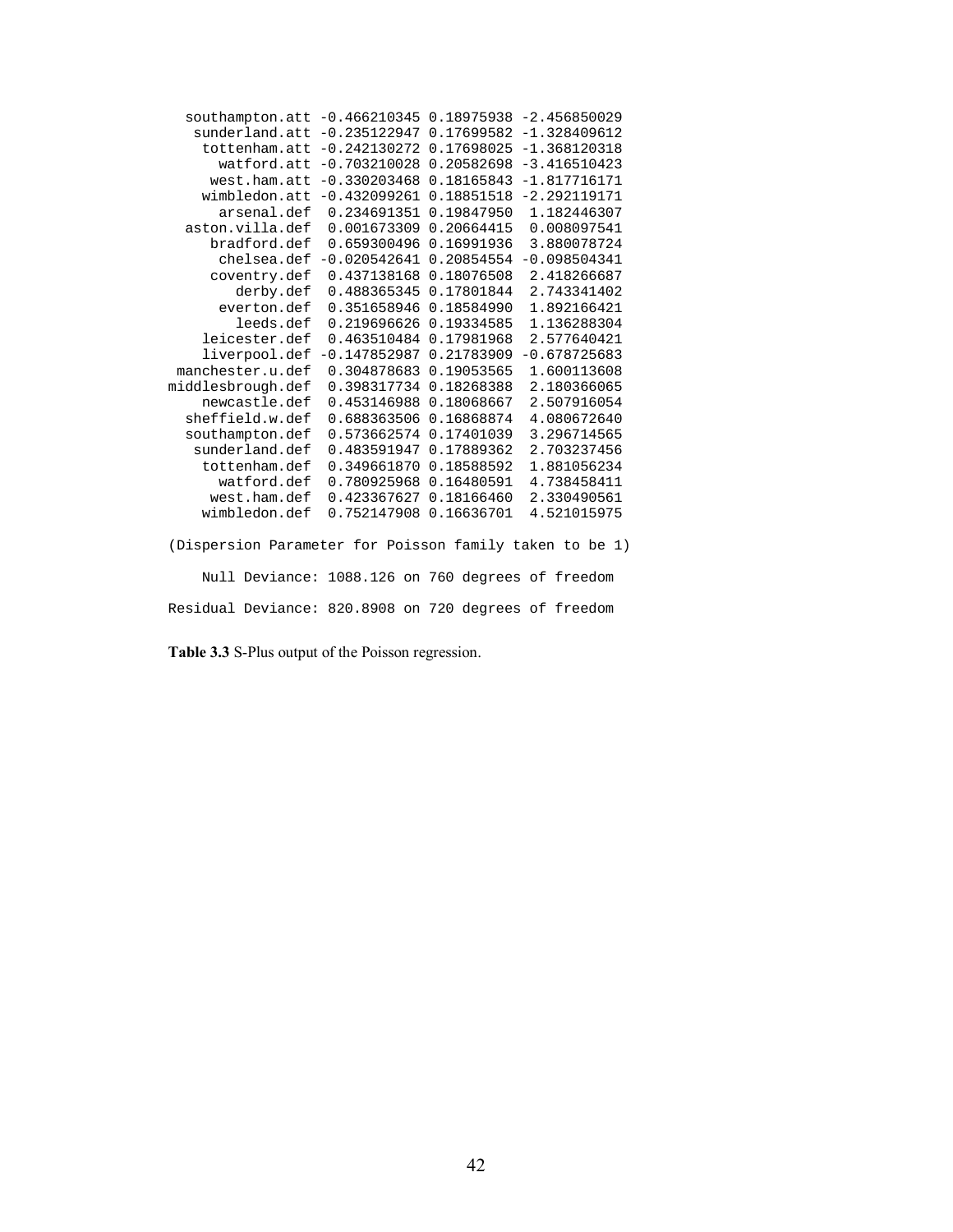|    | Team              | М  | W  | D  | L  | GF | GА | Pts | .att           | .def |
|----|-------------------|----|----|----|----|----|----|-----|----------------|------|
| 1. | Manchester_U      | 38 | 28 | 7  | 3  | 97 | 45 | 91  | 0.29           | 0.30 |
| 2. | Arsenal           | 38 | 22 | 7  | 9  | 73 | 43 | 73  | 0.00           | 0.23 |
| 3. | Leeds             | 38 | 21 | 6  | 11 | 58 | 43 | 69  | $-0.23$        | 0.22 |
| 4. | Liverpool         | 38 | 19 | 10 | 9  | 51 | 30 | 67  | $-0.37 - 0.15$ |      |
| 5. | Chelsea           | 38 | 18 | 11 | 9  | 53 | 34 | 65  | $-0.33 - 0.02$ |      |
| б. | Aston_Villa       | 38 | 15 | 13 | 10 | 46 | 35 | 58  | $-0.47$        | 0.00 |
| 7. | Sunderland        | 38 | 16 | 10 | 12 | 57 | 56 | 58  | $-0.24$        | 0.48 |
| 8. | Leicester         | 38 | 16 | 7  | 15 | 55 | 55 | 55  | $-0.27$        | 0.46 |
| 9. | West Ham          | 38 | 15 | 10 | 13 | 52 | 53 | 55  | $-0.33$        | 0.42 |
|    | 10. Tottenham     | 38 | 15 | 8  | 15 | 57 | 49 | 53  | $-0.24$        | 0.35 |
|    | 11. Newcastle     | 38 | 14 | 10 | 14 | 63 | 54 | 52  | $-0.14$        | 0.45 |
|    | 12. Middlesbrough | 38 | 14 | 10 | 14 | 46 | 52 | 52  | $-0.45$        | 0.40 |
|    | 13. Everton       | 38 | 12 | 14 | 12 | 59 | 49 | 50  | $-0.21$        | 0.35 |
|    | 14. Coventry      | 38 | 12 | 8  | 18 | 47 | 54 | 44  | $-0.43$        | 0.44 |
|    | 15. Southampton   | 38 | 12 | 8  | 18 | 45 | 62 | 44  | $-0.47$        | 0.57 |
|    | 16. Derby         | 38 | 9  | 11 | 18 | 44 | 57 | 38  | $-0.49$        | 0.49 |
|    | 17. Bradford      | 38 | 9  | 9  | 20 | 38 | 68 | 36  | $-0.63$        | 0.66 |
|    | 18. Wimbledon     | 38 | 7  | 12 | 19 | 46 | 74 | 33  | $-0.43$        | 0.75 |
| 19 | Sheffield W       | 38 | 8  | 7  | 23 | 38 | 70 | 31  | $-0.63$        | 0.69 |
|    | 20. Watford       | 38 | 6  | 6  | 26 | 35 | 77 | 24  | $-0.70$        | 0.78 |

**Table 3.4** Final league table of 1999-2000 season together with attack and defence parameters.

In a regular regression procedure variables with small t-values would be deleted. In our study it would not make sense, since we need to have an estimate for each team's attack and defence qualities. When we observe the final league table and the attack and defence parameters, we notice that they are closely related. Arsenal's attack parameter is set to zero as our base parameter. Among attack parameters, the larger value represents more effective attack. From Table 3.4 we see that Manchester United is the only team, which has stronger attack parameter than Arsenal. This statement is also supported by the amount of goals scored. Manchester United scored 97 goals (GF column), which is the best in the league. Among defensive parameters the smaller value means better defence. Liverpool has the best defence parameter value (-0.15), while Watford has the worst (0.78). This agrees with the league table when we observe the goals allowed (GA) column. The correlation matrix in Table 3.5 describes that there is a strong correlation between model parameters and goals scored and allowed.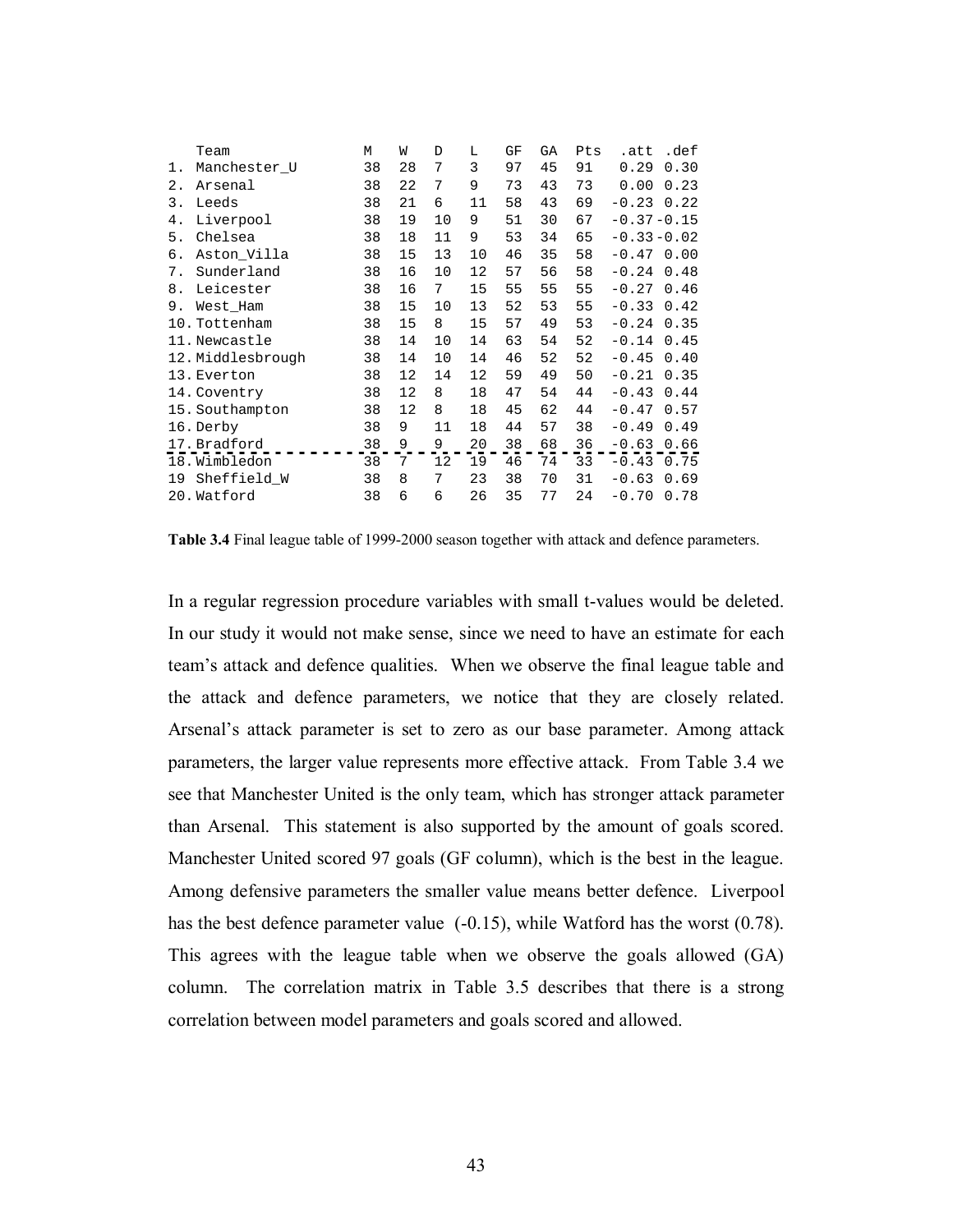|                            | *** Correlations *** |                                               |                                               |      |
|----------------------------|----------------------|-----------------------------------------------|-----------------------------------------------|------|
|                            |                      |                                               |                                               |      |
|                            |                      | Goals.for Goals.allowed Points .att           |                                               | def. |
|                            | Goals.for 1.0000000  |                                               | $-0.4751649$ 0.8517034 0.9872455 -0.3705375   |      |
| $Goals.allowed -0.4751649$ |                      | $1.0000000 - 0.8056237 - 0.5107841$ 0.9844414 |                                               |      |
|                            | Points 0.8517034     |                                               | $-0.8056237$ 1.0000000 0.8545026 $-0.7387740$ |      |
|                            | att 0.9872455.       |                                               | $-0.5107841$ 0.8545026 1.0000000 $-0.3991579$ |      |
|                            | $.def -0.3705375$    | $0.9844414 - 0.7387740 - 0.3991579$ 1.0000000 |                                               |      |

**Table 3.5** Correlation matrix of the data in Table 3.4.



#### **League points vs. Attack/Defence**

**Figure 3.3** Scatter plot of attack and defence parameters vs. league points.

Our interest was to model goals and therefore we need to see how well we were able to do that. If we sum up the lambdas derived using the model and compare that to actual number of goals both home and away, we get the estimates below:

|        |     | Home goals Away goals |
|--------|-----|-----------------------|
| Model  | 633 | 433                   |
| Actual | 635 | 425                   |

This table was constructed for the full 1999-2000 season dataset. It demonstrates that the Poisson model reasonably reflects some basic features of the data. That is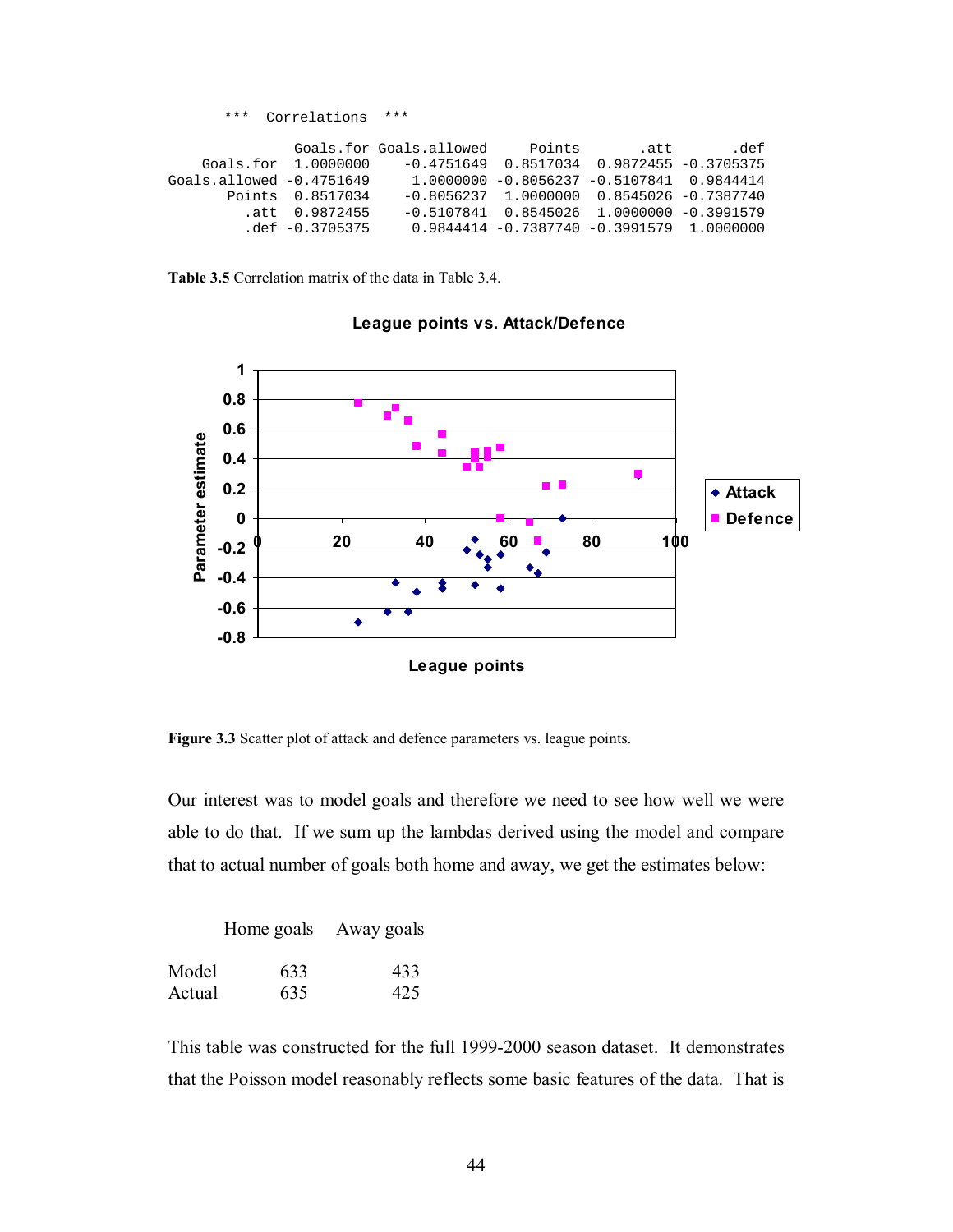encouraging especially for correct score and spread betting purposes. In the fixed odds surroundings, we need to see how the outcome probabilities reflect the actual ones. If we calculate the average of these model probabilities over three seasons we get the following numbers:

|           | Model |              |     |     | Actual |     |  |  |
|-----------|-------|--------------|-----|-----|--------|-----|--|--|
|           |       | $\mathbf{X}$ |     |     | X      |     |  |  |
| $99 - 00$ | 49    | .23          | .28 | .49 | .24    | .27 |  |  |
| 98-99     | .46   | .25          | .29 | .45 | .30    | .25 |  |  |
| 97-98     | 47    | 24           | 29  | .48 | .25    | .27 |  |  |

When we compare the model to the actual values we get quite satisfactory results. In reality we do not have the whole season data available when placing the bet. We examine that problem in later sections. With the basic model we just want to prove the usefulness of the model.

The model validation in regression is normally done by observing the fitted values and the residuals from the model. For the basic model, the residual analysis done by Minitab gives the following results: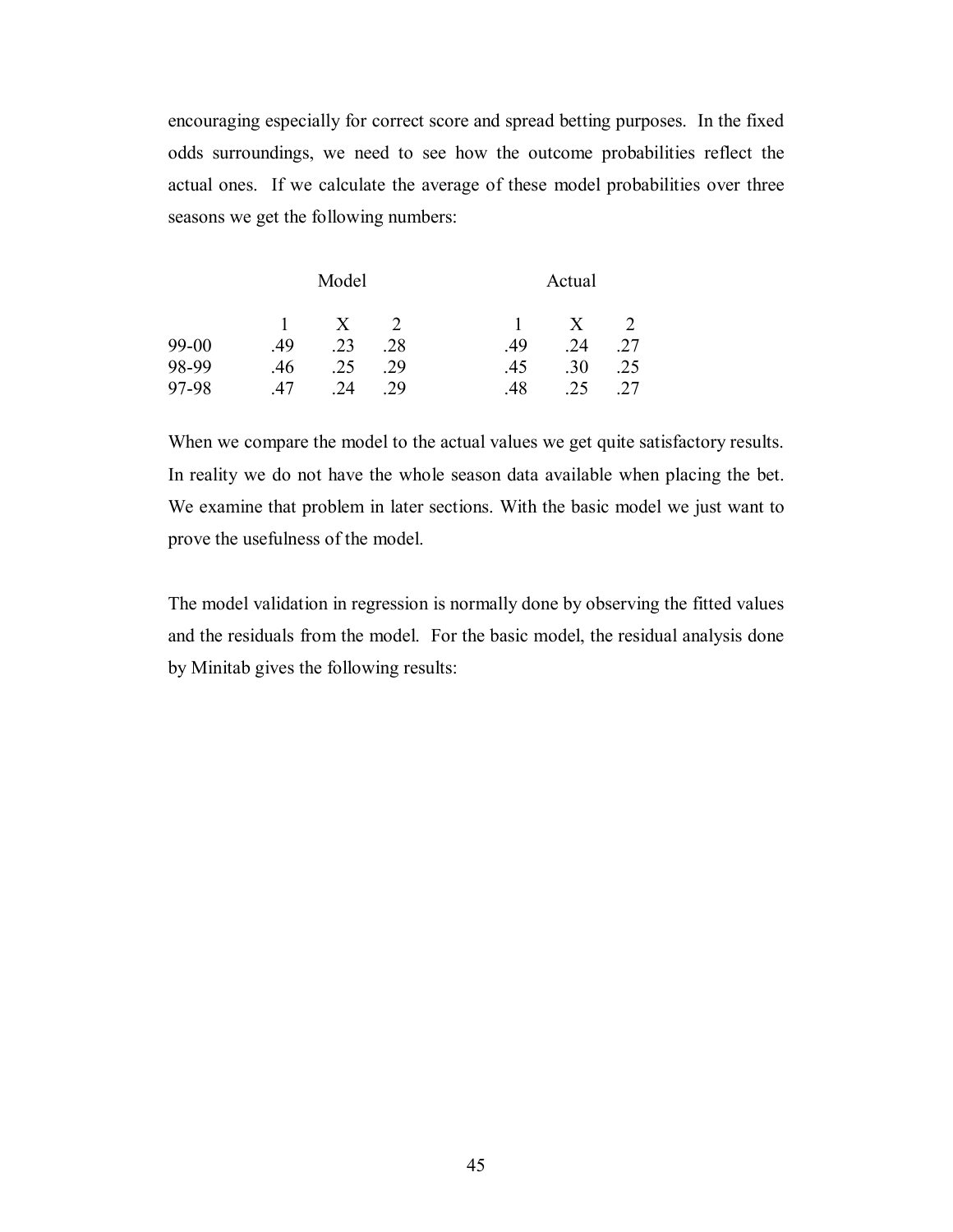

**Figure 3.4** Minitab output of the residual analysis.

The graphs indicate that response residuals are reasonable normally distributed with few outliers. There is a risk that these few outliers may overestimate certain teams' attacking power and underestimate the opponents' defensive ability. This happens in a match where unusually many goals are scored. For instance, Sunderland achieved few heavy away victories on the first half of the season. They beat Derby 0-5 and Bradford 0-4. Those victories weighted quite heavily also later in the season. They are not significant outliers though. If the team gets beaten, let's say 10-0, we need to consider some modifications to the analysis. We now consider alternative models in order to choose the best available model for our prediction process.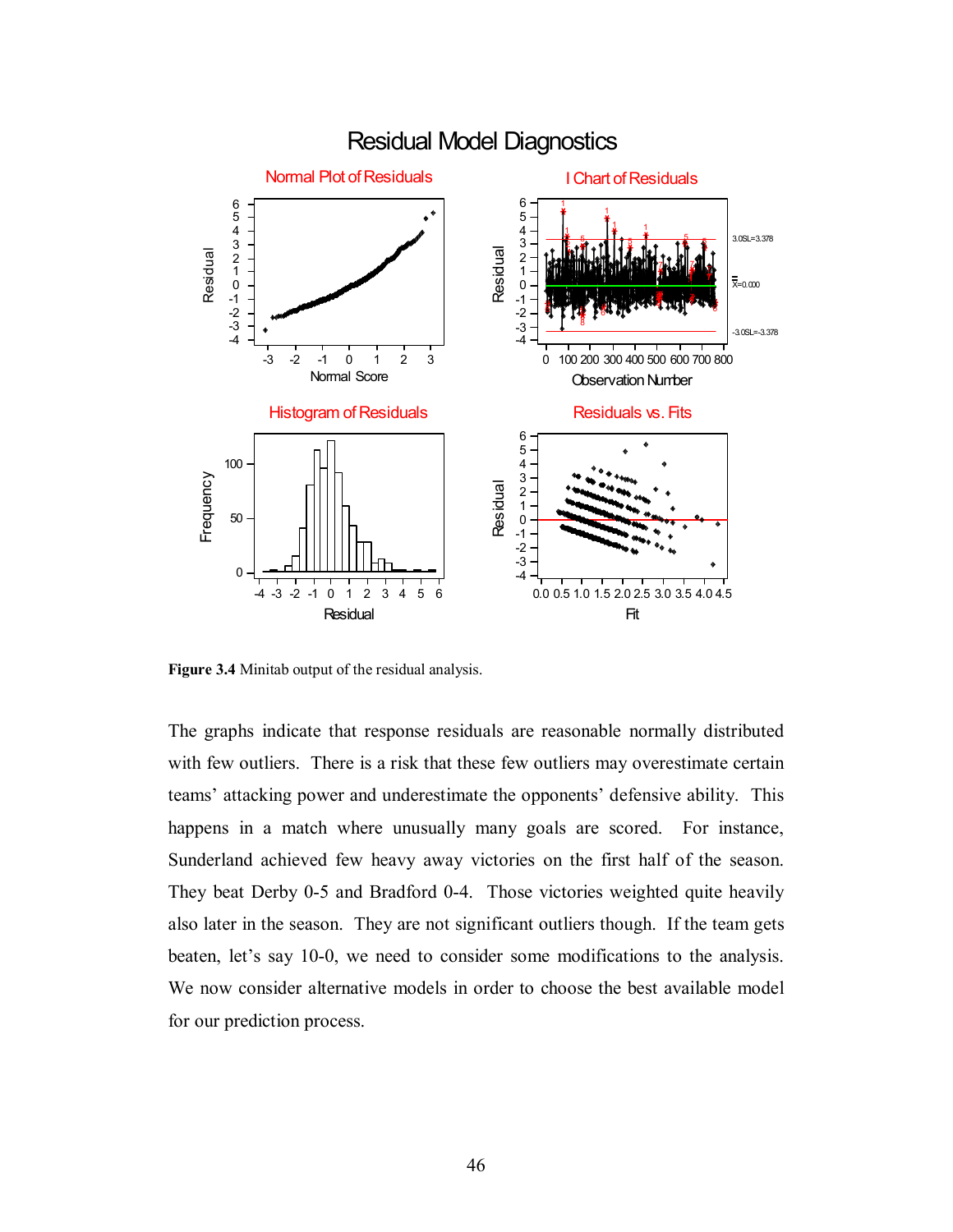# **3.2.3 Separate Home Parameter Model**

The existence of a home advantage is well documented in many sports. The more comprehensive analysis on subject is found in the article by Clarke and Norman (1995). A common method to estimate home advantage is to divide the number of points accomplished at home by the total number of points received over the whole season. The result of that is given in Table 3.6 over three seasons 1996- 1999. Earlier in the English league, the teams who played on the artificial ground earned a significant home advantage. These teams were QPR, Luton and Preston in the 1980's. Nowadays, artificial fields are prohibited. In our study, we want to see whether the home advantage varies significantly from team to team. Is there a need to include a separate home parameter for each team into our model?

|    | $98 - 99$     |            |   | $97 - 98$          |       |                | $96 - 97$     |       |
|----|---------------|------------|---|--------------------|-------|----------------|---------------|-------|
| 1  | Manchester U  | 0.5821     |   | Arsenal            | 0.602 | $\mathbf{1}$   | Manchester U  | 0.546 |
| 2  | Arsenal       | 0.6022     |   | Manchester U       | 0.558 | 2              | Newcastle     | 0.617 |
| 3  | Chelsea       | 0.560      | 3 | Liverpool          | 0.630 | 3              | Arsenal       | 0.514 |
| 4  | Leeds         | 0.6114     |   | Chelsea            | 0.650 | $\overline{4}$ | Liverpool     | 0.529 |
| 5  | West Ham      | 0.6315     |   | Leeds              | 0.542 | 5              | Aston_Villa   | 0.622 |
| 6  | Aston_Villa   | 0.6006     |   | Blackburn          | 0.637 | 6              | Chelsea       | 0.593 |
| 7  | Liverpool     | 0.648      | 7 | Aston Villa        | 0.526 | 7              | Sheffield_W   | 0.596 |
| 8  | Derby         | 0.5968     |   | West Ham           | 0.767 | 8              | Wimbledon     | 0.589 |
| 9  | Middlesbrough | 0.5889     |   | Derby              | 0.709 | 9              | Leicester     | 0.553 |
| 10 | Leicester     | $0.551$ 10 |   | Leicester          | 0.528 | 10             | Tottenham     | 0.608 |
| 11 | Tottenham     | $0.595$ 11 |   | Coventry           | 0.634 | 11             | Leeds         | 0.608 |
| 12 | Sheffield W   | $0.565$ 12 |   | Southampton        | 0.645 | 12             | Derby         | 0.652 |
| 13 | Newcastle     |            |   | 0.586 13 Newcastle | 0.659 | 13             | Blackburn     | 0.666 |
|    | 14 Everton    | $0.604$ 14 |   | Tottenham          | 0.659 | 14             | West Ham      | 0.642 |
| 15 | Coventry      | 0.714 15   |   | Wimbledon          | 0.477 | 15             | Everton       | 0.595 |
| 16 | Wimbledon     | 0.666 16   |   | Sheffield W        | 0.727 | 16             | Southampton   | 0.609 |
| 17 | Southampton   |            |   | 0.756 17 Everton   | 0.650 | 17             | Coventry      | 0.487 |
| 18 | Charlton      | $0.527$ 18 |   | Bolton             | 0.725 | 18             | Sunderland    | 0.675 |
| 19 | Blackburn     | $0.657$ 19 |   | Barnsley           | 0.714 | 19             | Middlesbrough | 0.743 |
| 20 | Nottingham    | 0.533 20   |   | Crystal P          | 0.333 | 20             | Nottingham    | 0.529 |
|    | Mean          | 0.608      |   | Mean               | 0.619 |                | Mean          | 0.599 |
|    | Standard      |            |   | Standard           |       |                | Standard      |       |
|    | Error         | 0.012      |   | Error              | 0.022 |                | Error         | 0.013 |
|    | Median        | 0.598      |   | Median             | 0.641 |                | Median        | 0.602 |
|    | Mode          | #N/A       |   | Mode               | 0.659 |                | Mode          | 0.529 |
|    | Standard      |            |   | Standard           |       |                | Standard      |       |
|    | Deviation     | 0.057      |   | Deviation          | 0.101 |                | Deviation     | 0.061 |
|    | Range         | 0.228      |   | Range              | 0.434 |                | Range         | 0.255 |
|    | Minimum       | 0.527      |   | Minimum            | 0.333 |                | Minimum       | 0.487 |
|    | Maximum       | 0.756      |   | Maximum            | 0.767 |                | Maximum       | 0.743 |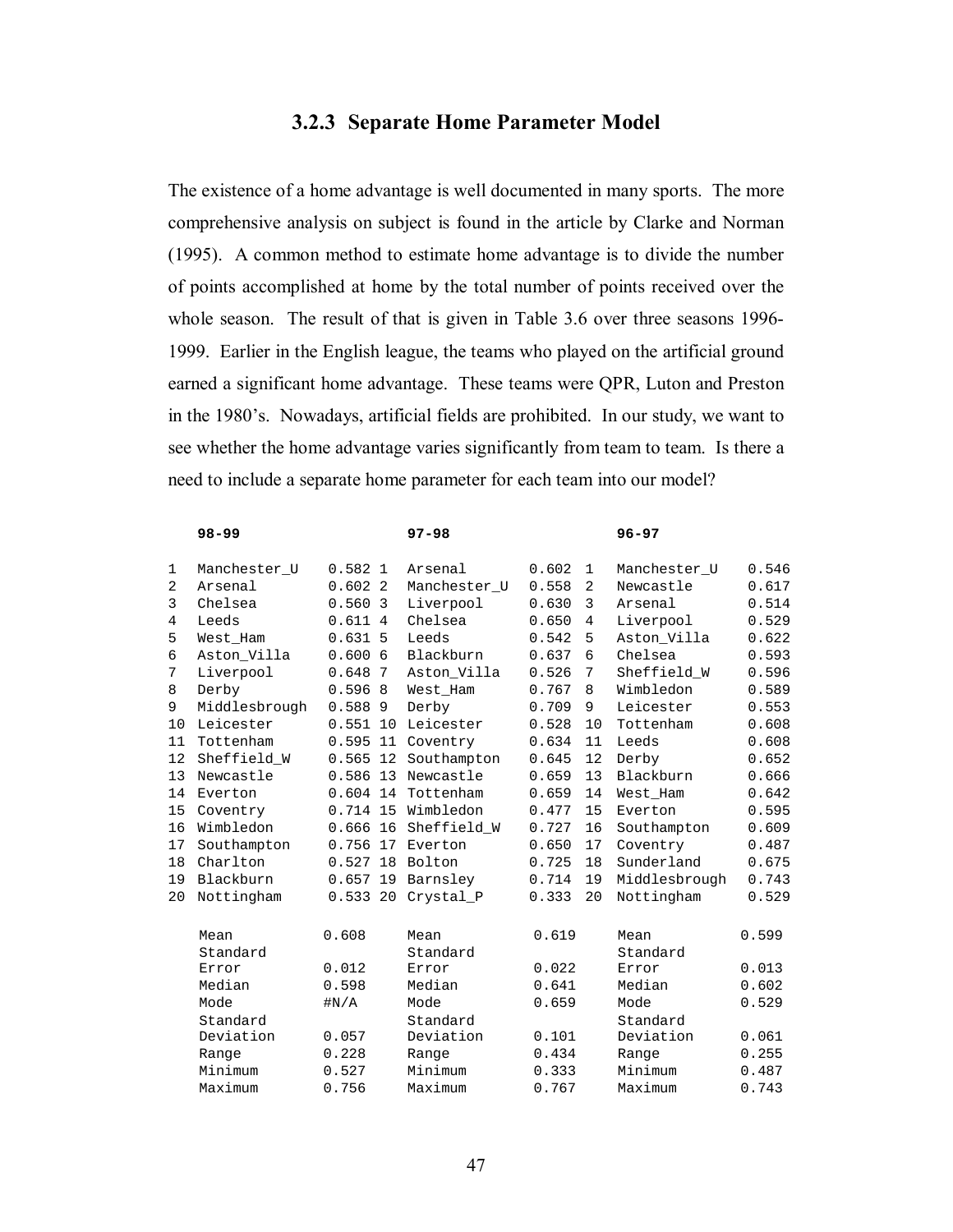| Sum   | 12.11 | Sum   | 12.38 | Sum   | .98<br>. . |
|-------|-------|-------|-------|-------|------------|
| Count | 20    | Count | 20    | Count | 20         |

**Table 3.6** The ratio of the number points accomplished at home per the total number of points over three seasons including summary statistics.

We observe that relatively high variability existed during the season 1997-1998. That is explained by Crystal Palace's performance. They received only 33% of the total points at home. This must be one of the worst records in the history of English football. Other than that, the home effect seems to be relatively constant. A Poisson regression with different home parameters was fitted with following home parameter values. The full regression output is in Table D.1 in Appendix D.

|    | Team                         | Coefficient Ratio |         |
|----|------------------------------|-------------------|---------|
| 1  | manchester.u.home            | 0.1362689         | 0.53846 |
| 2  | arsenal.home                 | 0.3036824         | 0.61644 |
| 3  | Leeds.home                   | $-0.303683$       | 0.55072 |
| 4  | liverpool.home               | $-0.106972$       | 0.55224 |
| 5  | chelsea.home                 | 0.361294          | 0.63077 |
| 6  | aston.villa.home             | $-0.303683$       | 0.55172 |
| 7  | sunderland.home              | $-0.338774$       | 0.62069 |
| 8  | leicester.home               | $-0.047749$       | 0.6     |
| 9  | West.ham.home                | 0.1663202         | 0.69091 |
| 10 | tottenham.home               | 0.5519839         | 0.62264 |
| 11 | newcastle.home               | 0.3894649         | 0.67308 |
| 12 | middlesbrough.home -0.303682 |                   | 0.55769 |
| 13 | everton.home                 | 0.1443425         | 0.6     |
| 14 | coventry.home                | 1.1366615         | 0.84091 |
| 15 | southampton.home             | 0.0099749         | 0.63636 |
| 16 | derby.home                   | $-0.30368$        | 0.55263 |
| 17 | bradford.home                | 0.4694657         | 0.72222 |
| 18 | wimbledon.home               | 0.3249246         | 0.75758 |
| 19 | sheffield.w.home             | $-0.092371$       | 0.67742 |
| 20 | watford.home                 | 0.4764658         | 0.79167 |

**Table 3.7** Comparison of the model parameters and the ratio estimate of points at home and total points for season 1999-2000.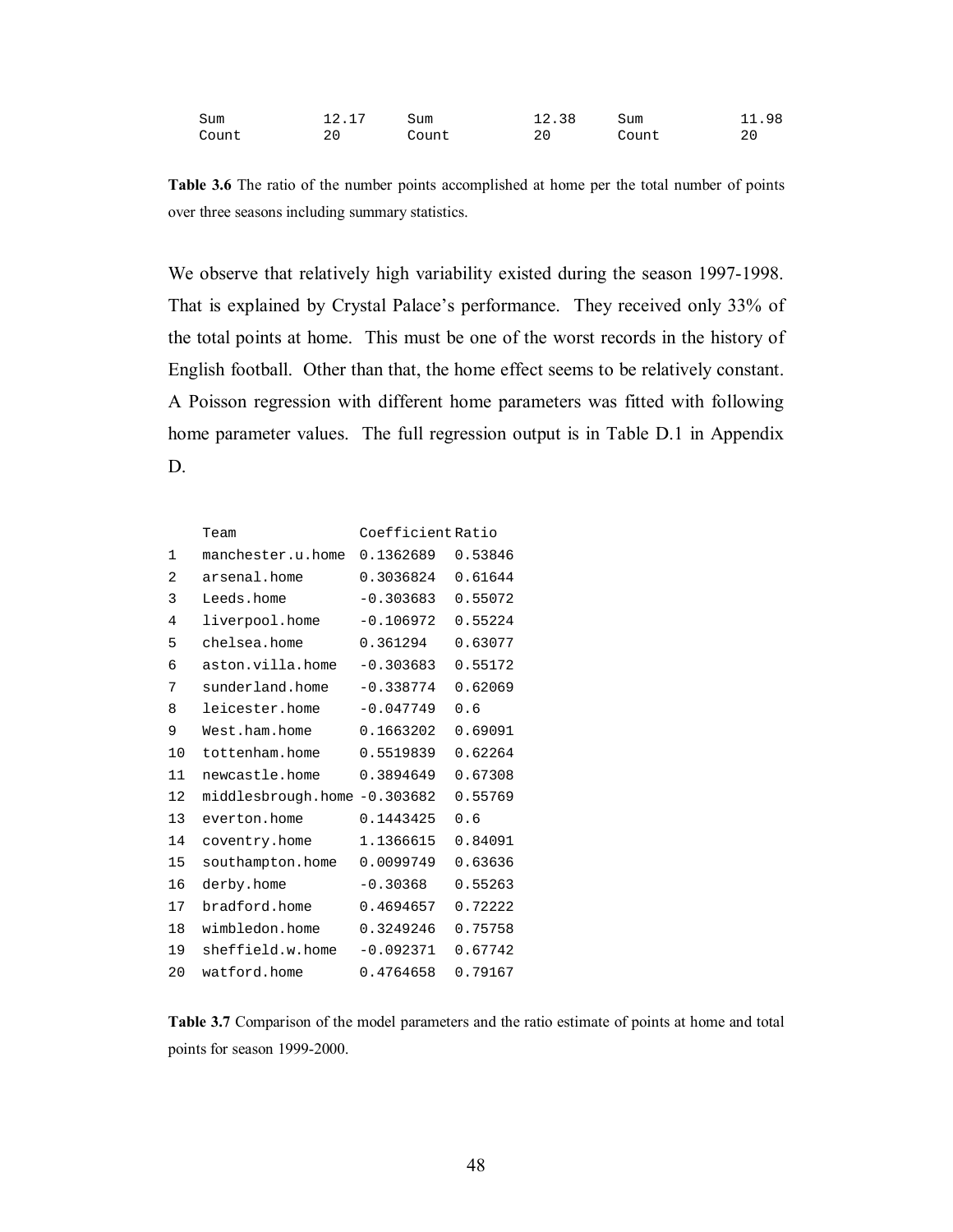```
 *** Correlations *** 
           .home ratio 
home 1.0000000 0.7717654
ratio 0.7717654 1.0000000
```
**Table 3.8** Correlation matrix of data given in Table 3.7.

We notice that the values form the model somewhat correspond to the ratio estimates. It indicates that Coventry received most of their points at home. Either they had a particularly good home advantage or they underperformed in away matches. We can observe this further by scatter plot.



**League points vs. home effect**

**Figure 3.5** Scatter plot of league points vs. home effect.

The outlier represents Coventry's home record. We leave the conclusion of including different home parameters to our model in Section 3.2.6.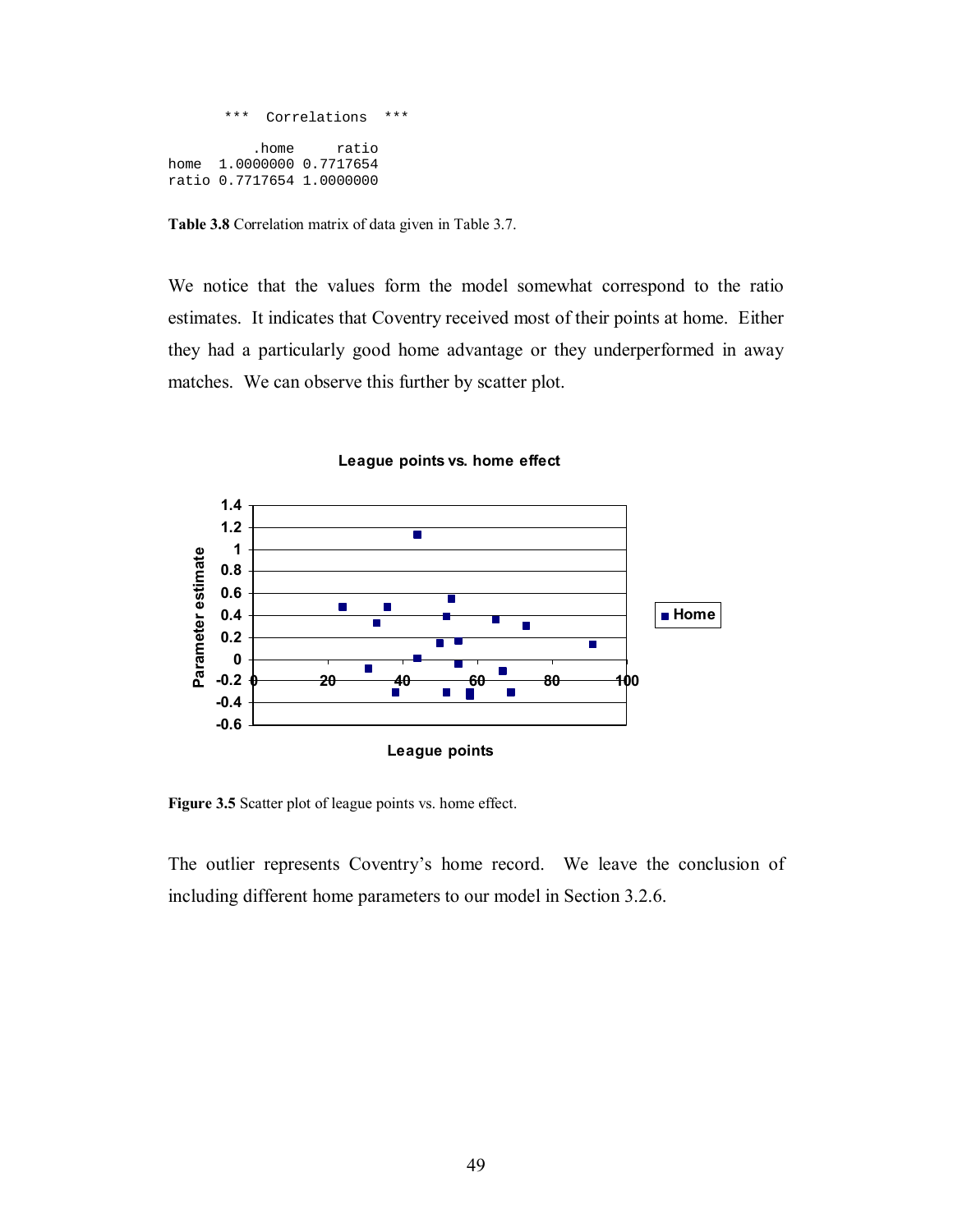## **3.2.4 Split Season Model**

Another possibility is that the parameters change over the season. We tested this by considering a split season model. The interest is to find out whether the first half of the season is different from the second half.

From the reports in Appendix D we see how certain teams' performance varied greatly during the separate halves of the season. Sunderland, for example, did noticeably worse on the second half than on the first half. Their attack parameter decreased from –0.013 to -0.522 and defence parameter increased from 0.261 to 0.747. This explains their change in position dropped heavily after Christmas. These values depend on the assumption that Arsenal's attack parameter remained constant in both halves of the season. Home effect does not seem to change that much. Complete S-Plus reports are documented in Table D.2 and D.3 in Appendix D.

#### **3.2.5 Comparison among Poisson Models with Full Season Data**

The comparison between two Poisson models is done by observing their residual deviances. We can also apply the log-likelihood ratio statistic as described by Bishop, Frienberg and Holland (1975):

$$
D = 2[l(b_{\text{max}}; y) - (b; y)] = 2\sum_{i=1}^{N} y_i \log \frac{y_i}{e_i}
$$
 Eq. 3.2

If the model fits the data well, then for large samples D has the central chisquared distribution with degrees of freedom given by the number of cells with non-zero observed frequencies minus the number of independent, non-zero parameters in the model. Below we have the residual deviances and the corresponding degrees of freedom between different Poisson regression models.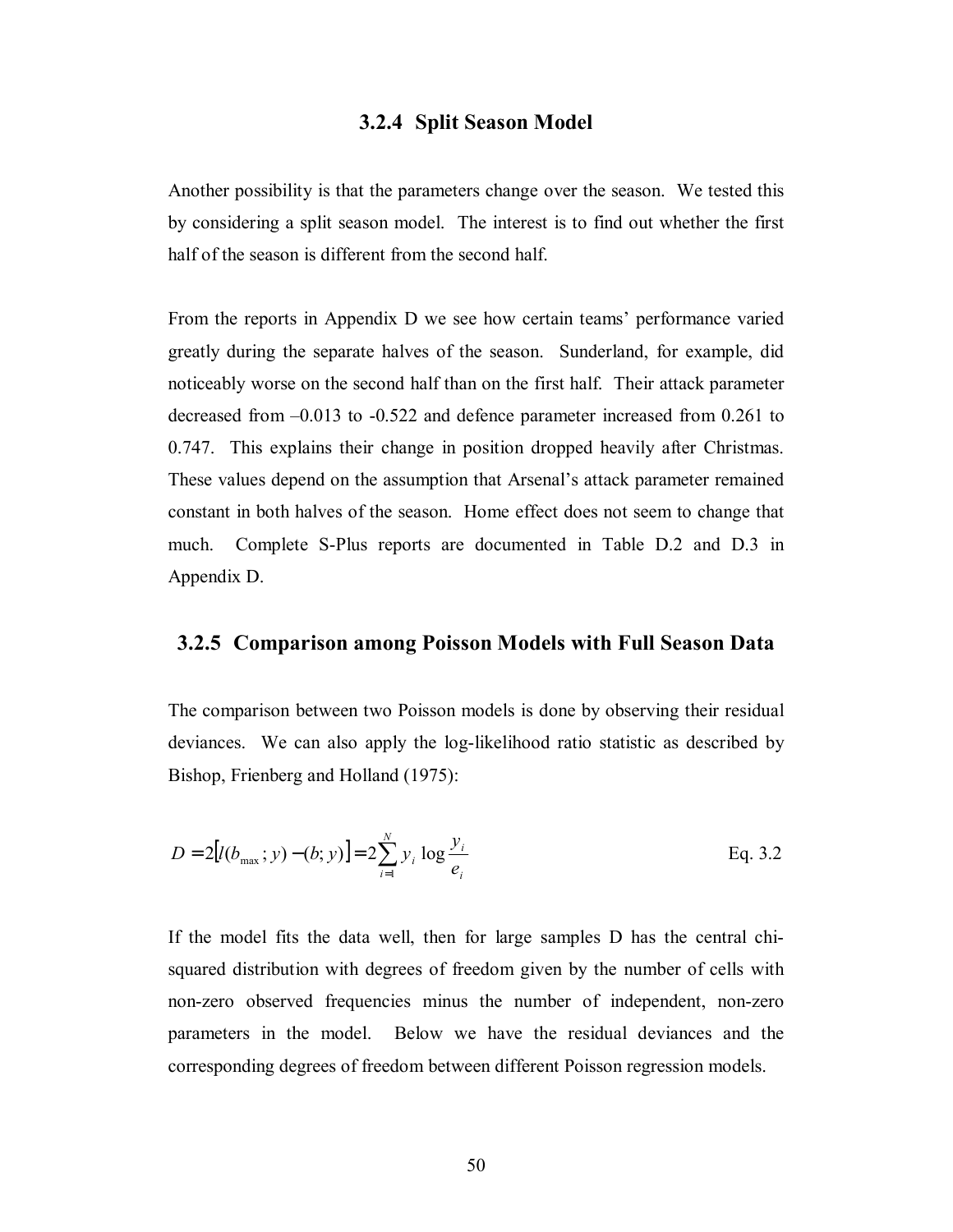| <b>Residual Deviance</b> | df  |
|--------------------------|-----|
| 820.89                   | 720 |
| 791.88                   | 701 |
| 786.53                   | 680 |
| 392.87                   | 340 |
| 393.66                   | 340 |
|                          |     |

Test of hypothesis to observe whether any significant difference exists between models was constructed. The results are below:

| Model                               | Diff. Deviance | df | p-value |
|-------------------------------------|----------------|----|---------|
| Basic vs. Different home parameters | 29.01          | 19 | 0.06    |
| Basic vs. Separate halves           | 34 36          | 40 | 0.72    |

We can conclude that the Basic model produces an adequate fit and none of the modifications above are necessary.

## **3.2.6 Odds Data and E(Score) Model**

We can incorporate the odds data into our model by converting the odds to the expected scores according to the Poisson distribution. The data source for odds is oddscomparison.com and the odds are converted to expected scores by using Excel Solver add-in. We make an assumption that the bookmaker's forecast should have the same accuracy for home and away teams. Again, following the Section 2.1 this is a simplified notation of the model.

Log ( $\lambda_{\text{HOME}}$ ) =  $\beta_{\text{HOME}}$  \*  $z_1$  +  $\beta_{\text{E(Score)}}$  \*  $z_2$  +  $\beta_{\text{HOMEATTACK}}$  \*  $z_3$  +  $\beta_{\text{AWAYDEFENCE}}$  \*  $z_4$ Log ( $\lambda_{\text{AWAY}}$ ) =  $\beta_{\text{E(Score)}}$  \*  $z_5$  +  $\beta_{\text{AWAYATTACK}}$  \*  $z_6$  +  $\beta_{\text{HOMEDEFENCE}}$  \*  $z_7$  Eq. 3.3

Log  $(E(Y)) = \beta_{HOME} * z_1 + \beta_{E(Score)} * z_2 + \beta_{HOMEATTACK} * z_3 + \beta_{AWAYDEFENCE} * z_4 +$  $\beta_{E(Score)} * z_5 + \beta_{AWAYATTACK} * z_6 + \beta_{HOMEDEFENCE} * z_7$  Eq. 3.4

where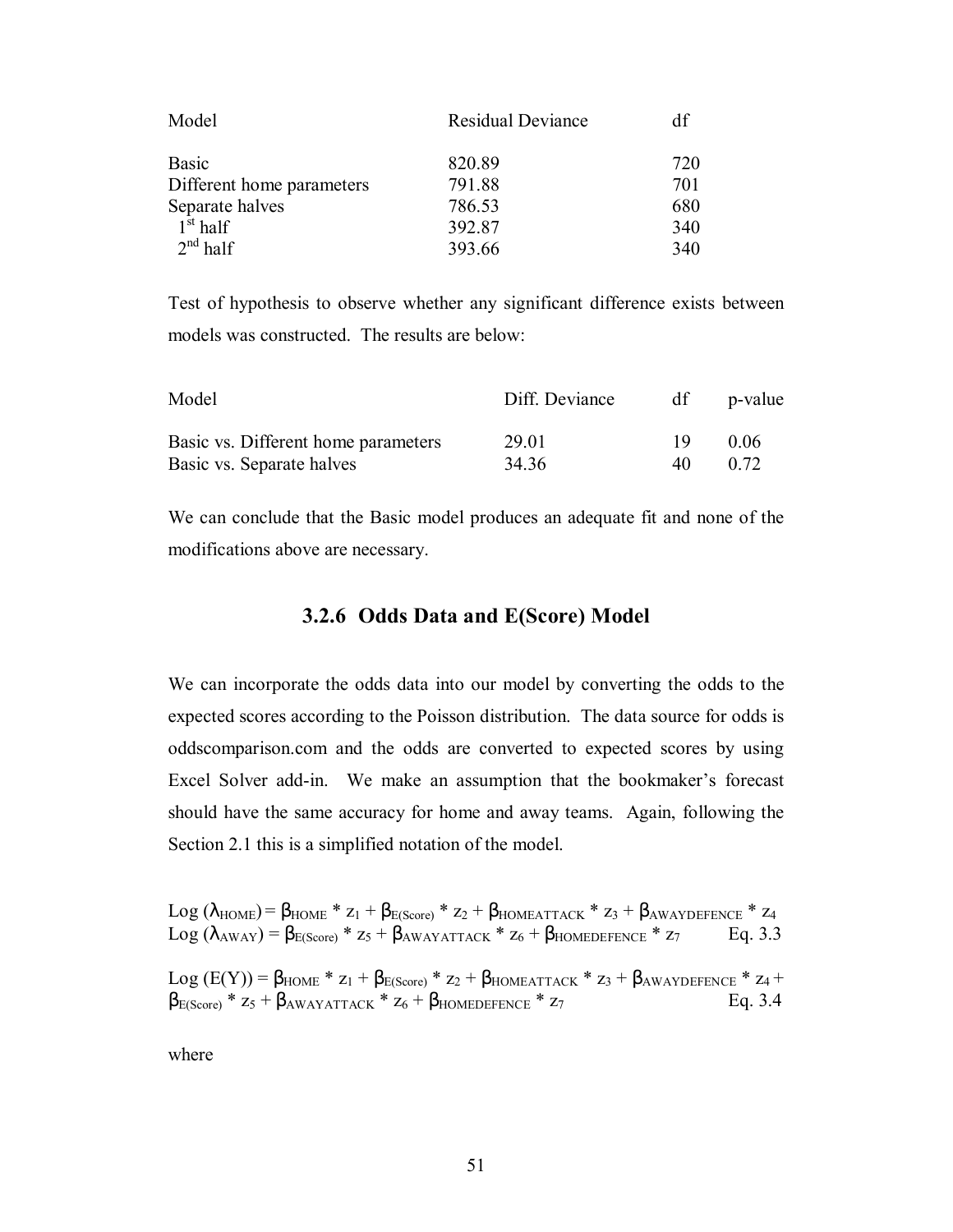$z_1 = 1$  if Y refers to goals scored by home team

 $= 0$  if Y refers to goals scored by away team;

 $z_2$  = Log(E(home score)) derived from the bookmaker odds if Y refers to goals scored by home team

 $= 0$  if Y refers to goals scored by away team;

 $z_3 = 1$  if Y refers to goals scored by home team

 $= 0$  if Y refers to goals scored by away team;

 $z_4 = 1$  if Y refers to goals scored by home team

 $= 0$  if Y refers to goals scored by away team;

 $z_5$  = Log(E(away score)) derived from the bookmaker odds if Y refers to goals scored by away team

 $= 0$  if Y refers to goals scored by home team;

 $z_6 = 0$  if Y refers to goals scored by home team

= 1 if Y refers to goals scored by away team;

 $z_7 = 0$  if Y refers to goals scored by home team

= 1 if Y refers to goals scored by away team.

If we fit the model for the season 2000-2001 and observe how the  $\beta_{E(Score)}$ parameter behaves.

**0.00 13 19 25 43 49 55 731 37 61 67 73 1-1.00** Parameter estimate **Parameter estimate -2.00 -3.00 -4.00 -5.00 -6.00 Time (days)**

**E(Score)**

**Figure 3.6** Time series for  $\beta_{E(Score)}$  parameter.

 $\beta_{E(Score)}$  parameter seems to converge towards the value –0.8. We include this model in our comparison to find the best available Poisson model.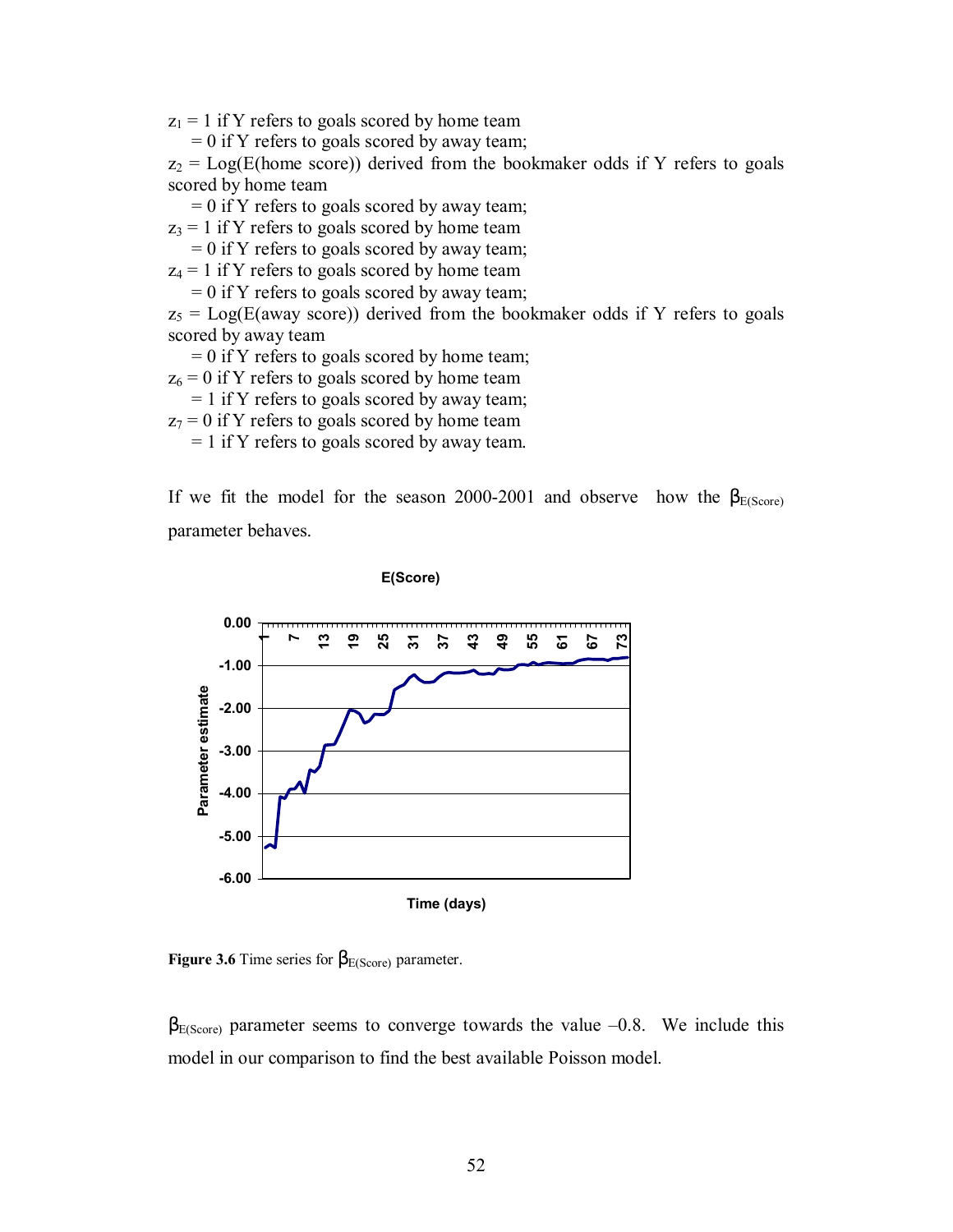# **3.2.7 Poisson Correction Model**

Empirical probabilities of all combinations of goals scored by home and away teams over three seasons appear in Table 3.9.

| Away goals    |                |       |                |       |                |      |                |      |      |      |
|---------------|----------------|-------|----------------|-------|----------------|------|----------------|------|------|------|
|               |                |       | $\overline{0}$ | 1     | $\overline{2}$ | 3    | $\overline{4}$ | 5    | 6    | 8    |
|               |                |       | 36.05          | 35.00 | 17.89          | 7.63 | 2.37           | 0.53 | 0.44 | 0.09 |
| goals<br>Home | $\theta$       | 25.09 | 10.79          | 7.37  | 4.39           | 1.75 | 0.61           | 0.09 | 0.09 | 0.00 |
|               | $\mathbf{1}$   | 32.46 | 11.23          | 11.67 | 5.35           | 2.81 | 0.88           | 0.26 | 0.18 | 0.09 |
|               | $\overline{2}$ | 22.81 | 7.19           | 8.95  | 5.00           | 0.88 | 0.44           | 0.18 | 0.18 | 0.00 |
|               | 3              | 11.58 | 3.60           | 4.30  | 1.84           | 1.40 | 0.44           | 0.00 | 0.00 | 0.00 |
|               | $\overline{4}$ | 5.18  | 1.93           | 1.67  | 0.96           | 0.61 | 0.00           | 0.00 | 0.00 | 0.00 |
|               | 5              | 1.84  | 1.05           | 0.61  | 0.09           | 0.09 | 0.00           | 0.00 | 0.00 | 0.00 |
|               | 6              | 0.61  | 0.18           | 0.18  | 0.18           | 0.09 | 0.00           | 0.00 | 0.00 | 0.00 |
|               | $\overline{7}$ | 0.44  | 0.09           | 0.26  | 0.09           | 0.00 | 0.00           | 0.00 | 0.00 | 0.00 |

**Table 3.9** Empirical marginal and joint probabilities for each combination of scores.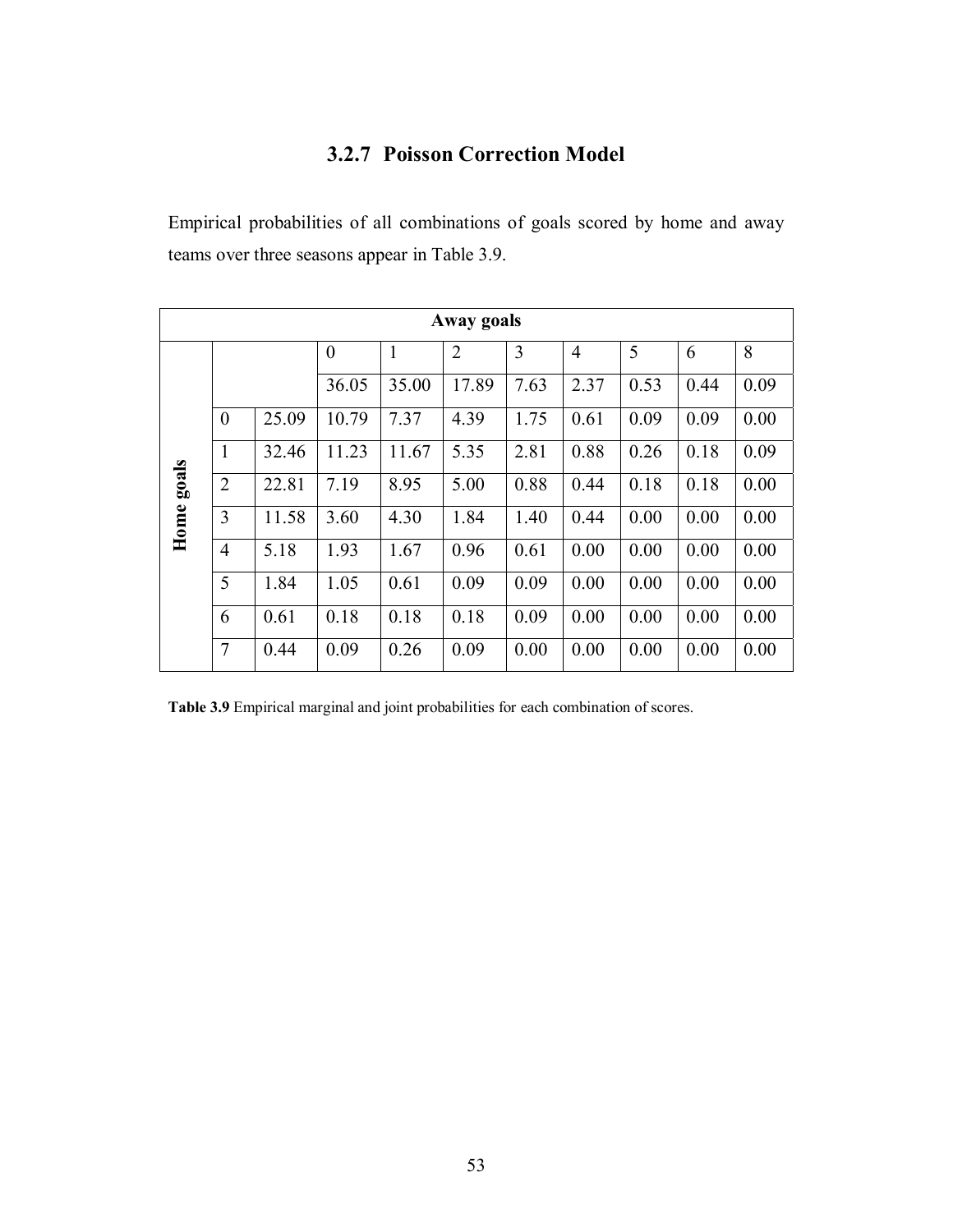| Away goals    |                |       |          |       |                |      |      |      |      |      |
|---------------|----------------|-------|----------|-------|----------------|------|------|------|------|------|
|               |                |       | $\theta$ | 1     | $\overline{2}$ | 3    | 4    | 5    | 6    | 8    |
| goals<br>Home |                |       | 33.29    | 36.62 | 20.14          | 7.38 | 2.03 | 0.45 | 0.08 | 0.00 |
|               | $\overline{0}$ | 21.01 | 6.99     | 7.70  | 4.23           | 1.55 | 0.43 | 0.09 | 0.02 | 0.00 |
|               | $\mathbf{1}$   | 32.78 | 10.91    | 12.00 | 6.60           | 2.42 | 0.67 | 0.15 | 0.03 | 0.00 |
|               | $\overline{2}$ | 25.57 | 8.51     | 9.36  | 5.15           | 1.88 | 0.52 | 0.11 | 0.02 | 0.00 |
|               | 3              | 13.30 | 4.42     | 4.87  | 2.68           | 0.98 | 0.27 | 0.06 | 0.01 | 0.00 |
|               | $\overline{4}$ | 5.19  | 1.73     | 1.90  | 1.04           | 0.38 | 0.11 | 0.02 | 0.00 | 0.00 |
|               | 5              | 1.62  | 0.54     | 0.59  | 0.33           | 0.12 | 0.03 | 0.00 | 0.00 | 0.00 |
|               | 6              | 0.42  | 0.14     | 0.15  | 0.08           | 0.03 | 0.00 | 0.00 | 0.00 | 0.00 |
|               | $\overline{7}$ | 0.09  | 0.03     | 0.03  | 0.02           | 0.00 | 0.00 | 0.00 | 0.00 | 0.00 |

**Table 3.10** Estimated ratios of the joint probability and the marginal probability functions under the assumption of independence with  $\lambda_{\text{HOME}} = 1.56$  and  $\lambda_{\text{AWAY}} = 1.10$ .

We can incorporate the Poisson and dependence correction to our model in an ad hoc way by multiplying each cell by the ratio of the empirical and average model values from the above tables in the following way.

$$
PoissonCorrection(i, j) = \frac{Empirical(i, j)}{AvgModel(i, j)} * Model(i, j)
$$
 Eq. 3.5

where

Empirical $(i,j)$  = value from Table 3.9 AvgModel $(i,j)$  = value from Table 3.10  $Model(i,j) = value from the model$  $PoissonCorrection(i,j) = corrected value$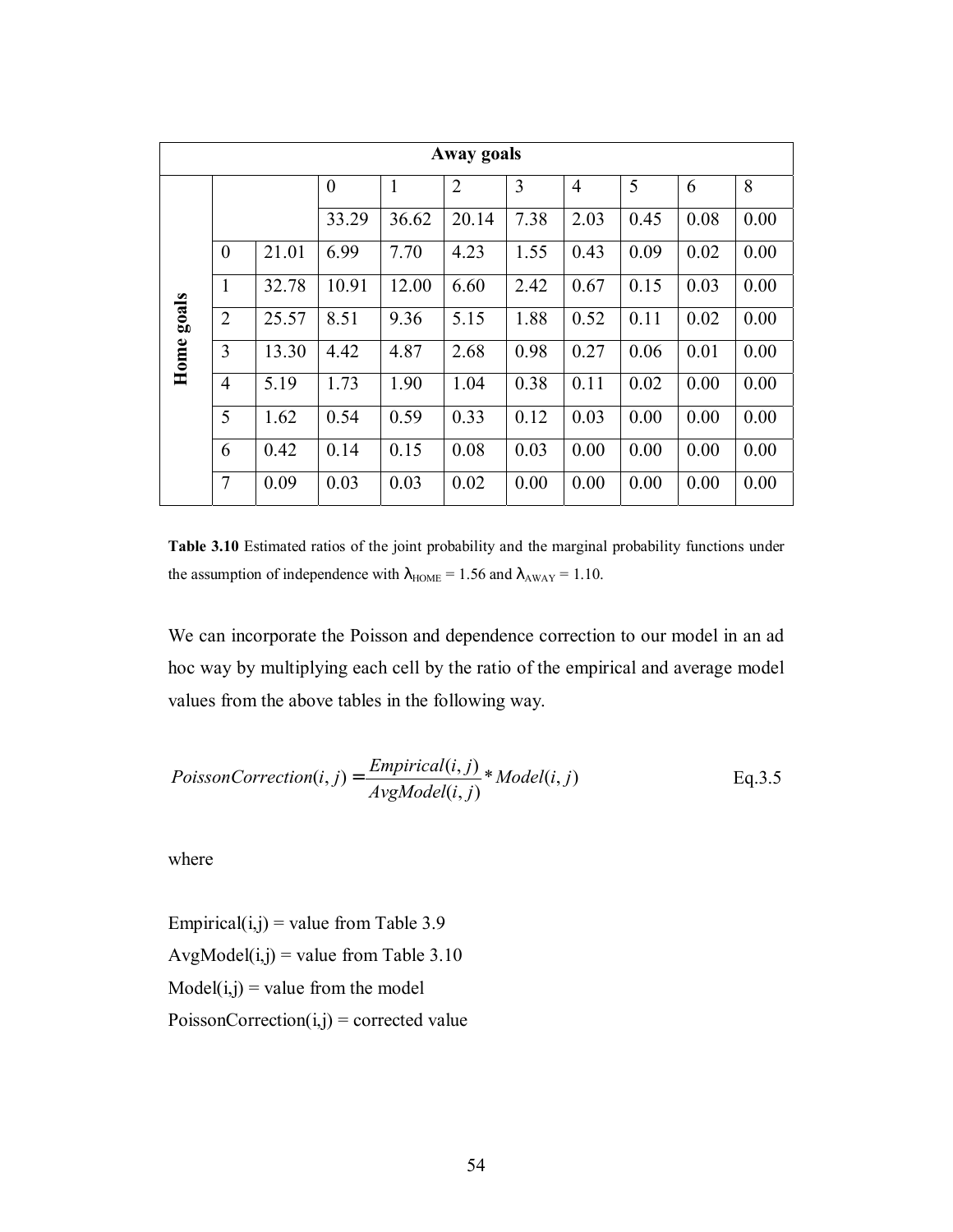# **3.2.8 Weighted Model**

To place more emphasis on more recent matches we consider weighted model. That could be useful in order to give better information about the teams' current forms. The week-by-week fitted time series charts show how the betas for particular teams vary over the season. It also shows how the home effect remains nearly constant.



**Figure 3.7** Time series of the maximum likelihood estimates of attack parameters for Aston Villa, Bradford and Chelsea.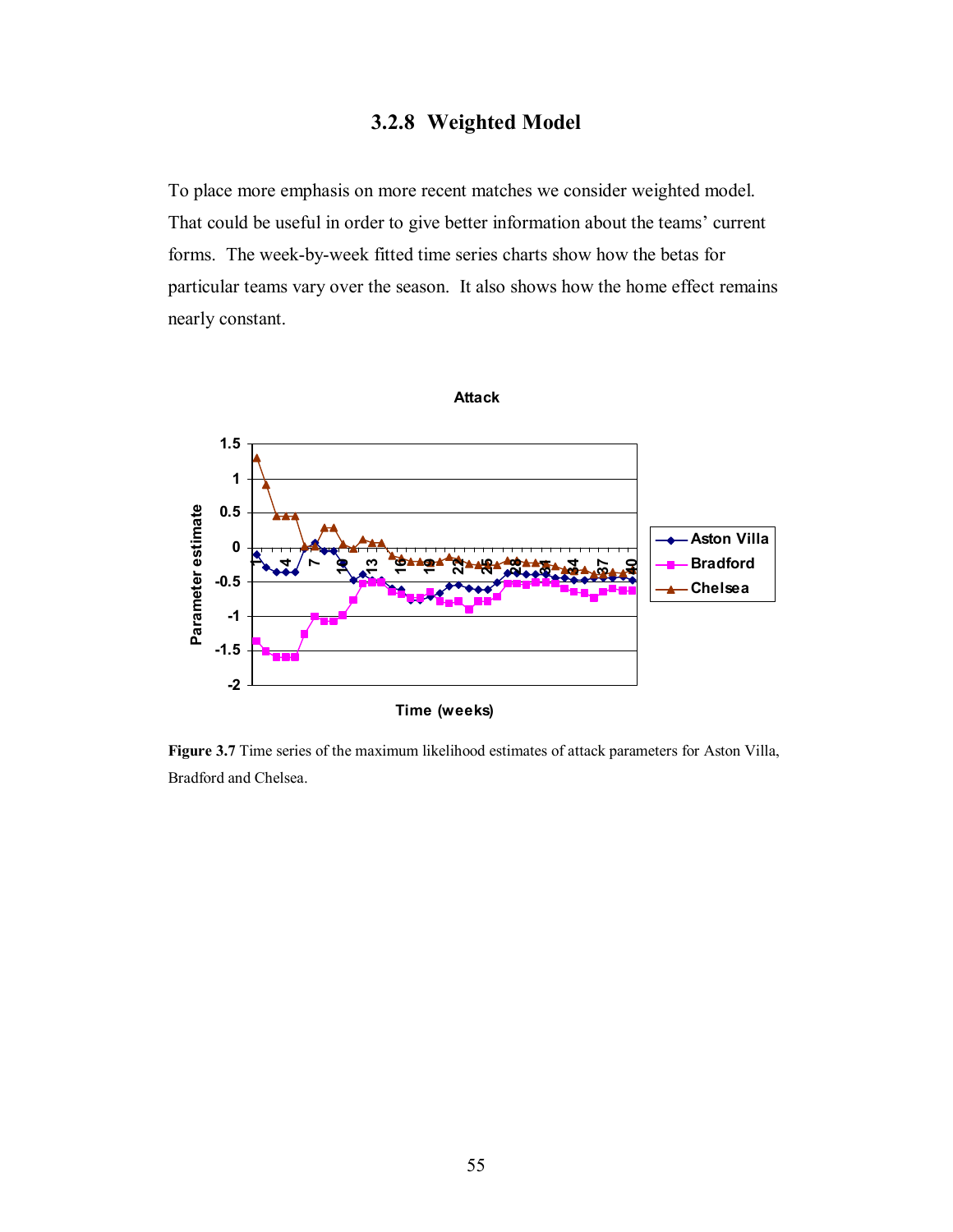

**Figure 3.8** Time series of the maximum likelihood estimates of defence parameters for Aston Villa, Bradford and Chelsea.



**Figure 3.9** Time series of the maximum likelihood estimate of home parameter.

These charts were constructed on a week-by-week updating scheme. Attack and defence charts were done for three teams in the Premiership season 1999-2000: Aston Villa, Bradford and Chelsea. It indicates that in the first few weeks of the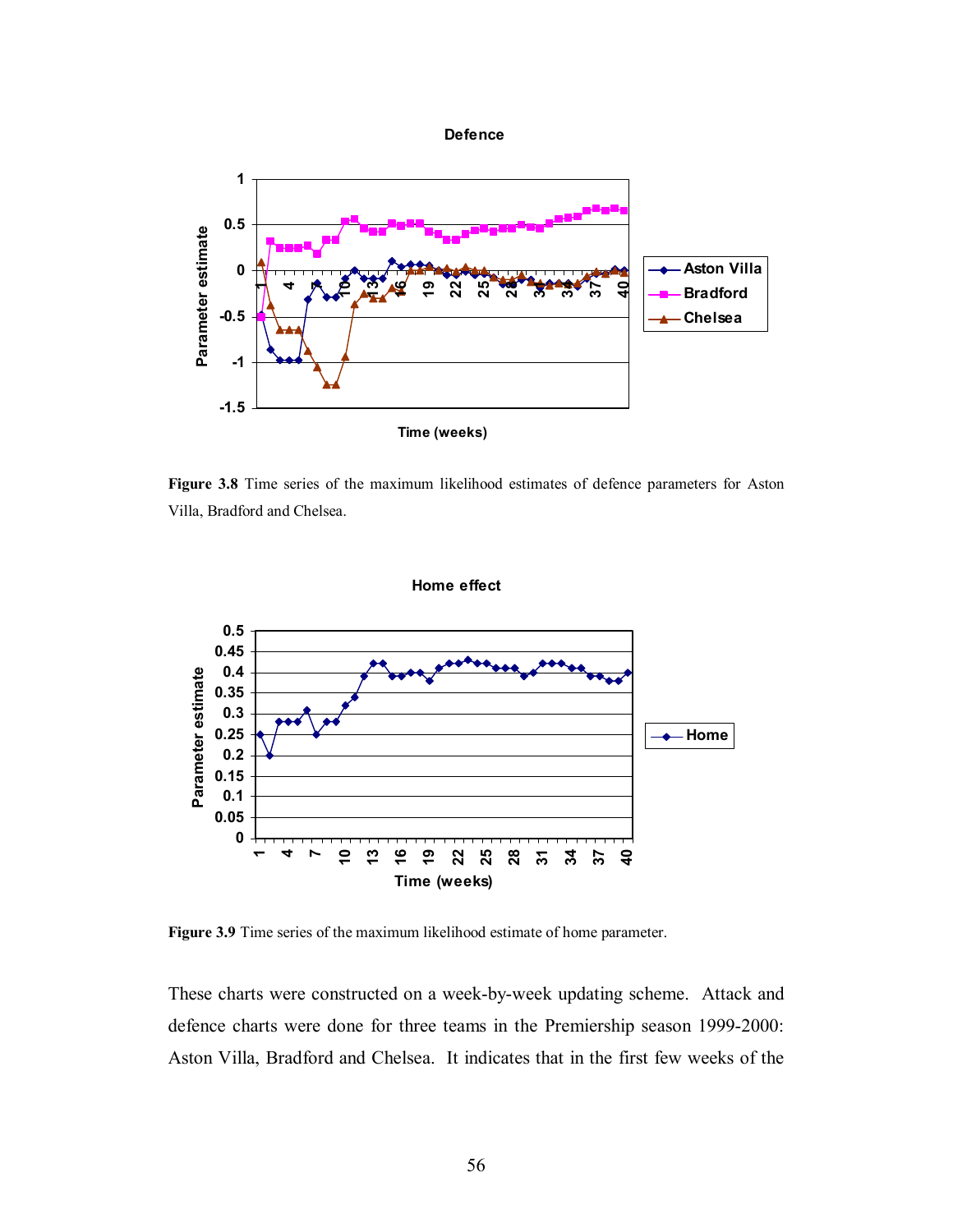season the parameters are highly variable. After approximately 10 weeks of the season, parameters start to stabilize, because more data is available. The home effect behaves in a similar manner, but with less variation than attack and defence parameters. We conclude that the basic model in this format is useful after the  $10<sup>th</sup>$  week of the season. In order to estimate the early weeks of the season, we could apply expert opinions, which are derived from odds data. That aspect is described later in this chapter.

The definition of a weight function is discussed in the article published by Dixon and Coles, where they suggested the exponential weight function. We suggest that half normal distribution could be better to emphasize the most recent results even more heavily.

*WeightFunction* = 
$$
exp(a*(t-t_0)^2)
$$
 Eq. 3.6

where  $a =$  half normal distribution parameter,  $t =$  particular day of the season and  $t_0$  = starting day of the season. The weighted regression output run for the full season dataset is documented in Table D.4 in Appendix D.

The parameter estimation for our half normal distribution is not straightforward. From Table 3.11 we selected a value -0.000007 for our weight function parameter after trial and error.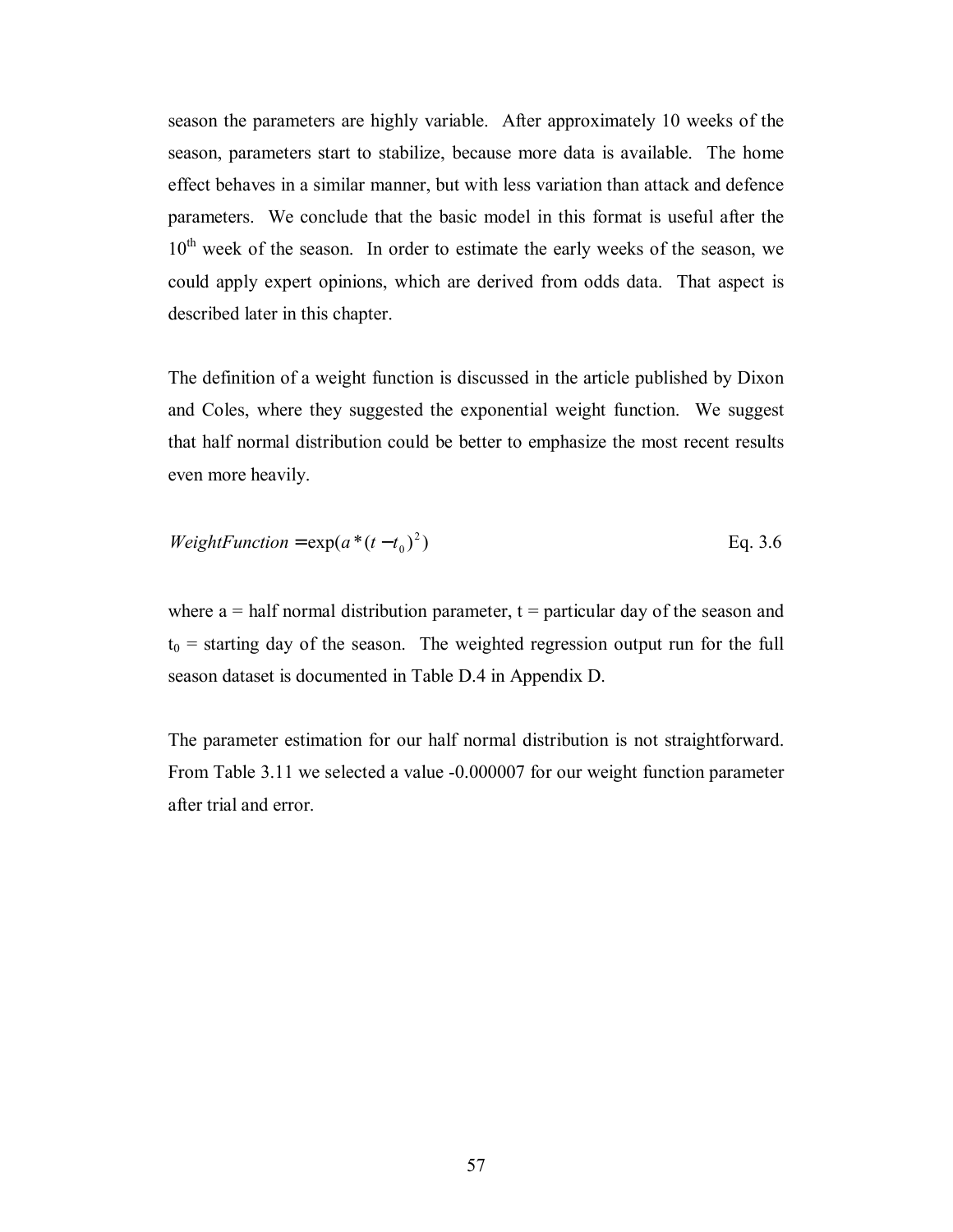#### **Weight parameter Deviance**

| $-0.0005$   | 900.89 |
|-------------|--------|
| $-0.00005$  | 833.83 |
| $-0.00003$  | 826.17 |
| $-0.00002$  | 822.06 |
| $-0.00001$  | 819.43 |
| $-0.000009$ | 819.32 |
| $-0.000007$ | 819.27 |
| $-0.000006$ | 819.33 |
| $-0.000005$ | 819.43 |

**Table 3.11** The trial and error results for the weight parameter.

In the next section, we make a comparison between the weighted regression and unweighted regression to see whether we get any improvement with weighting.

## **3.3 Comparison among Poisson Models Week-by-week**

Because the dataset is constantly changing, due to the new matches, we do not have the whole season dataset when placing a bet. Therefore, the basic model for the full season data gives the better results than in reality it would be possible. We can only include the matches played up to the present date. If we calculate the average of these model probabilities over three seasons by updating the data on a week-by-week basis, we get the following numbers:

|         |     | X   | $\mathcal{L}$ |
|---------|-----|-----|---------------|
| $99-00$ | -49 | 23  | .28           |
| 98-99   | .45 | .26 | .29           |
| 97-98   | 47  | 24  | 29            |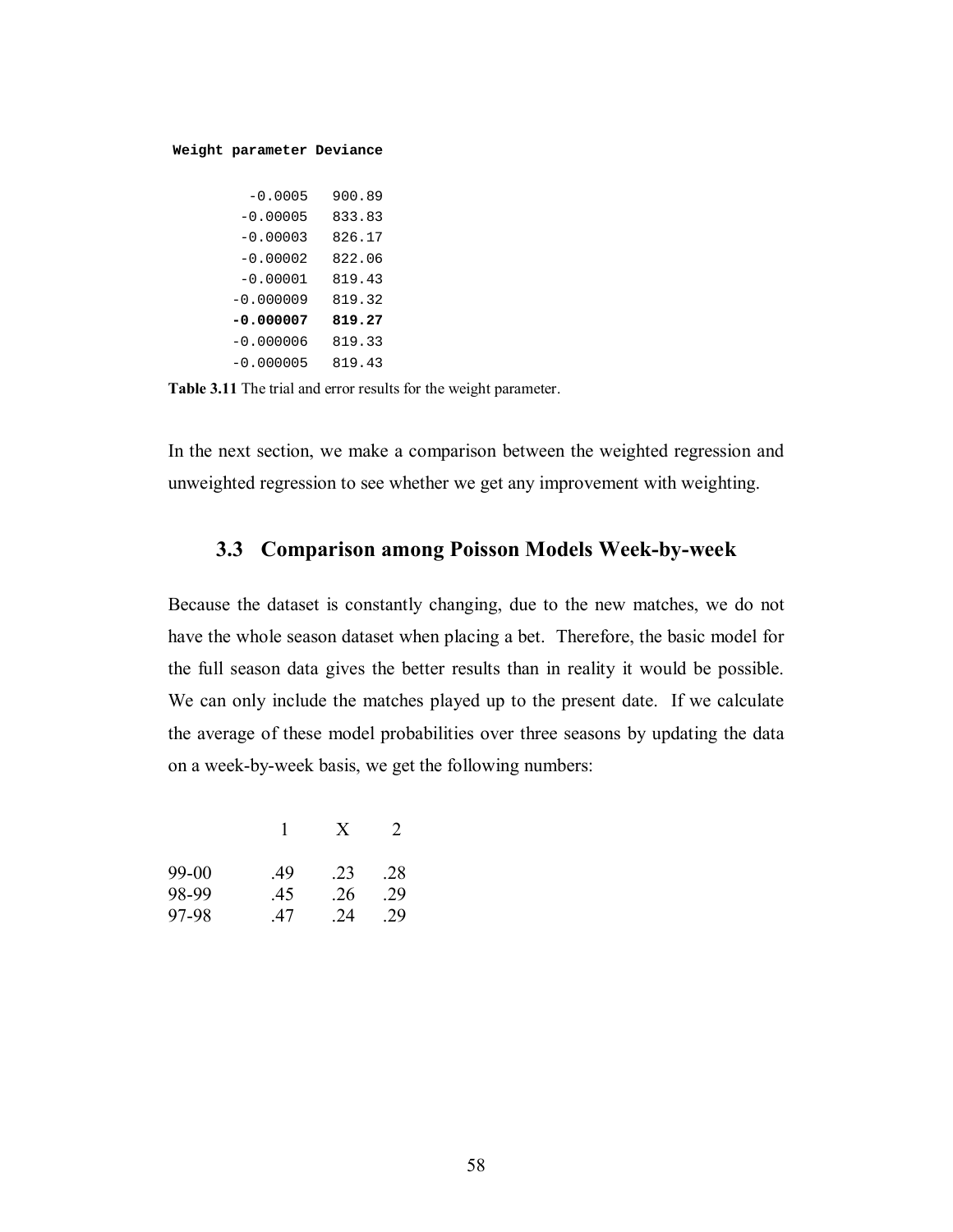This compared to the actual average probabilities of these seasons, which are:

|         |     | X   | 2   |
|---------|-----|-----|-----|
| $99-00$ | -49 | -24 | 27  |
| 98-99   | .45 | .30 | .25 |
| 97-98   | 48  | 25  | -27 |

Here we see that the fit of the model looks at least adequate in an average sense. One weakness is that the probability of a draw is a little bit underestimated and the away win overestimated. This is mainly due to the Poisson assumption. In order to adjust that, it is possible to use methods of Dixon and Coles or the Poisson Correction method described in Section 3.2.7. By running the regression on a week-by-week basis, we get approximately 40 different regression outputs. Thus, comparison of residual deviances to alternative models is not straightforward. The graph below describes the Poisson models we chose for closer look.

## **Poisson Models**



**Figure 3.10** Description of alternative Poisson models.

To assess the prediction quality in an average sense, we use sum up the predicted probabilities of actual outcomes  $\Sigma P$ (actual) as our point estimate. We also want to include the probabilities derived and scaled from Centrebet's odds in our comparison. The probabilities were calculated based on English Premier League 2000-2001 season (November-February).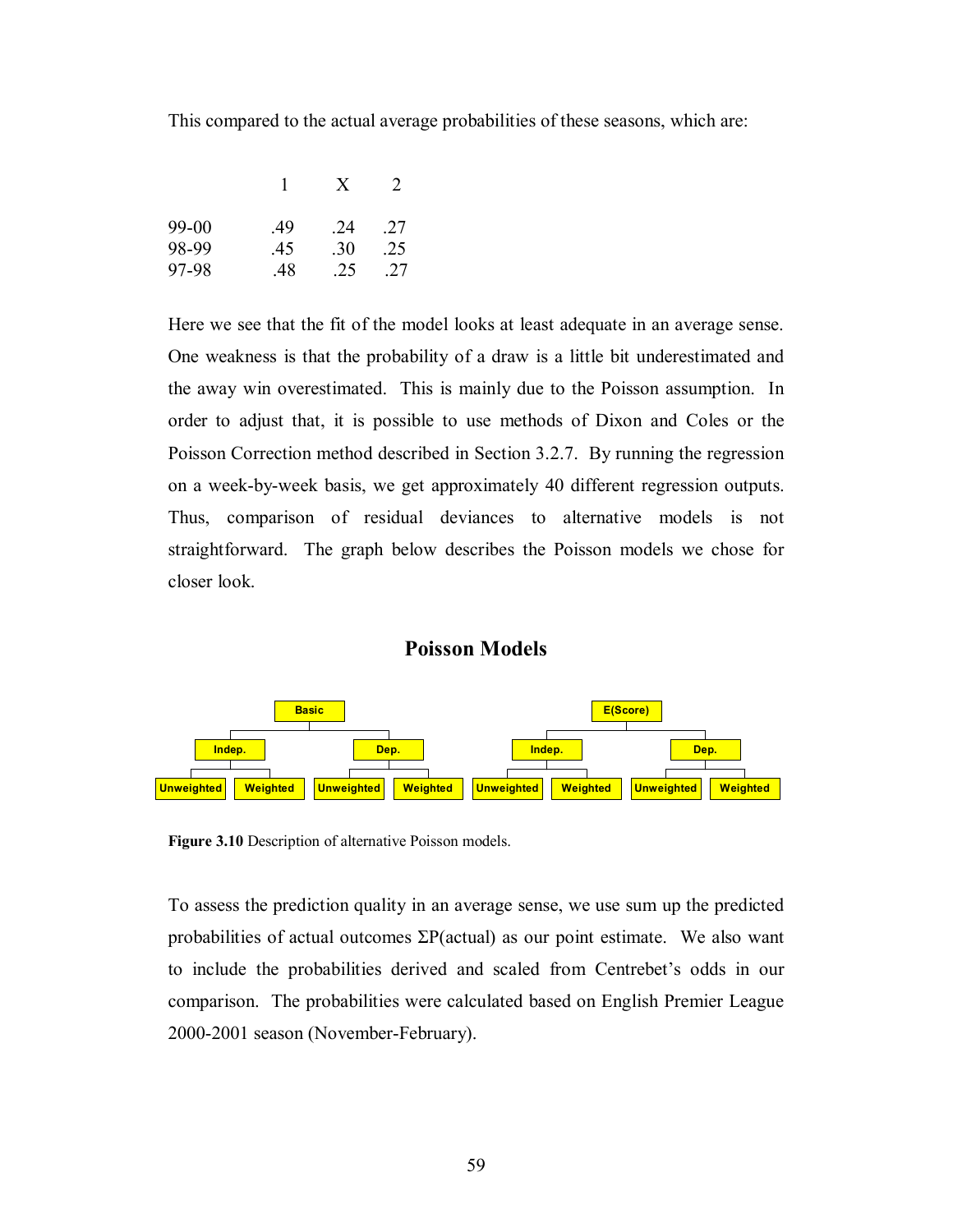| Model                     | $\Sigma P$ (actual) |
|---------------------------|---------------------|
| Basic&Indep&Unweight      | 64.64214            |
| Basic&Indep&Weighted      | 64.66348            |
| Basic&Dep&Unweighted      | 64.71488            |
| Basic&Dep&Weighted        | 64.74472            |
| E(Score)&Indep&Unweighted | 64.76817            |
| E(Score)&Indep&Weighted   | 64.78284            |
| E(Score)&Dep&Unweighted   | 64.82108            |
| E(Score)&Dep&Weighted     | 64.84416            |
| Centrebet                 | 61.86474            |

This shows that all the models are essentially equally good. An encouraging thing is that all Poisson point estimates are better than the ones estimated based on Centrebet's odds.

# **3.4 Elo Ratings**

Final Elo rating parameters are provided below with initial value 1000 at the start of the season. Parameters are updated as described in Section 2.2.1.

| Team          | Rating   |
|---------------|----------|
| Manchester U  | 1202.093 |
| Arsenal       | 1103.296 |
| Chelsea       | 1066.261 |
| Liverpool     | 1060.915 |
| Leeds         | 1059.743 |
| Newcastle     | 1050.163 |
| Leicester     | 1026.44  |
| Aston_Villa   | 1024.33  |
| Middlesbrough | 1015.735 |
| Sunderland    | 1007.609 |
| West Ham      | 1000.251 |
| Tottenham     | 995.1722 |
| Everton       | 976.8362 |
| Coventry      | 971.1789 |
| Derby         | 969.7282 |
| Southampton   | 959.9623 |
| Sheffield W   | 937.5447 |
| Bradford      | 881.6131 |
| Wimbledon     | 852.7619 |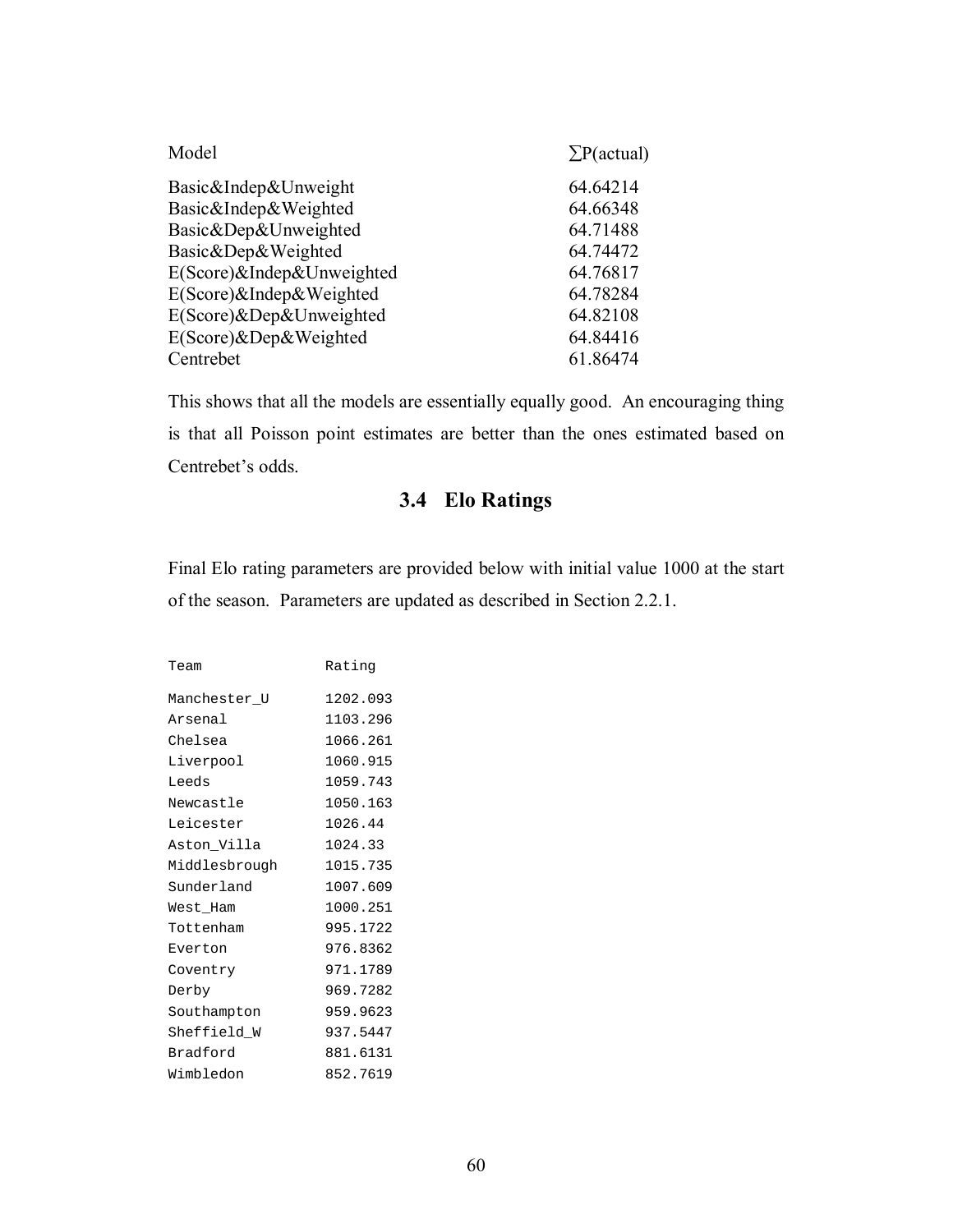Watford 838.3676

**Table 3.12** Elo rating parameters after the season 1999-2000.

The parameters in Table 3.12 fairly well describe the final league table. Sheffield Wednesday seemed to be a better team than their position in the league table indicates according to the Elo ratings.



**Elo ratings vs. Points**

**Figure 3.11** Scatter plot of Elo ratings vs. league points.

The Figure 3.11 shows that there exist a correlation between Elo ratings and the league points. We make a comparison between Elo and other approaches in Section 3.5.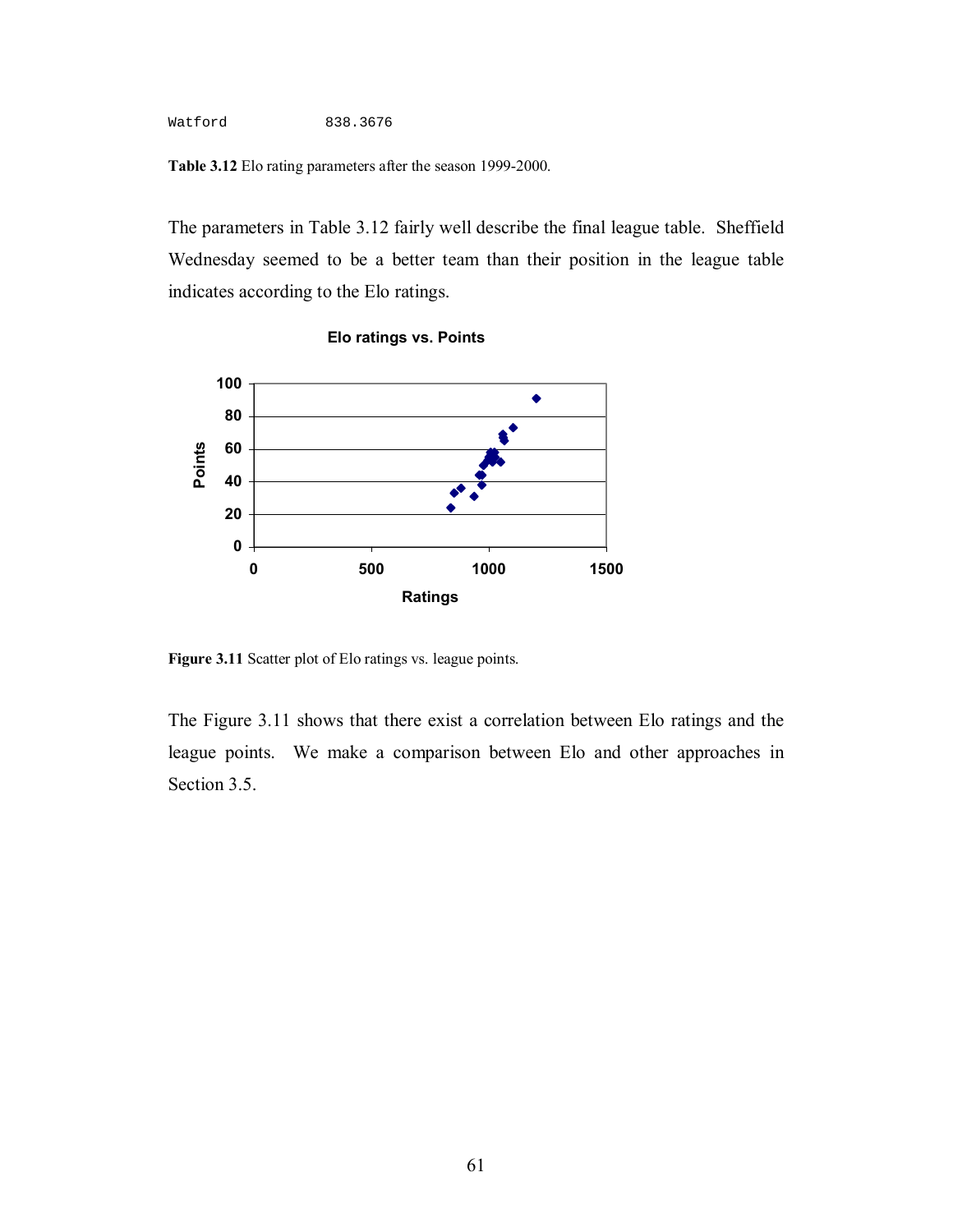# **3.5 Multinomial Ordered Probit Model**

The estimates from the probit model for the whole 1999-2000 season data are provided below:

| Team                   | Rating     |  |  |  |
|------------------------|------------|--|--|--|
| Manchester U           | 0.526      |  |  |  |
| Leeds                  | $-0.10804$ |  |  |  |
| Liverpool              | $-0.12414$ |  |  |  |
| Chelsea                | $-0.17516$ |  |  |  |
| Aston Villa            | $-0.32989$ |  |  |  |
| Sunderland             | $-0.35387$ |  |  |  |
| West Ham               | $-0.42588$ |  |  |  |
| Leicester              | $-0.46225$ |  |  |  |
| Everton                | $-0.50042$ |  |  |  |
| Newcastle              | $-0.50277$ |  |  |  |
| Middlesbrough -0.52043 |            |  |  |  |
| Tottenham              | $-0.52741$ |  |  |  |
| Southampton            | $-0.71523$ |  |  |  |
| Coventry               | $-0.73669$ |  |  |  |
| Derby                  | $-0.84377$ |  |  |  |
| Wimbledon              | $-0.92459$ |  |  |  |
| Bradford               | $-0.95624$ |  |  |  |
| Sheffield W            | $-1.10025$ |  |  |  |
| Watford                | $-1.34273$ |  |  |  |
| cut1                   | $-0.72516$ |  |  |  |
| _cut2                  | 0.029611   |  |  |  |

**Table 3.13** Ordered probit rating parameters after the season 1999-2000.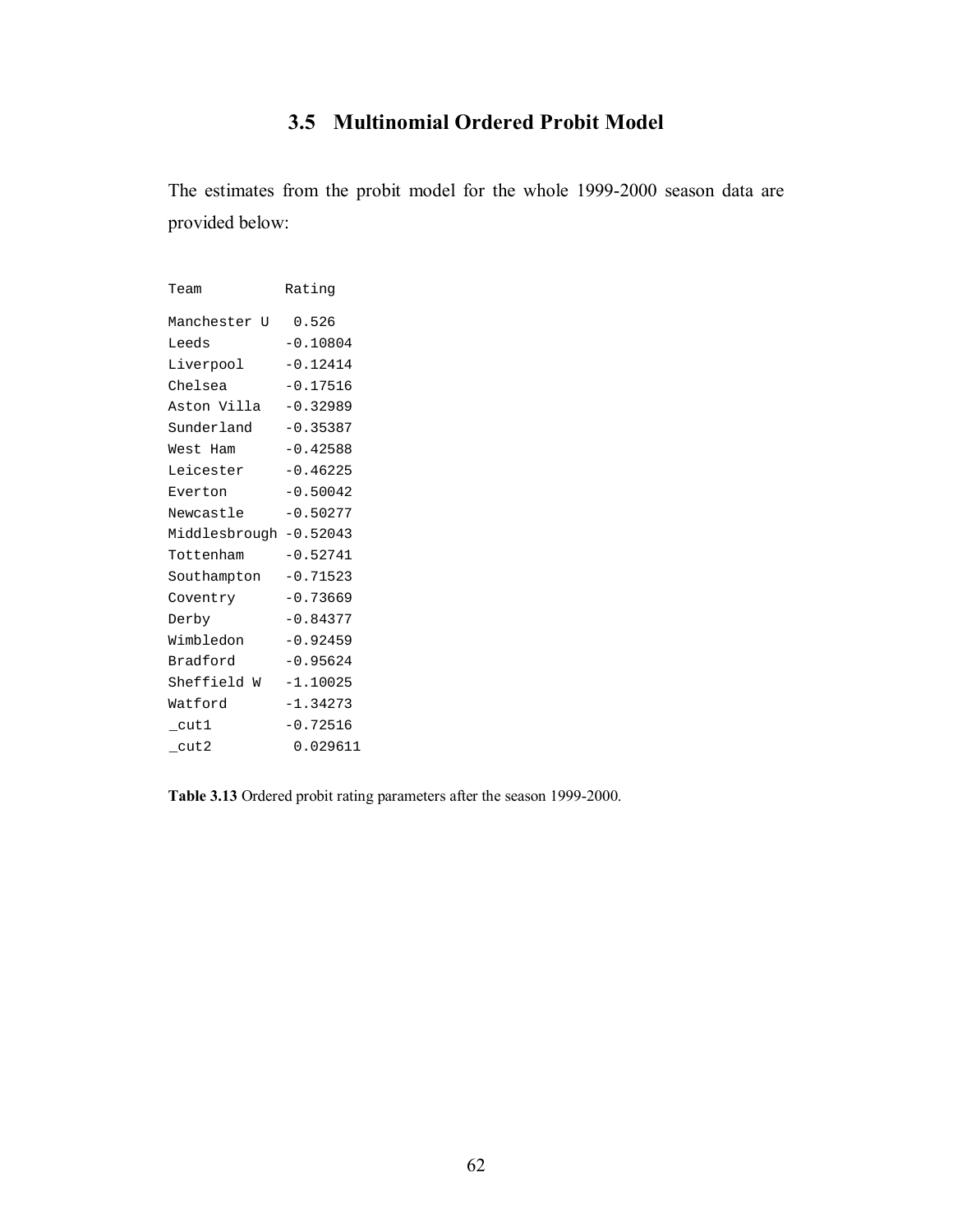**Probit vs. Points**



**Figure 3.12** Scatter plot of probit parameters vs. league points.

For the whole season data the probit parameters are very consistent with the league points as seen in the Figure 3.12.



**Team strenght**

**Figure 3.13** Time series of the maximum likelihood estimates of team strength for Aston Villa, Bradford and Chelsea.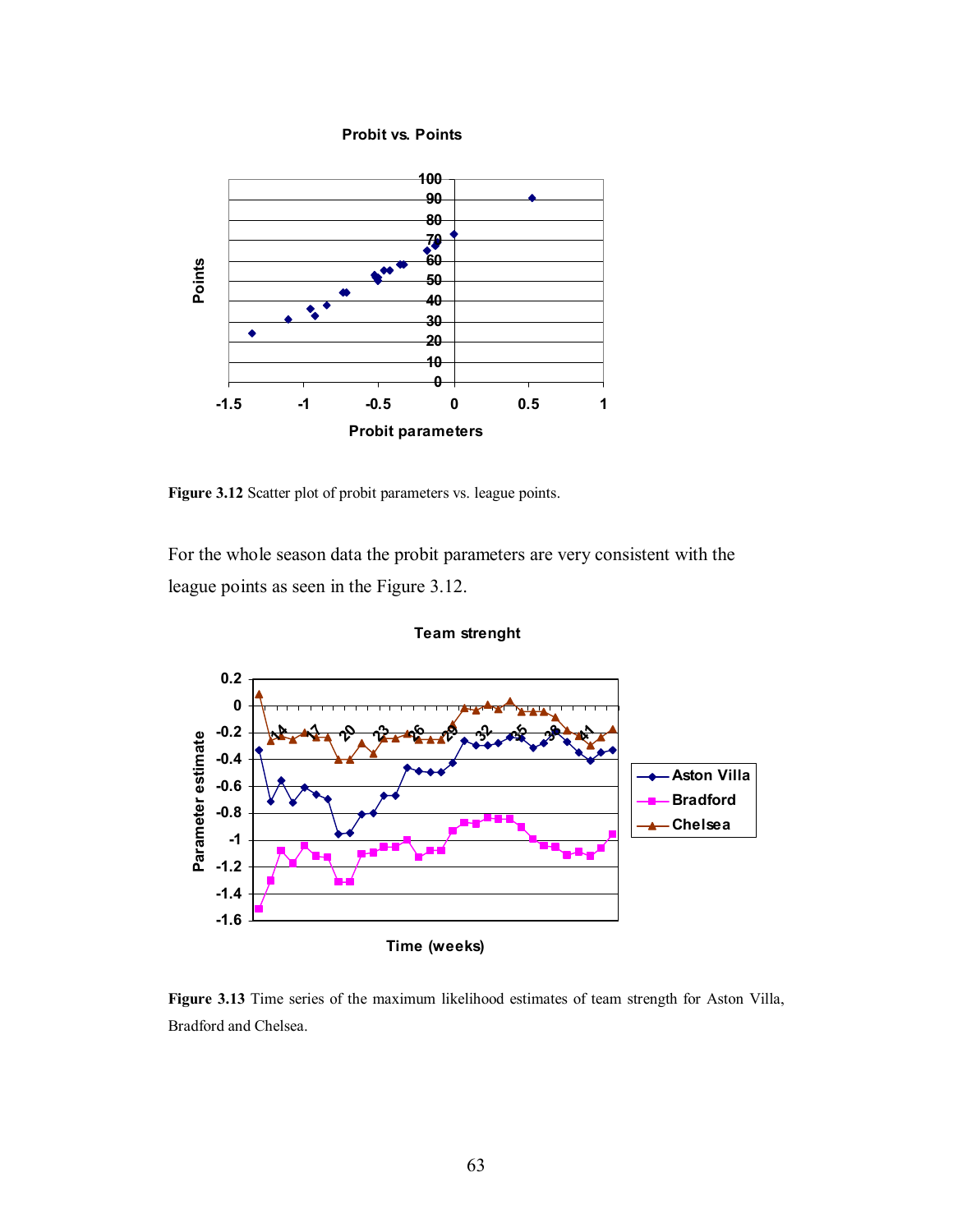In Figure 3.13, the week-by-week time series chart shows how parameters for particular teams vary over the season. In the next section, we make a comparison between probit and other approaches.

## **3.6 Comparison of Approaches**

Next step is to compare the alternative prediction approaches to the best Poisson regression model (E(Score)&Dep&Weighted in Section 3.3). Elo ratings are updated week-by-week. Thus, we want to use the week-by-week Poisson and probit model in comparison. Our point estimate for the comparison is the same as before, i.e. the sum of the probabilities of the correct outcomes. Now, our comparison is based on English Premier League 1999-2000 season (November-May). The table below presents the results obtained by using three different approaches in prediction:

| Model             | $\Sigma P$ (correct) |
|-------------------|----------------------|
| Poisson<br>Probit | 102.4316<br>105.4185 |
| Elo               | 96.3732              |

We notice that probit gives the best estimates and Elo the worst. However, we use Poisson as it is much more versatile than probit. Probit fits well to fixed odds betting whereas Poisson can be applied to almost all kinds of betting. That is the main reason why we establish a betting strategy based on Poisson. Also, the software for fitting the multinomial ordered probit model was not generally available.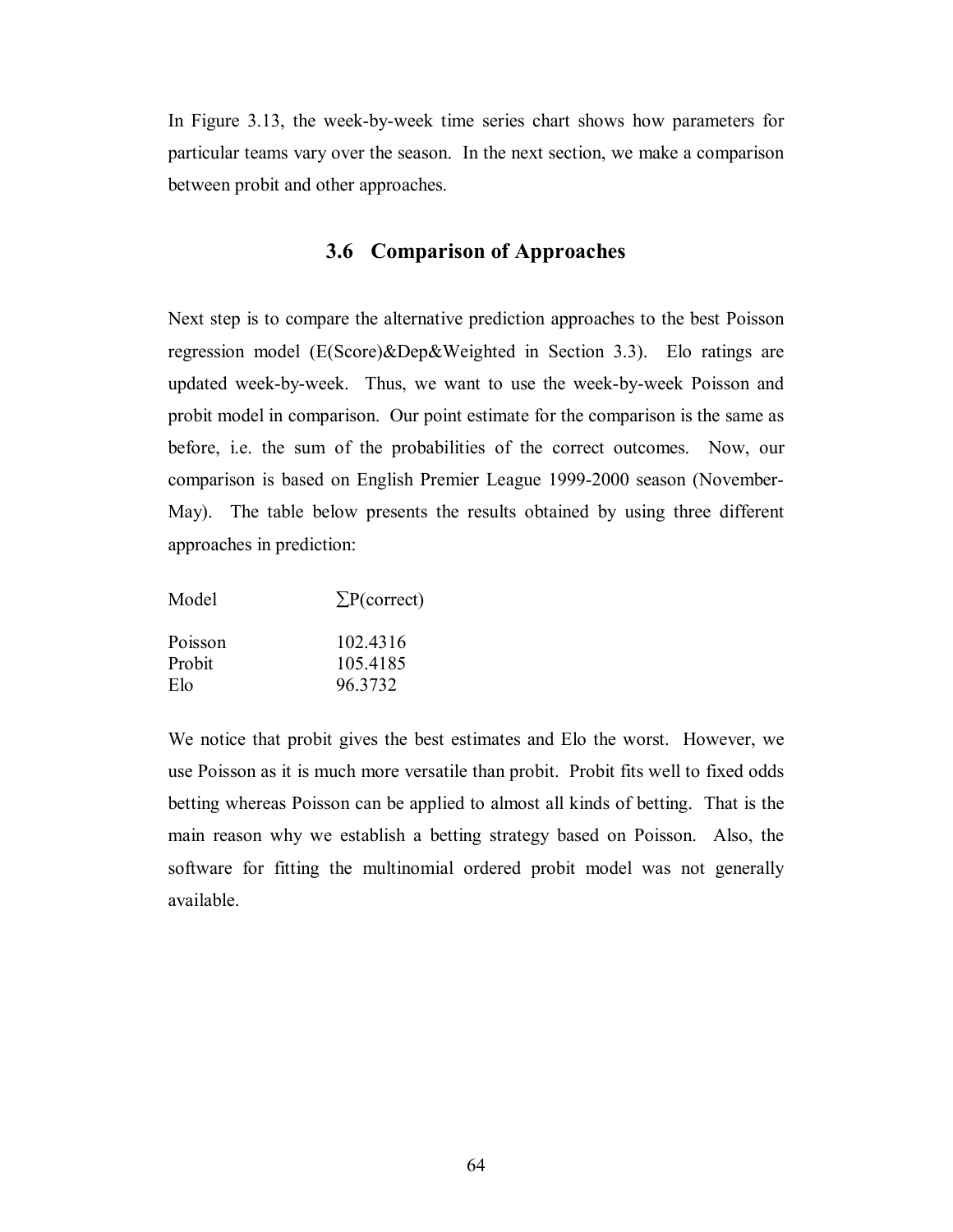# **Chapter 4**

## **4 Betting Strategy and Model Validation**

#### **4.1 Value Betting**

A person who wants make money in sports betting needs to look for odds that contradict with his/her own probability estimates for a sporting event. This is strictly mathematical approach to betting. You do not necessarily need to believe in the team you put your money on. As long as the odds presented are better than the purely mathematical chance of winning the match, it is a value bet. If you think that the team has got a 50% chance of winning the match, odds above 2.0 represent the value. If you think the team has only 40% chance, it is no longer a value bet. Objects with good value are objects, which will give you a positive payoff over time. The formula for finding an object value is:

$$
\frac{Odds * Percentage}{100} = r
$$
 Eq. 4.1  
where r >= 1.0

If the result of the above calculation is a number greater than 1.0, then in theory it is a value bet. Odds are an inverse of the bookmaker's estimated probability of an event to occur. For example, if the odds for a single match are 1.80/3.40/3.50, then the corresponding probabilities are 0.56, 0.29, 0.29, respectively. These sum up to 1.14. This is explained by the in-built take that the bookmaker has in order to run the profitable business as described earlier.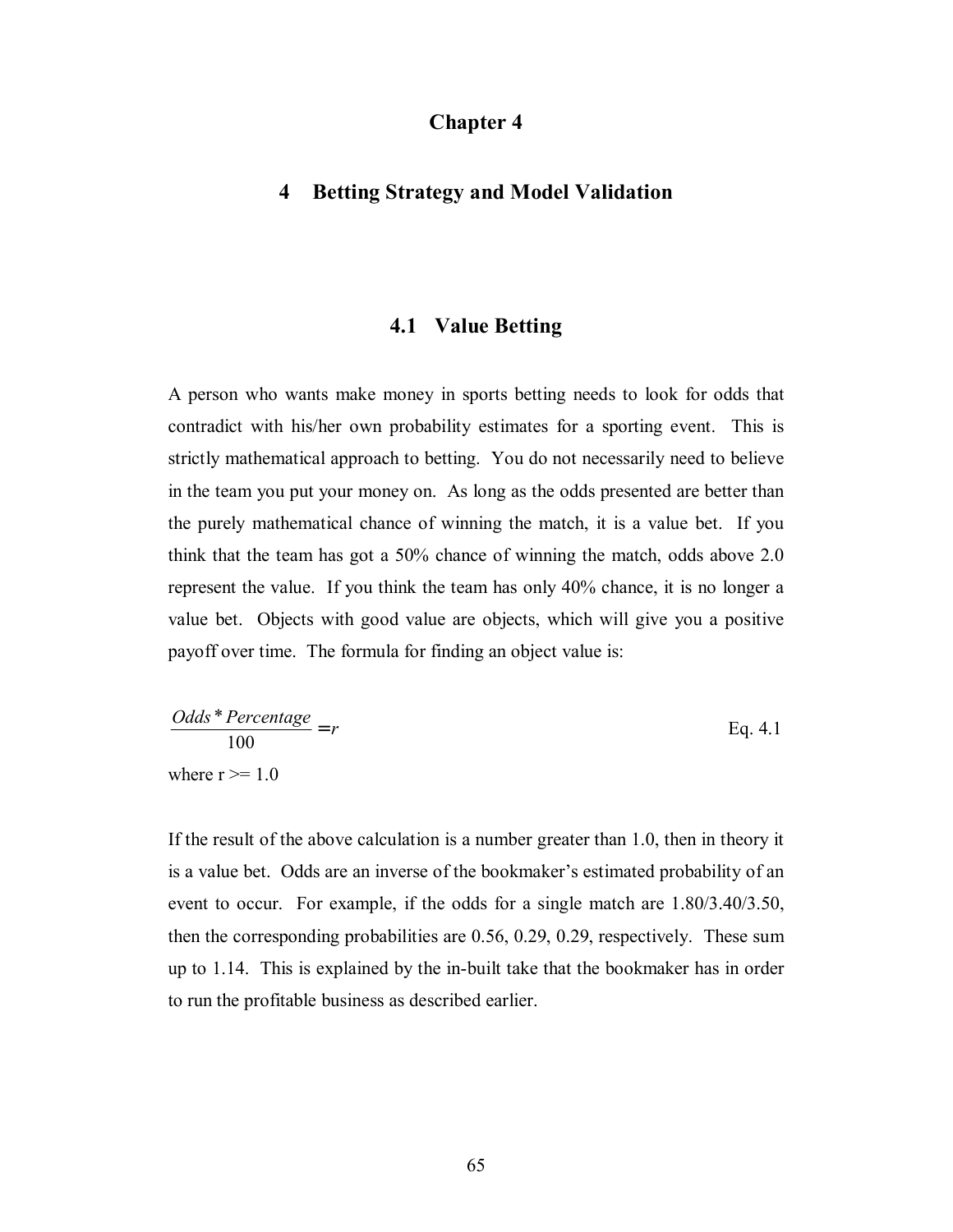The Eq. 4.1 raises the question what threshold should be chosen for r. There is no direct way to find an optimal value but we investigate that closer in Section 4.4.

## **4.2 Betting Strategy**

The bookmaker can afford to make slight mistakes and still set odds, which are in the range that ensure some return. Due to the huge number of matches and events the bookmakers are dealing with and the volatility of the betting market, it is impossible for them to avoid mistakes. Some of the mistakes are intentional and some of them are unintentional.

The intentional mistakes are the ones where the bookmaker is fully aware that the odds do not reflect to the outcome of the match, but they reflect to the betting volume. Bookmakers thus take an advantage of punters' illogical behaviour. These types of mistakes occur most often in international matches where patriotism plays a critical role. The effect of mass psychology is also emphasized in pari-mutuel betting, where the odds are derived based on the bets placed.

The unintentional mistakes are the ones that arise from human errors. The bookmaker has not taken into account a single factor that has a significant effect on the outcome of the event, for example motivation, an injury of the key player. The punters constantly need to look for either one of these mistakes, and when they find one, they need to place such a stake that will maximize their profit taken into account the risk attached.

## **4.3 Money Management**

The central problem for a punter is to find a positive expectation bets. But the punter must also know how much to invest for each betting opportunity. In the stock market the problem is similar but more complex. The punter, who is now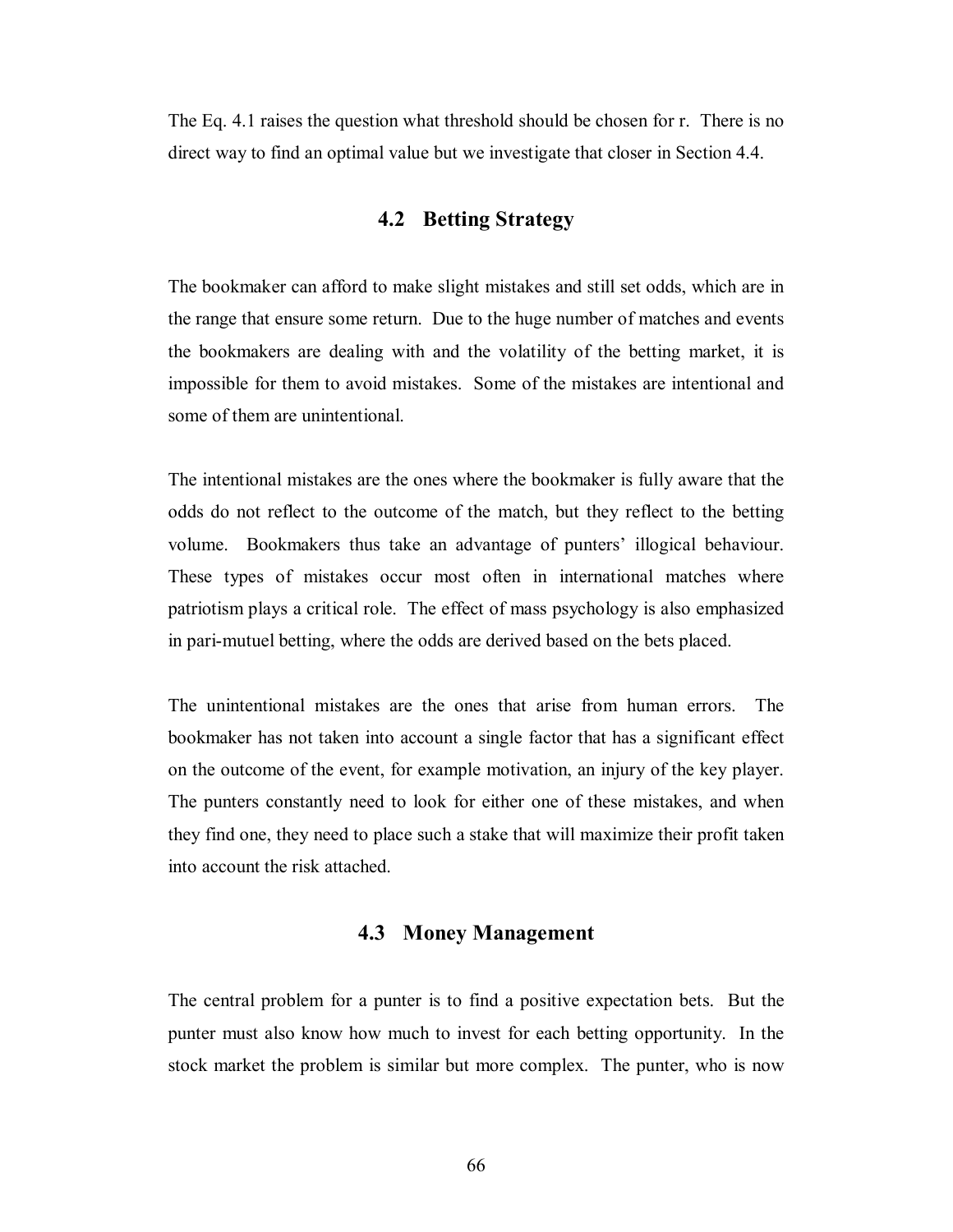an investor, looks for excess risk adjusted return. In both these settings, the use of Kelly criterion is worth closer look. It maximizes the expected value of the logarithm of growth. In Chapter 2, we stated that Kelly criterion was the best betting strategy to use. We now want to examine how it works in practice.

## **4.4 Validation on Existing Data**

Bookmakers' odds for the season 2000-2001 were obtained from the web site oddscomparison.com. After the tenth week of the season, we picked the matches where r in Eq. 4.1 is greater than 1.1, 1.2, 1.3, 1.4, 1.45, 1.5, 1.6 and 1.7. We also excluded the last month of the season, because it was found that the model predictions were poor, possibly due to the end of season effects (motivational). We want to emphasize that this validation is done week-by-week, and is thus comparable to the real-life situation. We consider fixed stake, Kelly criterion, ½ Kelly and  $\frac{1}{4}$  Kelly as our money management strategy and see whether our bankroll ends up with the positive return. The bookmaker we consider is Centrebet. The company operates in Australia and accepts single bets. The theoretical return percentage is around 90 %. We focus on the main leagues in Europe: English Premier League, Division 1, Division 2, Division 3, Italian Serie A, Spanish Primera Liga and German Bundesliga. Table 4.1 and Figure 4.1 show how the return percentage varies with different margins and staking strategies.

| <b>Margin</b> | Fixed%  | Kelly%  |         | 1/2Kelly% 1/4Kelly% # of bets |     |
|---------------|---------|---------|---------|-------------------------------|-----|
| 1.1           | 94.23%  | 15.95%  | 61.49%  | 81.93%                        | 712 |
| 1.2           | 94.44%  | 34.03%  | 70.05%  | 85.26%                        | 346 |
| 1.3           | 96.84%  | 106.74% | 105.02% | 96.75%                        | 174 |
| 1.4           | 99.63%  | 213.85% | 156.68% | 128.27%                       | 87  |
| 1.45          | 100.53% | 248.74% | 175.36% | 137.88%                       | 72  |
| 1.5           | 101.09% | 235.71% | 167.97% | 134.01%                       | 51  |
| 1.6           | 101.67% | 175.13% | 137.65% | 118.85%                       | 28  |
| 17            | 102.07% | 170.87% | 136.05% | 118.15%                       | 23  |

**Table 4.1** Betting statistics with different margins for all leagues in the study.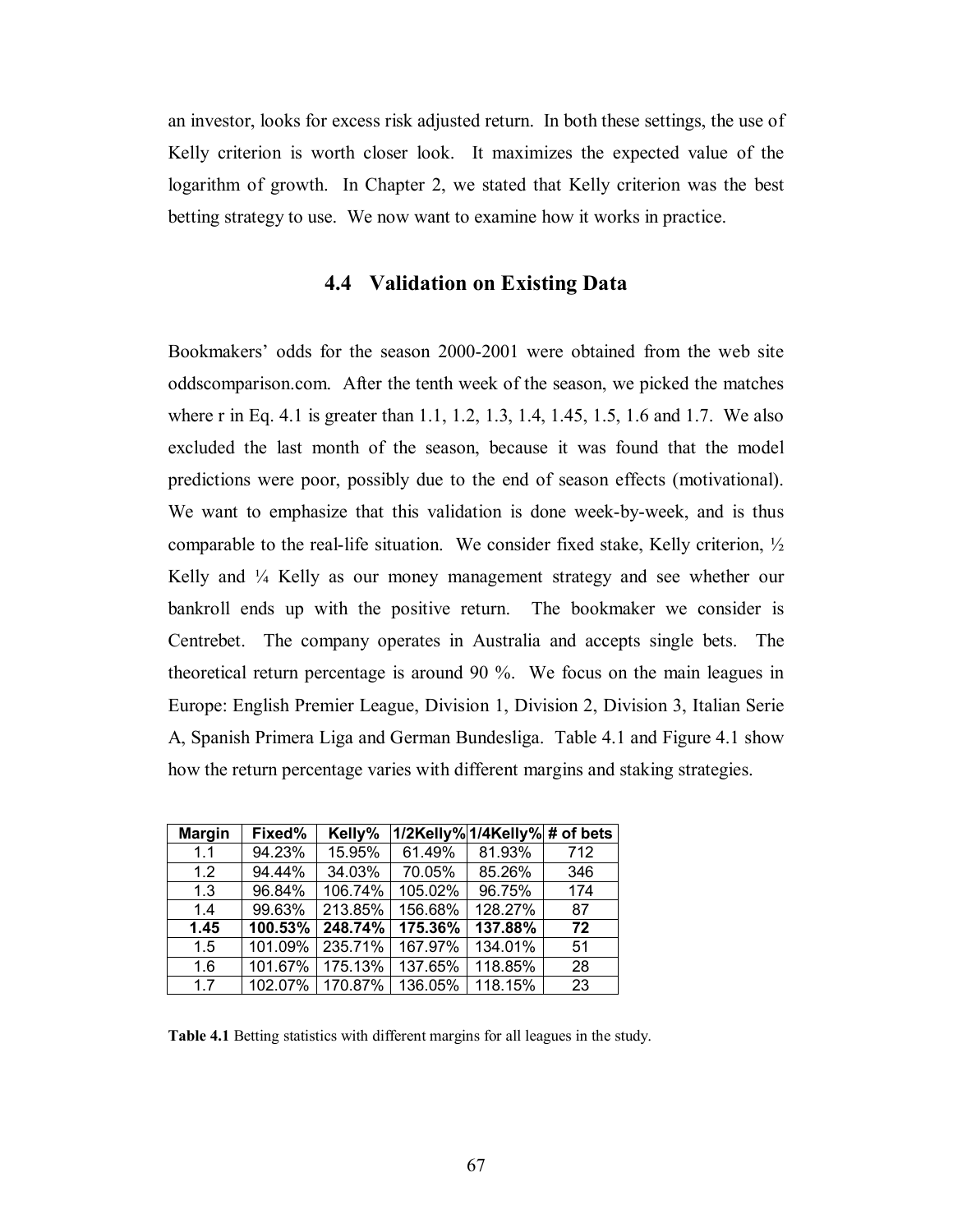#### **Return percentage for all leagues**



**Figure 4.1** Graphical interpretation of the results for all leagues.

Table 4.1 and Figure 4.1 were constructed for all leagues mentioned earlier. The optimal margin is at 1.45, and the full Kelly criterion is the most profitable money management strategy. The last column, the number of bets placed, shows that in a profitable betting strategy, the value betting opportunities occur quite rarely. Table 3.2 gives the details of return percentages among different leagues.

|                  | <b>Margin</b> | Fixed%  | Kelly%  | 1/2Kelly%1/4Kelly% # of bets |         |    |
|------------------|---------------|---------|---------|------------------------------|---------|----|
| Premier          | 1.45          | 116.35% | 517.51% | 308.76%                      | 204.38% | 10 |
| <b>Division1</b> | 1.45          | 115.10% | 994.51% | 547.26%                      | 323.63% | 9  |
| Division2        | 1.45          | 96.35%  | 28.05%  | 64.03%                       | 82.01%  | 11 |
| Division3        | 1.45          | 100.50% | 58.70%  | 79.35%                       | 89.67%  | 6  |
| BundesLiga       | 1.45          | 99.75%  | 132.87% | 116.44%                      | 108.22% | 5  |
| <b>SerieA</b>    | 1.45          | 88.75%  | 4.84%   | 52.42%                       | 76.21%  | 18 |
| PrimeraLiga      | 1.45          | 86.90%  | 4.69%   | 59.29%                       | 81.03%  | 13 |

**Table 4.2** Betting statistics among different leagues.

We notice that English Premier League and Division One would have given the best returns, whereas betting on Italian Serie A and Spanish Primera Liga we would have lost money. The number of bets seems relatively large in Italian Serie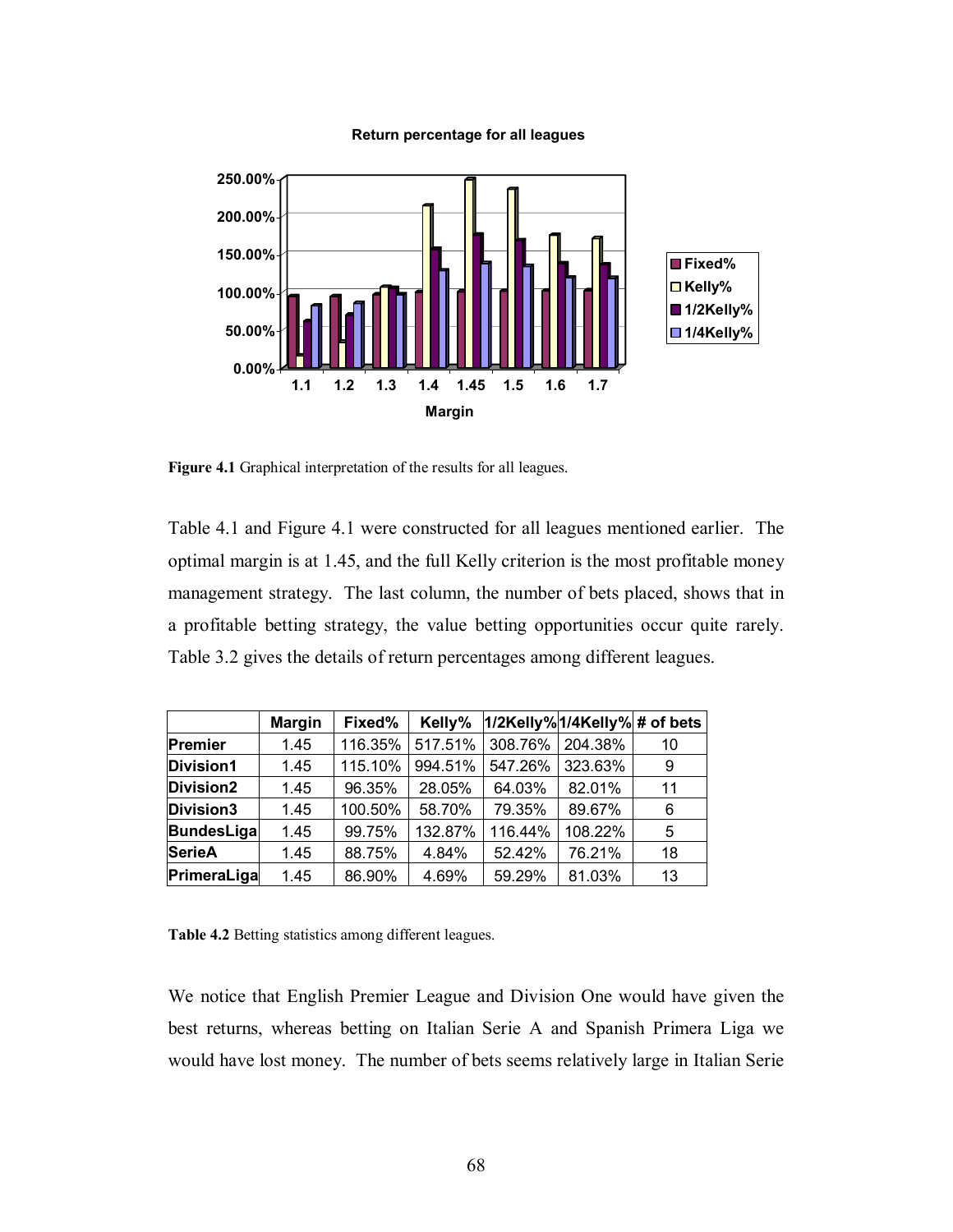A compared to other leagues. Italian football has a very defence oriented tradition, and the Poisson approach might not be as suitable for Serie A's low scoring matches. Because English Premier League and Division One gave us significantly highest returns, we want to investigate these two leagues more closely in Table 4.3 and Figure 4.2.

| <b>Margin</b> | Fixed%  | Kelly%  | 1/2Kelly%1/4Kelly% # of bets |         |     |
|---------------|---------|---------|------------------------------|---------|-----|
| 1.1           | 99.21%  | 20.81%  | 60.40%                       | 82.32%  | 217 |
| 1.2           | 107.15% | 98.38%  | 99.19%                       | 98.28%  | 95  |
| 1.3           | 113.38% | 355.15% | 227.58%                      | 141.41% | 49  |
| 1.4           | 114.48% | 639.70% | 369.85%                      | 234.92% | 24  |
| 1.45          | 115.73% | 756.01% | 428.01%                      | 264.00% | 19  |
| 1.5           | 113.68% | 684.19% | 392.09%                      | 246.05% | 15  |
| 1.6           | 109.58% | 466.35% | 283.18%                      | 191.59% | 9   |
| 1.7           | 109.50% | 431.47% | 265.74%                      | 182.87% | 7   |

**Table 4.3** Betting statistics with different margins for English Premier League and Division 1.



#### **Return chart for Prem and Div 1**

**Figure 4.2** Graphical interpretation of the results for English Premier League and Division 1.

These above charts agree that the best margin is found at the value 1.45. We could investigate the optimal time varying value of the margin in a more sophisticated manner than trial and error, but we leave it for further work.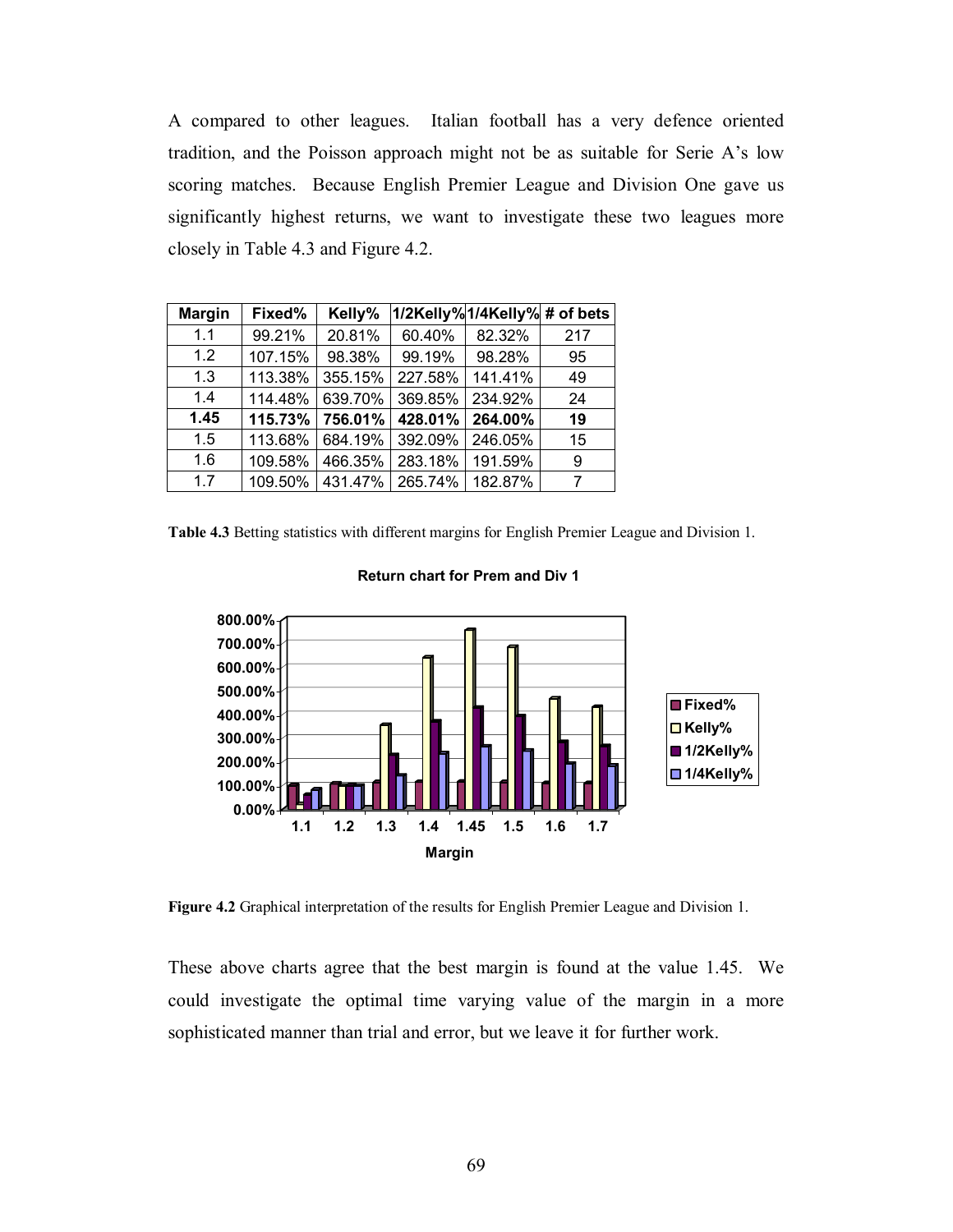The results of this betting simulation are fairly encouraging considering the fact that the return percentages at their best climbed as high as 750 %. Variation in the return percentages among different leagues is noticeable and needs further analysis. However, the idea of earning significant profits based on this betting strategy is very interesting.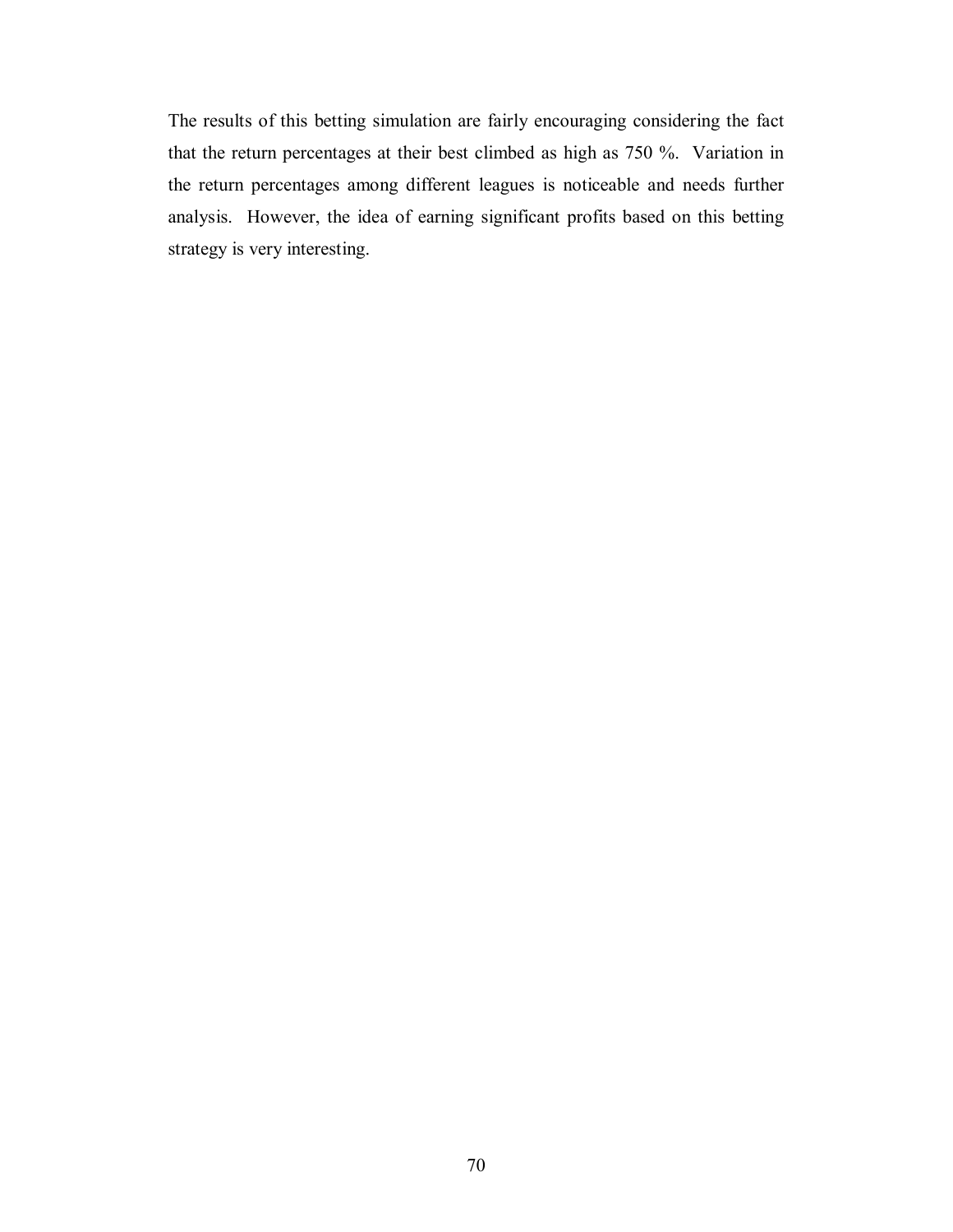## **Chapter 5**

#### **5 Discussion**

#### **5.1 Implementation of the System**

During the research, we were forced to automate the whole process in order to minimize the time spent in results/odds updating. Initially the data was just copied and pasted between Excel and S-Plus, but as I got more into writing Visual Basic macros, it enabled us to leave out all the unnecessary tasks and improved the efficiency tremendously. Of course, we could have done everything in S-Plus, but because the data manipulation is currently user-friendlier in Excel, we decided to apply both of these programs. Also, retrieving external data by web queries was very handy in Excel. However, by learning to manipulate data effectively in a matrix form makes S-Plus probably superior to Excel. Figure 5.1 describes the final automation process. Personally, I want to emphasize that the customization was non-trivial and it was an integral part of the success of the project. Learning how to make custom solutions with MS Office components and interacting with various applications was one of the most rewarding experiences of this project. The Visual Basic code is not included in the Appendix because of the potential market value it may contain.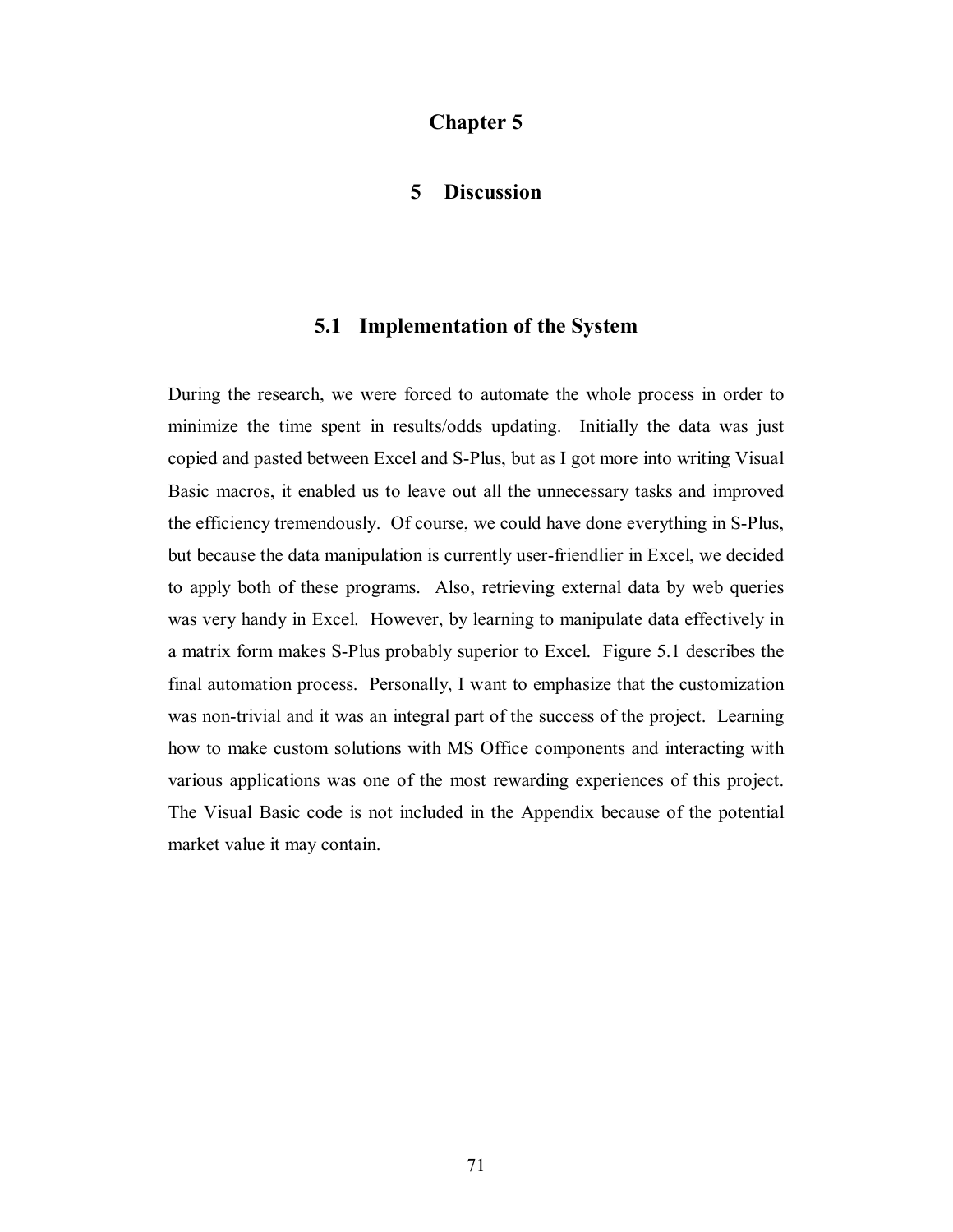#### **Data Flow**



**Figure 5.1** Implementation data flow of the components involved.

Data storing component is optional and we only used Excel for that. For professional punting, though, it would be very important to keep track on one's progress and without proper data storing it is not possible. It is also necessary in further development of the system.

## **5.2 Applications of the System**

The system has several applications both from bookmaker's and punter's point of views. We take a closer look at both of these in the following.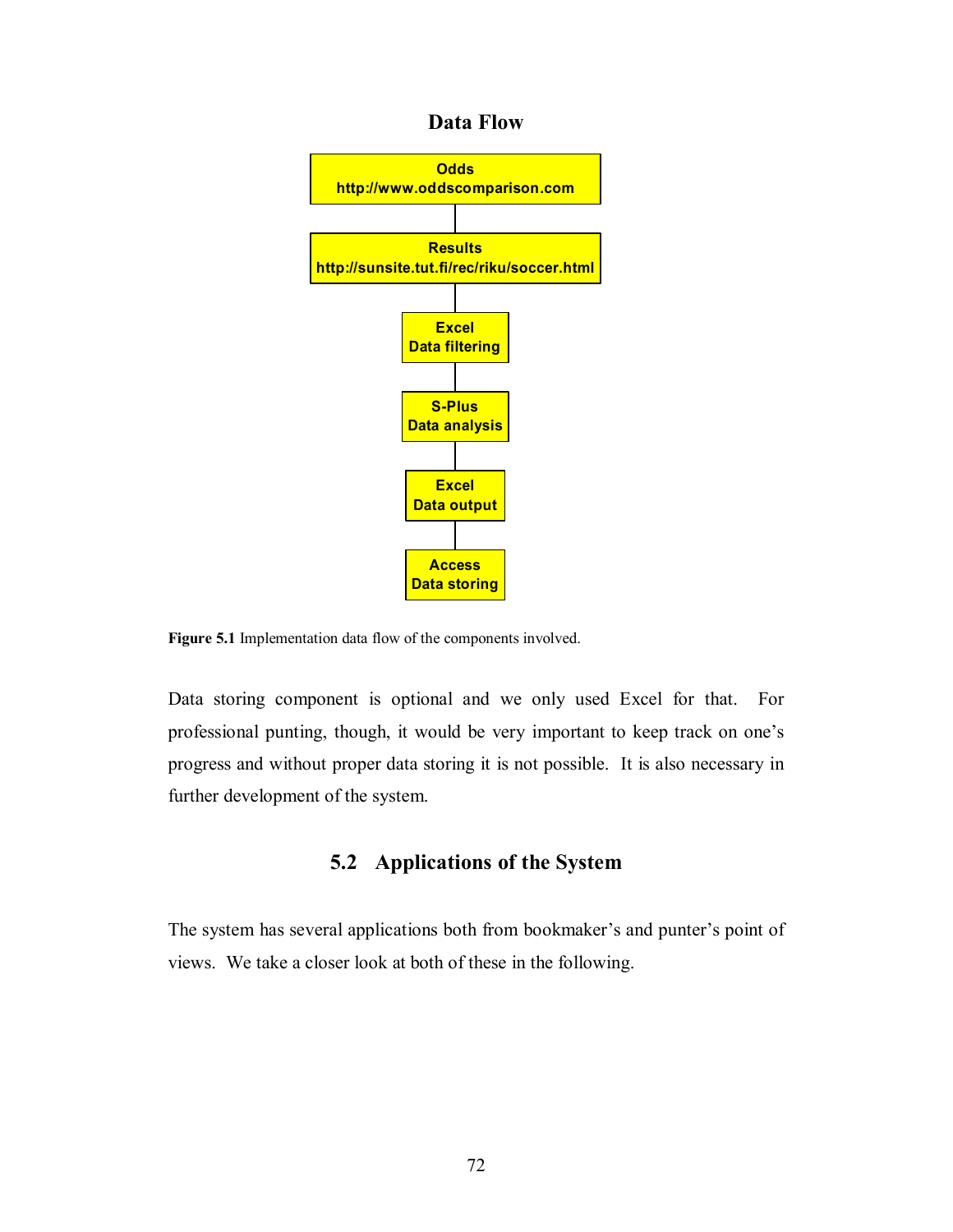#### **5.2.1 Bookmaker's Point of View**

The risk management will play more and more crucial role, as the sports betting becomes more interactive and the competition accelerates. Better tools need to be developed in order to avoid setbacks in the market. Even though, the sports betting industry has tremendously increased in recent years, still quite a few bookmakers are applying rather non-scientific methods in determining the odds for various sporting events.

In order to set the betting distribution evenly, it is not all about predicting the outcome. For example, a common habit among the punters is to play the superior team. Teams, such as Manchester United, receive very low odds because punters want to win as often as possible. It is vital to take these factors into account when determining the final price.

A statistically proper system that predicts probabilities with reasonable accuracy and also monitors the betting distribution is a vital tool for them as more and more matches need to be covered and more attractive prices need to be compiled. The system would immediately notice if the distribution is unbalanced, and the odds do not reflect the punters' opinion. It would also warn the operator of possible risky situation involving professional punters.

As a result of this, the bookmaker can offer more accurate odds, which allows them to increase the theoretical return percentage to the punters and thus be more competitive in the market.

#### **5.2.2 Punter's Point of View**

Some people consider betting systems as a well-organized way to lose money. Others believe there is a system that will ultimately make their dreams come true. The basic principle in profitable betting is that you can only win in the long run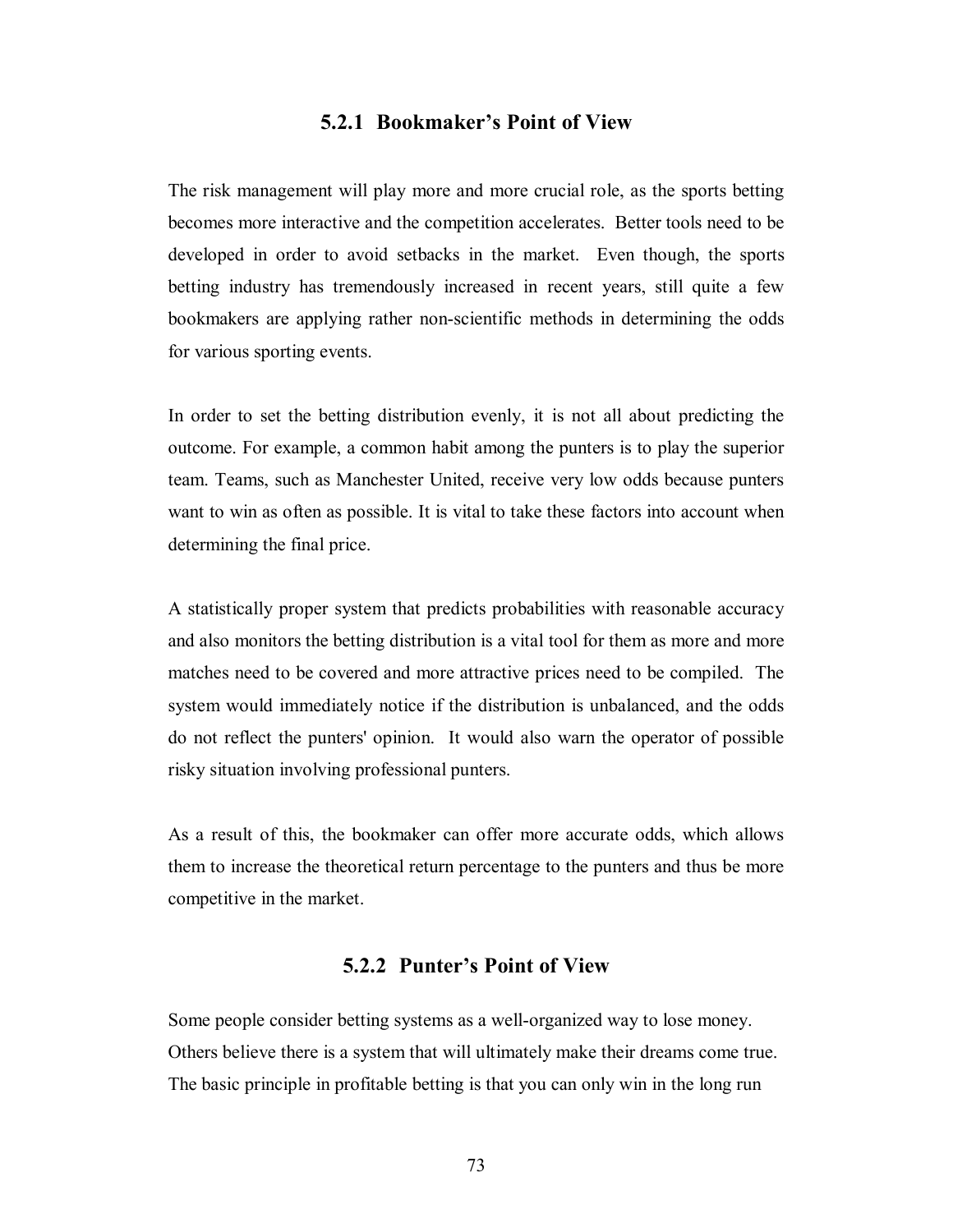by consistently trading when the odds are on your side. There are several things that need to be considered, though. Doing the research does not need to make sports betting boring. In fact, when the result goes your way, it makes it even more satisfying. Conversely, the result that defies logic and goes against all your reasoning may be infuriating, but it may also teach you where you are doing something wrong and sharpen your technique.

The vast majority of punters has always, and will always lose money. What is needed the most is the confidence to back one's own judgment ahead of everyone else's. The punters can take an advantage of bookmakers' inadequate risk management. In this study, we have validated that opportunities for profitable betting exist and created a system, which monitors and notifies the user if the odds for an event determined by the bookmaker do not reflect the true odds for that particular event. With this system we demonstrated that the return could lead up to  $650\%$  profit.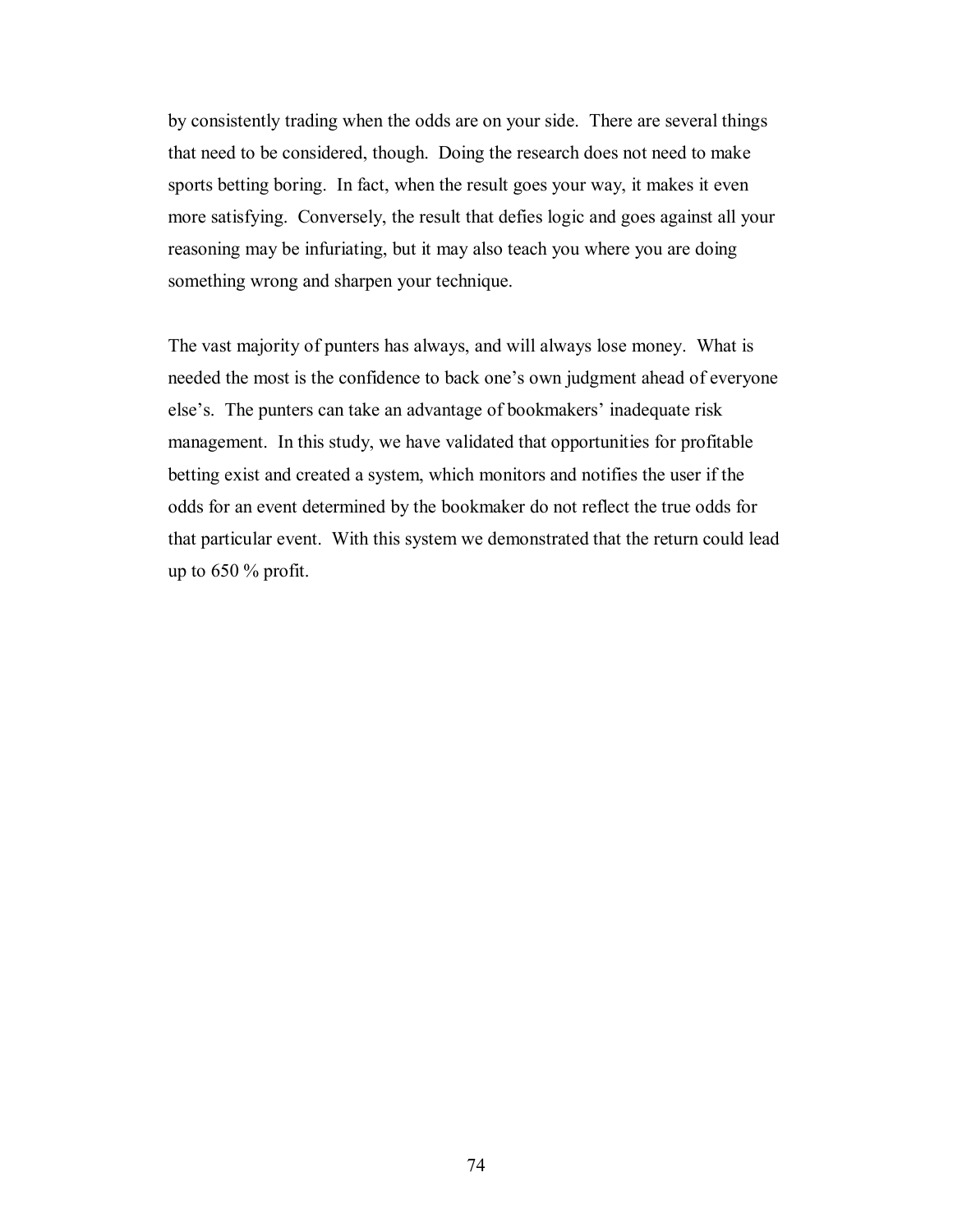#### **Chapter 6**

#### **6 Summary and Future Work**

#### **6.1 Summary**

The models we have proposed here have proven to be useful in the gaming market. We investigated the benefits of using the Poisson model from bookmaker's and punter's point of views and concluded that it would have potential to improve both of their performance. During the upcoming years when majority of government licensed sports books make their transition from online terminals into the Internet, the competition will increase. Also, the dilemma of government licensed sports books vs. offshore sports books will bring more emphasis on risk management in the gaming business. According to market research studies, the sports betting will have an increasing entertainment value among people with the penetration of new technology. Punters are interested in the system that would increase their return on investment and operators on the other hand need to pay closer attention on risk management. Thus, a tool that is capable of doing that must have a market value.

#### **6.2 Future Work**

Many things could be considered in the search of getting more accurate probability estimates for sporting events. The main thing is to determine which ones are really worth closer numerical analysis. Injuries, suspensions and weather conditions certainly have an effect on the outcome of the match. We consider few possible improvements of the model in the following.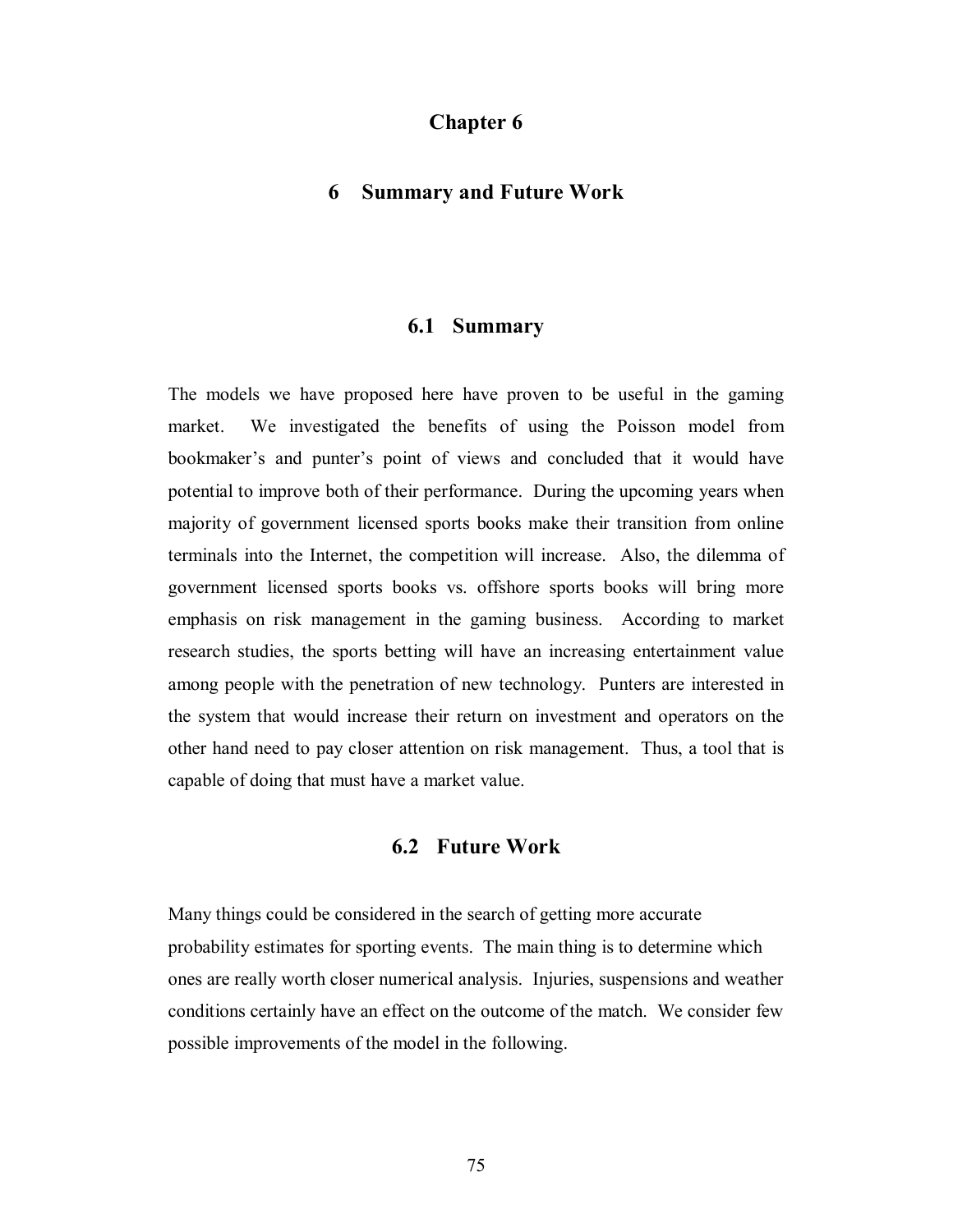#### **6.2.1 Residual Correction**

One thing that we have not discussed in the thesis is residual correction. In Jay Bennett's book Statistics in Sport (1998), Pjotr Janmaat implemented exponential smoothing factor into Maher's original model

$$
z_i^{k+1} = ha_i^k * ad_j^k - aa_j^k * ad_i^k
$$
 Eq. 6.1

To update ha, for example,

$$
ha_i^k = ha_i^{k-1} * (1 + (factor/2) * correction^k)
$$
 Eq. 6.2

The correction in Eq. 6.2 equals predicted minus actual home goals divided by predicted home goals. A similar equation updates the other parameters. The home team's home parameters and away team's away parameters are adjusted using an average factor 0.16. The home team's away parameters and the away team's home parameters are adjusted with an average factor 0.055, selected empirically. This correction method sounds a little ad hoc and we leave it for further work.

## **6.2.2 Other Types of Betting**

So far we have mostly focused on fixed odds betting. Poisson model is also very interesting in Asian handicap and spread betting, because it predicts the expected number of goals scored by both teams. In Table 5.1 we see the output of the Excel worksheet, which can be applied to Asian Handicap betting.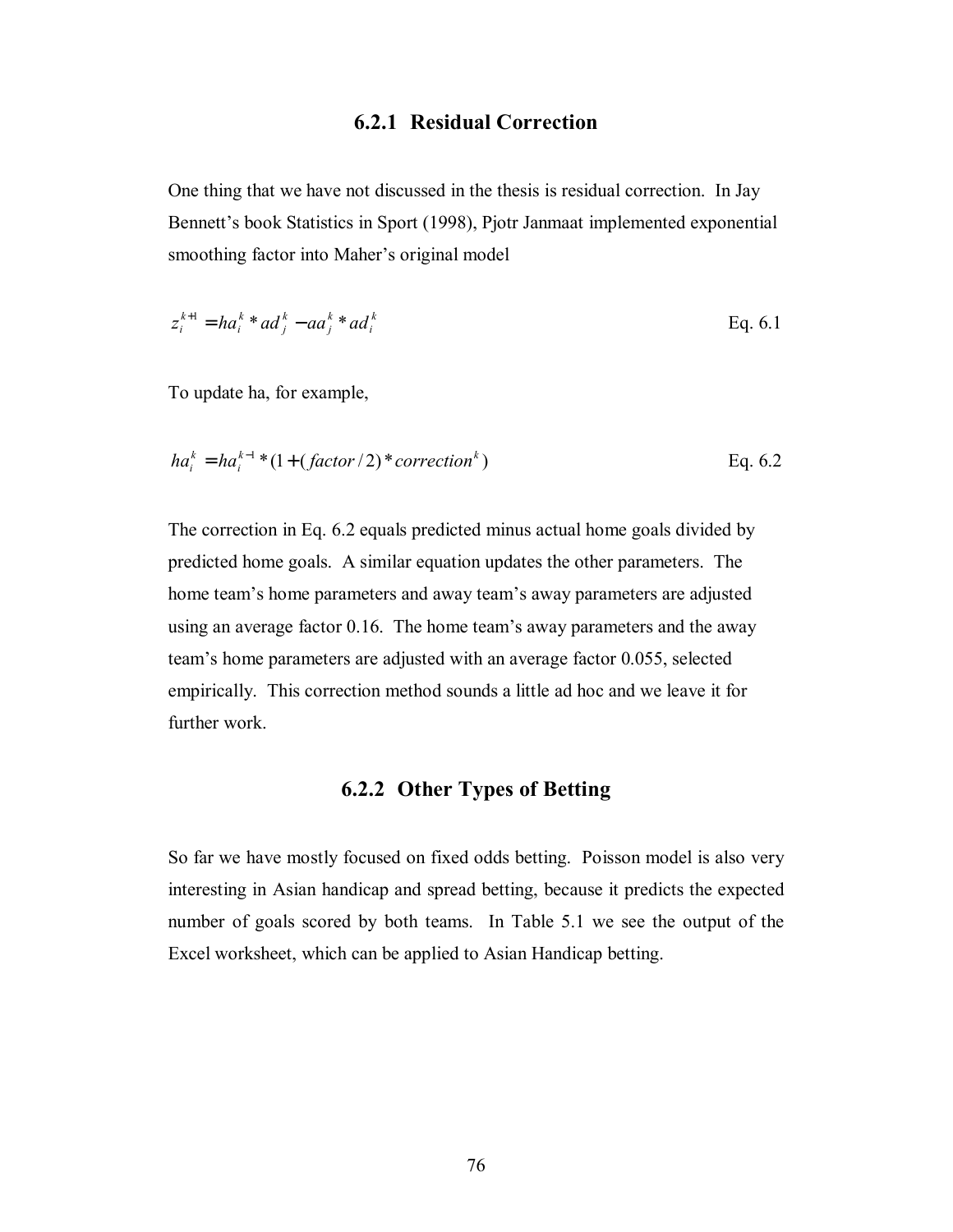| <b>Date</b> | Home               | Away            | н              | A              | <b>Asian Hcap</b> | <b>OddsH</b> | <b>OddsA</b> |
|-------------|--------------------|-----------------|----------------|----------------|-------------------|--------------|--------------|
| 14/4/2001   | West Ham           | Derby           | 3              | 1              | $-1\frac{1}{4}$   | 2.064        | 1.939        |
| 14/4/2001   | Sunderland         | Tottenham       | $\overline{2}$ | 3              | $-1/2$            | 2.058        | 1.945        |
| 14/4/2001   | Manchester U       | Coventry        | 4              | $\overline{2}$ | $-1\frac{3}{4}$   | 1.389        | 3.570        |
| 14/4/2001   | Leicester          | Manchester C    | 1              | $\overline{2}$ | $-1$              | 2.071        | 1.933        |
| 14/4/2001   | Ipswich            | Newcastle       | 1              | 0              | $- \frac{3}{4}$   | 2.058        | 1.944        |
| 14/4/2001   | Chelsea            | Southampton     | 1              | 0              | $-1\frac{1}{4}$   | 2.012        | 1.988        |
| 14/4/2001   | <b>Aston Villa</b> | Everton         | $\overline{2}$ | 1              | $- \frac{3}{4}$   | 1.905        | 2.104        |
| 14/4/2001   | Arsenal            | Middlesbrough   | 0              | 3              | $-1$              | 2.081        | 1.924        |
| 13/4/2001   | Liverpool          | Leeds           | 1              | $\overline{2}$ | $-1\frac{1}{4}$   | 2.080        | 1.925        |
| 13/4/2001   | <b>Bradford</b>    | Charlton        | 2              | 0              | $\frac{1}{4}$     | 1.798        | 2.251        |
| 11/4/2001   | Manchester C       | Arsenal         | 0              | 4              | $\frac{3}{4}$     | 1.564        | 2.771        |
| 10/4/2001   | Tottenham          | <b>Bradford</b> | 2              | 1              | $-1\frac{1}{4}$   | 1.949        | 2.053        |
| 10/4/2001   | Manchester U       | Charlton        | $\overline{2}$ | 1              | $-1\frac{3}{4}$   | 1.487        | 3.052        |
| 10/4/2001   | Ipswich            | Liverpool       | 1              | 1              | $\frac{1}{4}$     | 1.980        | 2.01         |
| 9/4/2001    | Middlesbrough      | Sunderland      | 0              | 0              | $-1/4$            | 2.011        | 1.988        |
| 8/4/2001    | Everton            | Manchester C    | 3              | 1              | $- \frac{3}{4}$   | 1.974        | 2.025        |
| 7/4/2001    | Aston Villa        | West Ham        | 2              | 2              | $- \frac{3}{4}$   | 2.113        | 1.898        |
| 7/4/2001    | Leicester          | Coventry        | 1              | 3              | $-1\frac{1}{4}$   | 2.092        | 1.914        |
| 7/4/2001    | Leeds              | Southampton     | 2              | 0              | $-1$              | 1.968        | 2.032        |
| 7/4/2001    | Derby              | Chelsea         | 0              | 4              | $\frac{3}{4}$     | 1.568        | 2.758        |
| 4/4/2001    | <b>Aston Villa</b> | Leicester       | $\overline{2}$ | 1              | $-1/2$            | 1.940        | 2.063        |
| 2/4/2001    | Southampton        | Ipswich         | 0              | 3              | $-1/4$            | 2.065        | 1.938        |
| 1/4/2001    | Charlton           | Leicester       | 2              | 0              | $- \frac{1}{4}$   | 2.126        | 1.887        |
|             |                    |                 |                |                |                   |              |              |

**Table 5.1** The Excel output of the Asian Handicap probabilities based on the model.

Here  $H =$  home goals and  $A =$  away goals. The Asian Handicap (Asian Hcap), and the odds with the handicap (OddsH, OddsA) were obtained based on the model with implemented program described in Section 5.1. We were not able to collect Asian Handicap odds in order to compare those to our model estimates. With the above we just want to demonstrate the versatility of Poisson model in different types of betting. In Table 5.2 we see the similar output of the Excel worksheet, which can be applied to spread betting.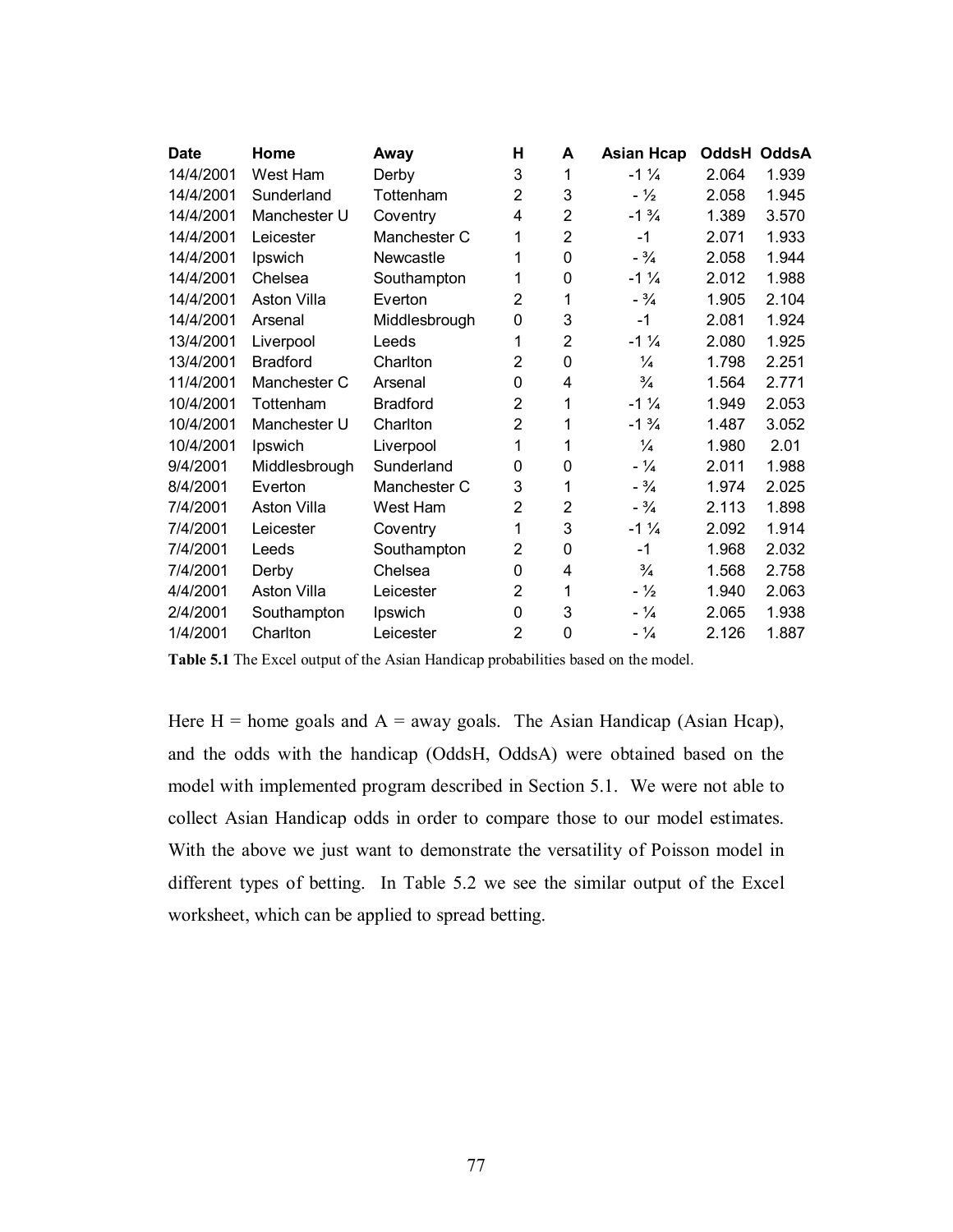| <b>Date</b> | Home               | Away            | н              | A              | E(H)  | E(A)  | E(BH) | E(BA) |
|-------------|--------------------|-----------------|----------------|----------------|-------|-------|-------|-------|
| 14/4/2001   | West Ham           | Derby           | 3              | 1              | 1.907 | 0.737 | 1.363 | 0.852 |
| 14/4/2001   | Sunderland         | Tottenham       | 2              | 3              | 1.370 | 0.932 | 1.405 | 0.787 |
| 14/4/2001   | Manchester U       | Coventry        | 4              | $\overline{2}$ | 3.706 | 0.503 | 1.961 | 0.489 |
| 14/4/2001   | Leicester          | Manchester C    | 1              | $\overline{2}$ | 1.774 | 0.859 | 1.455 | 0.827 |
| 14/4/2001   | Ipswich            | Newcastle       | 1              | 0              | 1.644 | 0.962 | 1.525 | 0.785 |
| 14/4/2001   | Chelsea            | Southampton     | 1              | 0              | 2.119 | 0.885 | 1.666 | 0.558 |
| 14/4/2001   | Aston Villa        | Everton         | $\overline{2}$ | 1              | 1.620 | 0.755 | 1.424 | 0.858 |
| 14/4/2001   | Arsenal            | Middlesbrough   | 0              | 3              | 1.563 | 0.655 | 1.867 | 0.640 |
| 13/4/2001   | Liverpool          | Leeds           | 1              | $\overline{2}$ | 1.965 | 0.816 | 1.349 | 1.032 |
| 13/4/2001   | <b>Bradford</b>    | Charlton        | 2              | 0              | 0.991 | 1.312 | 1.171 | 1.262 |
| 11/4/2001   | Manchester C       | Arsenal         | 0              | 4              | 0.884 | 1.714 | 0.858 | 1.424 |
| 10/4/2001   | Tottenham          | <b>Bradford</b> | 2              | 1              | 1.998 | 0.681 | 1.679 | 0.637 |
| 10/4/2001   | Manchester U       | Charlton        | $\overline{2}$ | 1              | 3.248 | 0.433 | 1.966 | 0.663 |
| 10/4/2001   | Ipswich            | Liverpool       | 1              | 1              | 1.357 | 1.336 | 1.107 | 1.066 |
| 9/4/2001    | Middlesbrough      | Sunderland      | 0              | 0              | 1.002 | 0.763 | 1.206 | 1.177 |
| 8/4/2001    | Everton            | Manchester C    | 3              | 1              | 1.755 | 0.974 | 1.392 | 0.821 |
| 7/4/2001    | <b>Aston Villa</b> | West Ham        | $\overline{2}$ | $\overline{2}$ | 1.419 | 0.790 | 1.397 | 0.769 |
| 7/4/2001    | Leicester          | Coventry        | 1              | 3              | 1.688 | 0.546 | 1.528 | 0.914 |
| 7/4/2001    | Leeds              | Southampton     | $\overline{2}$ | 0              | 2.019 | 0.978 | 1.507 | 0.569 |
| 7/4/2001    | Derby              | Chelsea         | 0              | 4              | 0.976 | 1.772 | 1.148 | 1.162 |
| 4/4/2001    | Aston Villa        | Leicester       | 2              | 1              | 1.254 | 0.690 | 1.322 | 0.852 |
| 2/4/2001    | Southampton        | Ipswich         | 0              | 3              | 1.199 | 1.015 | 1.272 | 1.058 |
| 1/4/2001    | Charlton           | Leicester       | 2              | 0              | 1.160 | 1.034 | 1.320 | 0.997 |

**Table 5.2** The Excel output of the model E(Score) vs. bookmaker E(Score).

Here  $H =$  home goals and  $A =$  away goals.  $E(H)$  and  $E(A)$  are predicted goals from the model. E(BH) and E(BA) are Centrebet's expected number of home and away goals derived based on the Poisson assumption. The above output could be applied to the Total Goals and the Supremacy bets in the spread betting market. For example, in Total Goals betting our point estimate in the match West Ham-Derby is  $E(West Ham) + E(Derby) = 1.907 + 0.737 = 2.644$ . If the spread betting company would offer the spread 1.9 - 2.1 we would definitely consider this as a value bet opportunity.

This is another example of the versatility of the Poisson model. We leave the analysis of profitable betting in Asian Handicap and spread betting for further work.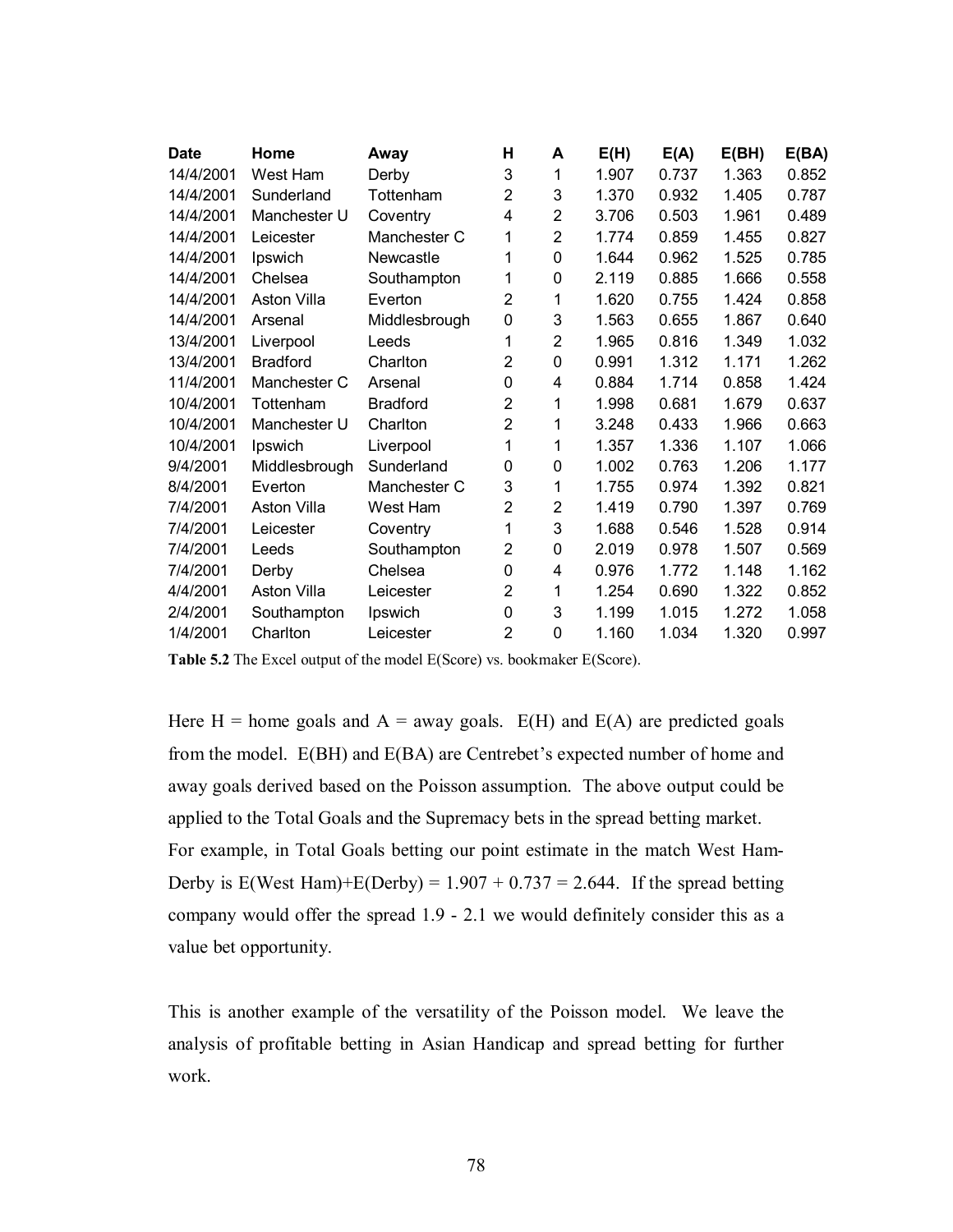### **6.2.3 Bayesian Framework**

Due to the fluctuation in the leagues, sometimes there is not enough data for the classical frequentist approach. Similar setting arises in cup matches and international tournaments. Therefore, the use of various simulation methods could be beneficial in these types of occasions. The prior information for simulation could be obtained from the expert opinions.

At least two articles are written where Bayesian approach is incorporated into the model to predict result in sporting events. One was done by Håvard Rue and Öyvind Salvesen where they applied a Bayesian dynamic generalized linear model in order to predict next weekend's football matches. They applied Markov Chain Monte Carlo (MCMC) technique to generate dependent samples from the posterior density. They also applied Brownian motion to take into account the time varying properties of attack and defence parameters. A similar study was conducted for American football by Glickman and Stern (1998). We do not consider Baysian approach in terms of this thesis any further, but foresee it as an interesting topic for future work.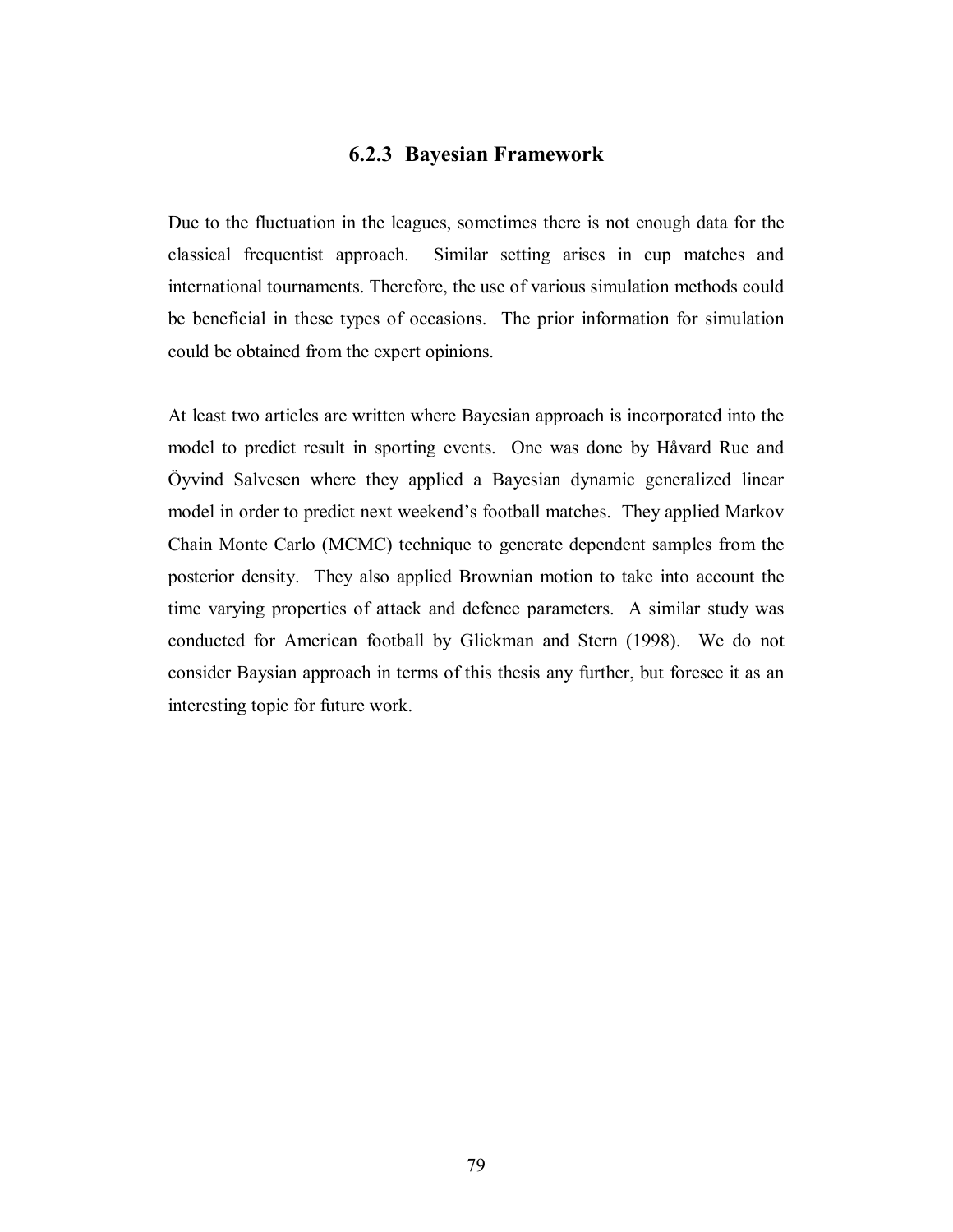# **Appendices**

| <b>Appendix A</b> |
|-------------------|
|-------------------|

| <b>Odds</b> | <b>Dividend</b> | $\frac{6}{6}$ | Odds  | <b>Dividend</b> | $\frac{6}{6}$ | Odds           | <b>Dividend</b>          | $\frac{0}{0}$                |
|-------------|-----------------|---------------|-------|-----------------|---------------|----------------|--------------------------|------------------------------|
| 1/10        | 1.10            | 91            | 16/10 | 2.60            | 38            | 12/1           | 13.00                    | 8                            |
| 1/8         | 1.13            | 89            | 18/10 | 2.80            | 36            | 14/1           | 15.00                    | $\overline{7}$               |
| 1/7         | 1.14            | 88            | 2/1   | 3.00            | 33            | 15/1           | 16.00                    | 6                            |
| 1/6         | 1.17            | 86            | 22/10 | 3.20            | 31            | 16/1           | 17.00                    | 6                            |
| 1/5         | 1.20            | 83            | 25/10 | 3.50            | 29            | 20/1           | 21.00                    | 5                            |
| 1/4         | 1.25            | 80            | 28/10 | 3.80            | 26            | 25/1           | 26.00                    | $\overline{4}$               |
| 2/7         | 1.29            | 78            | 3/1   | 4.00            | 25            | 30/1           | 31.00                    | $\overline{3}$               |
| 1/3         | 1.33            | 75            | 32/10 | 4.20            | 24            | 33/1           | 34.00                    | $\overline{3}$               |
| 4/10        | 1.40            | 71            | 35/10 | 4.50            | 22            | 40/1           | 41.00                    | $\overline{2}$               |
| 4/9         | 1.45            | 69            | 4/1   | 5.00            | 20            | 50/1           | 51.00                    | $\overline{2}$               |
| 1/2         | 1.50            | 67            | 45/10 | 5.50            | 18            | 60/1           | 61.00                    | $\overline{2}$               |
| 6/10        | 1.60            | 63            | 5/1   | 6.00            | 17            | 80/1           | 81.00                    | $\mathbf{1}$                 |
| 7/10        | 1.70            | 59            | 55/10 | 6.50            | 15            | 100/1          | 101.00                   | $\mathbf{1}$                 |
| 8/10        | 1.80            | 56            | 6/1   | 7.00            | 14            | 150/1          | 151.00                   | $\mathbf{1}$                 |
| 9/10        | 1.90            | 53            | 65/10 | 7.50            | 13            | 200/1          | 201.00                   | $\overline{\phantom{a}}$     |
| <b>EVEN</b> | 2.00            | 50            | 7/1   | 8.00            | 12            | 250/1          | 251.00                   | $\overline{\phantom{0}}$     |
| 11/10       | 2.10            | 48            | 8/1   | 9.00            | 11            | 300/1          | 301.00                   | $\overline{\phantom{0}}$     |
| 12/10       | 2.20            | 46            | 9/1   | 10.00           | 10            | 400/1          | 401.00                   | $\overline{\phantom{0}}$     |
| 14/10       | 2.40            | 42            | 10/1  | 11.00           | 9             | 500/1          | 501.00                   | $\qquad \qquad \blacksquare$ |
| 15/10       | 2.50            | 40            | 11/1  | 12.00           | 8             | $\overline{a}$ | $\overline{\phantom{0}}$ | $\overline{\phantom{a}}$     |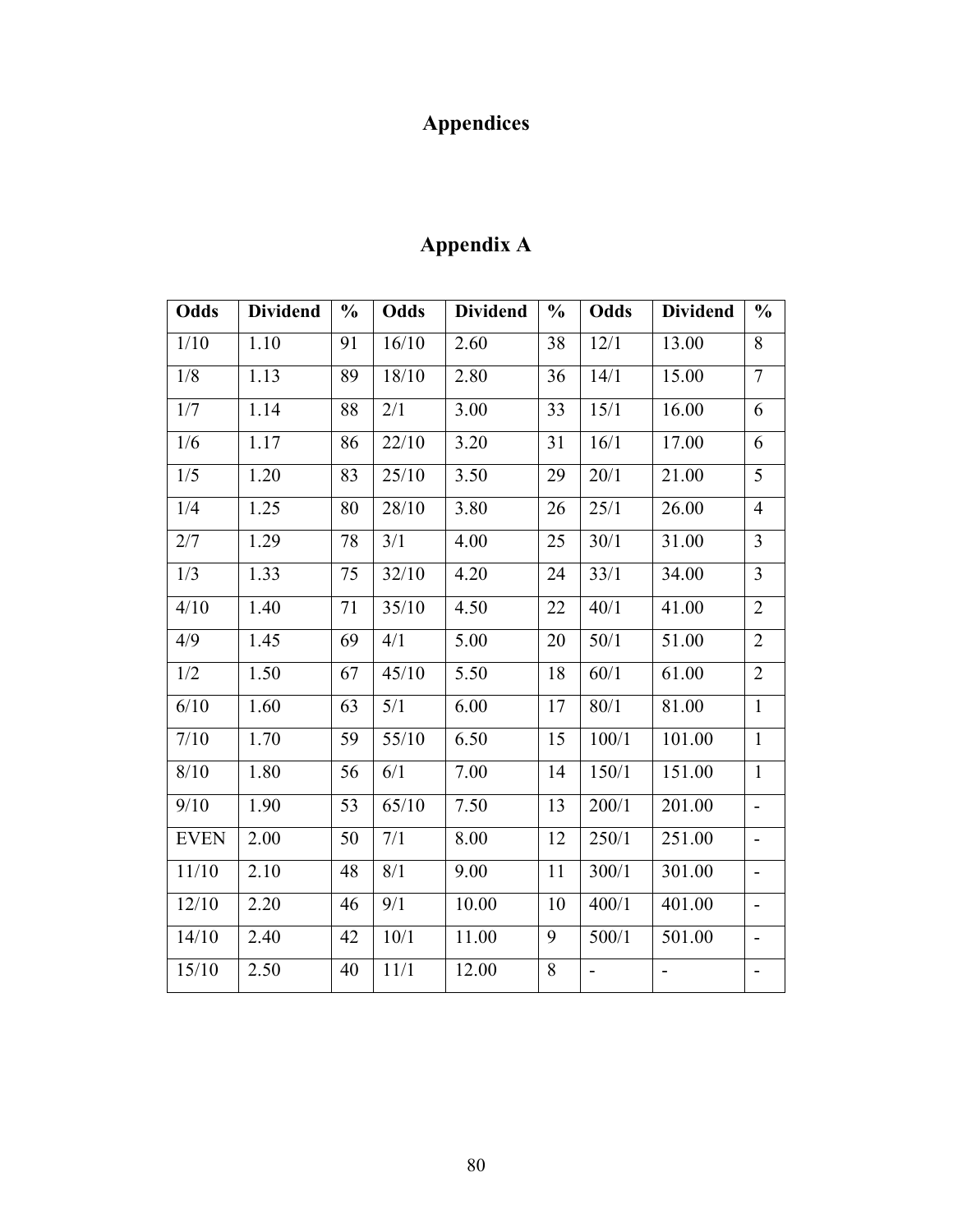## **Appendix B**

### **Result calculation:**

The table shows the winning/losing percentages. "No bet" means that the stake will be refunded.

|                  | <b>Home Away</b>  | <b>Home</b> Away |                 | <b>Home</b> Away |                 | <b>Home</b> Away |                 | <b>Home Away</b> |                  |
|------------------|-------------------|------------------|-----------------|------------------|-----------------|------------------|-----------------|------------------|------------------|
| <b>Handicaps</b> | 0 <br>$ 0\rangle$ | $\overline{0}$   | $\frac{1}{4}$   | $\theta$         | $\frac{1}{2}$   | $\vert 0 \vert$  | $\frac{3}{4}$   |                  |                  |
| <b>Result</b>    |                   |                  |                 |                  |                 |                  |                 |                  |                  |
| 0:0              | no bets           | $-50\%$          | $+50%$          |                  | $-100\%$ +100%  | $-100\%$         | $+100%$         | $-100\%$         | $ +100\% $       |
| 1:0              | $+100\%$ - 100%   |                  | $+100\%$ - 100% |                  | $+100\%$ - 100% | $+50%$           | $-50\%$         | no bets          |                  |
| 0:1              | $-100\%$ +100%    |                  | $-100\%$ +100%  |                  | $-100\%$ +100%  | $-100%$          | $ +100\% $      | $-100\%$         | $+100%$          |
| 2:0              | $+100\%$ - 100%   |                  | $+100\%$ - 100% |                  | $+100\%$ - 100% |                  | $+100\%$ - 100% |                  | $ +100\% $ -100% |
| 3:0              | $+100\%$ - 100%   |                  | $+100\%$ - 100% |                  | $+100\%$ - 100% |                  | $+100\%$ - 100% |                  | $+100\%$ - 100%  |

|                  | <b>Home</b> Away |                 | Home Away      |                  | Home Away       |                |          | <b>Home</b> Away                                                                      | Home $\ Away\ $ |                  |
|------------------|------------------|-----------------|----------------|------------------|-----------------|----------------|----------|---------------------------------------------------------------------------------------|-----------------|------------------|
| <b>Handicaps</b> | $\overline{0}$   | $1\frac{1}{4}$  | $\overline{0}$ | $1\frac{1}{2}$   | $ 0\rangle$     | $1\frac{3}{4}$ | $\theta$ | $\overline{\mathbf{2}}$                                                               |                 | $2^{1/4}$        |
| <b>Result</b>    |                  |                 |                |                  |                 |                |          |                                                                                       |                 |                  |
| 0:0              |                  | $-100\%$ +100%  |                |                  |                 |                |          | $\vert -100\% \vert +100\% \vert -100\% \vert +100\% \vert -100\% \vert +100\% \vert$ | $-100%$         | $+100%$          |
| 1:0              | $-50\%$          | $+50\%$         |                | $-100\%$ +100%   | $-100\%$        | $ +100\% $     | $-100%$  | $+100%$                                                                               | $-100\%$        | $+100%$          |
| 0:1              |                  | $-100\%$ +100%  |                | $-100\%$ +100%   |                 | $-100\%$ +100% | $-100\%$ | $+100%$                                                                               | $-100%$         | $+100%$          |
| 2:0              |                  | $+100\%$ - 100% |                | $ +100\% $ -100% | $+50%$          | $-50\%$        | no bets  |                                                                                       | $-50\%$         | $+50\%$          |
| 3:0              |                  | $+100\%$ - 100% |                | $+100\%$ - 100%  | $+100\%$ - 100% |                |          | $+100\%$ - 100%                                                                       |                 | $ +100\% $ -100% |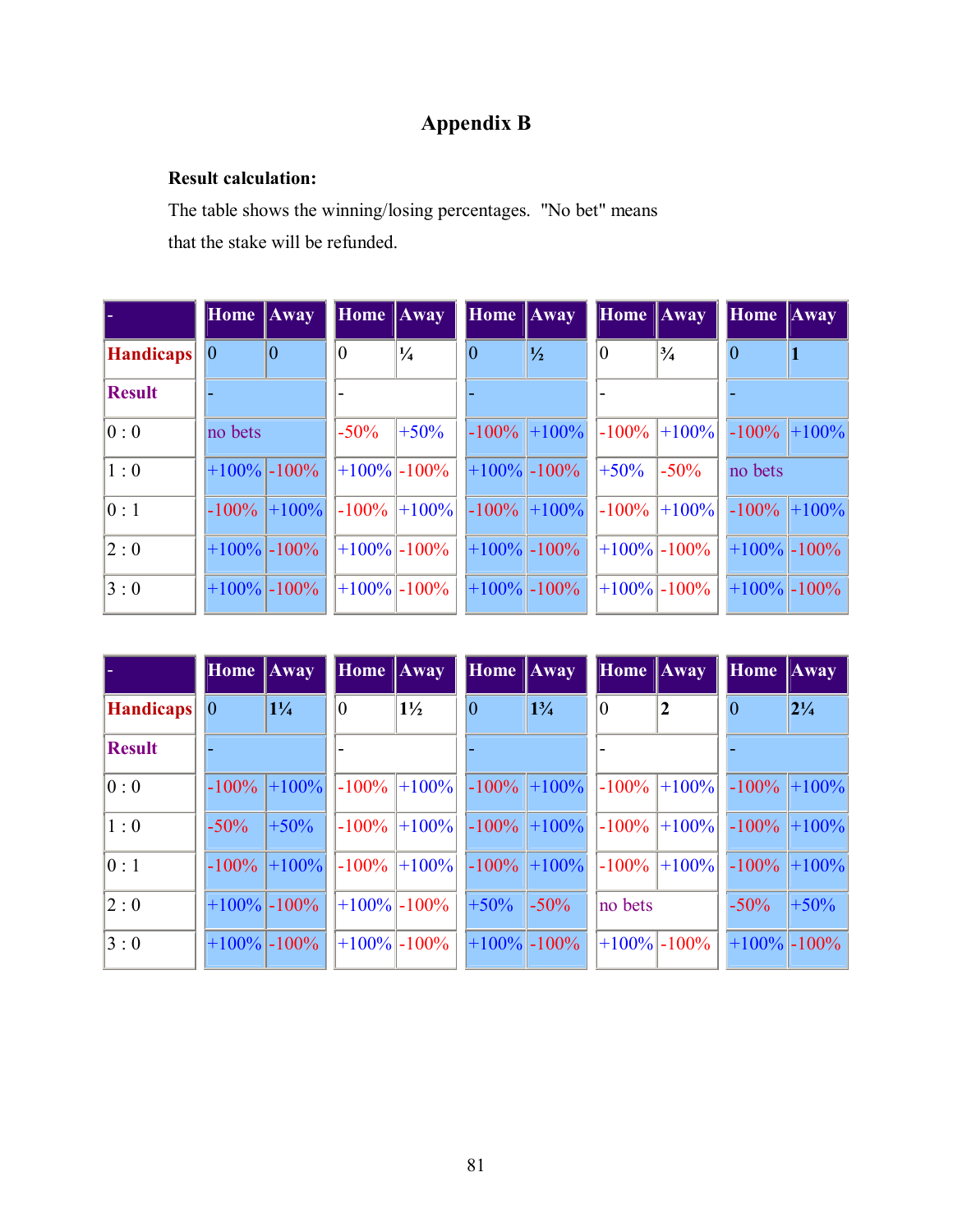# **Appendix C**

|                       | <b>Final bankroll</b> |        |       |        | Number of seasons final bankroll was:<br>(starting with \$1000) |         |         |           |          |            |              |                |              |
|-----------------------|-----------------------|--------|-------|--------|-----------------------------------------------------------------|---------|---------|-----------|----------|------------|--------------|----------------|--------------|
| System                | Min.                  | Max.   | Mean  | Median | <b>Bankrupt</b>                                                 | $>$ \$2 | > \$250 | $>$ \$500 | > \$1000 | $>$ \$5000 | > \$10000    | $>$ \$50000    | > \$100000   |
| <b>Kelly</b>          | 18                    | 453883 | 48135 | 17269  | $\mathbf{0}$                                                    | 1000    | 957     | 916       | 870      | 692        | 598          | 302            | 166          |
| 1/ <sub>2</sub> Kelly | 145                   | 111770 | 13069 | 8043   | $\mathbf{0}$                                                    | 1000    | 999     | 990       | 954      | 654        | 430          | 430            | 1            |
| Fixed:                |                       |        |       |        |                                                                 |         |         |           |          |            |              |                |              |
| \$10                  | 307                   | 3067   | 1861  | 1857   | $\mathbf{0}$                                                    | 1000    | 1000    | 999       | 980      | $\theta$   | $\mathbf{0}$ | $\theta$       | $\theta$     |
| \$20                  | $\theta$              | 5377   | 2824  | 2822   | 9                                                               | 991     | 990     | 988       | 978      | 9          | $\mathbf{0}$ | $\theta$       | $\theta$     |
| \$30                  | $\theta$              | 7682   | 3739  | 3770   | 36                                                              | 964     | 963     | 962       | 957      | 191        | $\theta$     | $\theta$       | $\theta$     |
| \$40                  | $\theta$              | 9986   | 4495  | 4685   | 94                                                              | 906     | 906     | 906       | 904      | 432        | $\theta$     | $\theta$       | $\theta$     |
| \$50                  | $\theta$              | 12282  | 5213  | 5526   | 134                                                             | 866     | 866     | 866       | 864      | 584        | 33           | $\theta$       | $\theta$     |
| \$100                 | $\theta$              | 23747  | 7637  | 8722   | 349                                                             | 651     | 651     | 651       | 651      | 613        | 425          | $\theta$       | $\theta$     |
| Proportional:         |                       |        |       |        |                                                                 |         |         |           |          |            |              |                |              |
| $1\%$                 | 435                   | 8469   | 2535  | 2270   | $\theta$                                                        | 1000    | 1000    | 999       | 965      | 43         | $\theta$     | $\theta$       | $\theta$     |
| $2\%$                 | 173                   | 57087  | 6628  | 4360   | $\mathbf{0}$                                                    | 1000    | 999     | 991       | 940      | 443        | 180          | $\overline{7}$ | $\mathbf{0}$ |
| 3%                    | 65                    | 243281 | 15343 | 6799   | $\mathbf{0}$                                                    | 1000    | 994     | 973       | 919      | 592        | 396          | 65             | 18           |
| 4%                    | 49                    | 483355 | 26202 | 8669   | $\Omega$                                                        | 1000    | 979     | 935       | 882      | 627        | 459          | 146            | 61           |
| 5%                    | 38                    | 548382 | 32415 | 8970   | $\mathbf{0}$                                                    | 1000    | 941     | 899       | 841      | 609        | 475          | 179            | 90           |
| 10%                   | 18                    | 364587 | 13662 | 602    | $\mathbf{0}$                                                    | 1000    | 575     | 515       | 455      | 304        | 221          | 78             | 36           |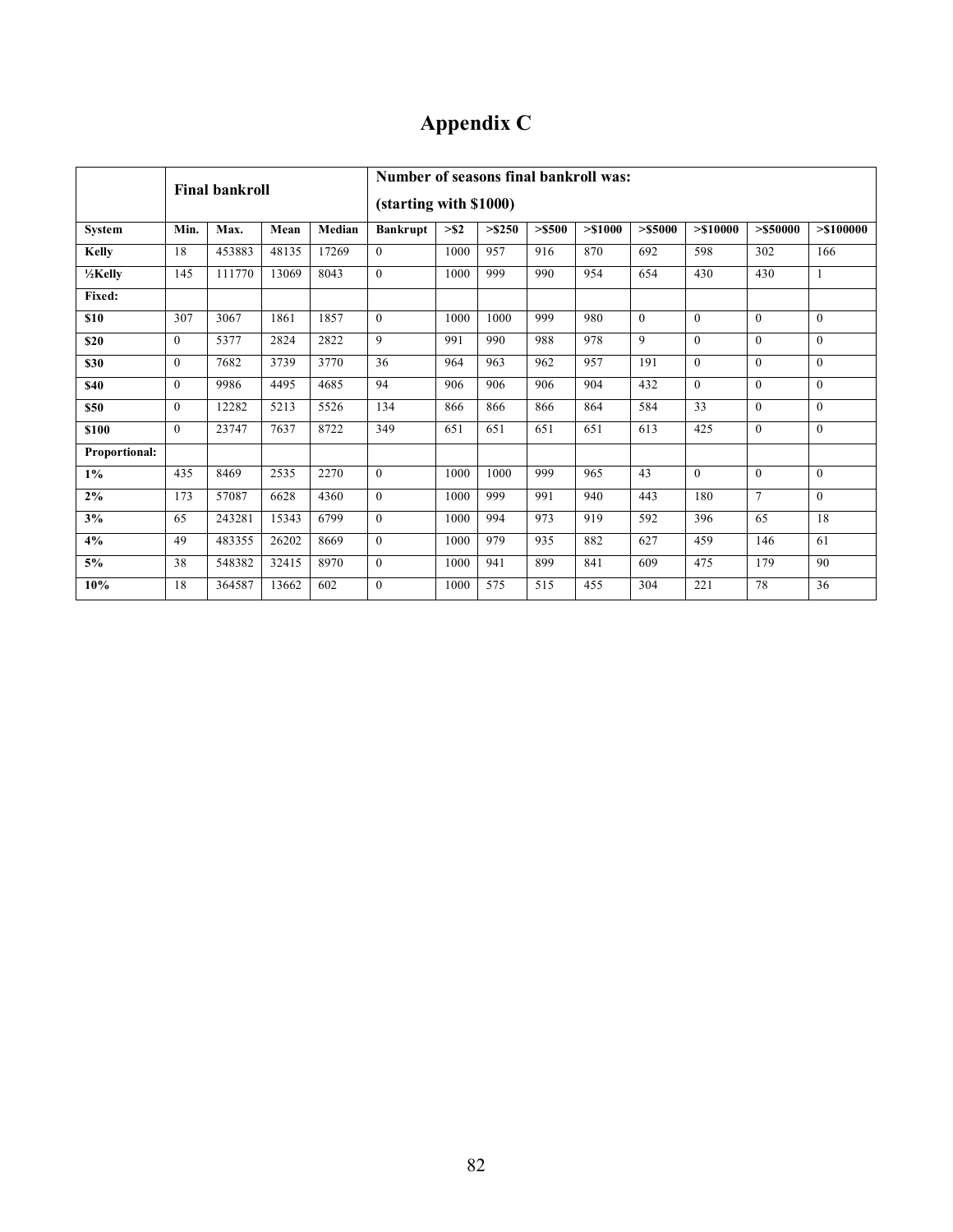## **Appendix D**

\*\*\* Generalized Linear Model \*\*\*

Coefficients:

|                    | Value          | Std. Error | t value       |
|--------------------|----------------|------------|---------------|
| arsenal.home       | 0.303682385    | 0.2367505  | 1.28271046    |
| aston.villa.home   | $-0.303683460$ | 0.3780379  | $-0.80331481$ |
| bradford.home      | 0.469465669    | 0.4207814  | 1.11569964    |
| chelsea.home       | 0.361293961    | 0.3743586  | 0.96510126    |
| coventry.home      | 1.136661472    | 0.4390941  | 2.58865142    |
| derby.home         | $-0.303680108$ | 0.3830637  | $-0.79276659$ |
| everton.home       | 0.144342465    | 0.3567045  | 0.40465553    |
| leeds.home         | $-0.303683211$ | 0.3534958  | $-0.85908584$ |
| leicester.home     | $-0.047749061$ | 0.3604239  | $-0.13248028$ |
| liverpool.home     | $-0.106971918$ | 0.3676345  | $-0.29097355$ |
| manchester.u.home  | 0.136268883    | 0.3151321  | 0.43241830    |
| middlesbrough.home | $-0.303681944$ | 0.3780597  | $-0.80326449$ |
| newcastle.home     | 0.389464858    | 0.3569886  | 1.09097290    |
| sheffield.w.home   | $-0.092370516$ | 0.4022720  | $-0.22962204$ |
| southampton.home   | 0.009974913    | 0.3835162  | 0.02600911    |
| sunderland.home    | $-0.338773846$ | 0.3552650  | $-0.95358079$ |
| tottenham.home     | 0.551983856    | 0.3739691  | 1.47601443    |
| watford.home       | 0.476465849    | 0.4338279  | 1.09828297    |
| west.ham.home      | 0.166320249    | 0.3703943  | 0.44903562    |
| wimbledon.home     | 0.324924580    | 0.3895620  | 0.83407661    |
| aston.villa.att    | $-0.307432011$ | 0.2751960  | $-1.11713857$ |
| bradford.att       | $-0.925918991$ | 0.3390112  | $-2.73123456$ |
| chelsea.att        | $-0.553300637$ | 0.2964089  | $-1.86668030$ |
| coventry.att       | $-1.227002906$ | 0.3778787  | $-3.24708171$ |
| derby.att          | $-0.330389324$ | 0.2787667  | $-1.18518222$ |
| everton.att        | $-0.293117357$ | 0.2752777  | $-1.06480601$ |
| leeds.att          | $-0.067333337$ | 0.2583983  | $-0.26057961$ |
| leicester.att      | $-0.244762537$ | 0.2719770  | $-0.89993829$ |
| liverpool.att      | $-0.312132419$ | 0.2752296  | $-1.13408009$ |
| manchester.u.att   | 0.206745180    | 0.2421754  | 0.85370023    |
| middlebrough.att   | $-0.290782718$ | 0.2753015  | $-1.05623350$ |
| newcastle.att      | $-0.378860369$ | 0.2827372  | $-1.33997348$ |
| sheffield.w.att    | $-0.575640089$ | 0.3013701  | $-1.91007727$ |
| southampton.att    | $-0.471961467$ | 0.2914442  | $-1.61938857$ |
| sunderland.att     | $-0.054406128$ | 0.2584713  | $-0.21049191$ |
| tottenham.att      | $-0.595496064$ | 0.3019179  | $-1.97237779$ |
| watford.att        | $-1.004180511$ | 0.3505182  | $-2.86484523$ |
| west.ham.att       | $-0.429241927$ | 0.2868111  | $-1.49660175$ |
| wimbledon.att      | $-0.631678163$ | 0.3078130  | $-2.05214902$ |
| arsenal.def        | 0.292153466    | 0.2377898  | 1.22862063    |
| aston.villa.def    | 0.059135710    | 0.2446323  | 0.24173307    |
| bradford.def       | 0.716762700    | 0.2145240  | 3.34117754    |
| chelsea.def        | 0.036921825    | 0.2462058  | 0.14996327    |
| coventry.def       | 0.494600377    | 0.2232096  | 2.21585596    |
| derby.def          | 0.545827013    | 0.2210070  | 2.46972673    |
| everton.def        | 0.409121810    | 0.2273277  | 1.79970067    |
| leeds.def          | 0.277158663    | 0.2335210  | 1.18686819    |
| leicester.def      | 0.520972855    | 0.2224359  | 2.34212543    |
| liverpool.def      | $-0.090390870$ | 0.2541715  | $-0.35562951$ |
| manchester.u.def   | 0.362341831    | 0.2311703  | 1.56742413    |
| middlesbrough.def  | 0.455779801    | 0.2247700  | 2.02776098    |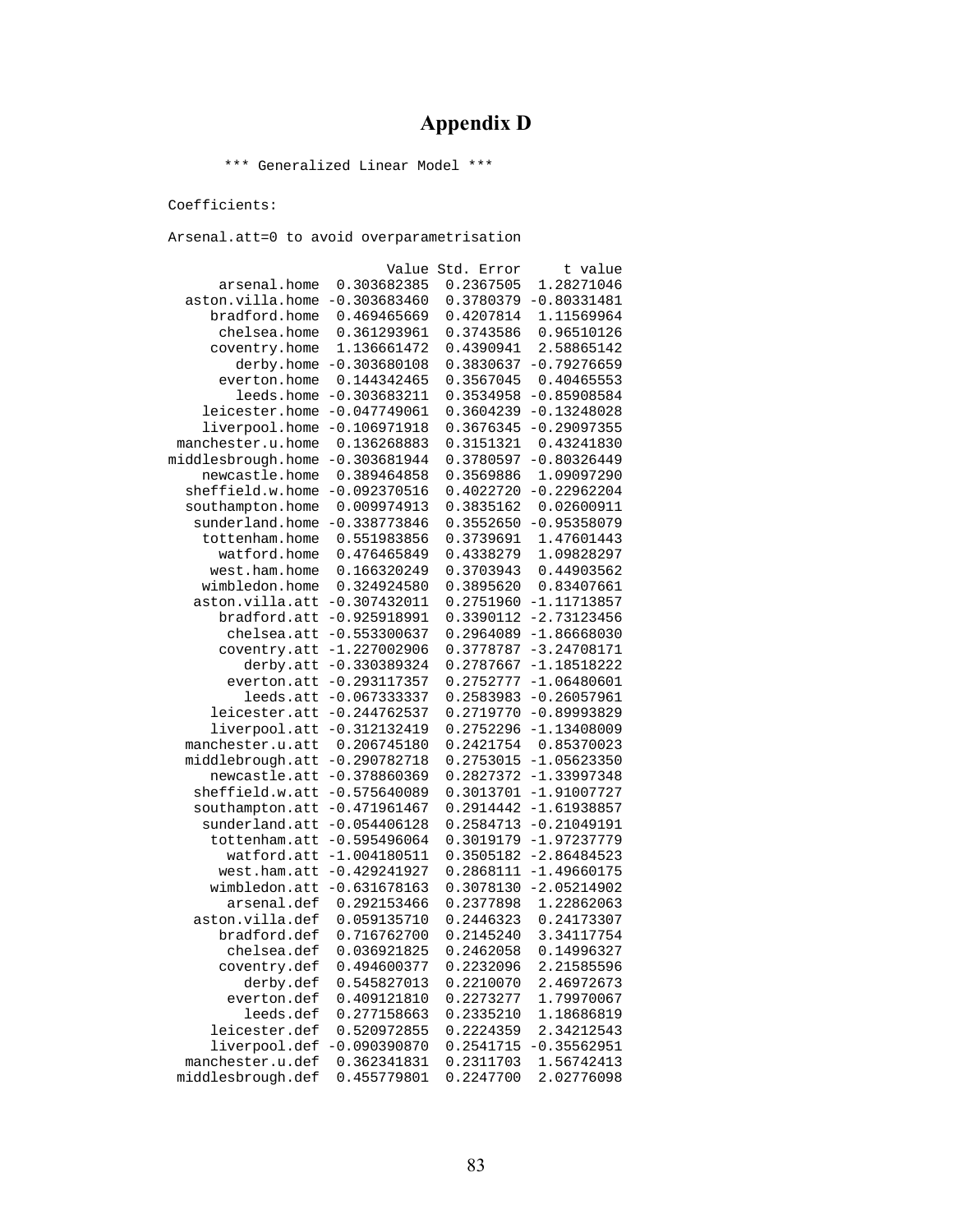| newcastle.def             | 0.510609088 | 0.2231491 | 2.28819703 |
|---------------------------|-------------|-----------|------------|
| sheffield.w.def           | 0.745825778 | 0.2135447 | 3.49259868 |
| southampton.def           | 0.631124530 | 0.2177828 | 2.89795335 |
| sunderland.def            | 0.541054222 | 0.2216942 | 2.44054291 |
| tottenham.def 0.407124183 |             | 0.2273721 | 1.79056342 |
| watford.def               | 0.838388265 | 0.2104918 | 3.98299648 |
| west.ham.def              | 0.480830355 | 0.2239260 | 2.14727349 |
| wimbledon.def             | 0.809610232 | 0.2117130 | 3.82409300 |

(Dispersion Parameter for Poisson family taken to be 1 ) Null Deviance: 1088.126 on 760 degrees of freedom Residual Deviance: 791.8831 on 701 degrees of freedom

**Table D.1** S-Plus output of the Poisson regression with separate home parameters for season 1999-2000.

\*\*\* Generalized Linear Model \*\*\*

Coefficients:

|                   | Value         | Std. Error | t value       |
|-------------------|---------------|------------|---------------|
| home              | 0.41150035    | 0.08998748 | 4.57286224    |
| aston.villa.att   | $-0.65778773$ | 0.29045847 | $-2.26465325$ |
| bradford.att      | $-0.79387805$ | 0.30871345 | $-2.57156938$ |
| chelsea.att       | $-0.22153164$ | 0.26881944 | $-0.82409084$ |
| coventry.att      | $-0.27469639$ | 0.25879297 | $-1.06145228$ |
| derby.att         | $-0.69117432$ | 0.30250397 | $-2.28484376$ |
| everton.att       | $-0.01129526$ | 0.24368842 | $-0.04635125$ |
| leeds.att         | $-0.07030137$ | 0.24070688 | $-0.29206215$ |
| leicester.att     | $-0.24039328$ | 0.25439950 | $-0.94494398$ |
| liverpool.att     | $-0.18878526$ | 0.24731103 | $-0.76335156$ |
| manchester.u.att  | 0.36718582    | 0.22259721 | 1.64955268    |
| middlesbrough.att | $-0.39130379$ | 0.26880272 | $-1.45572854$ |
| newcastle.att     | $-0.06278067$ | 0.24508225 | $-0.25616165$ |
| sheffield.w.att   | $-0.64285630$ | 0.30053369 | $-2.13904906$ |
| southampton.att   | $-0.37133632$ | 0.27714141 | $-1.33988031$ |
| sunderland.att    | $-0.01324357$ | 0.24372629 | $-0.05433788$ |
| tottenham.att     | $-0.09083232$ | 0.24936785 | $-0.36425033$ |
| watford.att       | $-0.83996814$ | 0.31708890 | $-2.64899888$ |
| west.ham.att      | $-0.36066921$ | 0.27758533 | $-1.2993093$  |
| wimbledon.att     | $-0.12965245$ | 0.24688175 | $-0.52516012$ |
| arsenal.def       | 0.04836594    | 0.28964110 | 0.16698575    |
| aston.villa.def   | 0.01452591    | 0.28439652 | 0.05107626    |
| bradford.def      | 0.40401393    | 0.25396720 | 1.59081144    |
| chelsea.def       | 0.04657717    | 0.29425112 | 0.15829056    |
| coventry.def      | 0.16913505    | 0.27674268 | 0.61116360    |
| derby.def         | 0.44892437    | 0.24260982 | 1.85039654    |
| everton.def       | 0.33024934    | 0.25667292 | 1.28665439    |
| leeds.def         | 0.10687328    | 0.27557032 | 0.38782582    |
| leicester.def     | 0.34976641    | 0.25058493 | 1.39579988    |
| liverpool.def     | $-0.09360267$ | 0.29939517 | $-0.31263922$ |
| manchester.u.def  | 0.30612137    | 0.27015372 | 1.13313772    |
| middlesbrough.def | 0.40477409    | 0.25992061 | 1.55729894    |
| newcastle.def     | 0.56025126    | 0.24346025 | 2.30120223    |
| sheffield.w.def   | 0.82196321    | 0.24305033 | 3.38186418    |
| southampton.def   | 0.41094196    | 0.25725478 | 1.59741234    |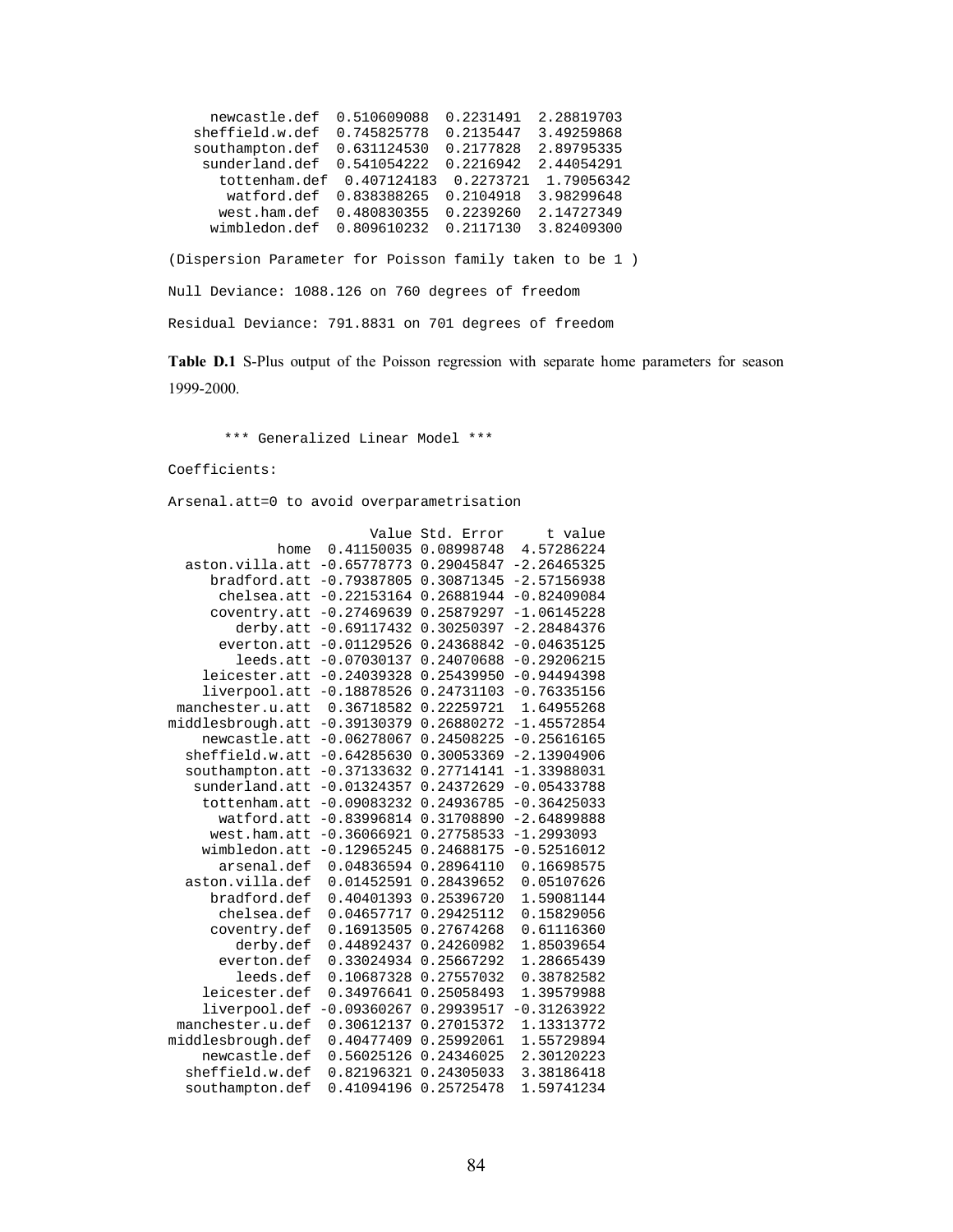| sunderland.def | 0.94329892<br>0.26128400 0.27698961                     |  |
|----------------|---------------------------------------------------------|--|
| tottenham.def  | 0.81617009<br>0.22564444 0.27646742                     |  |
| watford.def    | 0.66935126 0.23598115<br>2.83646069                     |  |
| west.ham.def   | 0.07217156 0.28596980<br>0.25237477                     |  |
| wimbledon.def  | 2.48772190<br>0.60385220 0.24273300                     |  |
|                | (Dispersion Parameter for Poisson family taken to be 1) |  |
|                | Null Deviance: 549.8061 on 760 degrees of freedom       |  |
|                | Residual Deviance: 392.8681 on 340 degrees of freedom   |  |

**Table D.2** S-Plus output of the first half of the season 99-00

\*\*\* Generalized Linear Model \*\*\*

Coefficients:

|                   | Value         | Std. Error | t value       |
|-------------------|---------------|------------|---------------|
| home              | 0.37463060    | 0.08901497 | 4.20862491    |
| aston.villa.att   | $-0.39163024$ | 0.25260782 | $-1.55034887$ |
| bradford.att      | $-0.54272934$ | 0.26726749 | $-2.03065981$ |
| chelsea.att       | $-0.42374071$ | 0.24732011 | $-1.71332897$ |
| coventry.att      | $-0.59704330$ | 0.27456666 | $-2.17449307$ |
| derby.att         | $-0.40038806$ | 0.25173327 | $-1.59052501$ |
| everton.att       | $-0.43686698$ | 0.25838984 | $-1.69072815$ |
| leeds.att         | $-0.43828573$ | 0.26384727 | $-1.66113421$ |
| leicester.att     | $-0.31540003$ | 0.25447143 | $-1.23943202$ |
| liverpool.att     | $-0.62770692$ | 0.27949432 | $-2.24586645$ |
| manchester.u.att  | 0.15962732    | 0.21985332 | 0.72606284    |
| middlesbrough.att | $-0.49402055$ | 0.26779904 | $-1.84474357$ |
| newcastle.att     | $-0.27331082$ | 0.24571065 | $-1.11232797$ |
| sheffield.w.att   | $-0.66525973$ | 0.27128318 | $-2.45227045$ |
| southampton.att   | $-0.62185816$ | 0.26470579 | $-2.34924276$ |
| sunderland.att    | $-0.52184578$ | 0.26465258 | $-1.97181443$ |
| tottenham.att     | $-0.39213443$ | 0.25521010 | $-1.53651615$ |
| watford.att       | $-0.61129731$ | 0.27593916 | $-2.21533368$ |
| west.ham.att      | $-0.33900559$ | 0.24635067 | $-1.37610989$ |
| wimbledon.att     | $-0.87753010$ | 0.30771276 | $-2.85178325$ |
| arsenal.def       | 0.47384249    | 0.27645732 | 1.71398059    |
| aston.villa.def   | 0.01110346    | 0.30759285 | 0.03609793    |
| bradford.def      | 0.94445940    | 0.23158170 | 4.07829883    |
| chelsea.def       | $-0.06217843$ | 0.30020306 | $-0.20712124$ |
| coventry.def      | 0.68983187    | 0.24339570 | 2.83419907    |
| derby.def         | 0.53144334    | 0.26693576 | 1.99090351    |
| everton.def       | 0.43041210    | 0.27436636 | 1.56874950    |
| leeds.def         | 0.36067882    | 0.27543666 | 1.30948010    |
| leicester.def     | 0.63611025    | 0.26339929 | 2.41500362    |
| liverpool.def     | $-0.16140012$ | 0.32284384 | $-0.49993248$ |
| manchester.u.def  | 0.34324080    | 0.27249198 | 1.25963633    |
| middlesbrough.def | 0.45891930    | 0.25947522 | 1.76864403    |
| newcastle.def     | 0.30853180    | 0.28299832 | 1.09022484    |
| sheffield.w.def   | 0.53196442    | 0.24280234 | 2.19093613    |
| southampton.def   | 0.70255013    | 0.24001490 | 2.92711041    |
| sunderland.def    | 0.74674898    | 0.23887203 | 3.12614660    |
| tottenham.def     | 0.51161880    | 0.25485368 | 2.00750016    |
| watford.def       | 0.86981002    | 0.23485594 | 3.70358959    |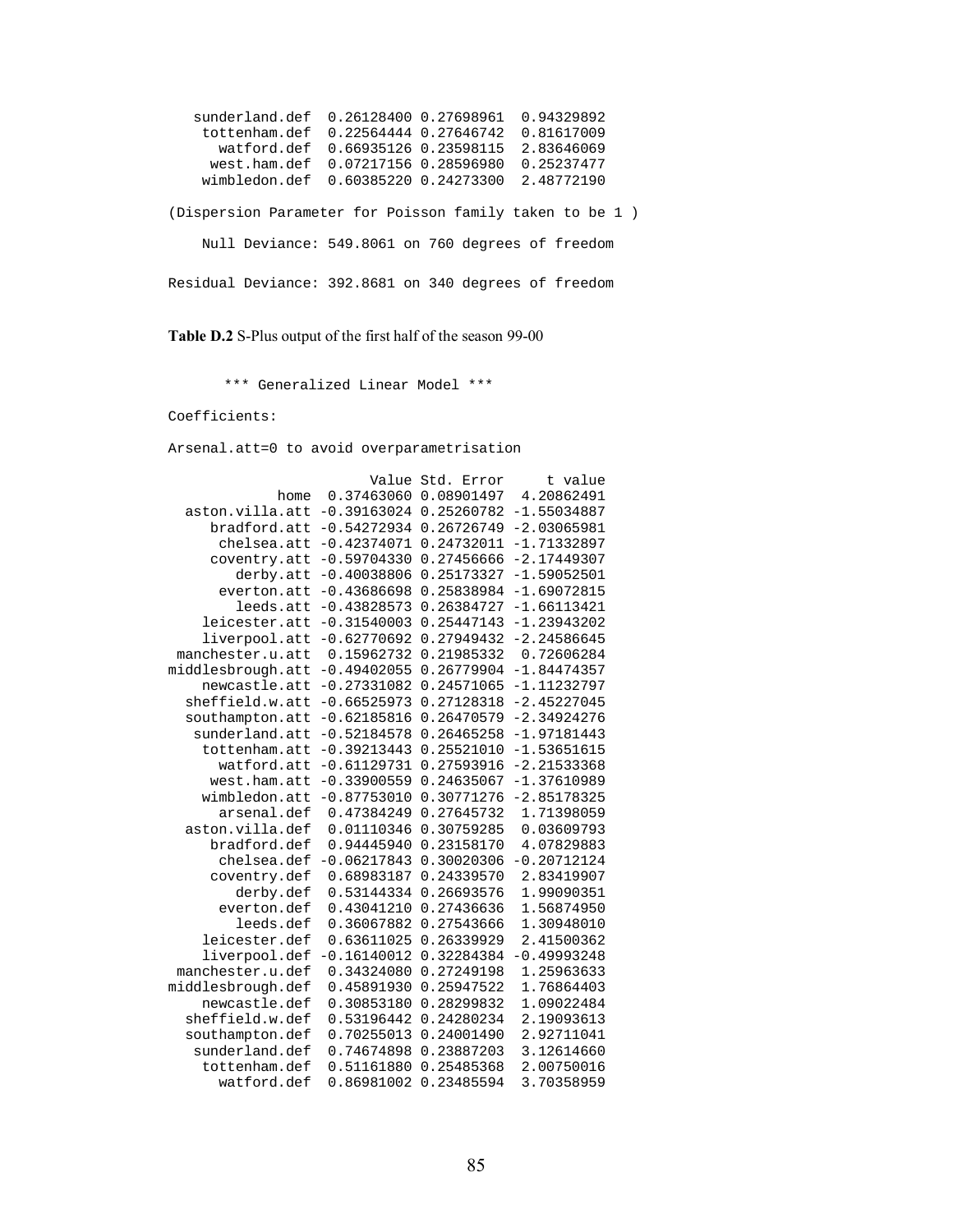west.ham.def 0.70957649 0.23983304 2.95862691 wimbledon.def 0.96889237 0.23164408 4.18267701 (Dispersion Parameter for Poisson family taken to be 1 ) Null Deviance: 538.3198 on 760 degrees of freedom Residual Deviance: 393.6574 on 340 degrees of freedom

**Table D.3** S-Plus output of the second half of the season 99-00

\*\*\* Generalized Linear Model \*\*\*

Coefficients:

|                   | Value         | Std. Error | t value      |
|-------------------|---------------|------------|--------------|
| home              | 0.40591095    | 0.07282501 | 5.5737846    |
| aston.villa.att   | $-0.47979004$ | 0.21538092 | $-2.2276348$ |
| bradford.att      | $-0.61259129$ | 0.22647018 | $-2.7049535$ |
| chelsea.att       | $-0.39557812$ | 0.20826794 | $-1.8993712$ |
| coventry.att      | $-0.48764476$ | 0.21856073 | $-2.2311637$ |
| derby.att         | $-0.49088847$ | 0.21761700 | $-2.2557450$ |
| everton.att       | $-0.28784336$ | 0.20422998 | $-1.4094079$ |
| leeds.att         | $-0.31753413$ | 0.20617113 | $-1.5401483$ |
| leicester.att     | $-0.33077135$ | 0.20745252 | $-1.5944436$ |
| liverpool.att     | $-0.43400706$ | 0.21192459 | $-2.0479316$ |
| manchester.u.att  | 0.25839786    | 0.17814668 | 1.4504781    |
| middlesbrough.att | $-0.49183787$ | 0.21753190 | $-2.2609919$ |
| newcastle.att     | $-0.20214264$ | 0.19972964 | $-1.0120813$ |
| sheffield.w.att   | $-0.61964978$ | 0.22689188 | $-2.7310355$ |
| southampton.att   | $-0.56379807$ | 0.22130976 | $-2.5475518$ |
| sunderland.att    | $-0.31237692$ | 0.20685824 | $-1.5101014$ |
| tottenham.att     | $-0.30513754$ | 0.20514902 | $-1.4873946$ |
| watford.att       | $-0.70207625$ | 0.23503549 | $-2.9871074$ |
| west.ham.att      | $-0.35833228$ | 0.20716221 | $-1.7297184$ |
| wimbledon.att     | $-0.54843871$ | 0.22430948 | $-2.4450090$ |
| arsenal.def       | 0.32821245    | 0.22712931 | 1.4450467    |
| aston.villa.def   | 0.03356866    | 0.24192702 | 0.1387553    |
| bradford.def      | 0.74276967    | 0.19462746 | 3.8163663    |
| chelsea.def       | 0.02961975    | 0.23806707 | 0.1244177    |
| coventry.def      | 0.52904905    | 0.20471127 | 2.5843669    |
| derby.def         | 0.51412536    | 0.20863993 | 2.4641753    |
| everton.def       | 0.37150090    | 0.21728363 | 1.7097510    |
| leeds.def         | 0.25820618    | 0.22288523 | 1.1584715    |
| leicester.def     | 0.52439399    | 0.20897603 | 2.5093499    |
| liverpool.def     | $-0.14734253$ | 0.25574469 | $-0.5761313$ |
| manchester.u.def  | 0.33439608    | 0.22270048 | 1.5015507    |
| middlesbrough.def | 0.41159291    | 0.21142015 | 1.9468008    |
| newcastle.def     | 0.39197088    | 0.21559141 | 1.8181192    |
| sheffield.w.def   | 0.66972079    | 0.19628842 | 3.4119222    |
| southampton.def   | 0.60312655    | 0.20113400 | 2.9986306    |
| sunderland.def    | 0.58115407    | 0.20421914 | 2.8457375    |
| tottenham.def     | 0.39913306    | 0.21308129 | 1.8731492    |
| watford.def       | 0.85381420    | 0.18921067 | 4.5125055    |
| west.ham.def      | 0.52873345    | 0.20420958 | 2.5891707    |
| wimbledon.def     | 0.80526325    | 0.19030534 | 4.2314276    |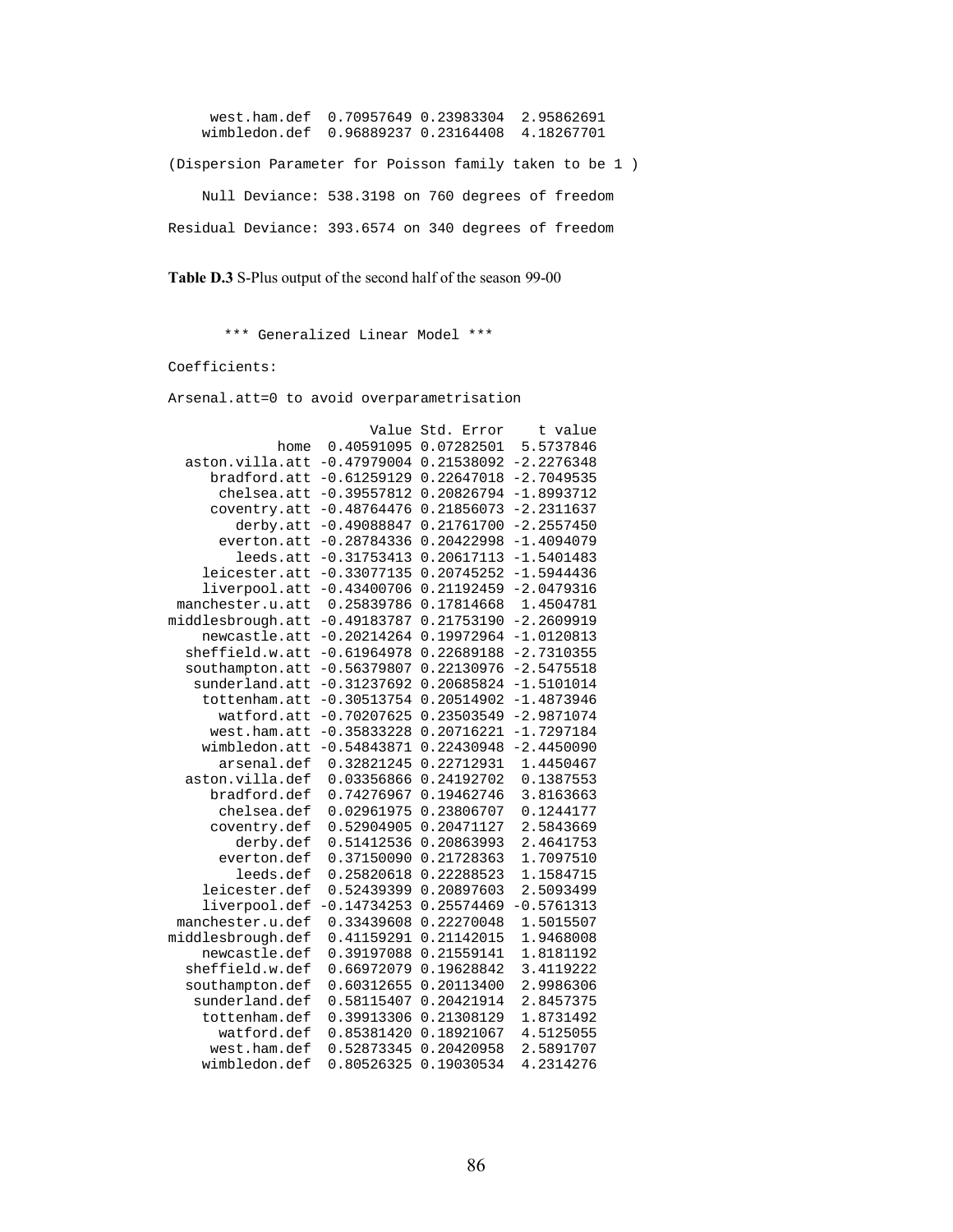(Dispersion Parameter for Poisson family taken to be 1 ) Null Deviance: 807.0231 on 760 degrees of freedom Residual Deviance: 605.9874 on 720 degrees of freedom

**Table D.4** S-Plus output of the weighted model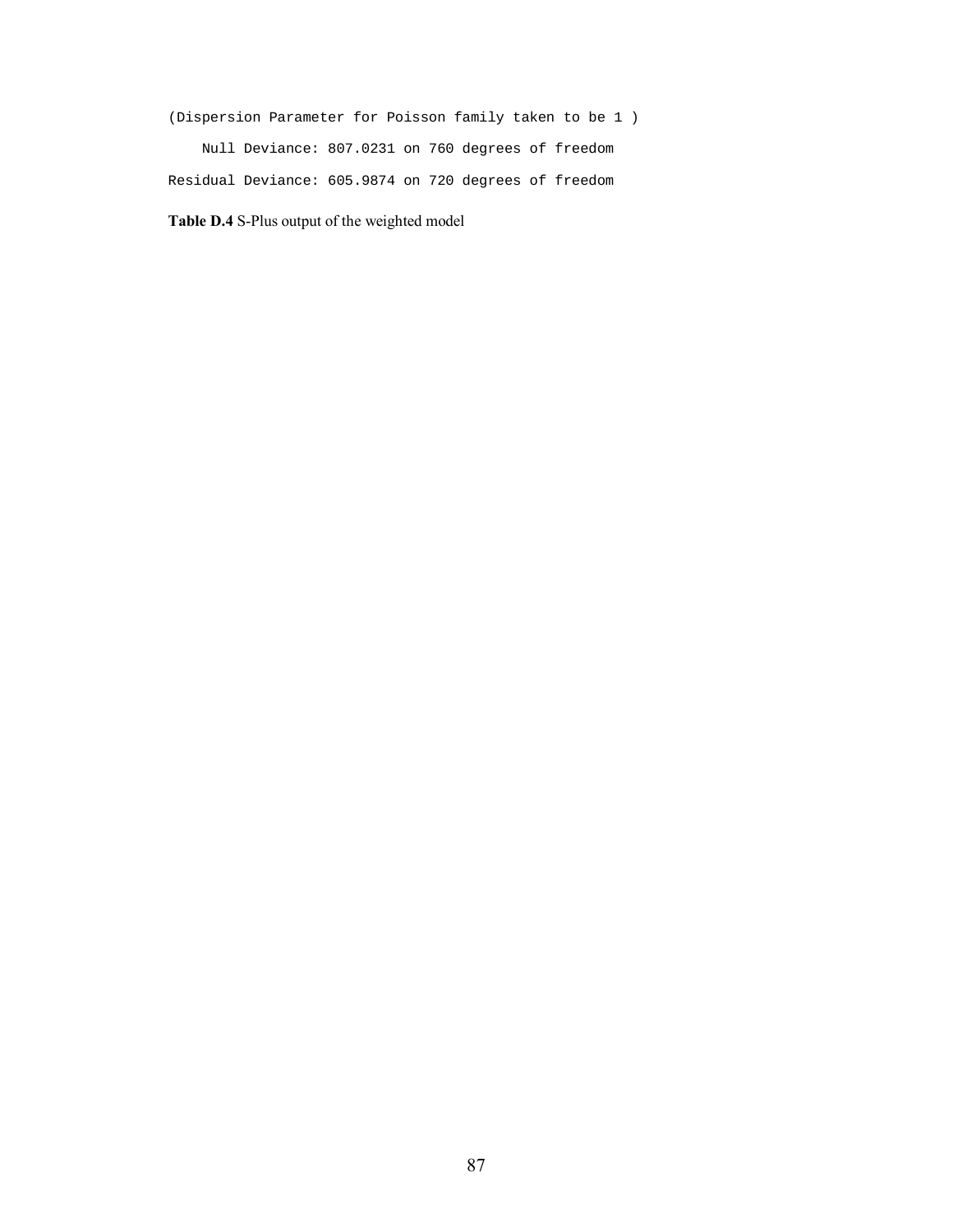### **References**

Anderson J.A. (1984), Regression and Ordered Categorical Variables, Journal of Royal Statistical Society, Vol. 46, 1-30.

Bennett J. (1998), Statistics in Sport, Arnold.

Bradley R. A. and Terry M. E. (1952), Rank Analysis of Incomplete Block Designs. I. The Method of Paired Comparisons, Biometrika, Vol. 39, 324-345.

Burke A. (1998), Spread Betting, Rowton Press.

Clarke S. R. and Norman J. M. (1995), Home Ground Advantage of Individual Clubs in English Soccer, The Statistician, Vol. 4, 509-521.

Datamonitor (1999), Online Games and Gambling in Europe and the US 1999- 2004.

Dixon M. J. and Coles S. G. (1997), Modelling Association Football Scores and Inefficiences in the Football Betting Market, Applied Statistics, Vol. 46, 265-280.

Dixon M. J. and Robinson M. E. (1998), A Birth Process Model for Association Football Matches, The Statistician, Vol. 47, 523-538.

Dobson A. J. (1990), An Introduction to Generalized Linear Models, Chapman & Hall.

Elo A. E. (1978), The Rating of Chess Players Past and Present, Batsford.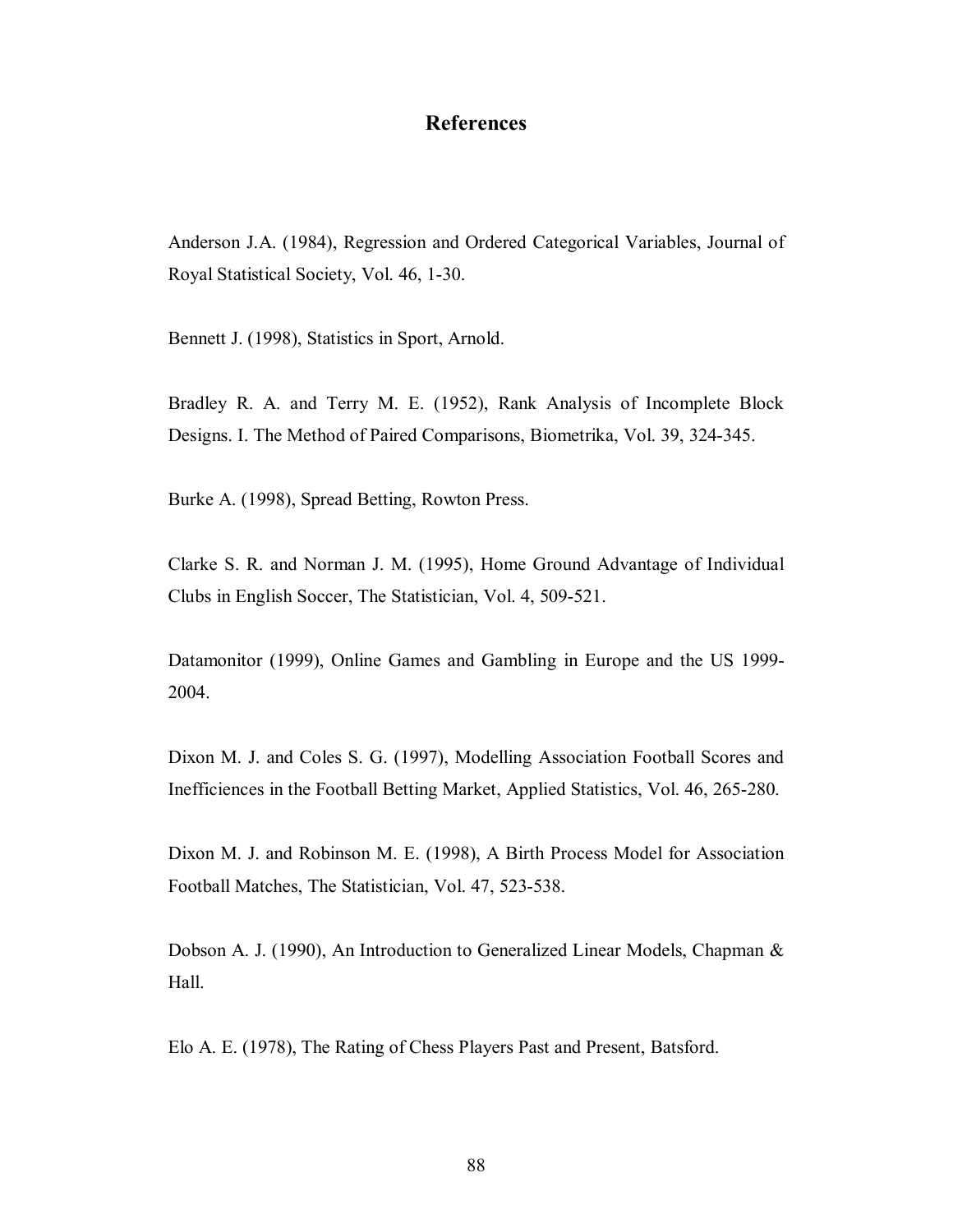Ernst & Young (2000), Winners and Losers – The Future of Online Betting.

Fahrmeir L. and Tutz G. (1994), Dynamic Stochastic Models for Time-Dependent Ordered Paired Comparison Systems, Journal of American Statistical Association, Vol. 89, 1438-1449.

Forrest D. and Simmons R. (2000), Work of Football Pools Panel, The Statistician, Vol. 49, 253-260.

Glickman M. E. and Stern H. S. (1998), A State-Space Model for National Football League Scores, Journal of American Statistical Association, Vol. 93, 25- 35.

Glickman M.E. and Jones A. C.(1999), Rating the Chess Rating System, Vol.12, 21-28.

Harvey G. (1998), Successful Spread Betting, Take That Ltd.

Harville D. (1980), Predictions for National Football League Games via Linear-Model Methodology, Journal of American Statistical Association, Vol. 75, 516- 524.

Hausch D. B., Lo V. S. Y. and Ziemba W. T. (1994), Efficiency of Racetrack Betting Markets, Academic Press.

Hill I. D. (1974), Association Football and Statistical Inference, Applied Statistics, Vol. 23, 203-208.

Jackson D. A. (1994), Index Betting on Sports, Statistician, Vol. 43, 309-315.

Jacobs S. (1999), Optimal Betting,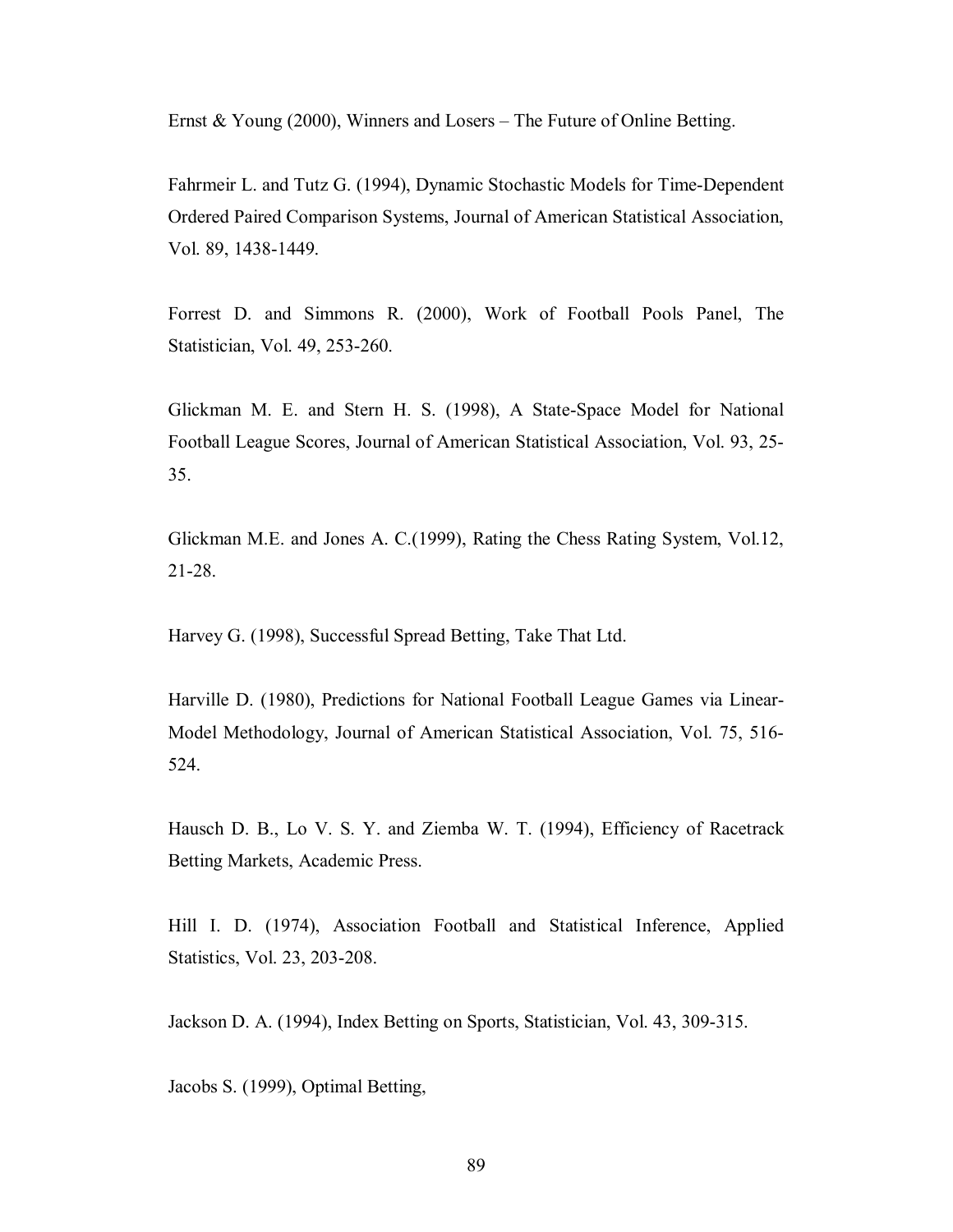<URL:www.bjmath.com/bjmath/Betsize/sjopt.html>.

Jones A. (1996), College Soccer Ratings, <URL:www.reed.edu/~jones/ratings/node1.html>.

Kelly J. L. Jr. (1956), A New Interpretation of Information Rate, The Bell System Technical Journal, 917-926.

Lee A. J. (1997), Modeling Scores in the Premier League: Is Manchester United Really the Best?, Chance, Vol. 10, 15-19.

Maher M. J. (1982), Modelling Association Football Scores, Statistica Neerlandica, Vol. 36, 109-118.

McCullach P. and Nelder J. A. (1983), Generalized Linear Models, Chapman & Hall.

McCullach P. (1980), Regression Models for Ordinal Data, Journal of Royal Statistical Society, Vol. 42, 109.142.

River City Group (2000), Wagering on the Internet.

Rue H. and Salvesen Ø. (2000), Prediction and Retrospective Analysis of Soccer Matches in a League, The Statistician, Vol. 49, 399-418.

Stefani R. T. (1980), Improved Least Squares Football, Basketball and Soccer Predictions, IEEE transactions on systems, man, and cybernetics, Vol. SMC-10, 116-123.

Stern H. (1999), The Man Who Makes the Odds: An Interview with "Roxy" Roxborough, Chance, Vol.12, 15-21.